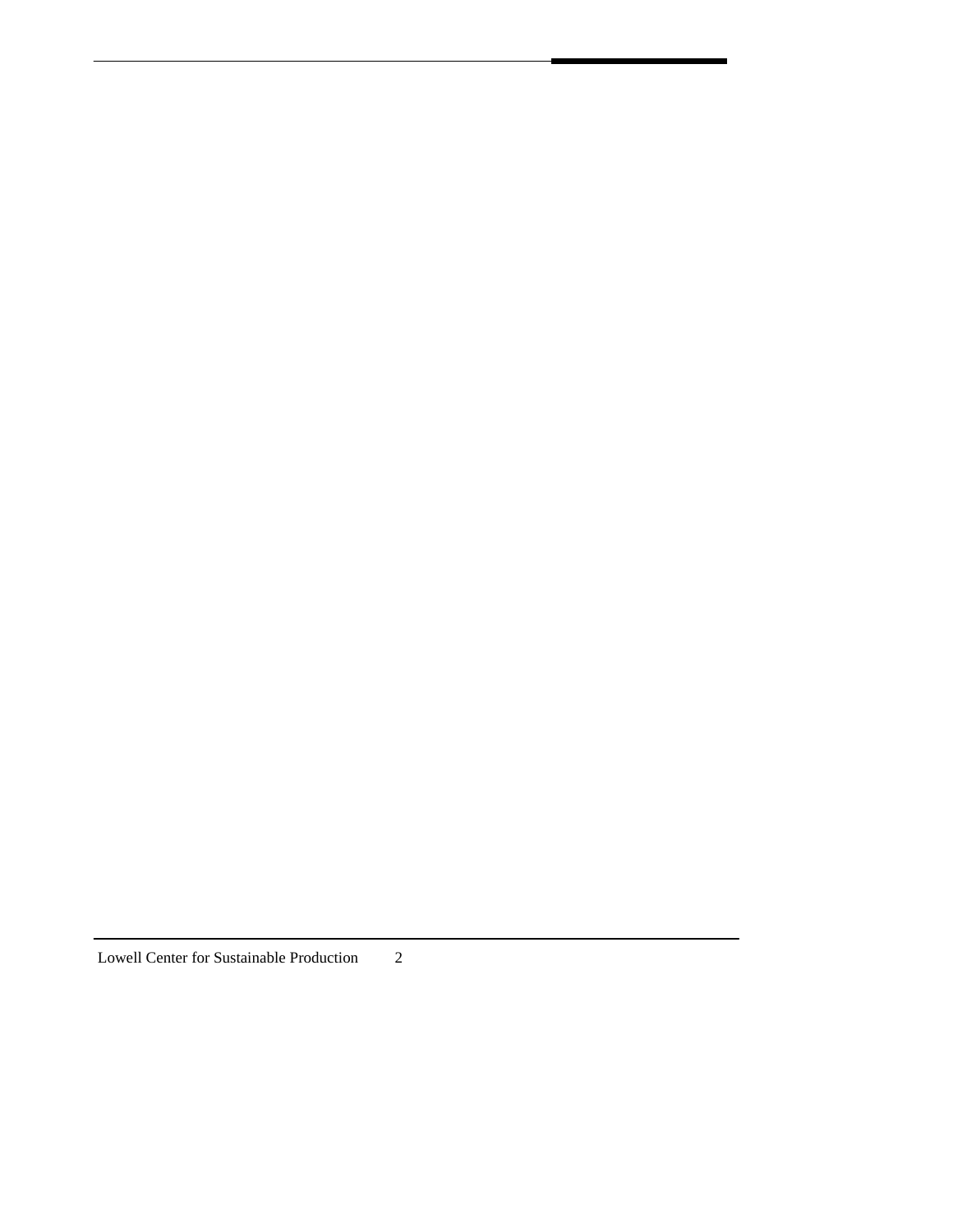# TABLE OF CONTENTS

| 5.0 ALKALINE MANGANESE DIOXIDE MINIATURE BATTERIES  21 |
|--------------------------------------------------------|
|                                                        |
|                                                        |
|                                                        |
|                                                        |

Lowell Center for Sustainable Production  $\mathfrak{Z}$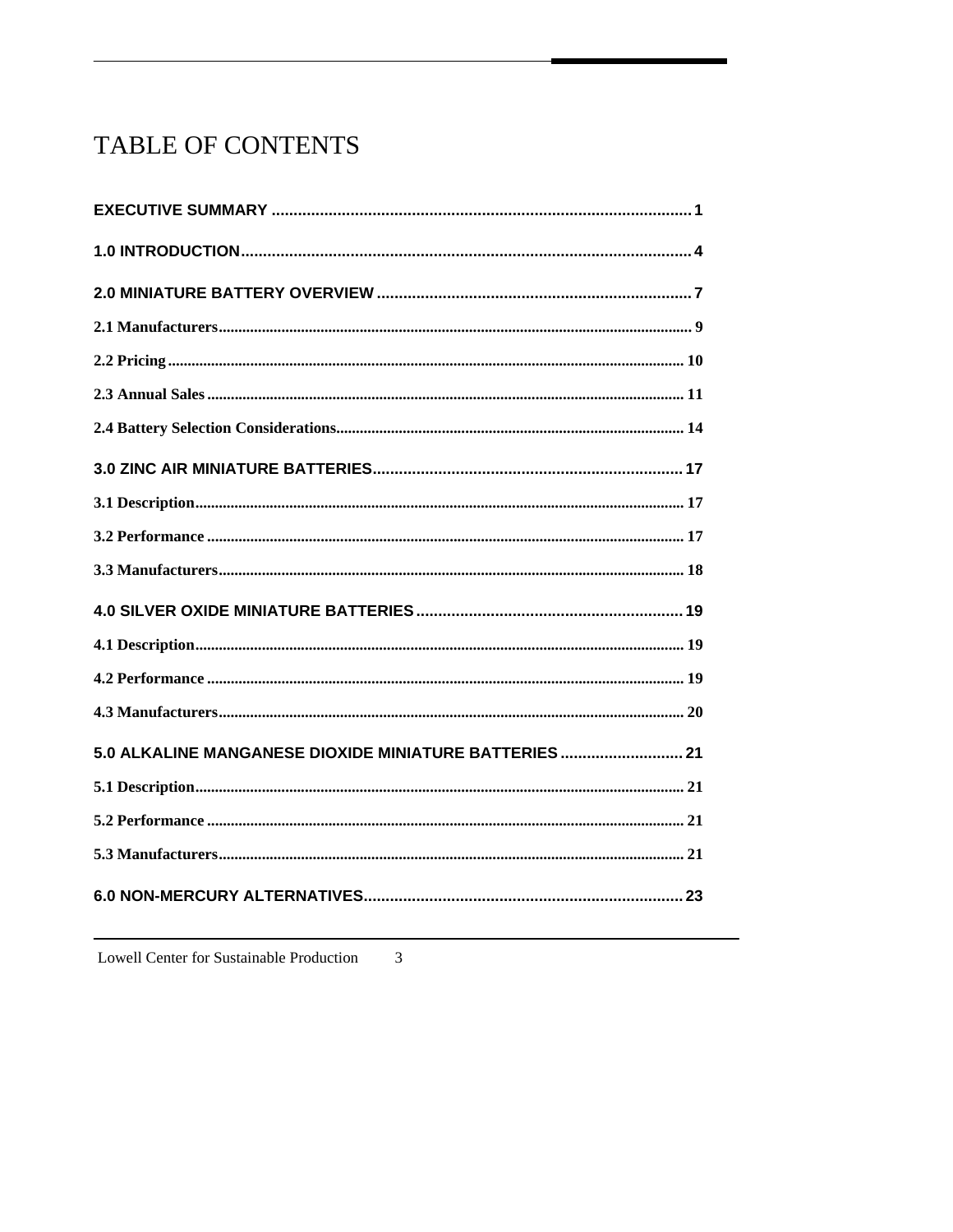| $\mathscr{S}$                                                                          |
|----------------------------------------------------------------------------------------|
|                                                                                        |
|                                                                                        |
|                                                                                        |
|                                                                                        |
|                                                                                        |
|                                                                                        |
| Appendix E: Description of Proposed European Battery Legislation  60                   |
| Appendix F – Interviews With Representatives of United States Recycling Programs 62    |
|                                                                                        |
|                                                                                        |
| Appendix I - Adverse Environmental Impact of Collecting and Transporting Batteries for |

**Formatted Formatted Formatted**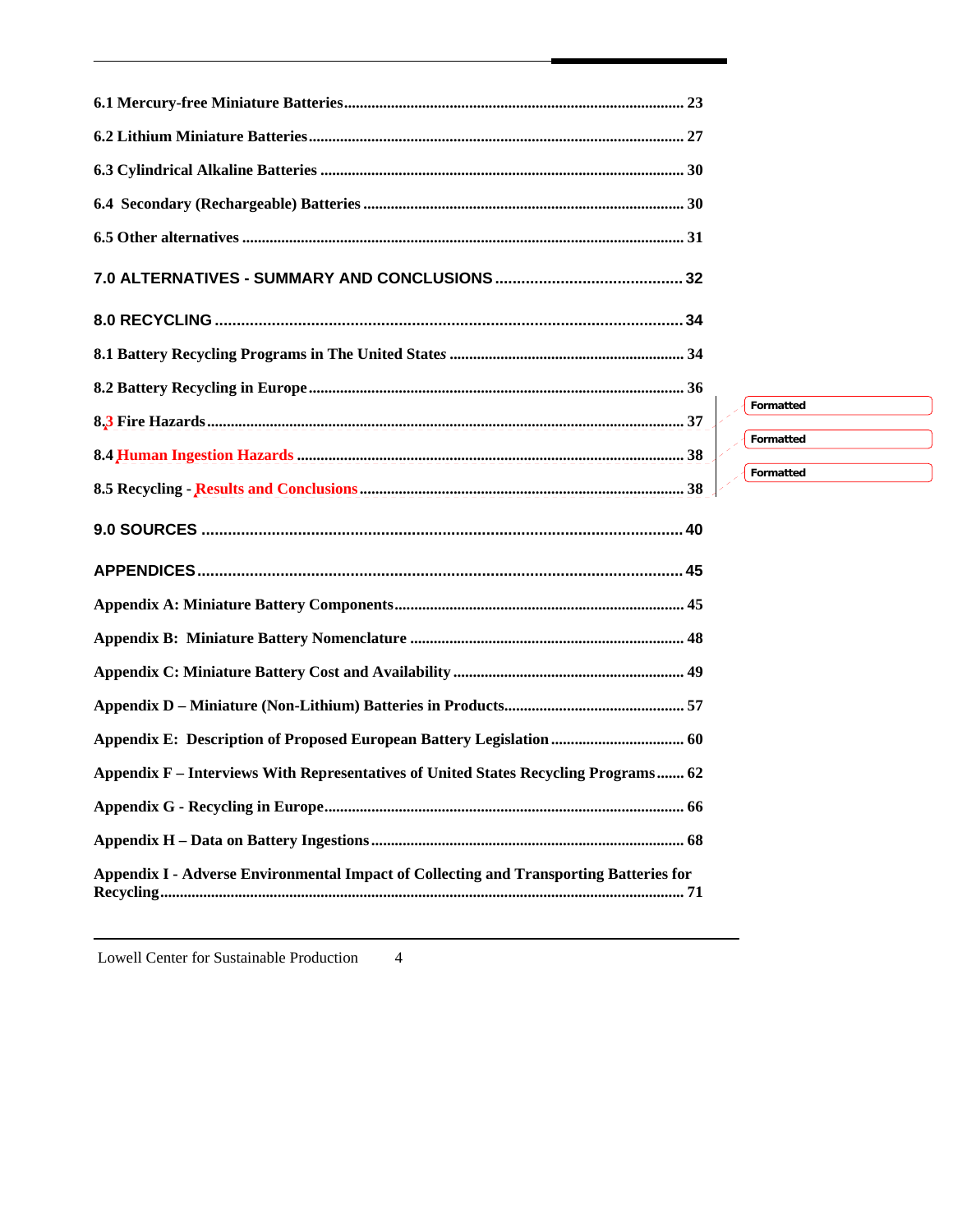### <span id="page-4-0"></span>**Executive Summary**

 The Maine Department of Environmental Protection (DEP) will issue a report to the Maine legislature by January 14, 2005 that will review the use of mercury in miniature batteries. To assist in gathering information for this report, the Maine DEP commissioned the Lowell Center for Sustainable Production (LCSP) of the University of Massachusetts Lowell to conduct a study of alternatives to mercury containing miniature batteries. The objectives of this study were to accomplish the following:

- $\triangleright$  Investigate miniature battery product information available in the public domain
- $\triangleright$  Estimate the total amount of mercury used annually in the manufacture of button batteries
- $\triangleright$  Identify non-mercury alternatives for miniature batteries
- $\triangleright$  Conduct a qualitative evaluation of viable alternatives
- ¾ Investigate miniature battery recycling programs in the United States and Europe

 Mercury from miniature batteries can be released to the environment during various stages of the product life cycle including manufacturing, use, and disposal. Once released, the mercury can transform to toxic organic forms, and can readily disperse in the environment through the air, soil, and water. Mercury is persistent in the environment, and also accumulates in concentration as it biomagnifies within the food chain. Mercury is highly toxic to humans; exposure can damage kidneys and the central nervous system. The fetus is particularly sensitive to mercury's toxic effects. Mercury also has adverse effects on wildlife including early death, weight loss, and reproductive issues.

 Miniature batteries are used in numerous products that require compact sources of electrical power. Miniature batteries are mostly used for supplying electrical power for toys, hearing aids, watches, calculators, and other portable devices. The four major technologies used for miniature batteries are: lithium, zinc air, alkaline, and silver oxide. The lithium miniature batteries contain no intentionally added mercury. However, there is typically 0.1% to 2.0% mercury content in the formulations of most zinc air, alkaline, and silver oxide miniature batteries. Based upon available data, it appears that zinc air batteries contribute the most mercury to the environment because of their high sales volumes for use in hearing aids.

 The function of the mercury is to inhibit gas formation inside the miniature battery cell. Gas buildup inside the cell could cause bulging and potentially result in leakage of battery cell materials. This leakage of battery cell materials affects the ability of the battery to continue functioning. In addition, this leakage can pose a health hazard as mercury and other toxic materials are no longer encapsulated and a potential human exposure pathway is created.

 Marketing data are not available to determine the total number of miniature batteries sold in the U.S. or to estimate projected future sales. However, it is clear that the use of miniature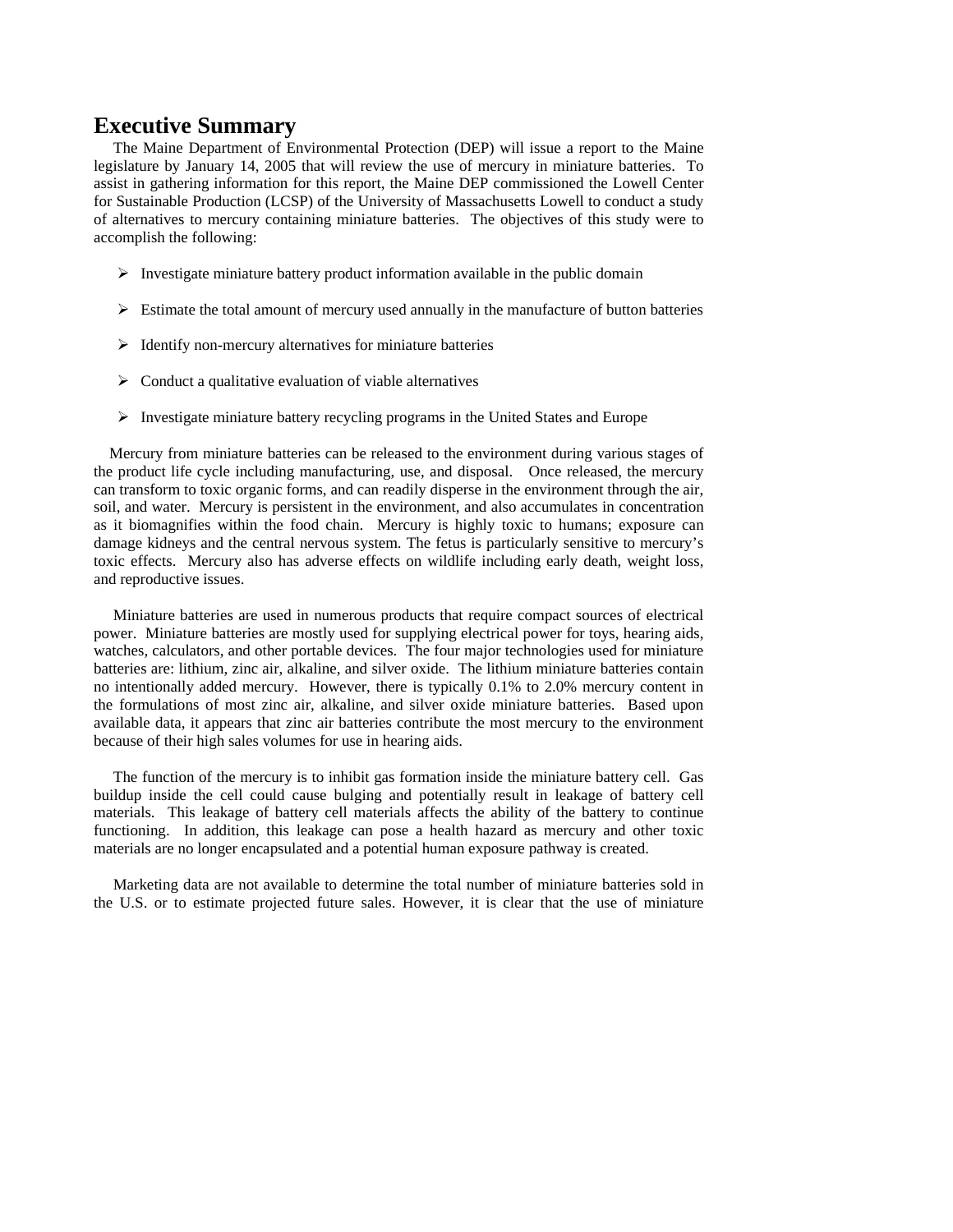batteries is desirable for providing electrical power for a variety of portable products. To address the negative aspects of mercury in miniature batteries, there are opportunities for source reduction and recycling. Given the demand for electrical power for portable products and the current battery technology, using fewer batteries is not a likely opportunity for source reduction. However, using different materials and technologies can reduce and or eliminate the use of added mercury in miniature batteries.

 Several alternatives to mercury containing miniature batteries were identified and evaluated. The review includes lithium miniature batteries, which do not contain mercury and are sometimes considered as a potential alternative to mercury containing miniature batteries. Original equipment manufacturers (OEMs) must evaluate numerous design considerations when selecting the best miniature battery for their end product. The most important considerations for OEMs appear to be cost, nominal voltage, capacity, physical size/shape, and discharge profile. Other considerations include: type of discharge, shelf life, energy density, operating temperature, replacement availability, leakage resistance, and mercury content. The level of importance for each of these considerations can vary greatly depending upon the requirements of each particular end product (calculator, toy, watch, etc.). The suitability for replacing one miniature battery technology for another miniature battery technology must be determined on a case-by-case basis by OEMs based upon the unique requirements of their particular product.

 There are mercury-free models commercially available for silver oxide, alkaline manganese dioxide, and zinc air (Europe only) miniature batteries. The performance characteristics as presented by the manufacturers appear to be comparable for the mercury and mercury-free versions. Manufacturers have taken different approaches to eliminating the mercury for each miniature battery technology. A major concern for OEMs and end-users is the capability of these mercury-free miniature batteries to perform reliably in the field, especially as relates to the potential for buildup of internal gases, which is effectively prevented by the addition of mercury. Performance testing results for buildup of internal gases for mercury free miniature batteries are not available. Also, limited pricing information suggests that mercury-free miniature batteries command a 24% - 30% premium compared to their mercury containing counterparts. This cost differential is likely to decrease as the market matures.

 There are well established and readily available miniature battery recycling services offered by hazardous waste handlers in the United States as another avenue for preventing the introduction of mercury from miniature batteries into the environment. From the perspective of recycling program administrators, miniature battery recycling programs run smoothly and safely but there is an ongoing challenge to increase the recycling rate. Battery manufacturers have raised concerns about the safety of collection and recycling of miniature batteries. Our review of the data found that the use of miniature batteries, not just recycling efforts, carries a small risk of potentially harmful adverse health outcomes from ingestion or insertion of a miniature battery in the ear or nose.

 Because of its nature as a persistent, bioaccumulative toxin, there is growing local and global concern about the use of mercury in products. International pressures are being applied to manufacturers to significantly reduce or eliminate the use of mercury and for responsible

Lowell Center for Sustainable Production 2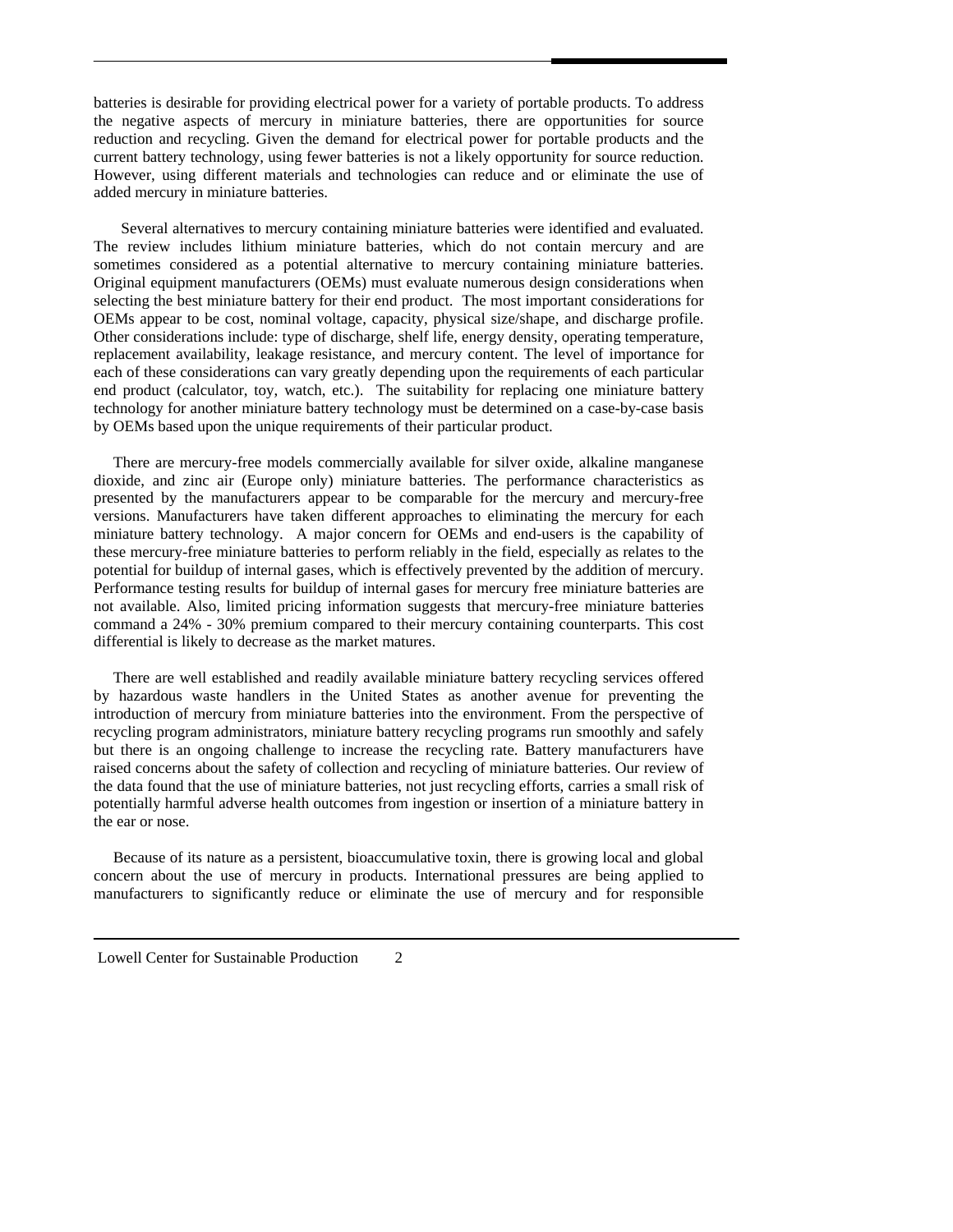recycling of mercury-containing products at the end of their useful lives. This report provides an overview of mercury-containing miniature batteries and alternatives as well as opportunities for minimizing the environmental impact of mercury from miniature batteries.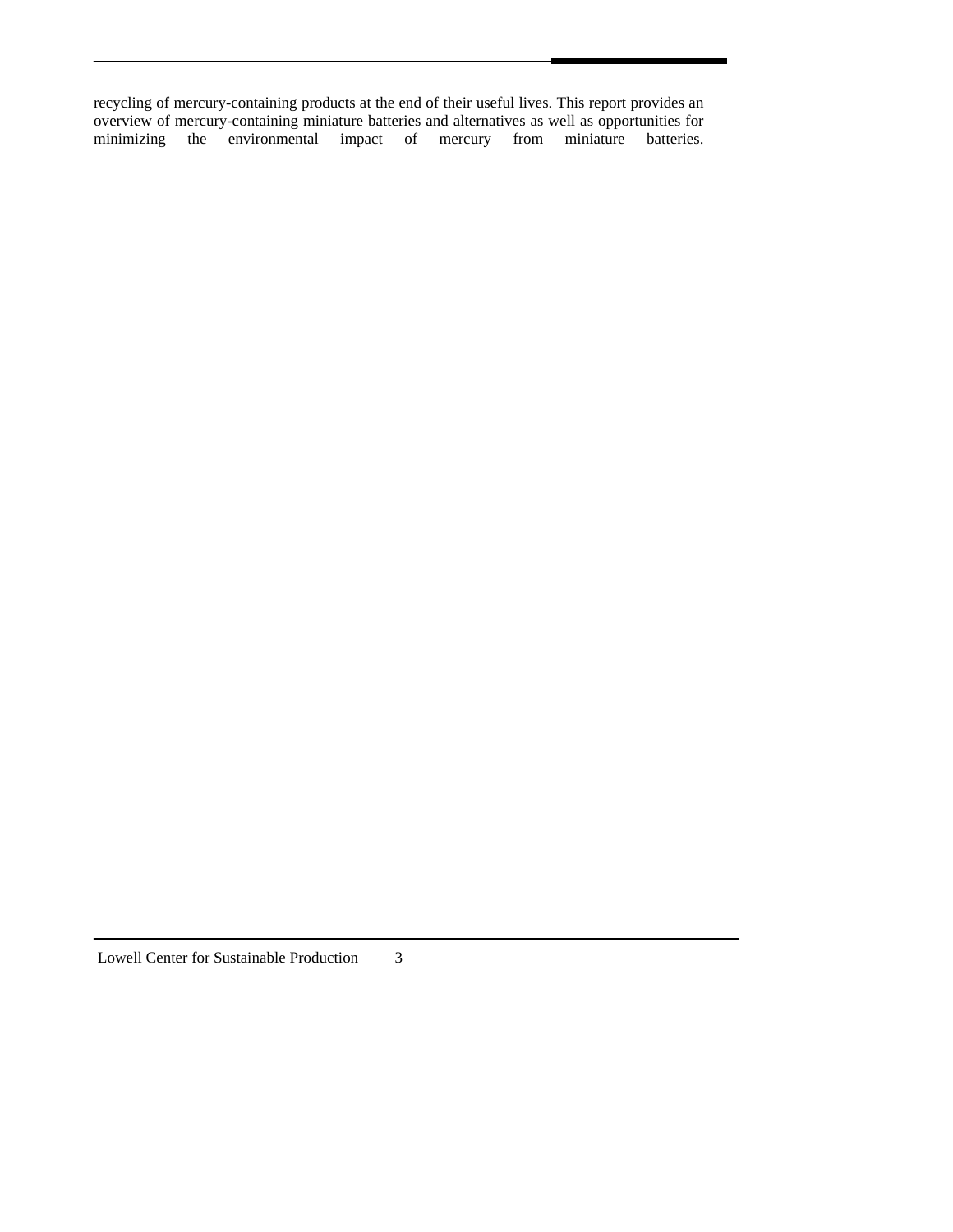### <span id="page-7-0"></span>**1.0 Introduction**

 The Maine Department of Environmental Protection (DEP) will issue a report to the Maine legislature by January 14, 2005 that will review the use of mercury in miniature batteries. To assist in gathering information for this report, the Maine DEP commissioned the Lowell Center for Sustainable Production (LCSP) of the University of Massachusetts Lowell to conduct a study of alternatives to mercury containing miniature batteries. The objectives of this study were to accomplish the following:

- $\triangleright$  Investigate miniature battery product information available in the public domain
- $\triangleright$  Estimate the total amount of mercury used annually in the manufacture of button batteries
- $\triangleright$  Identify non-mercury alternatives for miniature batteries
- $\triangleright$  Conduct a qualitative evaluation of viable alternatives
- $\triangleright$  Investigate miniature battery recycling programs in the United States and Europe

 Mercury from miniature batteries can be released to the environment during various stages of the product life cycle including manufacturing, use, and disposal. Once released, the mercury can transform to toxic organic forms, and can readily disperse in the environment through the air, soil, and water. Mercury is persistent in the environment, and also accumulates in concentration as it biomagnifies within the food chain. Mercury is highly toxic to humans; exposure can damage kidneys and the central nervous system. The fetus is particularly sensitive to mercury's toxic effects. Mercury also has adverse effects on wildlife including early death, weight loss, and reproductive issues.

 Miniature batteries are used in numerous products that require compact sources of electrical power. Miniature batteries are mostly used for supplying electrical power for toys, hearing aids, watches, calculators, and other portable devices. The four major technologies used for miniature batteries are: lithium, zinc air, alkaline, and silver oxide. The lithium miniature batteries contain no intentionally added mercury. However, there is typically 0.1% to 2.0% mercury content in the formulations of most zinc air, alkaline, and silver oxide miniature batteries. Based upon available data, it appears that zinc air batteries contribute the most mercury to the environment because of their high sales volumes for use in hearing aids.

 The function of the mercury is to inhibit gas formation inside the miniature battery cell. Gas buildup inside the cell could cause bulging and potentially result in leakage of battery cell materials. This leakage of battery cell materials affects the ability of the battery to continue functioning. In addition, this leakage can pose a health hazard as mercury and other toxic materials are no longer encapsulated and a potential human exposure pathway is created.

 The scope of this review was limited to the use of mercury in miniature, primary (nonrechargeable) batteries. Miniature batteries include batteries that are button or coin shaped.

Lowell Center for Sustainable Production 4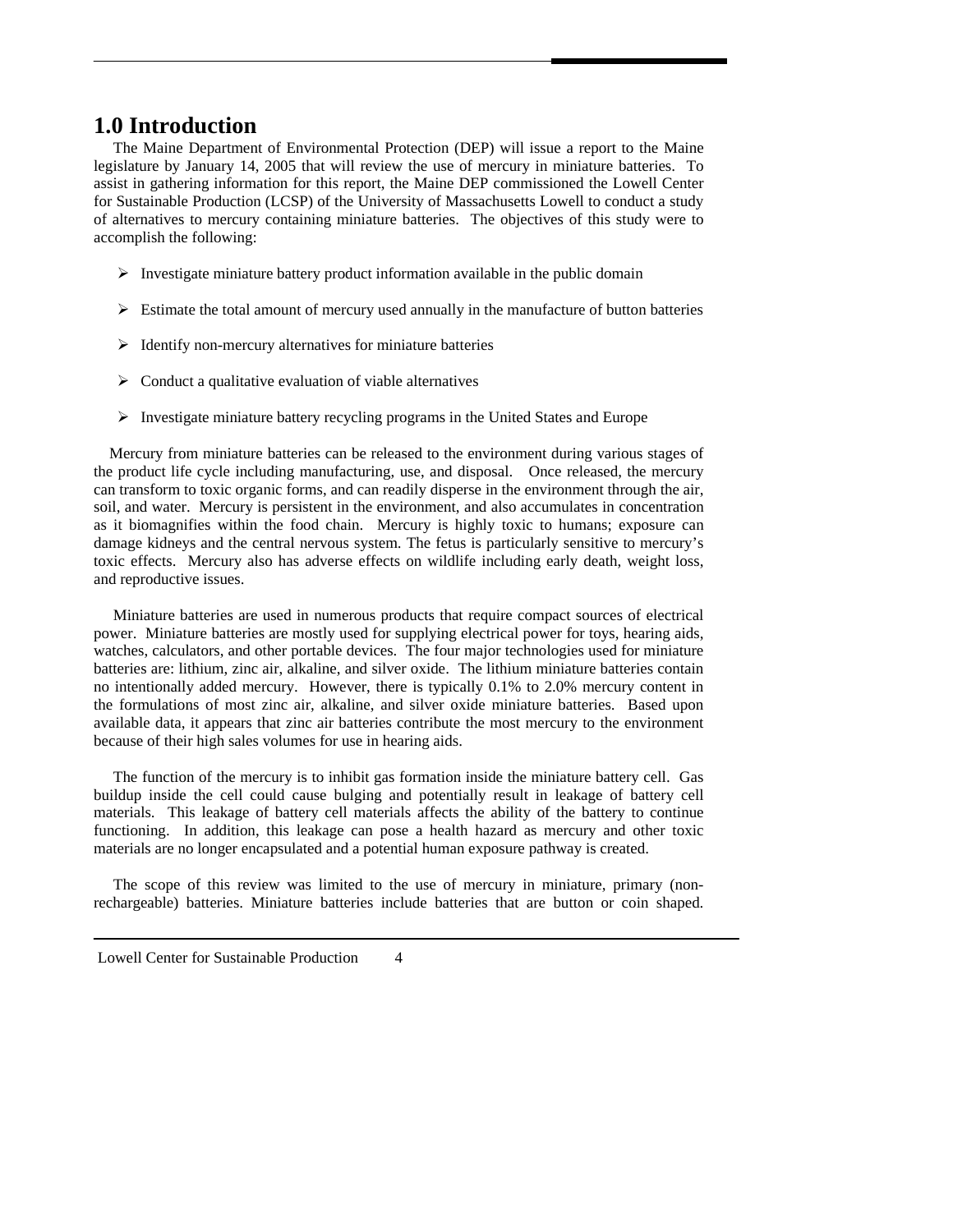Miniature batteries may also be combined in stacks to form a small 6- or 12-volt cylindrical battery. However, mercury generally is not used in the manufacture of other cylindrical and rectangular batteries and those batteries are not examined in this report.

 There are three miniature battery technologies on the market today in the United States that use mercury:

- Zinc air
- Silver oxide
- Alkaline manganese dioxide

 For each of the three miniature battery technologies listed above, this report provides a listing of applications, pricing and availability information, performance attributes (such as voltage, capacity, discharge characteristics, energy density, and operating temperature), and a representative listing of various battery models. This report also provides a description of various non-mercury alternatives to these three mercury containing miniature battery technologies. The pricing information in this report is for initial battery purchase price only, and does not include lifecycle costs such as disposal and/or recycling.

The Lowell Center for Sustainable Production (LCSP) conducted a review of publicly available information for this study. This review included the following data sources:

- Product specifications
- Material safety data sheets
- Battery manufacturer manuals
- Marketing studies
- Health and safety data
- Miscellaneous battery reports
- Mercury product information compiled by the Interstate Mercury Education and Reduction Clearinghouse (IMERC)

 The Interstate Mercury Education and Reduction Clearinghouse (IMERC) is an umbrella organization designed to assist states in their implementation of laws and programs aimed at getting mercury out of consumer products, the waste stream, and the environment. Launched under the auspices of the Northeast Waste Management Officials' Association (NEWMOA), IMERC has, among other things, helped implement product notification laws. These laws

Lowell Center for Sustainable Production 5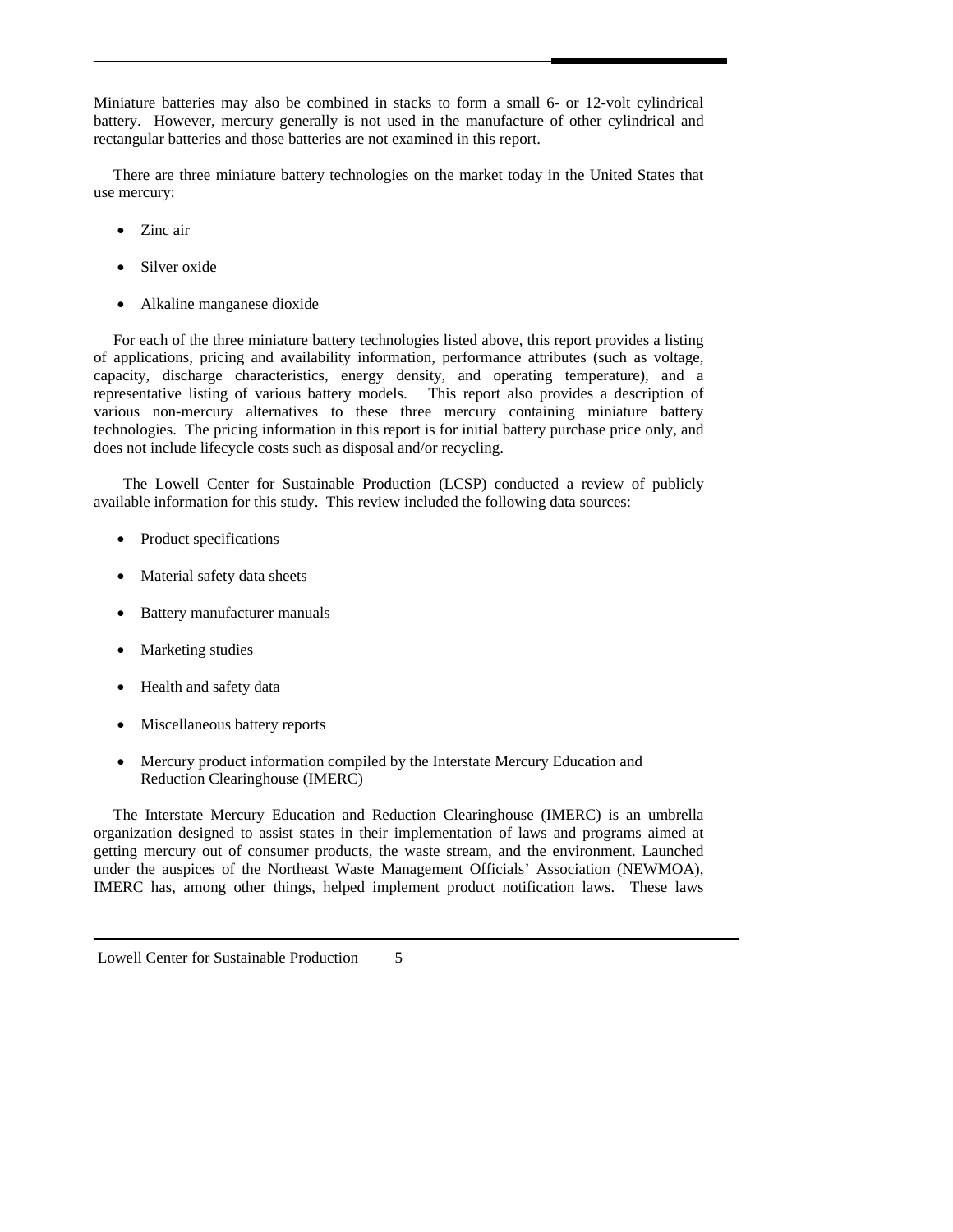prohibit the sale of mercury-added products in the states of Connecticut, Maine, New Hampshire and Rhode Island unless the manufacturer has disclosed the amount and purpose of the mercury.

 The LCSP also conducted discussions and interviews with representatives from the following types of organizations:

- Miniature battery manufacturers and distributors
- Original equipment manufacturers (OEMs)
- Battery recyclers
- State and local government officials
- Battery testing organizations
- Non-government organizations

 Several states have begun to focus on reducing the use or disposal of mercury-containing miniature batteries. These efforts include notification requirements for manufacturers and distributors, as well as public awareness programs. In addition, proposed European legislation provides several strong incentives for manufacturers to eliminate mercury from miniature batteries. Manufacturers of mercury-free miniature batteries will be "promoted by" the European States. Recycling costs will be borne by the manufacturer under the new legislation, providing further incentive to reduce mercury use.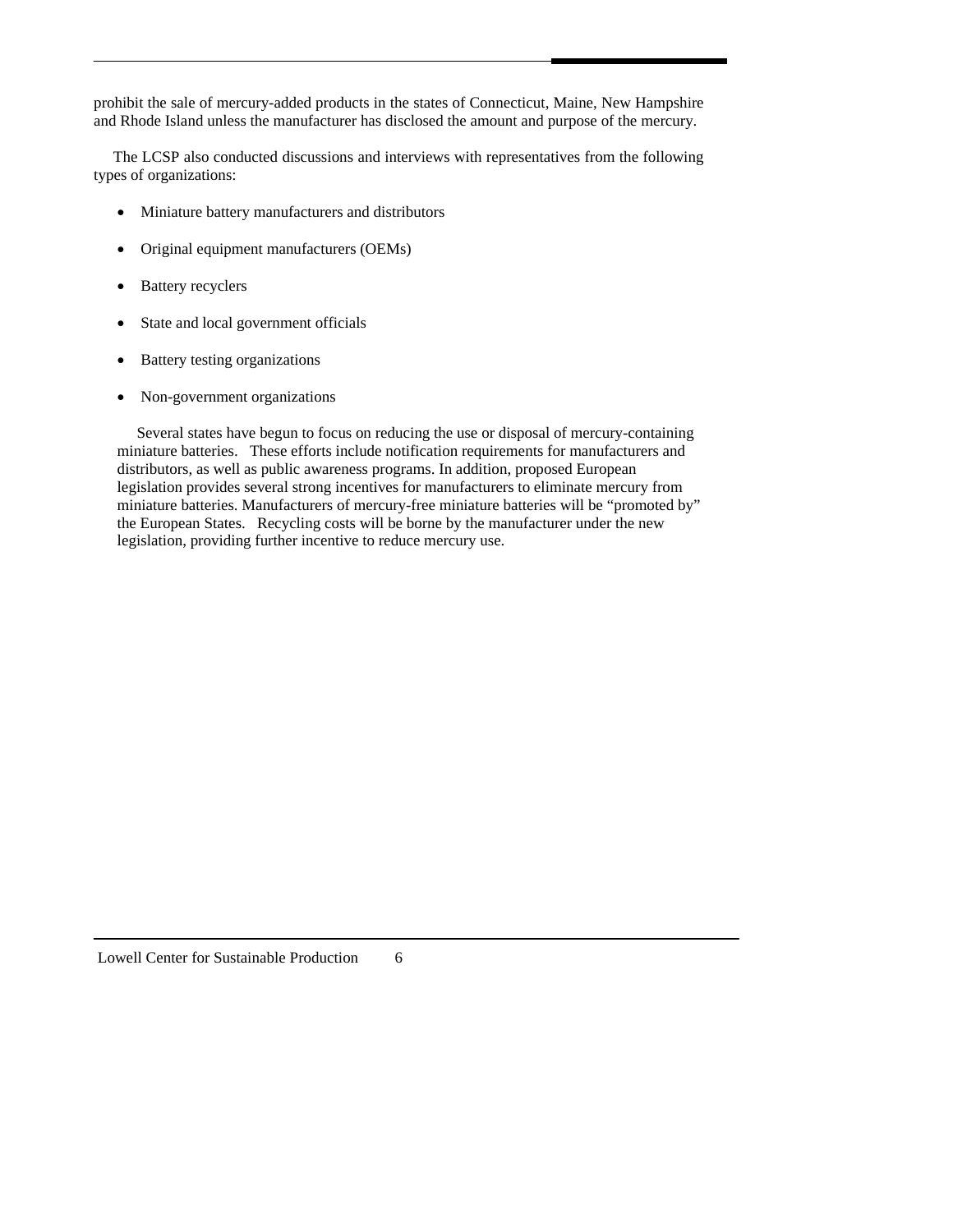### <span id="page-10-0"></span>**2.0 Miniature Battery Overview**

 Miniature batteries are used in numerous products that require miniature sources of electrical power. Miniature batteries are mostly used for supplying electrical power for toys (often for lights or noise making), hearing aids, watches, calculators, and other portable devices. Miniature batteries are also used for providing memory backup for a variety of devices such as electronic organizers, fax machines, and mobile radios. For the purposes of this report, a miniature battery is defined as a small, round battery whose diameter is greater than its height. Miniature batteries can either be "button" shaped or "coin" shaped.

 Miniature batteries power a wide range of products, from inexpensive toys with flashing lights or sounds to precision medical acoustic stethoscopes. The batteries may be used singly or in various combinations, depending on the needs of a particular product. Even within a general family of products, the power requirements can vary based on the design and features requiring power. For example, some miniature battery powered calculators use a single miniature battery, others use multiple batteries, and some use a combination of solar cells and battery power. Examples of battery configurations in products are shown in the following table, and a more detailed list of typical products is included in Appendix D.

 Several battery companies make small cylindrical batteries that are a single unit comprised of a stack of individual miniature cells. From the outside of the battery, it is difficult to tell that there are multiple individual cells inside. Duracell, Energizer, Eveready, Eastman Kodak, Panasonic and Shanghai BiBa battery companies offer "button stack", "stacked cell" or "stackup" units of this type. Stacked cell batteries are offered in silver oxide and alkaline manganese. Stacked zinc air chemistries were found, but their use was very limited and solely for specialty industrial applications.

 When the batteries are stacked in electrical series, the voltage of the individual cells is additive. For example, a stack of four 1.5 V cells produces a 6 V output. Stacked miniature batteries typically provide power for applications in which a higher voltage is needed, including remote controls (e.g. garage door opener remotes), dog control products (electronic training shock collar, electronic leash, bark collar) and camera applications.

 In addition to the "button stack" single unit batteries, there are many products using multiple miniature batteries in series. In these products, individual batteries are dropped into the cylindrical battery compartment one on top of another. These products include flashlights, novelty strobe lights, toys that flash lights or make sounds and medical stethoscopes.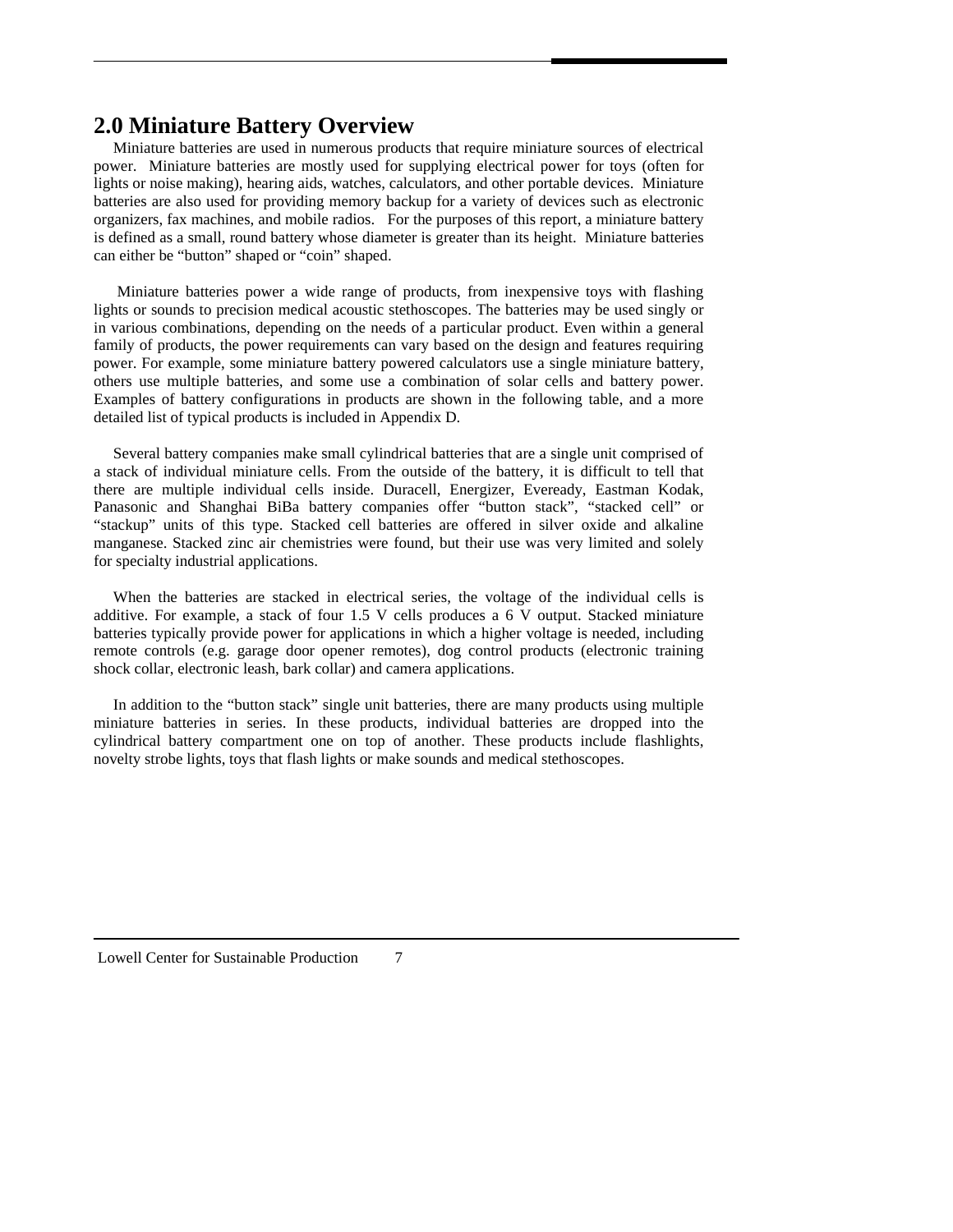| <b>Single Miniature Battery</b>                                                                                                                                                             | <b>Multiple Miniature Batteries</b>                                                                                                                                                             | <b>Stacked Miniature Battery</b>                                                                              |
|---------------------------------------------------------------------------------------------------------------------------------------------------------------------------------------------|-------------------------------------------------------------------------------------------------------------------------------------------------------------------------------------------------|---------------------------------------------------------------------------------------------------------------|
|                                                                                                                                                                                             | Inserted in a stack by consumer                                                                                                                                                                 | Single unit of multiple batteries<br>over-wrapped by manufacturer                                             |
| Watch<br>Compact digital thermometers<br>Digital tire pressure gauges<br>Pedometers<br>Small pocket lights (e.g.<br>keychain light)<br>Remote control for car door<br>locks<br>Hearing aids | Garage door openers<br>LED headlamps, flashlights<br>Novelty strobe lights<br>WiFi locators<br>Child's toy that makes noise<br>or flashes lights<br>Endoscopy capsules (medical<br>application) | Invisible fence dog collar<br>battery<br>Garage door openers<br>Vehicle locks<br>Other remote control devices |
| Example:<br>Maxell CR2016:                                                                                                                                                                  | Example:<br>Vinnic L736 (multiple):                                                                                                                                                             | Example:<br>Energizer TR175S:                                                                                 |
|                                                                                                                                                                                             |                                                                                                                                                                                                 | Fnergize                                                                                                      |
|                                                                                                                                                                                             |                                                                                                                                                                                                 |                                                                                                               |
|                                                                                                                                                                                             |                                                                                                                                                                                                 |                                                                                                               |
|                                                                                                                                                                                             |                                                                                                                                                                                                 |                                                                                                               |

**Table 2.1 Examples of Battery Configurations in Products** 

 The four major technologies used for miniature batteries are: lithium, zinc air, alkaline, and silver oxide. The lithium miniature batteries have no added mercury. However, there is typically 0.1% to 2.0% mercury content found in most zinc air, alkaline, and silver oxide miniature batteries. The function of the mercury is to inhibit gas formation inside the miniature battery cell.

Gas can form due to zinc corrosion. Zinc is used in silver oxide, zinc air, and alkaline manganese dioxide miniature batteries. As battery capacity is consumed, the zinc will corrode in

Lowell Center for Sustainable Production 8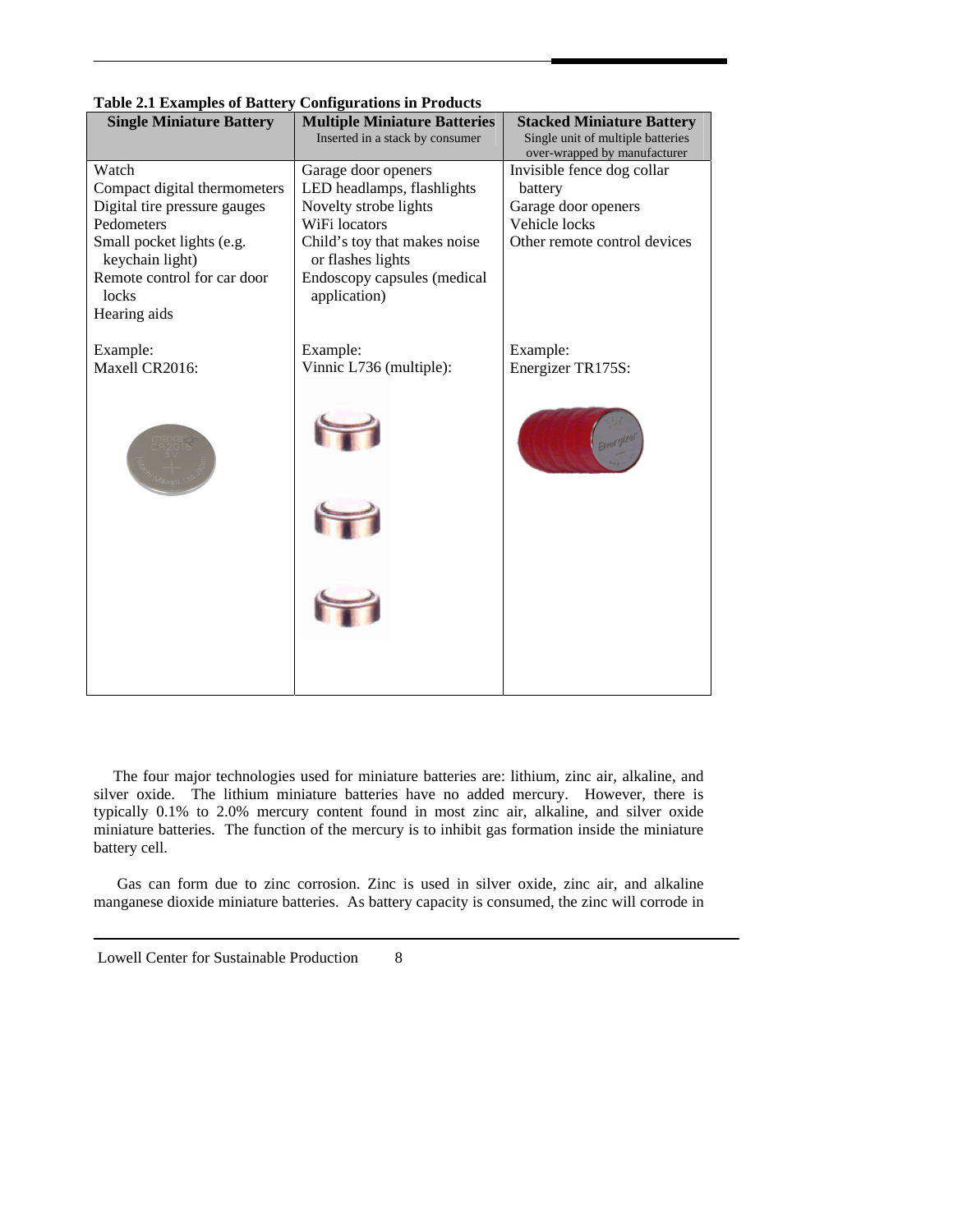<span id="page-12-0"></span>the alkaline electrolyte. This corrosion can cause electrolysis in the electrolyte and generate the production of hydrogen gas. This buildup of gas inside the cell could cause bulging and potentially result in leakage of battery cell materials. This leakage of battery cell materials affects the ability of the battery to continue functioning. In addition, this leakage can pose a health hazard as mercury and other toxic materials are no longer encapsulated and a pathway to human exposure exists. For these reasons, mercury is added to miniature batteries to prevent zinc corrosion and the resultant gas buildup. See Appendix B for a discussion of the components of miniature batteries.

#### **2.1 Manufacturers**

 There are numerous manufacturers of miniature batteries. The following is a listing of known manufacturers, the principle location of their operations, and the status of their IMERC notification. Many of these manufacturers sell miniature batteries used for products sold in the U.S. including: Camelion, Chung Pak, Duracell, Eagle Picher, Eastman Kodak, Energizer, GP Batteries, Hitachi, New Leader, Panasonic, Rayovac, Renata, Schenzhen Konnoc, Schenzhen Jundong, Varta, and Wilson Greatbatch.

| <b>Manufacturer</b>                       | <b>Location</b>      | <b>IMERC</b><br>Notification $1$ |
|-------------------------------------------|----------------------|----------------------------------|
| Camelion                                  | China                |                                  |
| Cegasa International                      | Spain                |                                  |
| <b>Chener Battery Works</b>               | Hong Kong            |                                  |
| Chung Pak (Vinnic) (Evergreen)            | Hong Kong            |                                  |
| Daily Power Batteries Limited             | China                |                                  |
| <b>Duracell</b>                           | <b>United States</b> | Yes                              |
| Eagle Picher                              | <b>United States</b> |                                  |
| Eastman Kodak                             | <b>United States</b> | Yes                              |
| Energizer (Eveready)                      | <b>United States</b> | Yes - Eveready                   |
| Gloso (Novacell)                          | Hong Kong            |                                  |
| <b>Golden Power Industries</b>            | Hong Kong            |                                  |
| <b>GP Batteries International Limited</b> | Hong Kong            | $Yes - GPL$                      |
| (Gold Peak, Shanghai BiBa                 |                      | Yes - Shanghai                   |
| Batteries Co. Ltd)                        |                      | BiBa                             |
| Hitachi Maxell                            | Japan                |                                  |
| <b>IcellTech</b>                          | Korea                |                                  |
| Leclanche                                 | Switzerland          |                                  |
| New Leader                                | China                | Yes                              |
| Panasonic                                 | <b>United States</b> | Yes                              |
| Promax Battery Industries Limited         | China                |                                  |
| Rayovac                                   | <b>United States</b> | Yes                              |
| Renata                                    | Switzerland          |                                  |
| Sanyo                                     | Japan                |                                  |
| Schenzhen King Kang                       | China                |                                  |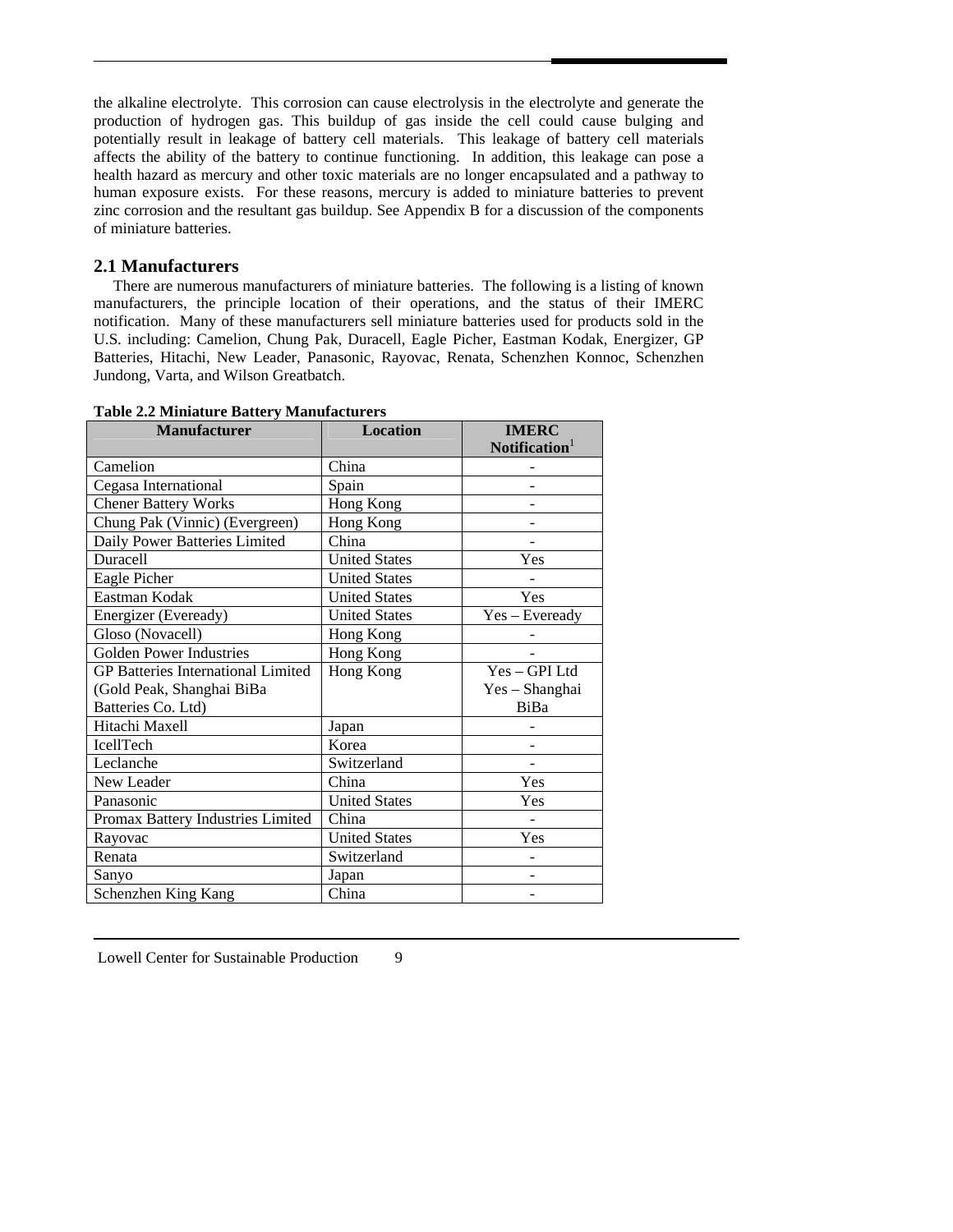<span id="page-13-0"></span>

| <b>Manufacturer</b>                            | Location             | <b>IMERC</b><br>Notification <sup>1</sup> |
|------------------------------------------------|----------------------|-------------------------------------------|
| Schenzhen Konnoc (Konnoc)                      | China                |                                           |
| Schenzhen Jundong Industrial Co.<br>(Votek)    | China                |                                           |
| Schenzhen Malintech Industrial<br>Co. (Powtek) | China                |                                           |
| Sony                                           | Japan                |                                           |
| <b>Suzhou Industrial Park East</b>             | China                |                                           |
| Battery Co.                                    |                      |                                           |
| Tadiran                                        | <b>Israel</b>        |                                           |
| Toshiba                                        | Japan                |                                           |
| Tronic                                         | Hong Kong            |                                           |
| Varta                                          | Germany              |                                           |
| Wilson Greatbatch Technologies,                | <b>United States</b> |                                           |
| Inc.                                           |                      |                                           |
| Zhuhai Zhi Battery Co. Ltd.<br>(Zenipower)     | China                |                                           |

<sup>1</sup>IMERC database last checked on 10/14/04. A dash in the cell indicates the manufacturer was not listed in IMERC database by the name shown.

#### **2.2 Pricing**

 The retail pricing information in this report is provided for the following miniature battery technologies: alkaline, silver dioxide, lithium, and zinc air. There are numerous factors that influence the retail price of miniature batteries including:

- *Battery technology* The cathode, anode, electrolyte, and packaging materials are different for the various miniature battery technologies and some raw materials, e.g. silver, are more expensive than others.
- *Battery capacity* The capacity of a battery varies greatly and can have an impact on pricing.
- *Battery manufacturer* The price for batteries manufactured by different manufacturers may vary due to brand name recognition, scale of production, and other market factors.
- *Retail pricing versus OEM pricing* The pricing available for retail customers purchasing replacement miniature batteries is often greater than the pricing provided to OEMs that incorporate miniature batteries into their end products.
- *Quantity of batteries purchased* The price per battery often decreases as the quantity of batteries purchased increases.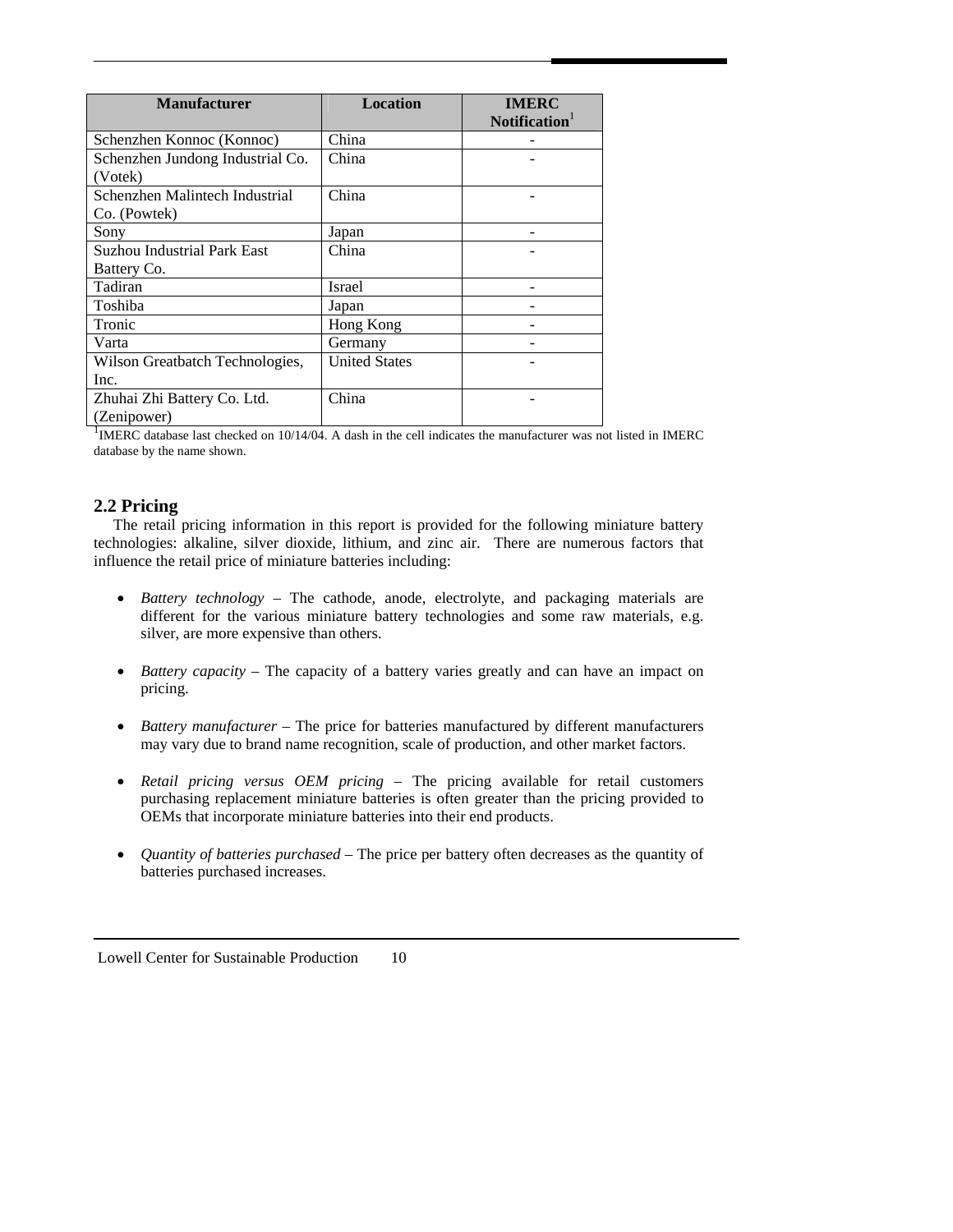- <span id="page-14-0"></span>• *Retailer* – The markup on battery prices may fluctuate depending on the retailer (e.g. Staples, CVS, [www.batteries.com](http://www.batteries.com/), etc.)
- *Marketing/promotional events* Special promotional events may affect the price of miniature batteries on a short-term basis.

 The miniature battery pricing information provided in this report is for retail purchases of replacement batteries. The pricing information for miniature batteries is provided in Appendix C: Cost and Availability. Pricing information is included for each miniature battery technology, including the range of retail pricing as well as a listing of the sources for pricing information. An exception to this is the pricing obtained for the New Leader mercury and non-mercury miniature batteries. New Leader non-mercury miniature batteries are only available for purchase by OEMs, and are not yet available for retail customers. Therefore, OEM pricing only was available for New Leader batteries.

#### **2.3 Annual Sales**

Miniature batteries are provided in the United States through two main markets:

1) *Original equipment market*: This includes items that are sold with miniature batteries embedded in the product. Examples include toys, watches, calculators, and hearing aids. Manufacturers of these products will be referred to as original equipment manufacturers (OEMs) in this report.

2) *After market*: This includes the purchase of miniature batteries by end-users to replace batteries in products from the original equipment market. These replacement batteries can be purchased from various retailers, mail order operators, and Internet based suppliers.

 Manufacturers of mercury-added miniature batteries or products that contain mercury-added miniature batteries are required to disclose the amount of mercury in these batteries before selling their product in the following states that have mercury product notification laws: Connecticut, Maine, New Hampshire, Rhode Island and Washington. IMERC uses two forms to collect this data:

*Mercury Added Product Notification Form*: The term "mercury added" is used to indicate that the mercury was intentionally added to the product. This form requests manufacturer contact information, as well as information pertaining to the mercury in the product such as description of mercury added components, number of components, amount of mercury, and purpose of mercury in the product.

*Total Mercury in all Mercury Added Products Form*: This form requests manufacturer contact information, as well as total amount of mercury in all units sold in the United States for a particular product.

Lowell Center for Sustainable Production 11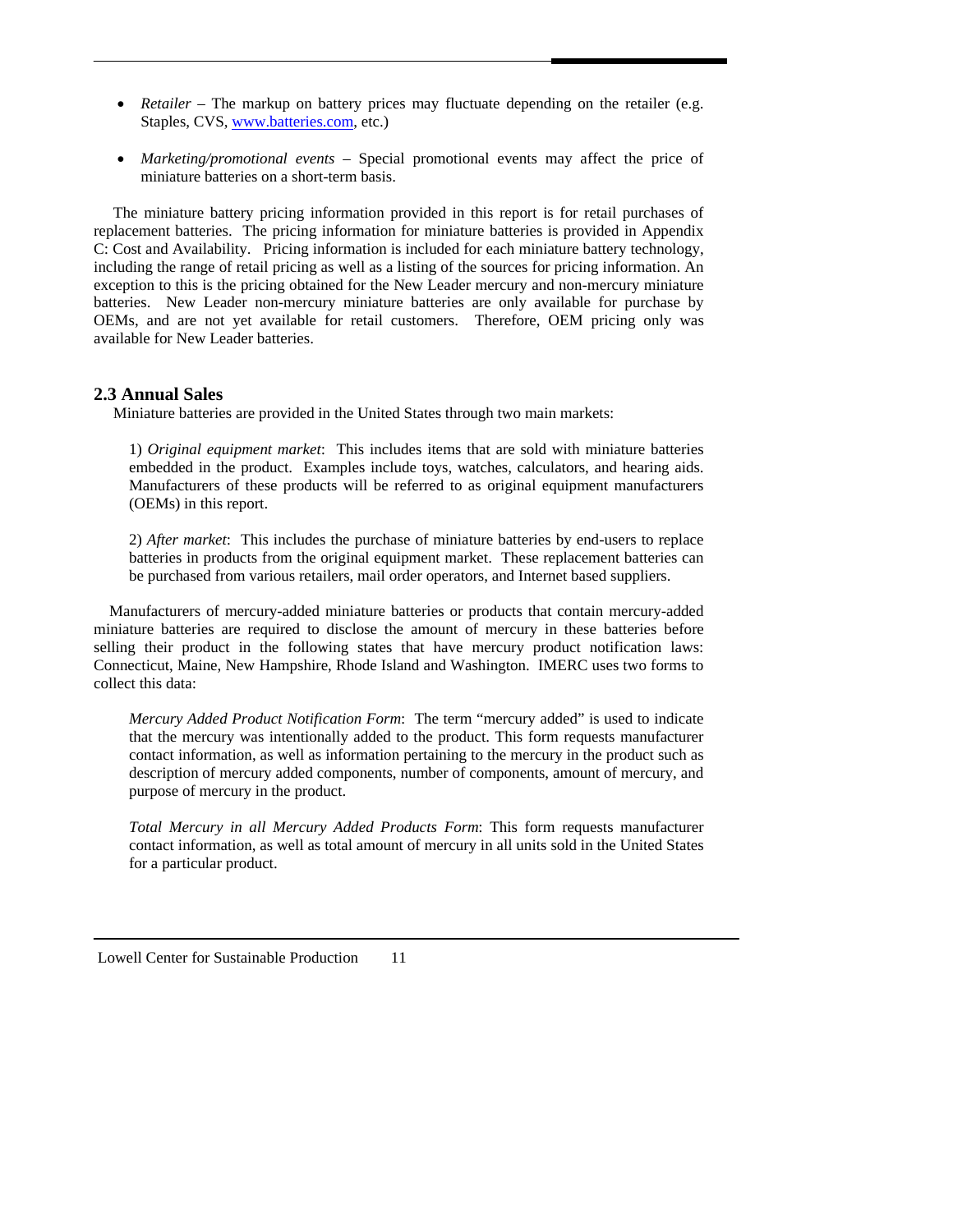For this study, the mercury notification information in the IMERC electronic database was reviewed. This information was useful to help ascertain the total mercury sold in the United States for various products as reported by OEMs and miniature battery manufacturers. However, the reporting did not cover all the various products containing miniature batteries that are produced by domestic OEMs. In addition, most foreign battery manufacturers and foreign original equipment manufacturers have not reported this information to IMERC.

 The LCSP tried to determine the total number of miniature batteries sold in the United States on an annual basis for both the original equipment and after market sales. However, the authors of this report were unable to locate any marketing information that provided comprehensive sales data for U.S. sales of all miniature batteries. In particular, we could not find meaningful data on the number of miniature batteries imported into the United States. Several marketing reports on batteries were investigated, from leading market research providers such as Mintel, Business Communications Company, and Freedonia. However, miniature batteries are often aggregated with other battery sizes and shapes for a particular battery technology (e.g. alkaline, lithium, zinc air, and silver oxide). For example, sales data is provided for total alkaline battery sales, with no breakdown for miniature batteries, cylindrical batteries, rectangular batteries, etc. Therefore, it is not possible to determine the sales quantities attributable to miniature batteries for the original equipment or after markets.

 Despite the absence of definitive sales data, we were able to better understand the order of magnitude of miniature battery sales in the United States by using data from the National Electronics Manufacturer's Association (NEMA) and the 2003 European report "Impact Assessment on Selected Policy Options for Revision of the Battery Directive".

 For the U.S. miniature battery market, NEMA data offered insight in miniature battery sales of its member companies, which include Duracell, Eveready Battery Company, Renata SA, Saft Inc., Eastman Kodak, Panasonic Industrial Company, Polaroid Corporation, Wilson Greatbatch Ltd., and Rayovac Corporation. Although these manufacturers represent only a subset of the manufacturers of miniature batteries sold in the U.S., the data is helpful to define a lower limit for estimated annual sales. In September 2003, NEMA conducted a survey of its members to ascertain the average mercury content and the U.S. sales quantity for silver oxide, zinc air, and alkaline miniature batteries. The results for 2002 sales are summarized in the table below:

| radio 210  2002 minimaturo Dattor I dalos in the Cidi |                        |                             |                        |  |  |  |
|-------------------------------------------------------|------------------------|-----------------------------|------------------------|--|--|--|
| <b>Battery</b>                                        | <b>Average Mercury</b> | Total Amount of Approximate |                        |  |  |  |
| <b>Technology</b>                                     | Content (mg)           | <b>Mercury (Pounds)</b>     | <b>Sales Quantity*</b> |  |  |  |
| Zinc air                                              | 8.5                    | 4.540.3                     | 242 million            |  |  |  |
| Silver oxide                                          | 2.5                    | 473.6                       | 86 million             |  |  |  |
| Alkaline                                              | 10.8                   | 269.6                       | 11 million             |  |  |  |
| Totals:                                               |                        | 5,283.5                     | 339 million            |  |  |  |

**Table 2.3 2002 Miniature Battery Sales in the U.S.** 

\* The approximate sales quantity was calculated based upon data from the columns: "Average Mercury Content" and "Total Amount of Mercury".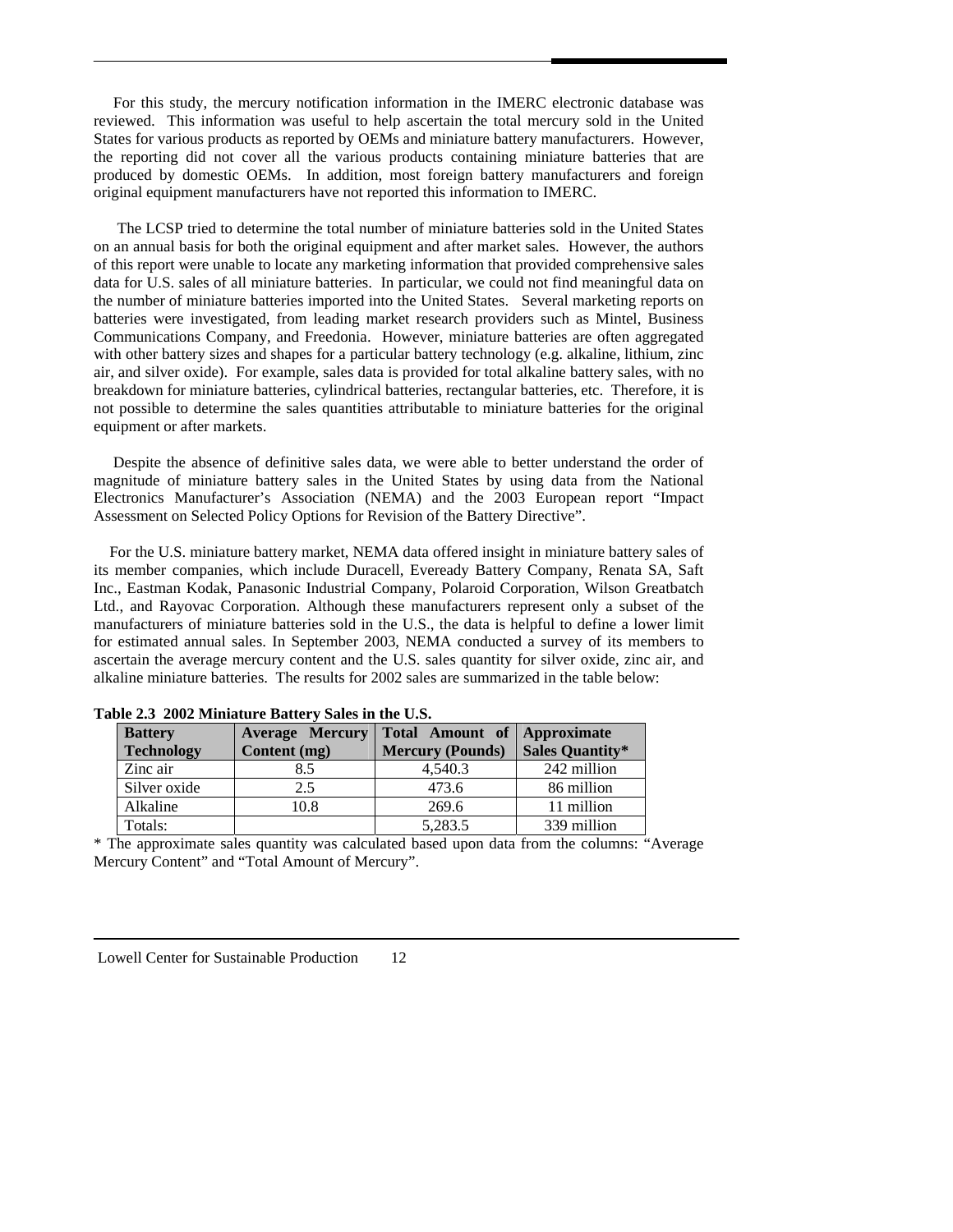The number of miniature batteries sold by non-NEMA companies in the United States is not known. Therefore, the 339 million miniature batteries reported by NEMA members represent only a portion of the total after market and original equipment market in the United States. In the after market, it is possible to purchase miniature batteries from numerous foreign sources of batteries through various retail and Internet-based channels. For example, we identified retail sources in the United States where one can purchase replacement batteries from companies such as Varta (Germany) and Konnoc (China).

 In the original equipment market, there are several examples indicating that the quantities reported by NEMA members represents only a modest fraction of the total original equipment market. For example, the total quantity of alkaline miniature batteries reported by NEMA members was approximately 11 million units. However, millions of toys, novelties, and other products containing miniature batteries enter the United States from foreign sources. In one instance, Kellogg's provided Spidey 2 signal toys in various types of cereal boxes. The Spidey 2 toy is powered by a mercury-containing alkaline button cell. The quantity of button batteries for this one promotion alone was approximately 17 million toys. Further, China is considered the third largest battery supplier in the world after Japan and South Korea. It is estimated that China produced approximately 2.5 billion button cell batteries in 2003. (Global Sources, 2004) This output is anticipated to increase to 3 billion units in 2004, and increase to 5 billion units in 2005. It can be reasonably assumed that significant amounts of these batteries are included in original equipment manufactured in Asia and ultimately sold in the United States.

 For the European miniature battery market, BIO Intelligence Service completed a report in July 2003 titled: "Impact Assessment on Selected Policy Options for Revision of the Battery Directive". In this report, the total sales of miniature batteries in Europe were estimated to weigh 373 metric tons in 2002. Miniature batteries were estimated to represent approximately 0.236% of the entire portable battery market of 158,270 metric tons in 2002. Further, it was estimated that 90% of these batteries were sold in the "after market" (replacement batteries), and 10% were sold in the original equipment market electric and electronic equipment.

 Using an estimate of 640 miniature batteries per pound (this is described in more detail in Section 8 of this report), the sales in the European market for 2002 are estimated at approximately 526 million miniature batteries. This would result in approximately 473.4 million miniature batteries sold in the after market, and 52.6 million batteries sold in the original equipment market for electric and electronic equipment. This includes products such as toys, novelty items, watches, calculators, and hearing aids.

 We made the assumption that most miniature batteries are used in consumer products (largely hearing aids) and that we could therefore use relative populations to estimate U.S. sales based on European sales. In 2002, the population of the European Union was approximately 380 million, while the population of the United States was 279 million. The population of the United States is 73.4% of the population of Europe, therefore we estimated that U.S. sales of miniature batteries at approximately 386.2 million. Of this, approximately 348 million are replacement batteries and approximately 39 million are sold in products. As previously stated, Kellogg's sold 17 million miniature batteries for one toy, which suggests this estimate of 39 million may significantly

Lowell Center for Sustainable Production 13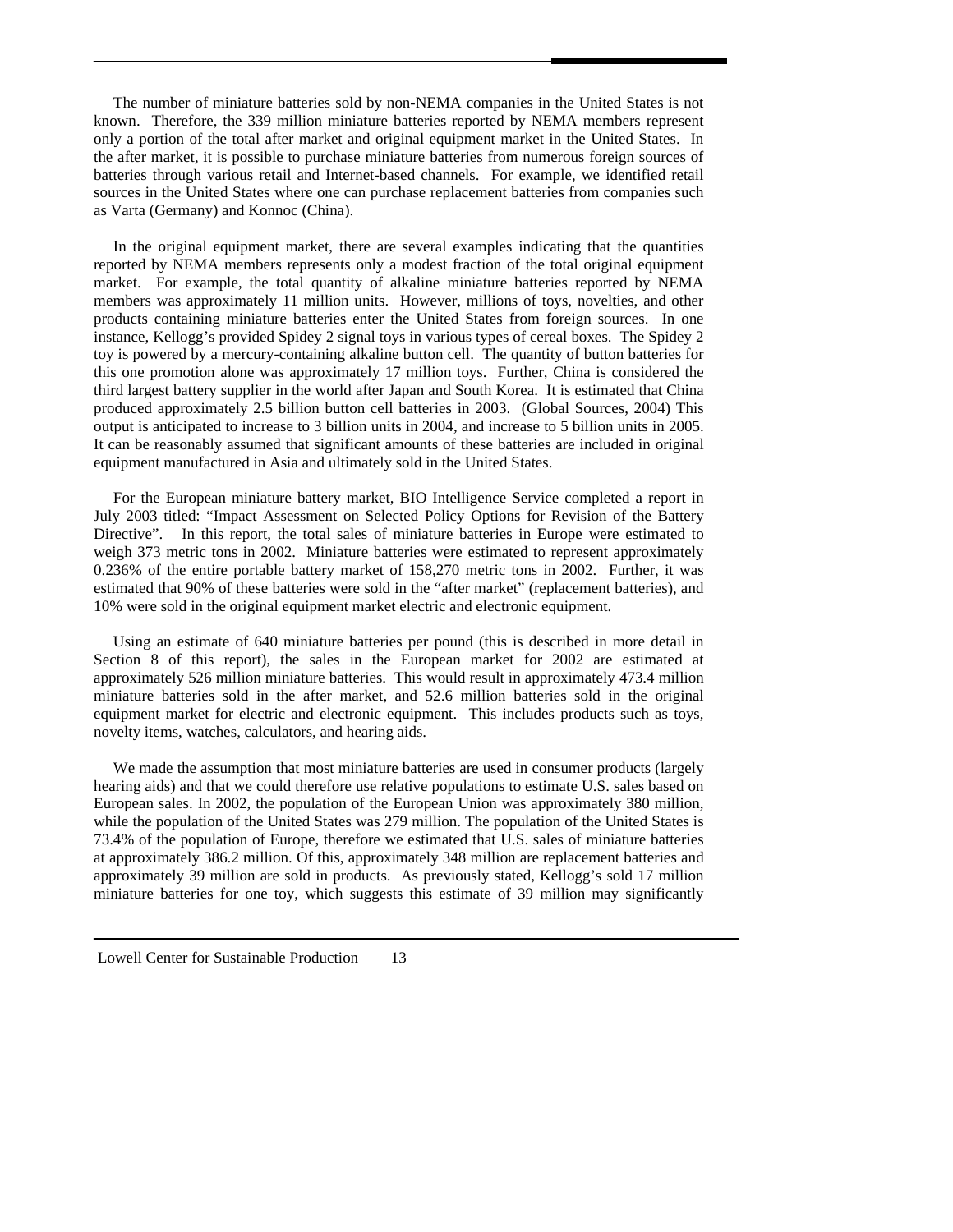<span id="page-17-0"></span>underestimate the total amount of miniature batteries sold in products in the United States. While this approach does not fully take into account other important factors such as economic activity and other market factors, it provides an order of magnitude estimate.

 Based on the NEMA data and the European Union study, it can be reasonably assumed that the total U.S. annual sales are a minimum of 340 million miniature batteries per year. Because of the lack of data for miniature batteries sold as a component in products, the total U.S. annual sales cannot be accurately estimated.

#### **2.4 Battery Selection Considerations**

Original equipment manufacturers (OEMs) must evaluate numerous design considerations when selecting the best miniature battery for their end product. Based on our discussion with OEMs and the review of available literature, we identified the most common factors/considerations for selection of miniature battery technologies.

 The most important considerations for OEMs appear to be cost, nominal voltage, capacity, physical size/shape, and discharge profile. Other considerations for OEMs include: type of discharge, shelf life, energy density, operating temperature, replacement availability, leakage resistance, and mercury content. For example, one original equipment manufacturer indicated that mercury content was an important consideration and therefore plans to use lithium miniature batteries for new products. The remainder of this section provides a brief description of each of the miniature battery selection considerations.

*Cost* – This includes the initial price to purchase the battery for the OEM product, as well as consideration for the cost of replacement batteries for the end-user.

*Nominal voltage* – The nominal voltage is generally accepted as typical of the operating voltage of the battery. For example, 1.4 Volts is the nominal voltage for a zinc-air battery.

*Battery capacity* – This is the quantity of electricity measured in milli-Ampere-hours (mAh) that may be drawn from a fully charged miniature battery under specified conditions of discharge. In general, a 500-mAh battery will be able to provide 1 mA of current for 500 hours, provide 2 mA of current for 250 hours, etc. This information is used by some original equipment manufacturers to help calculate the Mean Time Between Failure (MTBF) for their products.

*Battery discharge profile* – The discharge profile for miniature batteries is typically either flat or sloping/tapered. A flat discharge profile indicates that the battery voltage remains approximately constant during the discharge of the battery energy. A sloping discharge profile indicates that the battery voltage decreases during the discharge of the battery energy.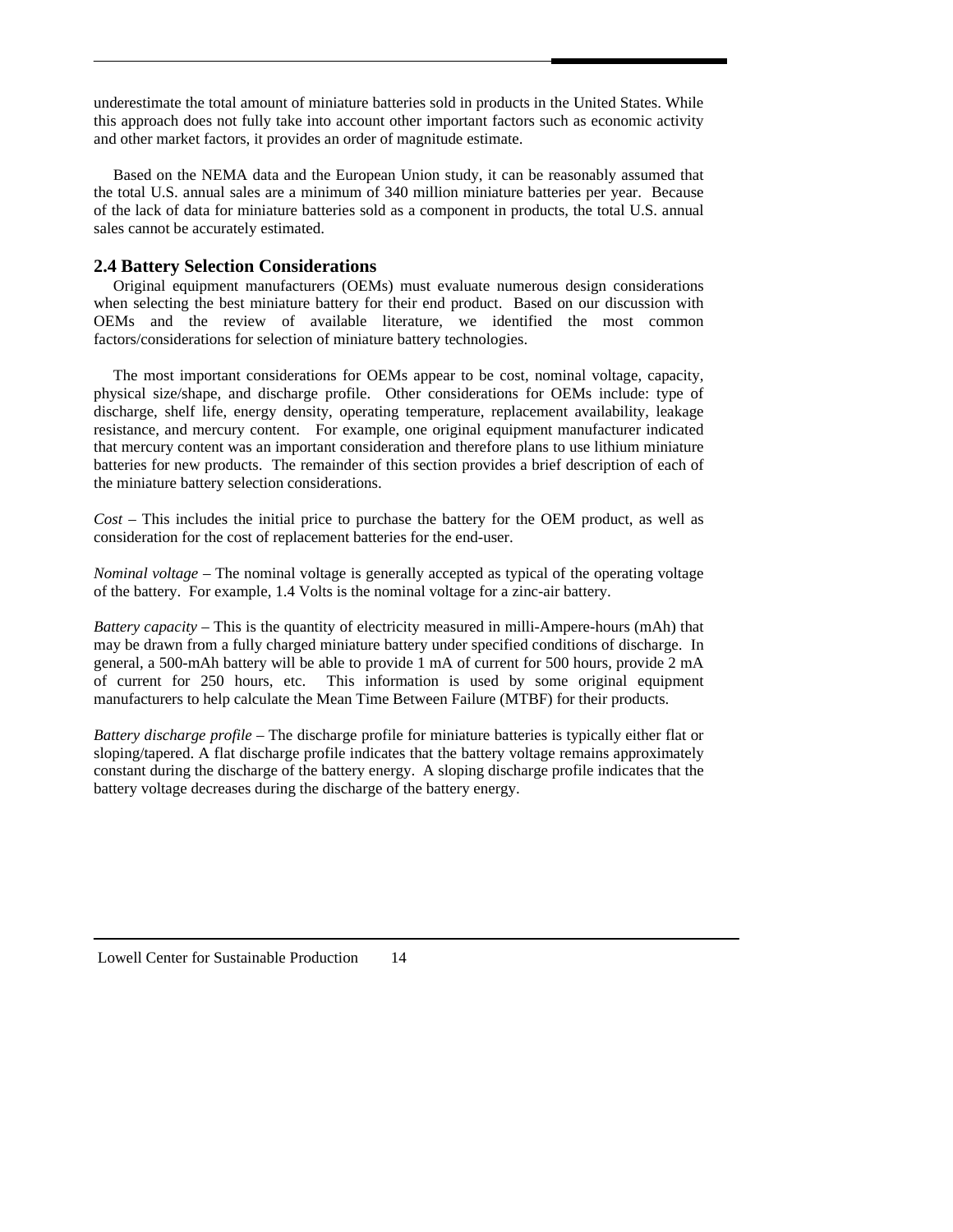

*Physical size/shape* – In general, a miniature battery can be defined as a small, round battery where the battery diameter is greater than the battery height. There are two shapes of miniature batteries: button and coin. For the purposes of this report, if the diameter is 1 to 6 times greater than the height then the miniature battery will be referred to as a "button" shaped batteries. In the button battery example below, the diameter is 11.6 millimeters and the height is 5.4 millimeters.

#### **Button Shaped Battery: Side View**



A variation of the miniature battery is the "coin" shaped battery. In the coin battery example below, the diameter is 23.2 millimeters and the height is 3.0 millimeters. For the purposes of this report, if the diameter is 7 or more times greater than the height the miniature battery will be referred to as a "coin" shaped battery.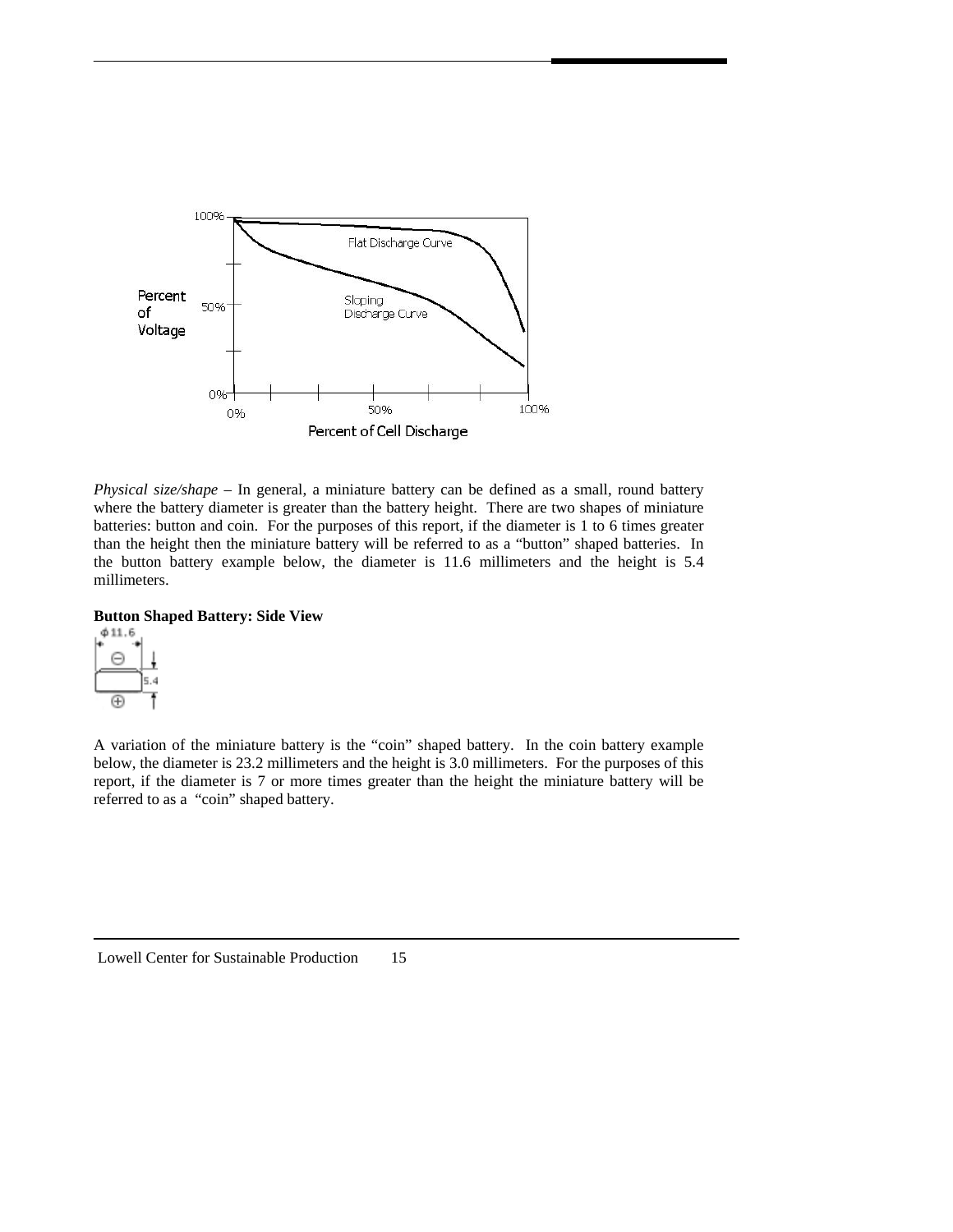#### **Coin Shaped Battery: Side View**



*Type of discharge* – The magnitude of the battery load/drain has a significant impact on battery performance. In addition, the energy of a miniature battery can be discharged in a continuous, intermittent, or a combination continuous/intermittent manner. For example, a digital watch may require a continuous low drain of a battery to display the time, however, there may be intermittent periods of high drain on the battery to provide alarm or backlighting functionality.

*Shelf life* – Miniature batteries are a perishable product and deteriorate as a result of chemical activity that occurs during storage. For certain end products, there may be a prolonged period before commencing use of the battery. Therefore, the rated shelf life can be an important consideration.

*Replacement availability* – The commercial availability of replacement batteries is a key consideration for OEM product designers. Ideally, the replacement battery will be available in a standard size, supplied by numerous manufacturers, and available in several on-line and physical retail outlets.

*Energy density* – The energy of a battery is often measured relative to its volume and/or weight. Volumetric energy density is typically measured in milli-Watt-hours per cubic centimeter. Gravimetric energy density is typically measured in milli-Watt-hours per gram.

*Operating temperature* – The operating temperature for the battery has a significant impact on battery performance. For example, lowering the operating temperature will reduce the level of chemical activity and increase the internal resistance of the battery. In general, lowering the operating temperature will result in a reduction of capacity and an increase in the slope of the discharge curve. At higher operating temperatures, the internal resistance decreases and the capacity may increase. However, at higher temperatures the chemical activity increases and could cause a phenomenon called self-discharge which may cause a net loss of capacity. Miniature batteries are often rated for use within a specified operating temperature range.

*Mercury content* – The amount of mercury contained within the miniature battery.

*Leakage resistance* – Miniature batteries often contain various hazardous substances. Leakage of these miniature battery materials is often undesirable from a safety standpoint, and can also adversely affect battery performance.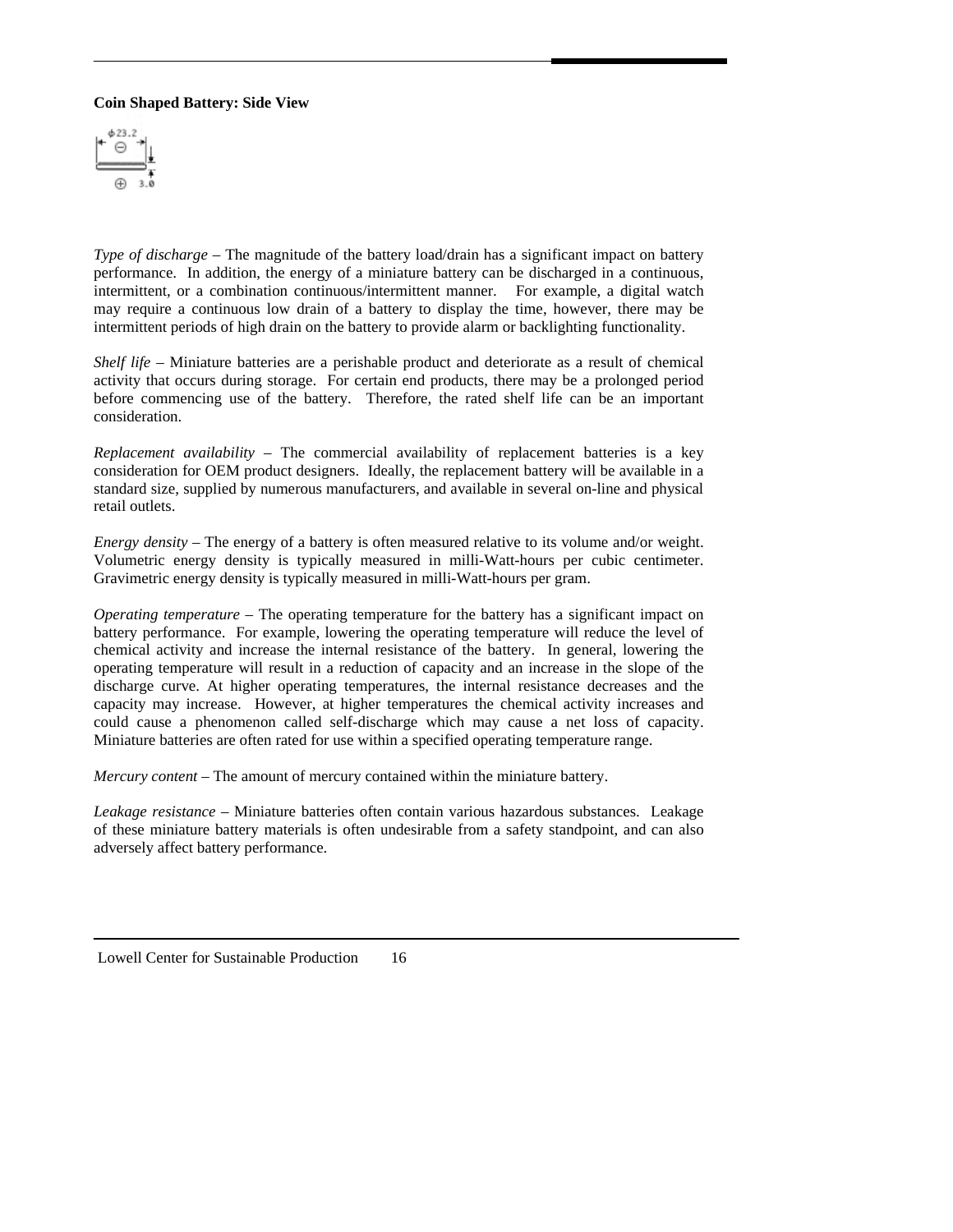## <span id="page-20-0"></span>**3.0 Zinc Air Miniature Batteries**

#### **3.1 Description**

 Zinc air miniature batteries are primarily used for hearing aids. Zinc air miniature batteries are the battery of choice for hearing aid applications because they have a high energy density and are excellent for continuous discharge use. Zinc air miniature batteries can also be used for wristwatch pagers, behind the ear speech processors, and cochlear (inner ear) implants. The PR2330 coin shaped zinc air battery is often used for credit card style pagers and for wireless telecom headsets. The PR2330 designation follows the battery nomenclature published by the International Electrotechnical Commission (IEC). The IEC nomenclature is described in Appendix B.

Zinc air miniature batteries use oxygen from ambient air to produce electrochemical energy. Ambient air enters through a hole on the positive terminal. This hole provides a path for oxygen to enter the cell and diffuse to the cathode catalyst site. Therefore, zinc air miniature batteries are good candidates for applications like hearing aids with access to ambient air.

 The mercury content of the zinc air miniature battery is typically between 0.3% - 2.0% of total battery weight. However, Energizer offers mercury-free zinc air batteries in Europe for hearing aid users. The mercury-free Energizer battery is discussed further in the Non-Mercury Alternatives section of this report.

#### **3.2 Performance**

 The zinc air miniature battery has a nominal voltage of 1.4 Volts. The zinc air battery has a flat discharge curve. Miniature zinc air batteries are mostly button shaped; however there are some commercially available coin shaped batteries (e.g. Panasonic PR2330 that has a diameter of 23.2 mm and a height of 3.0 mm). Zinc air miniature batteries are excellent for continuous, low discharge applications, and provide good leakage resistance.

 For the battery models reviewed, the zinc air miniature battery offers the widest range and the highest level of capacity (33 to 1,100 mAh) compared to the other miniature battery technologies. However, the typical useful service life of a zinc air miniature battery is two to three months once the seal has been removed. Zinc air batteries also have the highest energy density compared with other battery systems. The gravimetric energy density is typically 210 to 370 mWh/g and the volumetric energy density is 770 to 1,300 mWh/cc. Therefore, the zinc air miniature batteries are excellent candidates for volume or weight critical applications.

 During storage, the air access holes of the zinc air miniature battery are sealed to prevent gas transfer decay. Polyester tape is often used for sealing the battery during storage. Zinc air batteries have excellent long-term storage life if the seal remains intact. An 85% capacity retention has been measured in tests for 5-year storage periods, resulting in a self-discharge rate of approximately 3% per year.

Lowell Center for Sustainable Production 17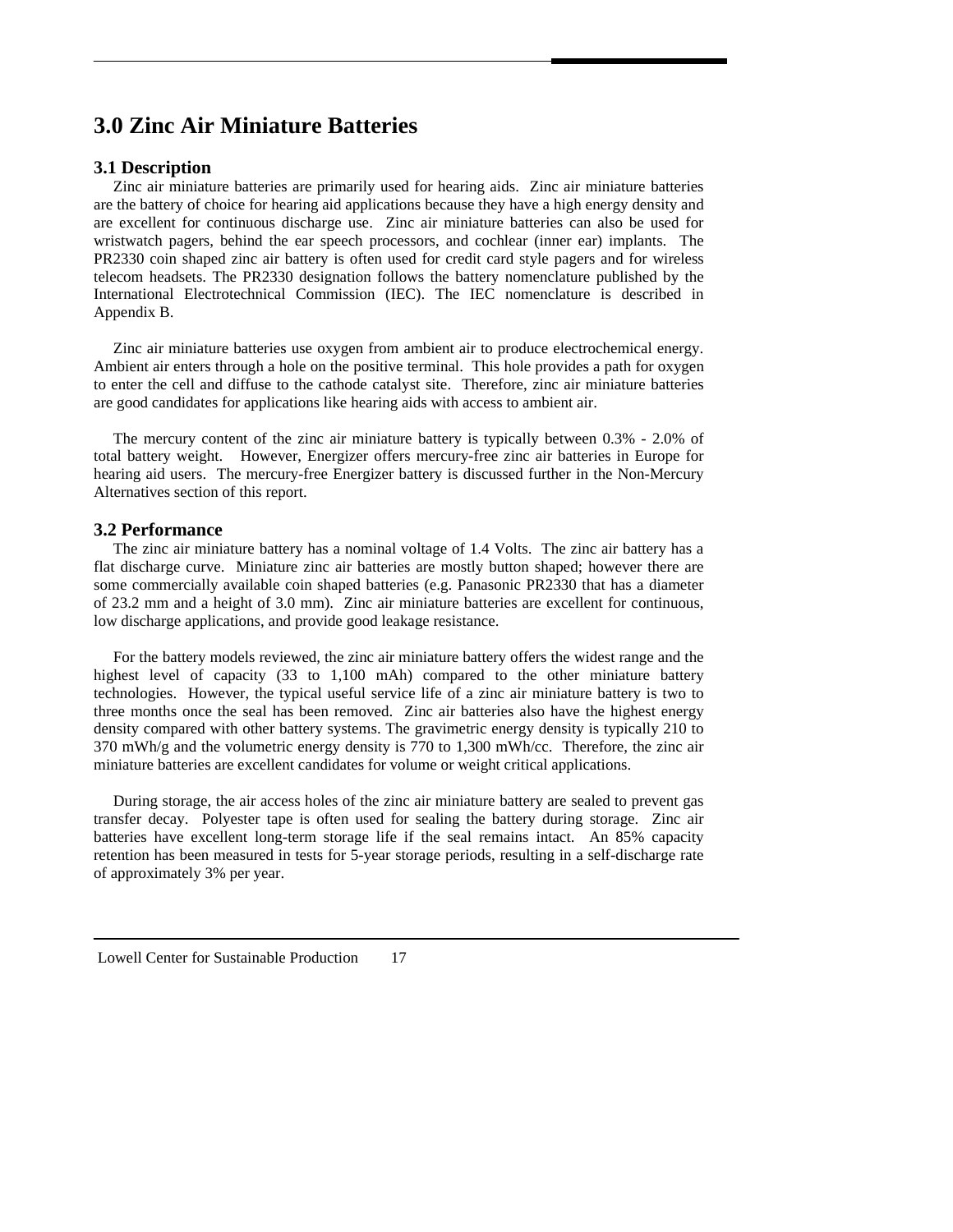<span id="page-21-0"></span> The service life of the zinc air battery is significantly affected by pressure differences between the vapor pressure of the electrolyte and the ambient air. In low humidity environments, there can be excessive water loss that can increase the electrolyte concentration and eventually cause the cell to fail. In high humidity environments, excessive water gain dilutes the electrolyte and can reduce the electrochemical activity and eventually cause cell failure. Zinc air miniature batteries operate most effectively in the range of 0 degrees to 50 degrees C.

#### **3.3 Manufacturers**

 There are numerous manufacturers of zinc air miniature batteries on a worldwide basis. The following table provides key information for some domestic and foreign manufacturers of zinc air miniature batteries:

| <b>Manufacturer</b> | <b>Model</b> | <b>Applications</b>                     | Hg             | Capacity*  |
|---------------------|--------------|-----------------------------------------|----------------|------------|
|                     |              |                                         | <b>Content</b> | (mAh)      |
| <b>Duracell</b>     | Models       | Not identified                          | $<$ 2%         | $70 - 600$ |
|                     | 10, 13,      |                                         |                |            |
|                     | 312, 675     |                                         |                |            |
| Panasonic           | 630          | Not identified                          | Not listed     | 1,100      |
| Energizer           | <b>ACXX</b>  | Hearing aids (eyeglass, behind the ear, | $1.0 - 1.4\%$  | $33 - 635$ |
|                     | series       | in the ear), pagers                     |                |            |
| Energizer           | <b>ACXX</b>  | Hearing aids                            | None           | $33 - 635$ |
|                     | series       |                                         | (zero          |            |
|                     |              |                                         | mercury        |            |
|                     |              |                                         | type)          |            |
| <b>GP</b> Batteries | ZAXX         | Hearing aids.                           | $0.3 - 1.3\%$  | $70 - 600$ |
| International       | series       |                                         |                |            |
| (Gold Peak)         |              |                                         |                |            |
| Toshiba             | ZAXX         | Hearing aids, BTE speech processors,    | Not listed     | 75-1,050   |
|                     | series and   | cochlear implants, pagers               |                |            |
|                     | PR series    |                                         |                |            |
| Varta               | <b>PXXX</b>  | Hearing aids, implants                  | Not listed     | $35 - 650$ |
|                     | series       |                                         |                |            |

**Table 3.1 Manufacturers of Zinc Air Miniature Batteries** 

\* *Battery capacity* refers to the quantity of electricity measured in milli-Ampere-hours (mAh) that may be drawn from a fully charged miniature battery under specified conditions of discharge. See Section 2.4.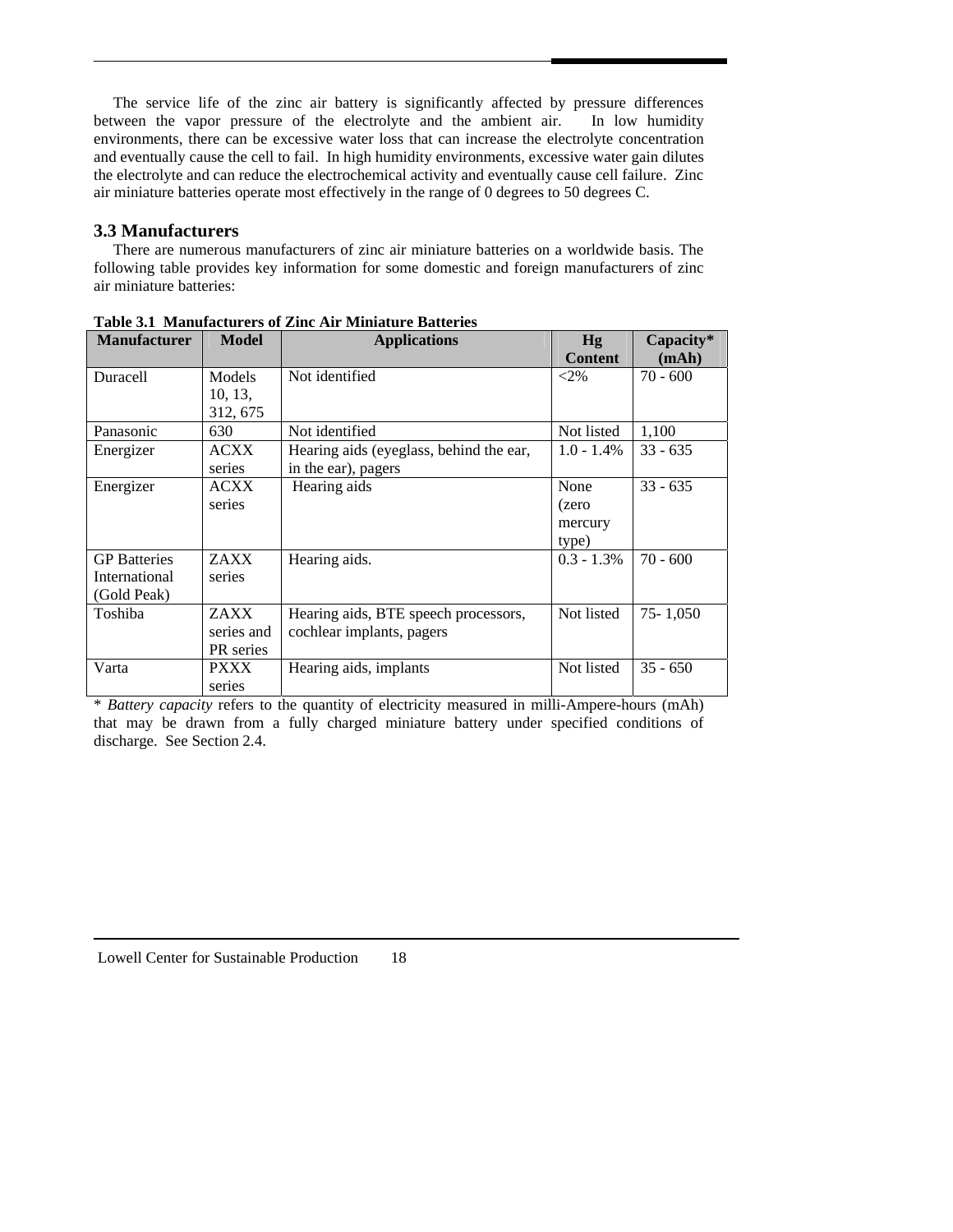### <span id="page-22-0"></span>**4.0 Silver Oxide Miniature Batteries**

#### **4.1 Description**

 Silver oxide miniature batteries can be used for numerous devices including: analog watches, digital watches, miniature clocks, calculators, electronic games, cameras, hearing aids, and electronic instruments. The cathode consists primarily of monovalent silver oxide (Ag2O), and the anode consists of powdered zinc.

 The mercury content of the silver oxide miniature battery is typically between 0.2% to 1.0% of total battery weight. However, at least two manufacturers (New Leader and Sony) offer mercury-free silver oxide miniature batteries. These mercury-free batteries will be discussed further in the Non-Mercury Alternatives section of this report.

#### **4.2 Performance**

 The nominal voltage of the silver oxide miniature battery is 1.55 Volts. In general, the silver oxide miniature battery has a flat discharge curve. However, there are at least two manufacturers (Chung Pak and New Leader) that provide silver oxide miniature batteries with a tapered discharge profile. In the case of New Leader, some of their silver oxide miniature batteries are manufactured with half the typical amount of silver for use in low cost applications. This reduction of silver content results in a tapered discharge profile.

 For the battery models reviewed, the silver oxide miniature battery has the lowest range of capacity (5.5 to 200 mAh) compared to the other miniature battery technologies. The gravimetric energy density is typically 75 to 135 mWh/g and the volumetric energy density is 300 to 530 mWh/cc. The energy density of the silver oxide miniature battery is the third highest of the four miniature battery technologies.

 The silver oxide miniature battery is capable of operation over a wide temperature range. For example, at an operating temperature of 0 degrees C the silver oxide miniature battery can deliver 70% of the capacity provided at 20 degrees C. Batteries using potassium hydroxide electrolyte are able to operate at lower temperatures than batteries with sodium hydroxide electrolyte.

 Silver oxide miniature batteries are good for high or low drain applications. Potassium hydroxide is the preferred electrolyte for continuous low drain applications over long periods of time (e.g. five years). Sodium hydroxide is the preferred electrolyte for continuous low drain use with periodic high drain pulse demands. An example of this application would be an analog watch with alarm capability. Silver oxide miniature batteries exhibit long shelf and service life. Most batteries are designed to operate watches for five years without leakage. Test data indicates that storage up to ten years is possible at 21 degrees C.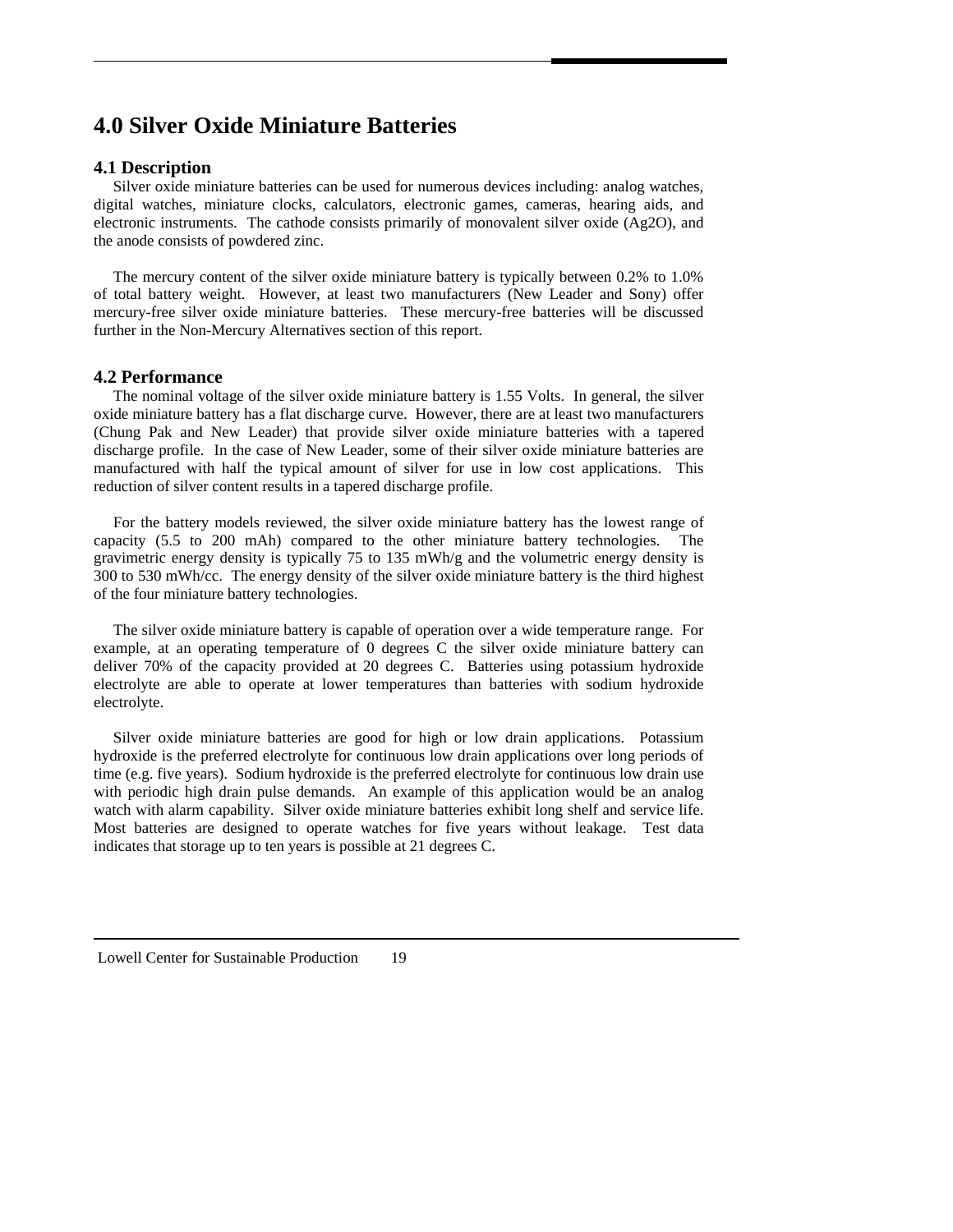<span id="page-23-0"></span> Silver oxide batteries come in a variety of shapes and dimensions. For example, the SR41 is button shaped with a diameter of 7.8 mm and a height of 3.6 mm. The SR1116 is coin shaped with a diameter of 11.6 mm and a height of 1.65 mm.

#### **4.3 Manufacturers**

 There are numerous manufacturers of silver oxide miniature batteries on a worldwide basis. The following table provides key information for some domestic and foreign manufacturers of silver oxide miniature batteries:

| <b>Manufacturer</b> | <b>Model</b> | <b>Applications</b>                     | <b>Hg</b><br><b>Content</b> | Capacity<br>(mAh) |
|---------------------|--------------|-----------------------------------------|-----------------------------|-------------------|
| <b>Duracell</b>     | D3X          | Not identified                          | $< 1\%$                     | $16 - 180$        |
|                     | series       |                                         |                             |                   |
| Eastman Kodak       | KS76         | Photo                                   | $< 0.6\%$                   | 145               |
| Energizer           | 3XX          | Watches, calculators, photoelectric     | $0.3 - 1.0\%$               | $5 - 200$         |
|                     | series       | exposure devices, hearing aids, and     |                             |                   |
|                     |              | electronic instruments                  |                             |                   |
| <b>GP</b> Batteries | 3XX          | Watch, calculator, electronic toy,      | $0.4 - 0.8\%$               | $7.5 - 165$       |
| International       | series       | hearing aid, lighter, photo             |                             |                   |
| (Gold Peak)         |              |                                         |                             |                   |
| Hitachi Maxell      | <b>SRXX</b>  | Not identified                          | Not listed                  | $5.5 - 165$       |
|                     | series       |                                         |                             |                   |
| New Leader          | Hg Free      | Not identified                          | None                        | $15 - 165$        |
|                     | <b>SRXX</b>  |                                         |                             |                   |
|                     | series       |                                         |                             |                   |
| New Leader          | <b>SRXX</b>  | Not identified                          | Not listed                  | $15 - 165$        |
|                     | series       |                                         |                             |                   |
| Renata              | 3XX          | Watches (analog, digital), pocket       | Not listed                  | $5.5 - 190$       |
|                     | series       | calculators, electronic games, cameras, |                             |                   |
|                     |              | etc.                                    |                             |                   |
| Sony                | Hg free      | Not identified                          | None                        | $12.5 - 160$      |
|                     | <b>SRXX</b>  |                                         |                             |                   |
|                     | series       |                                         |                             |                   |
| Sony                | <b>SRXX</b>  | Wrist watches, small size thermometers, | Not listed                  | $4 - 180$         |
|                     | series       | mobile game products                    |                             |                   |
| Varta               | V Series     | Not identified                          | $0.2 - 0.6\%$               | $6 - 180$         |

|  | Table 4.1 Manufacturers of Silver Oxide Miniature Batteries |  |  |  |  |
|--|-------------------------------------------------------------|--|--|--|--|
|--|-------------------------------------------------------------|--|--|--|--|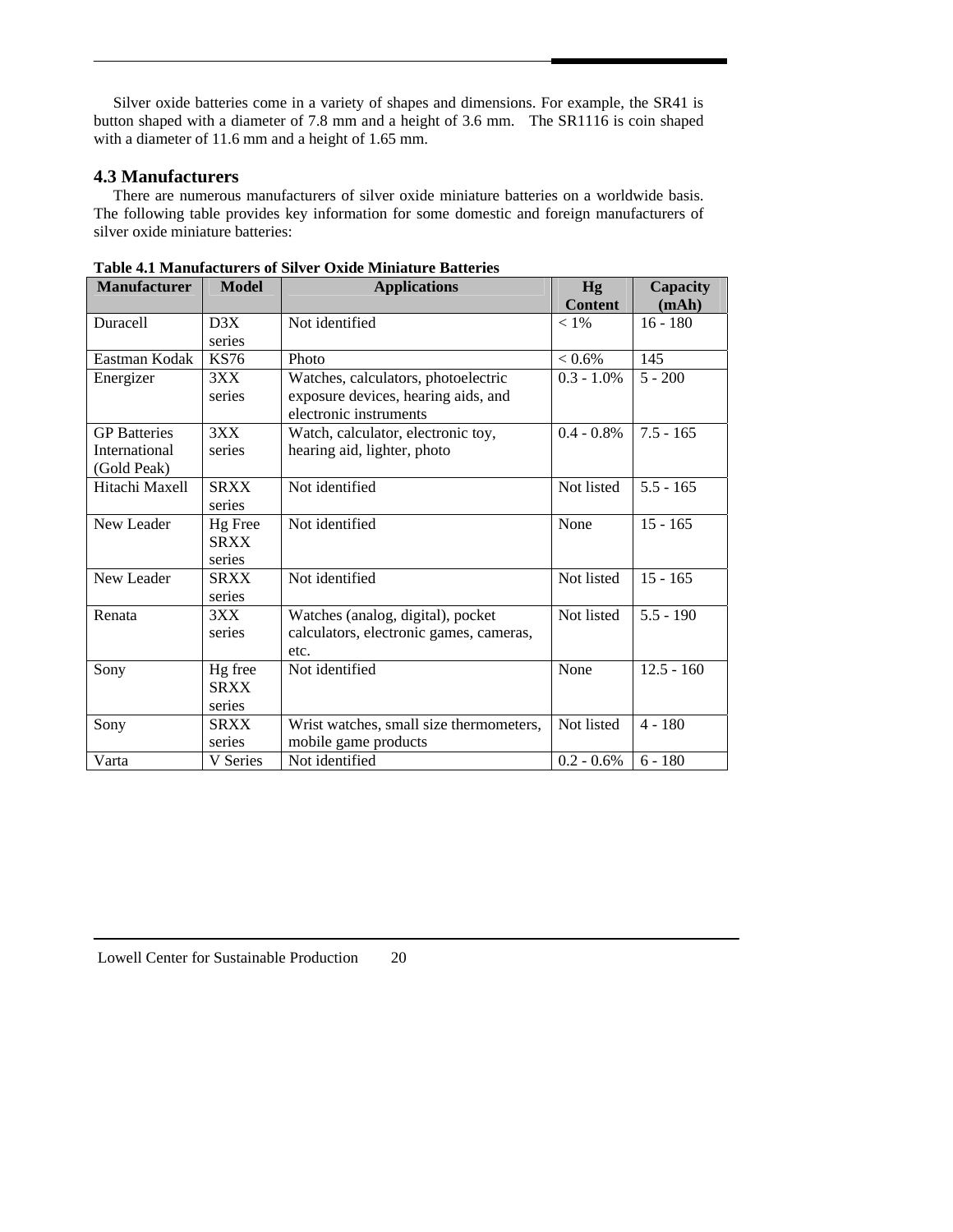## <span id="page-24-0"></span>**5.0 Alkaline Manganese Dioxide Miniature Batteries**

#### **5.1 Description**

 Alkaline manganese dioxide miniature batteries can be used in numerous devices including: calculators, toys, key chains, tire gauges, remote controls, and photographic products. The cathode is primarily comprised of electrolytic manganese dioxide, and the anode is powdered zinc.

The mercury content of the alkaline manganese dioxide miniature battery is typically 0.1% to 0.9% of total battery weight. However, one manufacturer (New Leader) offers mercury-free alkaline manganese dioxide miniature batteries. These mercury-free batteries will be discussed further in the Non-Mercury Alternatives section of this report.

#### **5.2 Performance**

 The alkaline manganese dioxide miniature battery has a nominal voltage of 1.5 Volts. The alkaline manganese dioxide miniature battery has a sloped discharge profile. The voltage starts around 1.5 Volts and gradually decreases during battery discharge. Most end products that use alkaline miniature batteries at low to moderate drains (i.e. toys, penlights, etc.) are generally able to tolerate this sloped discharge pattern.

 Alkaline manganese dioxide miniature batteries are typically available in button shapes. These batteries are available in capacities ranging from 15 to 830 mAh. The alkaline manganese dioxide battery has the lowest energy density compared to other miniature battery technologies. The gravimetric energy density is typically 50 to 80 mWh/g and the volumetric energy density is 150 to 360 mWh/cc.

 Alkaline manganese dioxide batteries discharge more efficiently as the operating temperature increases, up to a certain threshold. Alkaline manganese dioxide batteries can typically be operated in temperatures between  $-30$  degrees C to 55 degrees C. In addition, these batteries also provide good leakage resistance.

 Chemical reactions such as self-discharge, corrosion, and degradation of battery materials can occur during storage of an alkaline manganese dioxide battery. These chemical reactions will occur more rapidly if the battery is stored at higher temperatures and will occur more slowly at lower temperatures. Therefore, the storage temperature has a significant effect on charge retention. For example, a battery stored at 0 degrees C will have approximately 97% charge retention after four years, while a battery stored at 20 degrees C will have approximately 84% charge retention after four years.

#### **5.3 Manufacturers**

 There are numerous manufacturers of alkaline miniature batteries on a worldwide basis. The following table provides key information for some domestic and foreign manufacturers of alkaline miniature batteries: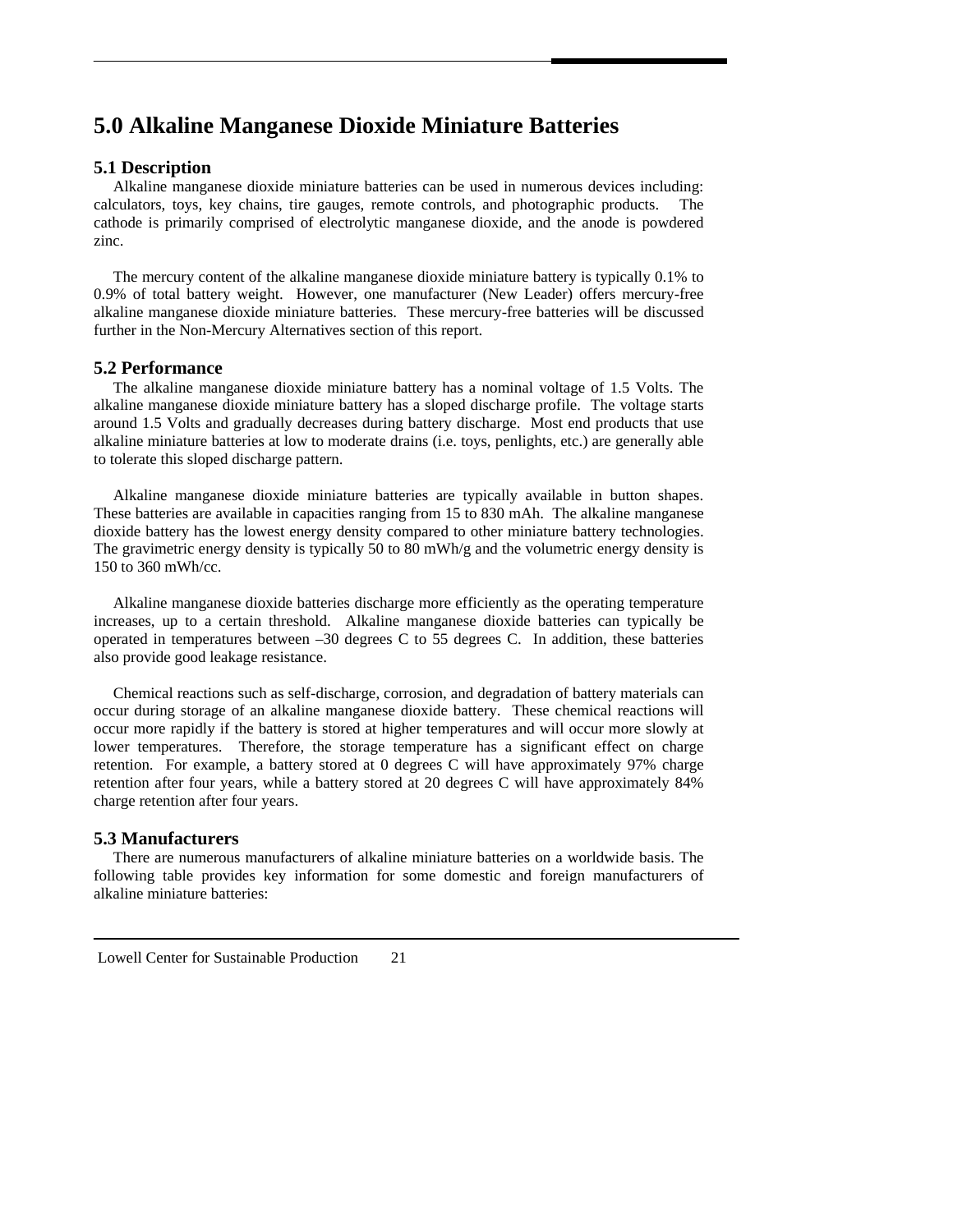| <b>Manufacturer</b>                                 | <b>Model</b>                      | <b>Applications</b>                                                                                                                                                                                        | Hg<br><b>Content</b> | Capacity<br>(mAh) |
|-----------------------------------------------------|-----------------------------------|------------------------------------------------------------------------------------------------------------------------------------------------------------------------------------------------------------|----------------------|-------------------|
| Eastman Kodak                                       | K series                          | Photo, calculators                                                                                                                                                                                         | $< 0.5\%$            | $125 - 830$       |
| Energizer                                           | 1XX,                              | Not identified                                                                                                                                                                                             | $0.1 - 0.9\%$        | $31 - 200$        |
|                                                     | AXX,<br>E625G                     |                                                                                                                                                                                                            |                      |                   |
| <b>GP</b> Batteries<br>International<br>(Gold Peak) | 164, A76,<br>18X,<br>19X,<br>625A | Watch, calculator, photo, toy, melody<br>card, remote control                                                                                                                                              | $0.1 - 0.6\%$        | $8 - 190$         |
| Hitachi Maxell                                      | <b>LRXX</b><br>series             | Mini game machines, electronic<br>calculators, electronic watches and<br>clocks, measuring instruments,<br>electronic lighters, electronic<br>thermometers, cameras, compact radios,<br>remote controllers | Not listed           | $26 - 60$         |
| New Leader                                          | Hg Free<br><b>LRXX</b><br>series  | Not identified                                                                                                                                                                                             | None                 | $15 - 158$        |
| New Leader                                          | <b>LRXX</b><br>series             | Not identified                                                                                                                                                                                             | Not listed           | $15 - 160$        |
| Renata                                              | LR4X                              | Calculators, electronic games, etc.                                                                                                                                                                        | Not listed           | $73 - 105$        |
| Shenzhen<br>Malintech                               | AG series                         | Not identified                                                                                                                                                                                             | Not listed           | $13 - 138$        |
| Varta                                               | 4XXX<br>series                    | Not identified                                                                                                                                                                                             | $0.2 - 0.5\%$        | $25 - 200$        |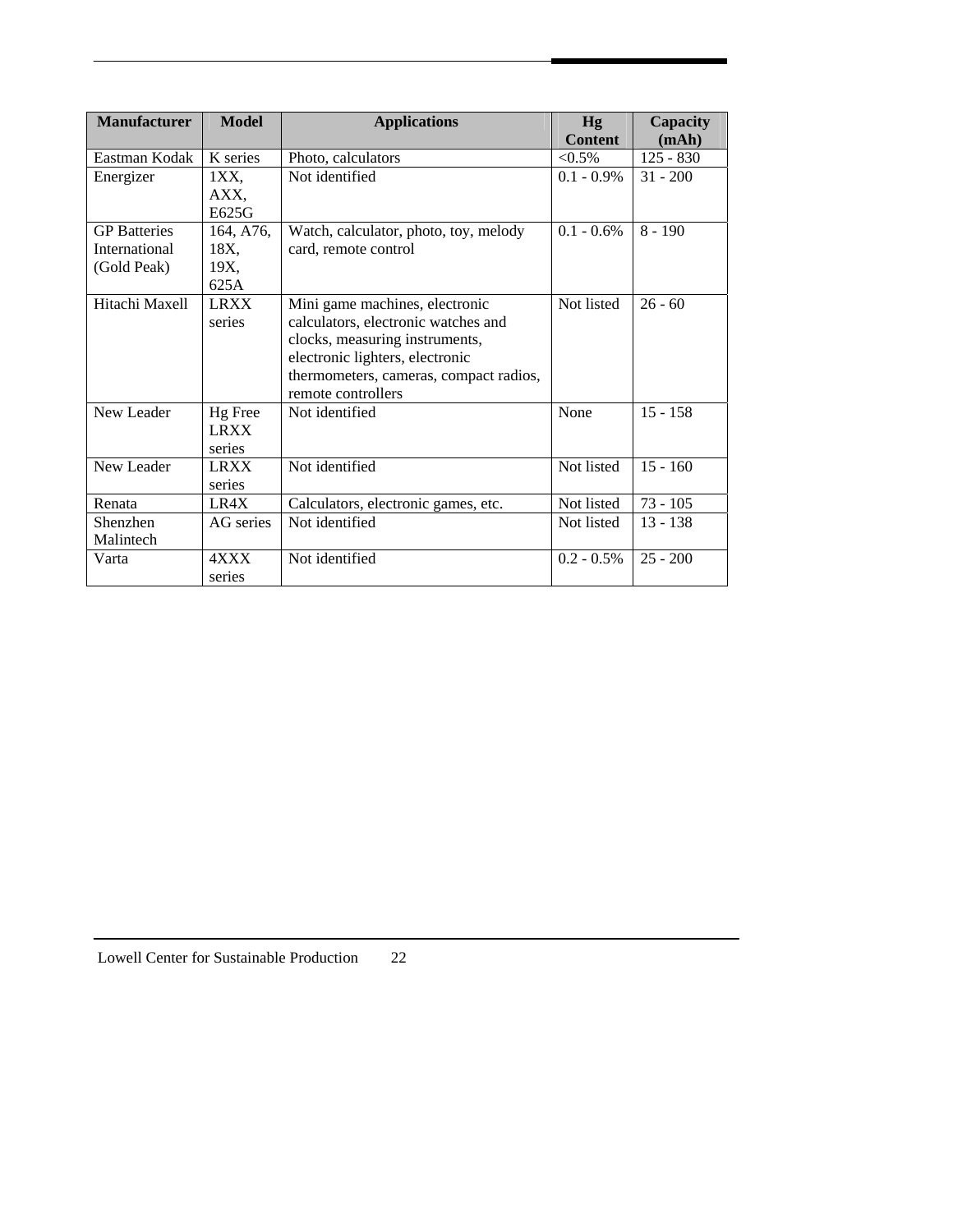## <span id="page-26-0"></span>**6.0 Non-Mercury Alternatives**

### **6.1 Mercury-free Miniature Batteries**

#### *Silver Oxide:*

 In September 2004, Sony Corporation announced that it would provide mercury-free silver oxide miniature batteries. Ten models of mercury-free silver oxide batteries will be available on a worldwide basis starting in January 2005. These miniature batteries will be available in a variety of dimensions, with capacities ranging from 12.5 mAh to 160 mAh. This announcement from Sony Corporation also stated their goal to eliminate mercury from all of their silver oxide batteries. Sony's silver oxide miniature batteries are used mainly for watches, miniature thermometers, and mobile game products.

 In a silver oxide miniature battery, the zinc anode will corrode in the presence of an alkaline electrolyte. The zinc corrosion causes electrolysis in the electrolyte that initiates the formation of hydrogen gas. The buildup of hydrogen gas in the miniature battery cell causes an increase in internal pressure that may lead to bulging and even rupture of the cell. Mercury is intentionally added to silver oxide miniature batteries to suppress the zinc corrosion and resultant formation of hydrogen gas.

 To provide mercury-free silver oxide miniature batteries, Sony has utilized the following techniques:

- $\triangleright$  Use of a high quality zinc alloy powder that reduces the corrosion rate by a factor of ten compared to conventional powders.
- $\triangleright$  Use of an anti-corrosion additive material in the anode. The composition of this additive material has not been disclosed by Sony.
- $\triangleright$  Use of a unique surface process technology for the cathode material. This process technology is claimed to further suppress zinc corrosion.
- $\triangleright$  Use of a proprietary active cathode material. This material has high hydrogen absorption capacity.

 New Leader, a battery manufacturer located in China, also provides mercury-free silver oxide miniature batteries. Currently, this mercury-free battery is available to original equipment manufacturers for use in their end products, but is not yet commercially available in the United States for purchase by end-consumers as replacement batteries. However, New Leader appears to be interested in selling the mercury-free silver oxide battery to the U.S. retail market in the near future.

 The New Leader product specifications for mercury and mercury-free silver oxide miniature batteries were compared for the following three models: SG3/SR41, SG13/SR44, and

Lowell Center for Sustainable Production 23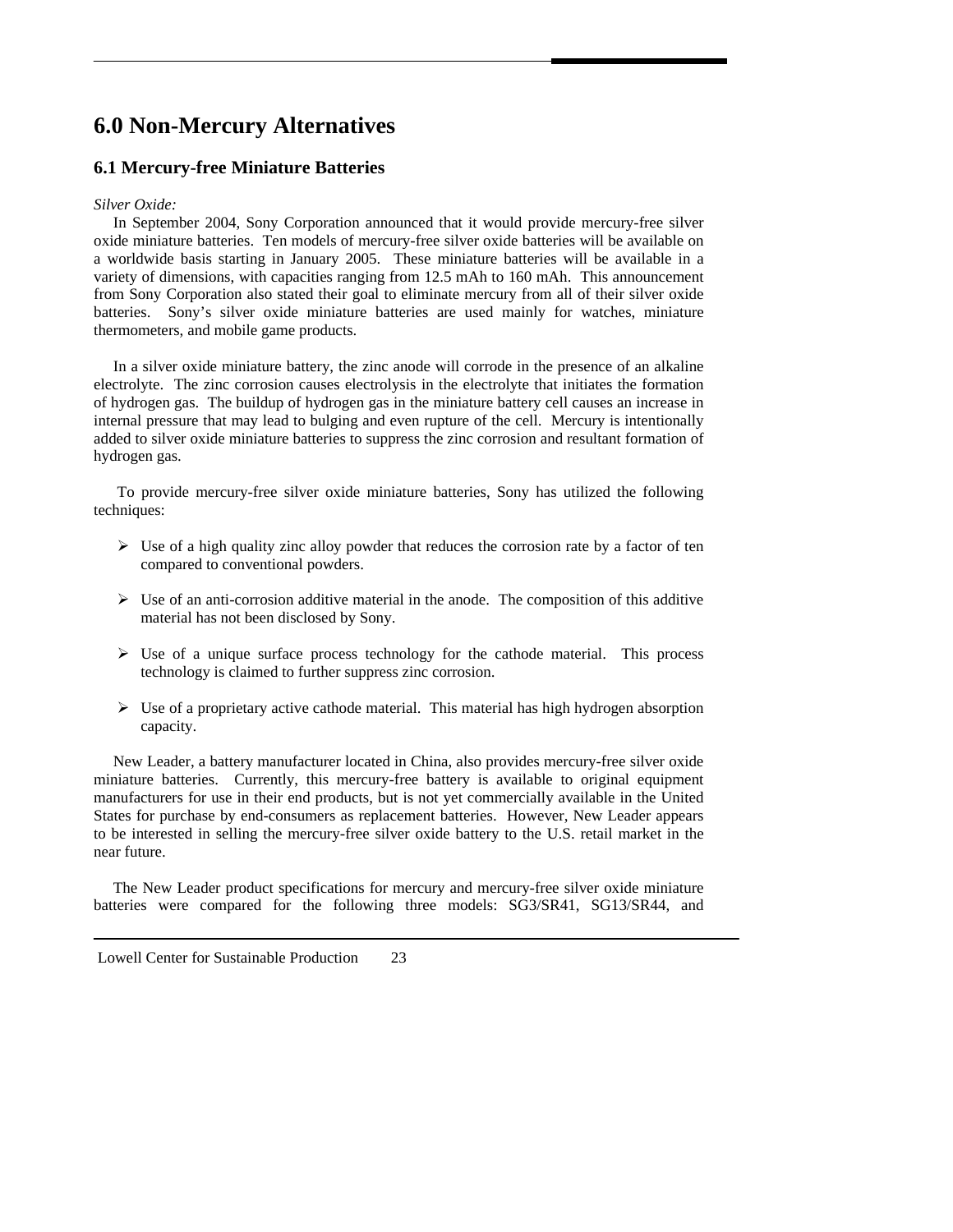SG4/SR626. The specifications provide information for the following performance attributes: voltage, capacity, weight, diameter, height, and estimated average hours of service. The performance was found to be identical for each of these attributes for the mercury and mercuryfree versions of the same model.

 Currently, there is a price differential between the New Leader mercury and mercury-free models. The mercury-free models cost approximately 30% more than the similar models containing mercury. As the market for mercury-free miniature batteries expands, there will be increased competition as well as greater economies of scale for larger production runs. Therefore, it is reasonable to anticipate that the cost differential between mercury and mercuryfree miniature batteries will decrease over time. The method that New Leader uses to achieve the mercury-free silver oxide battery is not publicly available.

 No performance test results were found for the Sony and New Leader mercury-free batteries to demonstrate that formation of hydrogen gas and the resultant cell bulging and rupture is not an issue for these batteries. Presumably, these manufacturers are satisfied that they have overcome this problem as they are unlikely to market a product that could undermine their reputation for delivering quality products or expose them to product liability claims.

#### *Alkaline Manganese Dioxide:*

 New Leader also offers mercury-free alkaline miniature batteries. Currently, this battery is available only to original equipment manufacturers for use in their end products such as toys. The mercury-free alkaline miniature battery from New Leader is not yet commercially available in the United States for purchase by end-consumers as replacement batteries. However, New Leader appears to be interested in selling it to the U.S. retail market in the near future. (Reference: Ivan Kong of New Leader) Specialized Technology Resources (STR) conducted mercury testing for the New Leader LR44 mercury-free alkaline button battery. The test results indicate that the mercury content is below detection levels of 0.0001 mg per battery.

 New Leader has registered for a patent in China to use indium instead of mercury in alkaline manganese dioxide miniature batteries. Indium is a soft silver-white metal that is used in applications such as electronic components. The indium is pre-electroplated on the inside of the cathode cap by using a single face electro-plating technique. In addition, the zinc powder is pretreated with an indium compound.

 The New Leader performance specifications were compared for the mercury-containing and mercury-free versions for various alkaline manganese dioxide models. The performance attributes were similar between the mercury and mercury-free versions for AG1/LR621 and AG8/LR1120 as illustrated in the table below.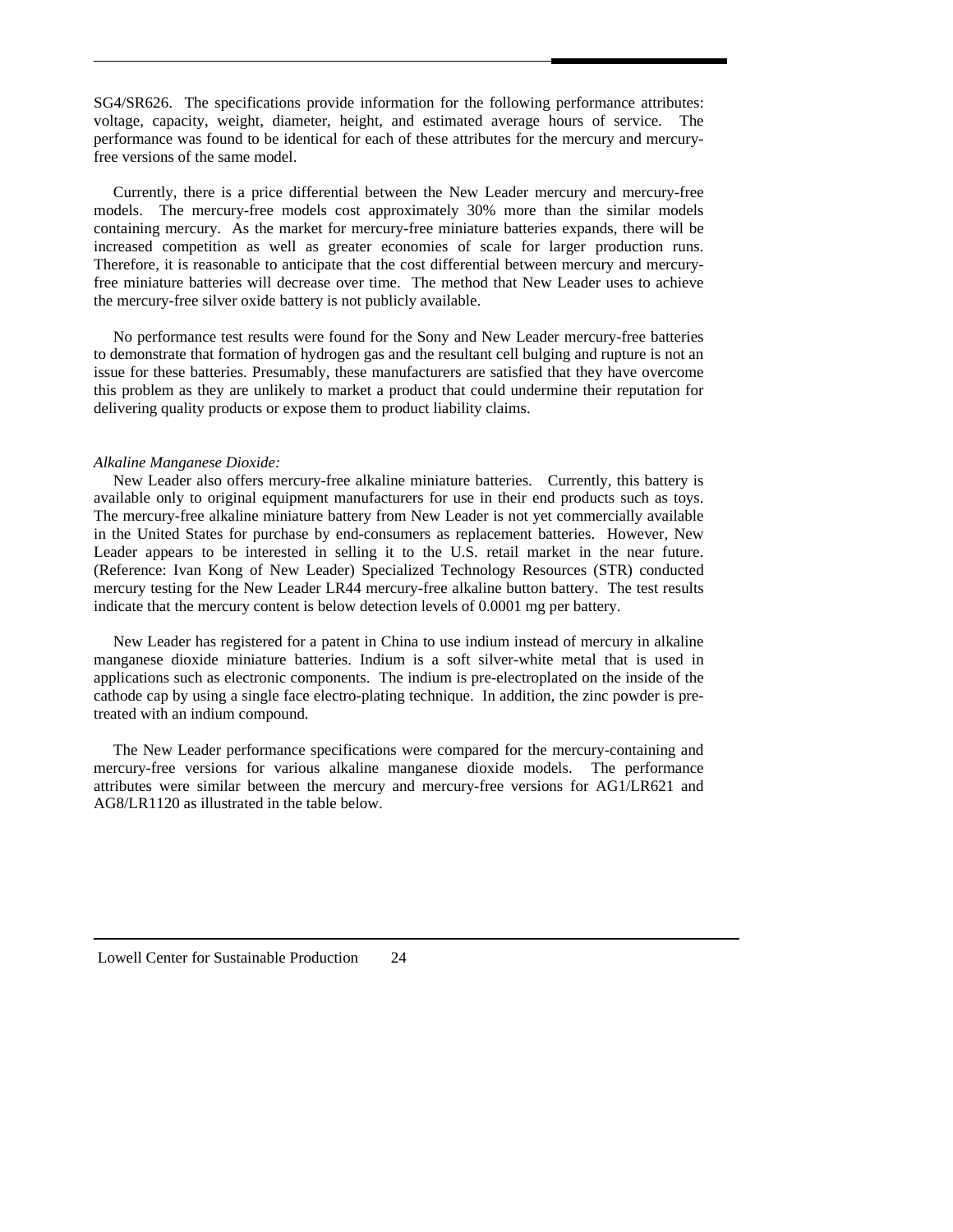| <b>Attribute</b>            | <b>New Leader</b><br><b>AG1/LR621</b><br><b>With Mercury</b> | <b>New Leader</b><br><b>AG1/LR621</b><br><b>Without</b><br><b>Mercury</b> | <b>New Leader</b><br><b>AG8/LR1120</b><br><b>With Mercury</b> | <b>New Leader</b><br><b>AG8/LR1120</b><br><b>Without</b><br><b>Mercury</b> |
|-----------------------------|--------------------------------------------------------------|---------------------------------------------------------------------------|---------------------------------------------------------------|----------------------------------------------------------------------------|
| Voltage (V)                 | 1.55                                                         | 1.55                                                                      | 1.5                                                           | 1.5                                                                        |
| Capacity (mAh)              | 15                                                           | 15                                                                        | 44                                                            | 44                                                                         |
| Weight $(g)$                | 0.3                                                          | 0.3                                                                       | 0.86                                                          | 0.86                                                                       |
| Diameter (mm)               | 6.75                                                         | 6.75                                                                      | 11.5                                                          | 11.5                                                                       |
| Height (mm)                 | 2.15                                                         | 2.15                                                                      | 2.1                                                           | 2.1                                                                        |
| Estimated                   | Approx. 540                                                  | Approx. 540                                                               | Approx. 504                                                   | Approx. 504                                                                |
| Hours<br>Average<br>Service |                                                              |                                                                           |                                                               |                                                                            |

**Table 6.1 New Leader Mercury and Mercury-free Miniature Batteries** 

 Some differences in performance attributes can be identified for the New Leader mercurycontaining and mercury-free models AG12/LR43 and AG13/LR44. The differences identified for capacity and estimated average hours service are highlighted in the tables below. The tables below also include data for comparable Energizer miniature batteries.

| 1 adie 0.2 mercury           | and mercury-free minimure batteries                          |                                                         |                                                |  |  |
|------------------------------|--------------------------------------------------------------|---------------------------------------------------------|------------------------------------------------|--|--|
| <b>Attribute</b>             | <b>New Leader</b><br><b>AG13/LR44</b><br><b>With Mercury</b> | <b>New Leader</b><br><b>AG13/LR44</b><br><b>Without</b> | <b>Energizer</b><br>A76<br><b>With Mercury</b> |  |  |
|                              |                                                              | <b>Mercury</b>                                          |                                                |  |  |
| Voltage $(V)$                | 1.5                                                          | 1.5                                                     | 1.5                                            |  |  |
| Capacity (mAh)               | 160                                                          | 158                                                     | 150                                            |  |  |
| Weight $(g)$                 | 2.0                                                          | 2.0                                                     | 2.3                                            |  |  |
| Diameter (mm)                | 11.53                                                        | 11.53                                                   | 11.6                                           |  |  |
| Height (mm)                  | 5.43                                                         | 5.43                                                    | 5.4                                            |  |  |
| Estimated                    | 624                                                          | 612                                                     | 900                                            |  |  |
| Average<br>Hours<br>Service* |                                                              |                                                         |                                                |  |  |

**Table 6.2 Mercury and Mercury-free Miniature Batteries** 

\* A load of 5,000 ohms was used for the New Leader battery and a load of 7,500 ohms was used for the Energizer battery.

#### **Table 6.3 Mercury and Mercury-free Miniature Batteries**

| <b>Attribute</b> | <b>AG12/LR43</b><br><b>AG12/LR43</b> |                | <b>Energizer</b>    |  |  |  |
|------------------|--------------------------------------|----------------|---------------------|--|--|--|
|                  | <b>With Mercury</b>                  | <b>Without</b> | 186                 |  |  |  |
|                  |                                      | <b>Mercury</b> | <b>With Mercury</b> |  |  |  |
| Voltage (V)      | 1.5                                  | 1.5            | 1.5                 |  |  |  |
| Capacity (mAh)   | 115                                  | 110            | 80                  |  |  |  |
| Weight $(g)$     | 1.6                                  | 1.6            | 1.4                 |  |  |  |
| Diameter (mm)    | 11.53                                | 11.53          | 11.6                |  |  |  |
| Height (mm)      | 4.2                                  | 4.2            | 4.2                 |  |  |  |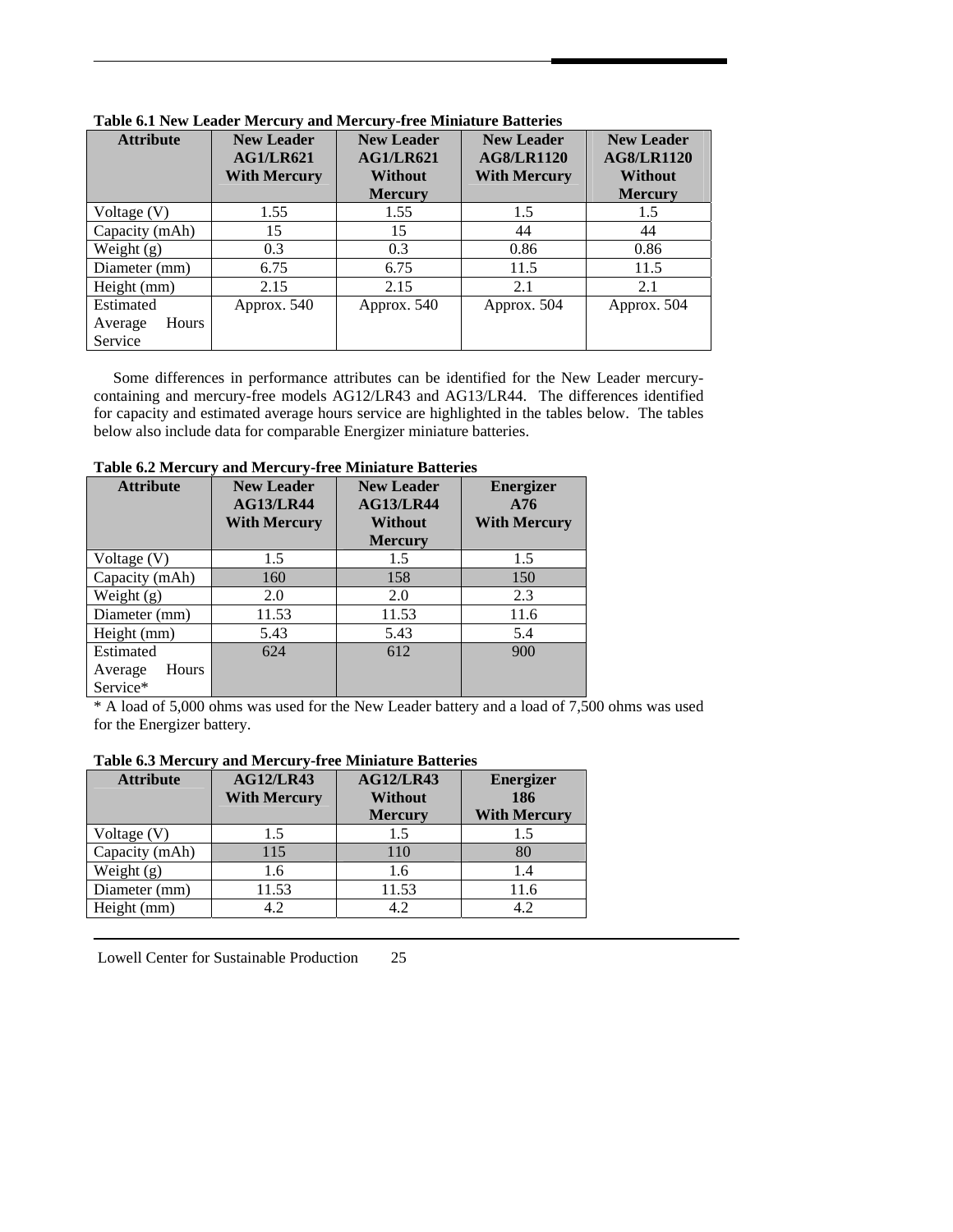| <b>Attribute</b>                         | AG12/LR43<br><b>With Mercury</b> | <b>AG12/LR43</b><br><b>Without</b><br><b>Mercury</b> | <b>Energizer</b><br>186<br><b>With Mercury</b> |
|------------------------------------------|----------------------------------|------------------------------------------------------|------------------------------------------------|
| Estimated<br>Hours<br>Average<br>Service | 456                              | 480                                                  | 924                                            |

\* A load of 5,000 ohms was used for the New Leader battery and a load of 15,000 ohms was used for the Energizer battery.

 Currently, there is a price differential between the New Leader mercury and mercury-free models. The mercury-free models cost approximately 24% to 30% more than the similar models containing mercury.

 New Leader has stated that these mercury-free batteries are being used for toys, electronic gifts, and products for the following customers: McDonalds, Hallmark Cards, Wal-mart, Chicco, Burger King, K-Mart, and Kellogg's. Several other companies are in the process of evaluating these batteries including Hasbro, Mattel, and Red Box. (Reference: Ivan Kong of New Leader)

 There is no performance testing available for the New Leader mercury-free batteries to demonstrate that formation of hydrogen gas and the resultant cell bulging and rupture is not an issue for these batteries.

#### *Zinc Air:*

 One battery manufacturer, Energizer, sells mercury-free zinc air miniature batteries in Europe for hearing aid applications. Energizer offers mercury containing and mercury-free miniature batteries for the following four models: AC10/230, AC13, AC312, and AC675. The Energizer engineering data sheets for the mercury containing zinc air miniature battery and the mercuryfree zinc air miniature battery were compared for each of these four models. The performance data for the following parameters show no differences between the mercury containing and mercury-free models.

- Diameter
- Height
- Voltage
- Volume
- Average capacity
- Typical discharge characteristics
- Estimated average service
- Impedance
- Impedance vs. Frequency
- Impedance vs. Depth of Discharge

 An exact timeline as to when these zinc air mercury-free miniature batteries will be commercially available in regions outside of Europe is not yet known. The price differential between the Energizer mercury and mercury-free zinc air models was not available. The method

Lowell Center for Sustainable Production 26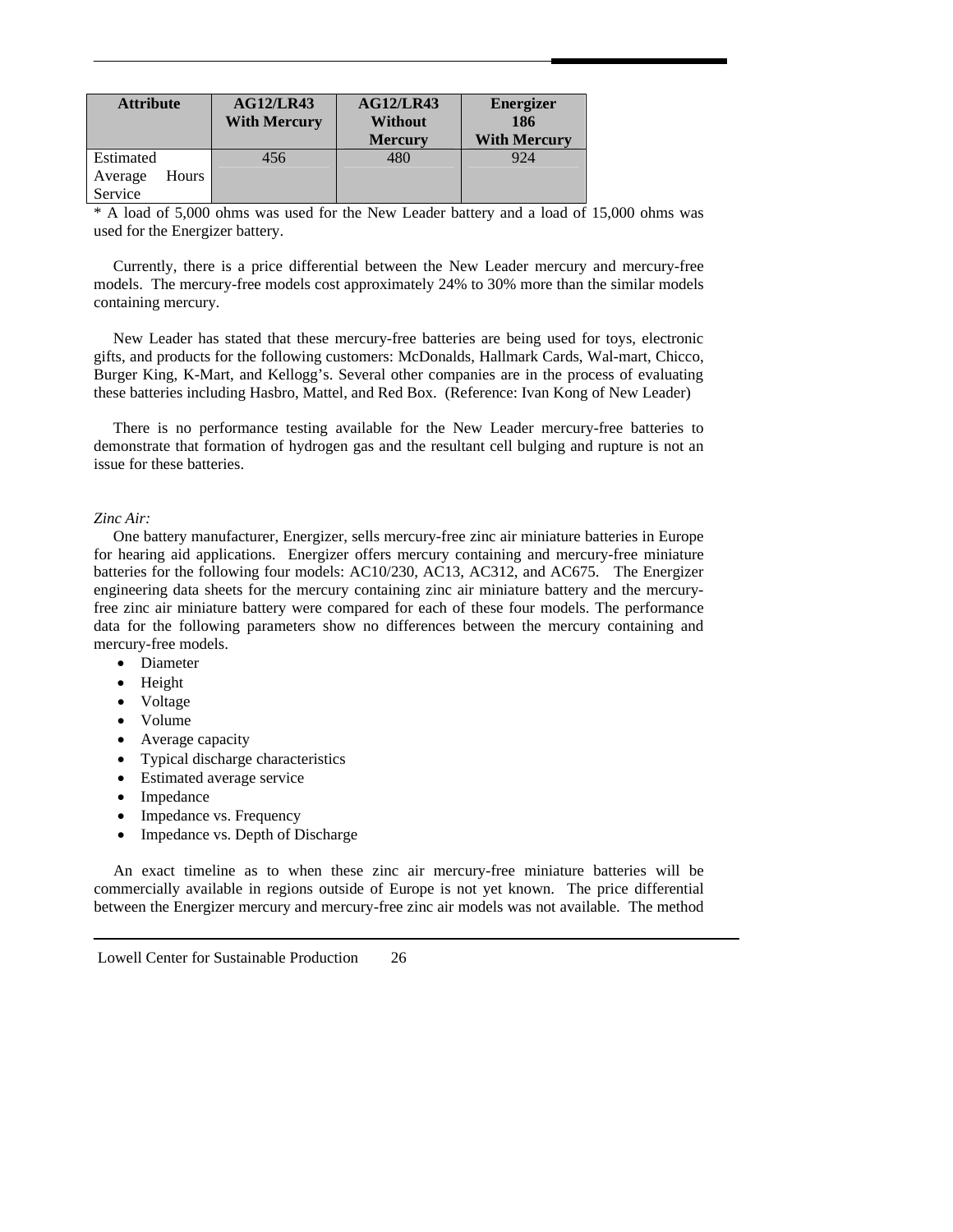<span id="page-30-0"></span>that Energizer uses to achieve the mercury-free zinc air miniature battery is not publicly available.

#### *Other Mercury-free Batteries*

 The following companies indicate either on their website or elsewhere on the Internet that they have mercury-free miniature batteries:

- $\triangleright$  Schenzhen Konnoc (China)
- $\triangleright$  Chung Pak (Hong Kong)
- $\triangleright$  Gloso (Hong Kong)
- $\triangleright$  Promax Battery (China)

 However, the LCSP was not able to obtain product specifications or datasheets for these batteries.

#### *Stacked Batteries*

 There were no mercury-free alternatives identified for stacked silver oxide or stacked alkaline manganese batteries. (Recall that these stacked batteries are a single unit comprised of multiple individual miniature cells in electrical series, to provide a higher voltage).

 A possible alternative for mercury containing stacked miniature batteries is to stack mercury free versions of the alkaline and silver oxide miniature batteries. It appears that this would provide similar performance characteristics. However, we did not find a non-mercury stacked miniature battery product that was commercially available at this time.

#### **6.2 Lithium Miniature Batteries**

 Lithium miniature batteries do not contain mercury, and are sometimes considered a potential alternative to mercury containing miniature batteries. As stated previously, there are numerous design considerations for OEMs in selecting a miniature battery technology for their end products. The requirements for each end product vary greatly, and consequently the level of importance for each of the design considerations will vary as well. Therefore, depending on the end product, the lithium miniature battery may or may not be a suitable alternative for mercury containing miniature batteries. For example, nominal voltage and physical size/shape may be important design considerations for a particular end product. Since lithium miniature batteries have a much higher nominal voltage and a different physical shape (typically flatter and wider coin shaped) than the other three miniature battery technologies, they cannot easily be substituted in existing products. In one situation, a toy manufacturer investigated the replacement of a mercury-containing button battery with a lithium miniature battery. However, the requirement to retool the plastic mold for this toy product to accommodate the lithium battery was determined to be cost prohibitive.

#### *Description:*

 Lithium miniature batteries are used as the main power source for devices such as electronic games, watches, calculators, car lock systems, and garage door openers. They are also used in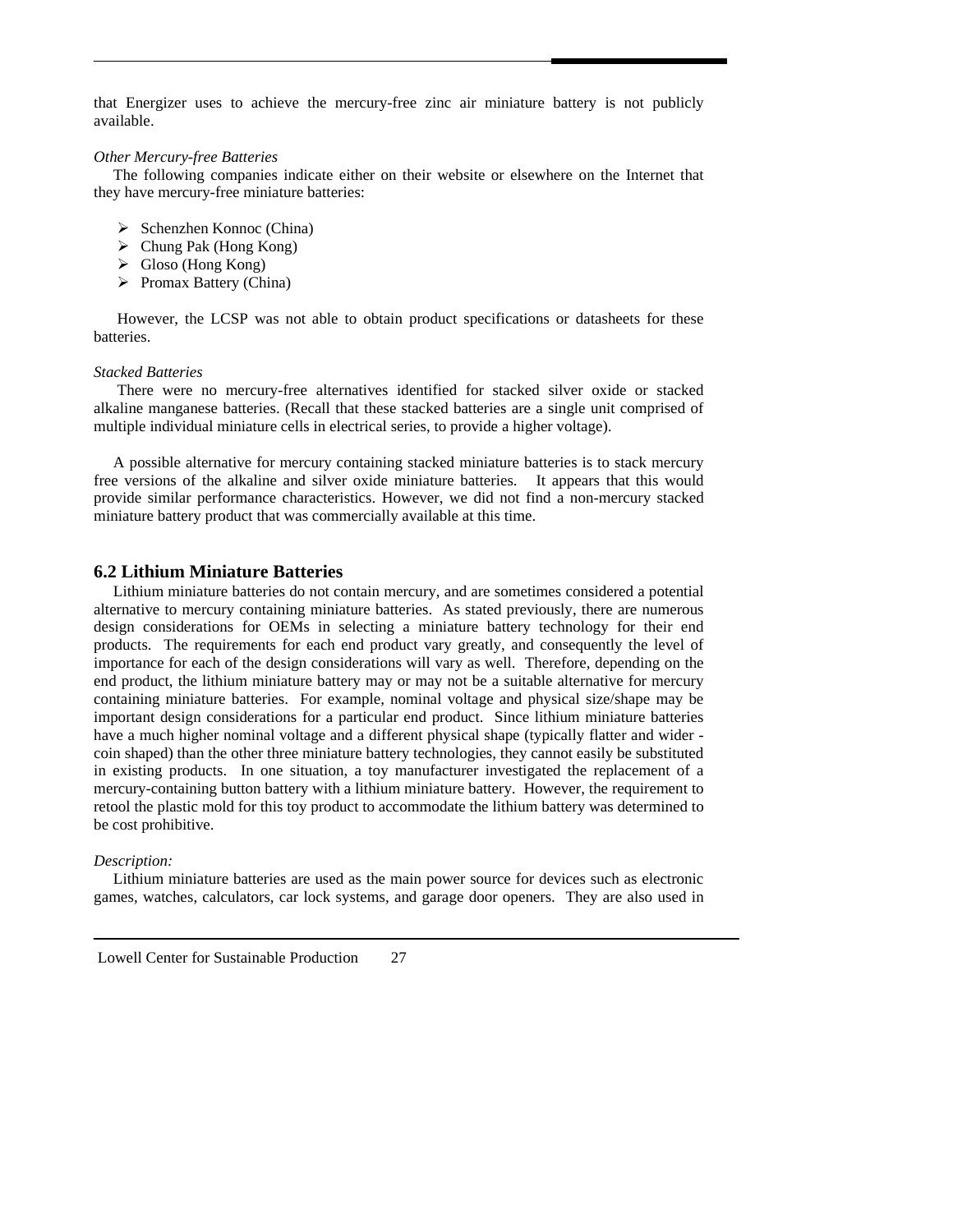memory backup for telecommunications devices such as cordless telephones and mobile radios, as well as for office automation equipment such as printers, fax machines, and electronic typewriters. In addition, lithium miniature batteries can be used as the main power and the memory back up for the same device, such as an electronic organizer.

Lithium is an excellent candidate for use as a battery anode material because of its desirable properties such as: low density, high voltage, and good conductivity. Therefore, lithium is used as anode material for numerous battery chemistries in a variety of configurations (i.e. miniature, cylindrical, prismatic, etc.). Lithium metal reacts vigorously with water, and consequently must be used with non-aqueous electrolytes. There is a concern about the potential for fire when lithium batteries are collected. This issue is further discussed in Section 8 of this report.

 The two primary lithium miniature battery chemistries are: 1) lithium/manganese dioxide, and 2) lithium/carbon monofluoride.

#### *Performance:*

 The lithium/carbon monofluoride and lithium/manganese dioxide miniature batteries do not contain mercury. They each have a nominal voltage of 3.0 Volts, and have a flat discharge curve. The lithium batteries are commercially available in a wide range of capacities, from 25 to 1,000 mAh, and are mostly available in coin shaped batteries. However, there are also some models available in button shapes (e.g. Eastman Kodak model K58L, Sony model CR2477, and Varta model 6131 which has a 11.6 mm diameter and a 10.8 mm height).

 Lithium miniature batteries have the second highest energy density compared to other miniature battery technologies. The gravimetric energy density is typically 200 to 230 mWh/g and the volumetric energy density is 400 to 545 mWh/cc. These batteries have excellent storage characteristics. The self-discharge rate for both lithium batteries is approximately 1% per year for up to ten years. This is the lowest self-discharge rate of the four miniature battery technologies. They also provide excellent leakage resistance.

 Both lithium miniature batteries are ideal for applications requiring low current drain over an extended period of time. The maximum continuous drain recommended for these batteries is usually between 2 to 5 mA. They can accommodate current pulses up to 5 to 20 mA depending upon battery size.

 Both lithium battery types can be used for a wide range of operating temperatures, from about –20 degrees C to 55 degrees C. Furthermore, lithium carbon monofluoride miniature batteries are also available in high operating temperature models. These batteries can be operated in a temperature range from –40 degrees C to 150 degrees C. They can be mounted on printed circuit boards and used for long term, low drain applications. The high operating temperature models offer the greatest range of operating temperatures compared to the other miniature battery technologies.

*Manufacturers:* 

Lowell Center for Sustainable Production 28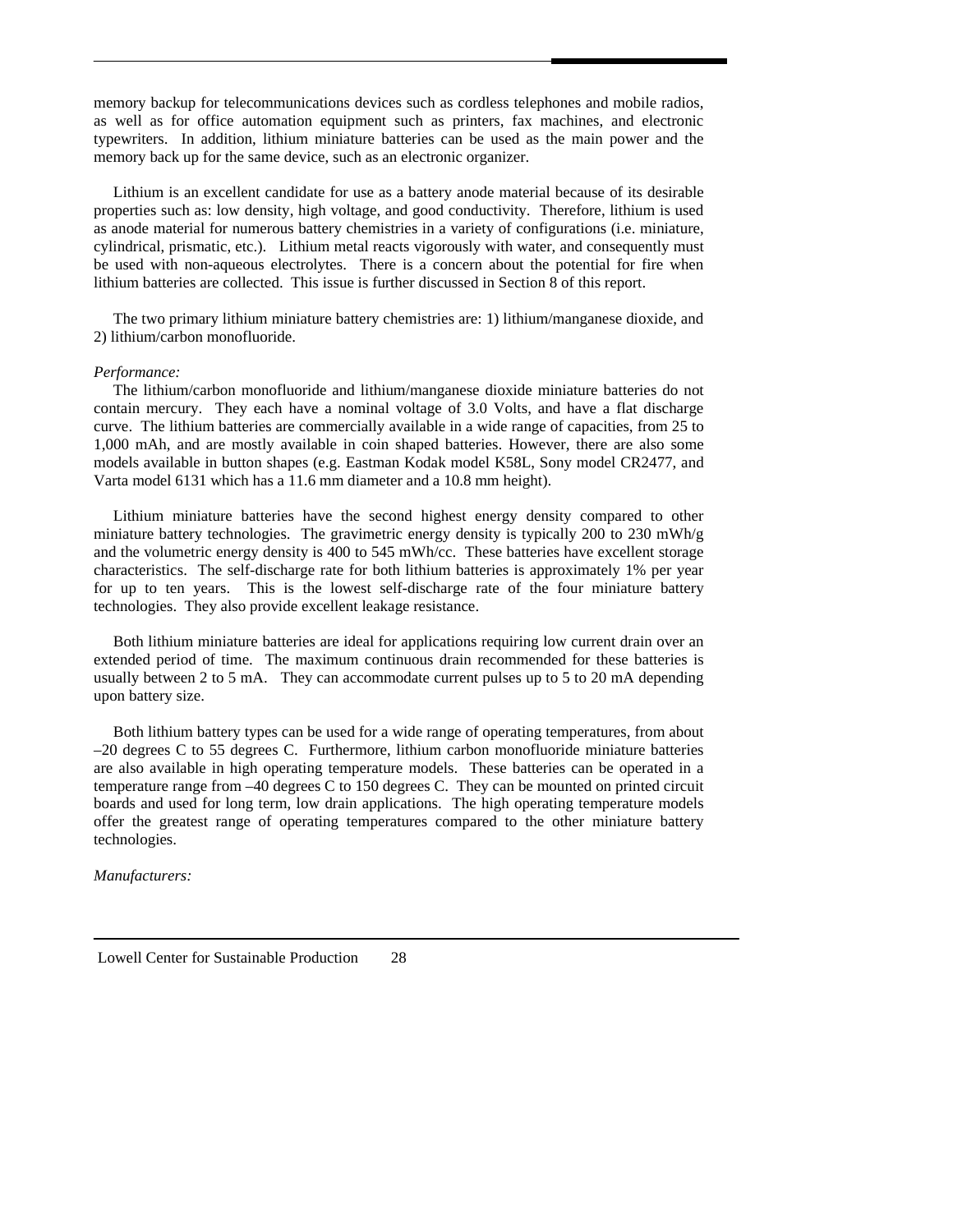There are numerous manufacturers of lithium miniature batteries. The following table provides key information for some domestic and foreign manufacturers of lithium miniature batteries:

| <b>Manufacturer</b>                                 | <b>Model</b>                                    | <b>Applications</b>                                                                                                                                                                                                                                                                                                                                                                                         | Hg             | Capacity         |
|-----------------------------------------------------|-------------------------------------------------|-------------------------------------------------------------------------------------------------------------------------------------------------------------------------------------------------------------------------------------------------------------------------------------------------------------------------------------------------------------------------------------------------------------|----------------|------------------|
|                                                     | DL2X series                                     | Not listed                                                                                                                                                                                                                                                                                                                                                                                                  | <b>Content</b> | (mAh)            |
| Duracell                                            |                                                 |                                                                                                                                                                                                                                                                                                                                                                                                             | None           | (DL 2025)<br>150 |
| Eastman Kodak                                       | <b>KCR</b> series                               | Date book                                                                                                                                                                                                                                                                                                                                                                                                   | None           | $80 - 230$       |
| Eastman Kodak                                       | <b>K58L</b>                                     | Photo                                                                                                                                                                                                                                                                                                                                                                                                       | None           | 160              |
| Energizer                                           | CRX series                                      | Audio equipment, calculators, cameras<br>& light meters, data acquisition<br>systems, electronic communication<br>devices, electronic games, electronic<br>wristwatches and clocks, hearing aids,<br>industrial monitors/controls, medical<br>equipment, memory retention, micro<br>cassette recorders, military electronics,<br>switchboards, transceivers & radios,<br>security devices, small electronic | None           | $29 - 575$       |
| <b>GP</b> Batteries<br>International<br>(Gold Peak) | CR1XXX,<br><b>CR2XXX</b><br>Series              | instruments, remote keyless entry<br>Watch, computer memory backup,<br>remote control, photo                                                                                                                                                                                                                                                                                                                | None           | $36 - 270$       |
| Hitachi Maxell                                      | CR2XXX<br>series                                | Timepieces, calculators, cameras,<br>medical instruments, office equipment,<br>backup power for integrated circuits<br>(ICs) and real time clocks (RTCs),<br>home electronic instruments,<br>automobile keyless entry, PC boards                                                                                                                                                                            | None           | $50 - 610$       |
| Panasonic                                           | BR series -<br>High<br>Operating<br>Temperature | Automotive electric systems, toll way<br>transponders, radio frequency<br>identification products                                                                                                                                                                                                                                                                                                           | None           | $48 - 1,000$     |
| Panasonic                                           | CR series                                       | Calculators, cameras, cordless<br>applications, electronic translators,<br>watches, memory backup in all types<br>of devices (with tab terminals)                                                                                                                                                                                                                                                           | None           | $30 - 1,000$     |
| Panasonic                                           | VL series                                       | Memory back-up in facsimiles,<br>memory cards, personal computers,<br>sequencers, telephones, tuners, video<br>cameras                                                                                                                                                                                                                                                                                      | None           | $1.5 - 100$      |
| Sanyo                                               | <b>CRXXXX</b><br>series                         | Not listed                                                                                                                                                                                                                                                                                                                                                                                                  | None           | $38 - 1,000$     |

| <b>Table 6.4 Manufacturers of Lithium Miniature Batteries</b> |  |  |
|---------------------------------------------------------------|--|--|
|                                                               |  |  |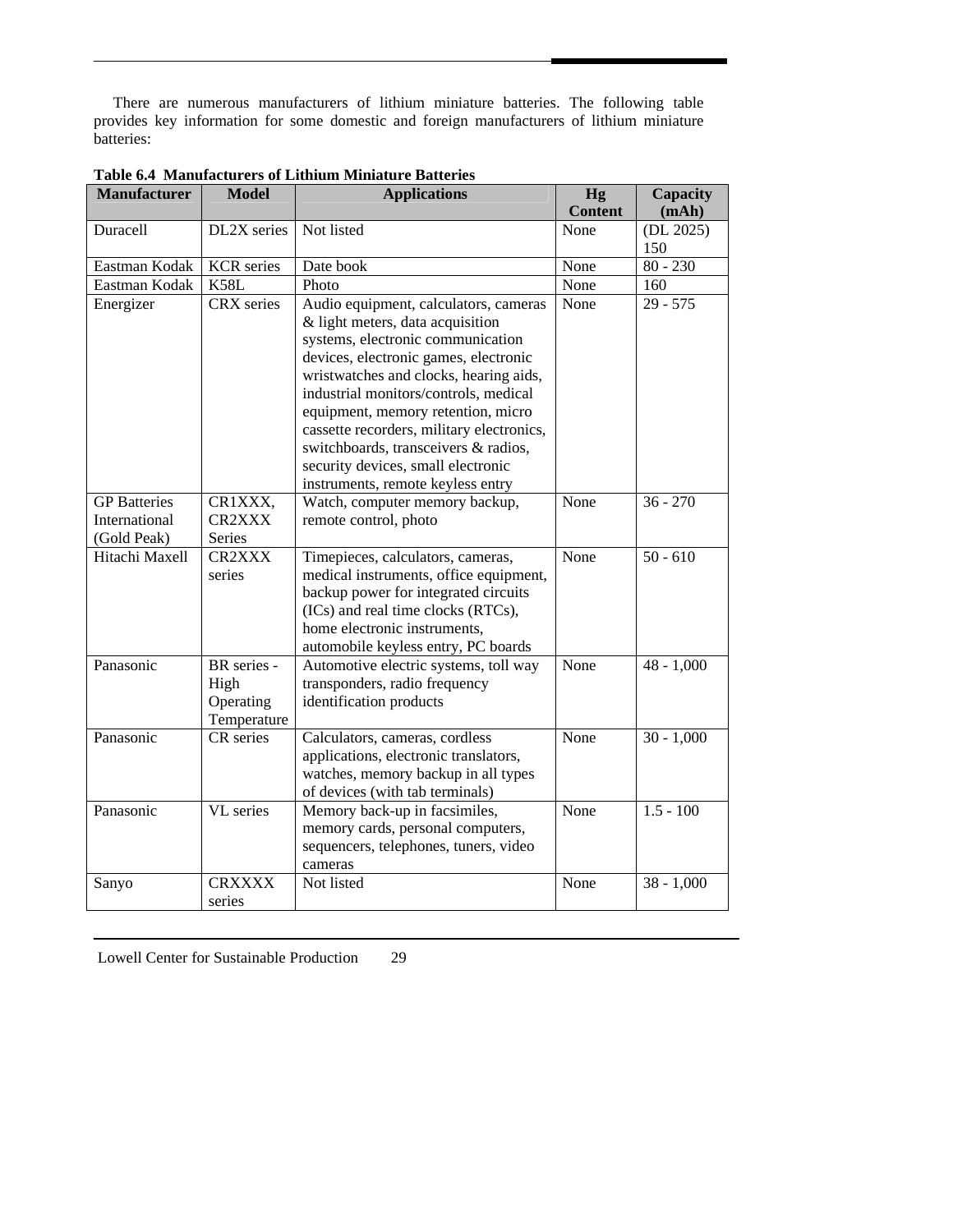<span id="page-33-0"></span>

| <b>Manufacturer</b> | <b>Model</b>           | <b>Applications</b>                                                                                                                                                                     | Hg<br><b>Content</b> | Capacity<br>(mAh) |
|---------------------|------------------------|-----------------------------------------------------------------------------------------------------------------------------------------------------------------------------------------|----------------------|-------------------|
| Shenzhen            | <b>CRXXXX</b>          | Not listed                                                                                                                                                                              | None                 | $30 - 1,000$      |
| Malintech           | series                 |                                                                                                                                                                                         |                      |                   |
| Varta               | <b>CRX</b> series      | Car keys/remote controls, alarm<br>systems, watches (digital & analog),<br>electronic databases/calculators,<br>memory back-up, real-time clock,<br>medical equipment, mini-flashlights | None                 | $27 - 560$        |
| Varta               | MC6XX<br><b>Series</b> | Cellular phones, personal digital<br>assistants (PDAs), pagers, consumer<br>devices                                                                                                     | None                 | $1.5 - 3$         |

#### **6.3 Cylindrical Alkaline Batteries**

 There are non-miniature cylindrical alkaline batteries ("cylindrical alkaline") that could be considered as alternatives to silver oxide, zinc air, and alkaline miniature technologies. The cylindrical alkaline batteries do not have added mercury. The smaller batteries of this type include:

| <b>Common</b><br><b>Designation</b> | <b>IEC</b><br><b>Designation</b> | <b>Voltage</b> | <b>Diameter</b><br>(mm) | Height<br>(mm) | Weight<br>Note 1 | Capacity                                         |
|-------------------------------------|----------------------------------|----------------|-------------------------|----------------|------------------|--------------------------------------------------|
|                                     | -Rì                              | 1.5 V          | 12.0                    | 30.2           | 9 g              | $1000 \overline{\mathrm{mAh}}^{\mathrm{Note 2}}$ |
| AAAA                                | N/A                              | 1.5 V          | 8.3                     | 42.5           | 6.5 g            | $625 \text{ mAh}^{\text{Note 3}}$                |
| AAA                                 | R <sub>03</sub>                  | 1.5V           | 10.5                    | 44.5           | 11.5g            | $1250 - 1375$ mAh <sup>Note 4</sup>              |
| AA                                  | R6                               | 1.5 V          | 14.5                    | 50.5           | 23 g             | $2850 - 3135$ mAh <sup>Note 5</sup>              |
|                                     |                                  |                |                         |                |                  |                                                  |

Notes:

 $1$  As a reference, miniature batteries typically fall in the 0.3-3.0 gram range

2 Energizer e90 alkaline battery

3 Energizer e96 E2 alkaline battery

4 Energizer e92 alkaline battery & Energizer X92 alkaline battery

5 Energizer e91 alkaline battery & Energizer X91 alkaline battery

 The cylindrical alkaline batteries require considerably more battery compartment space and weigh much more than miniature batteries. Therefore cylindrical batteries would not be ideal candidates for applications that are either volume or weight sensitive, such as hearing aids. On the plus side, a typical cylindrical alkaline battery offers far greater capacity and significantly lower cost than most miniature batteries so their use would be favorable for consumers.

#### **6.4 Secondary (Rechargeable) Batteries**

 There are several miniature battery technologies available for secondary batteries. These include the following technologies:

- Nickel Metal Hydride
- Lithium Ion
- Titanium Carbon Lithium Ion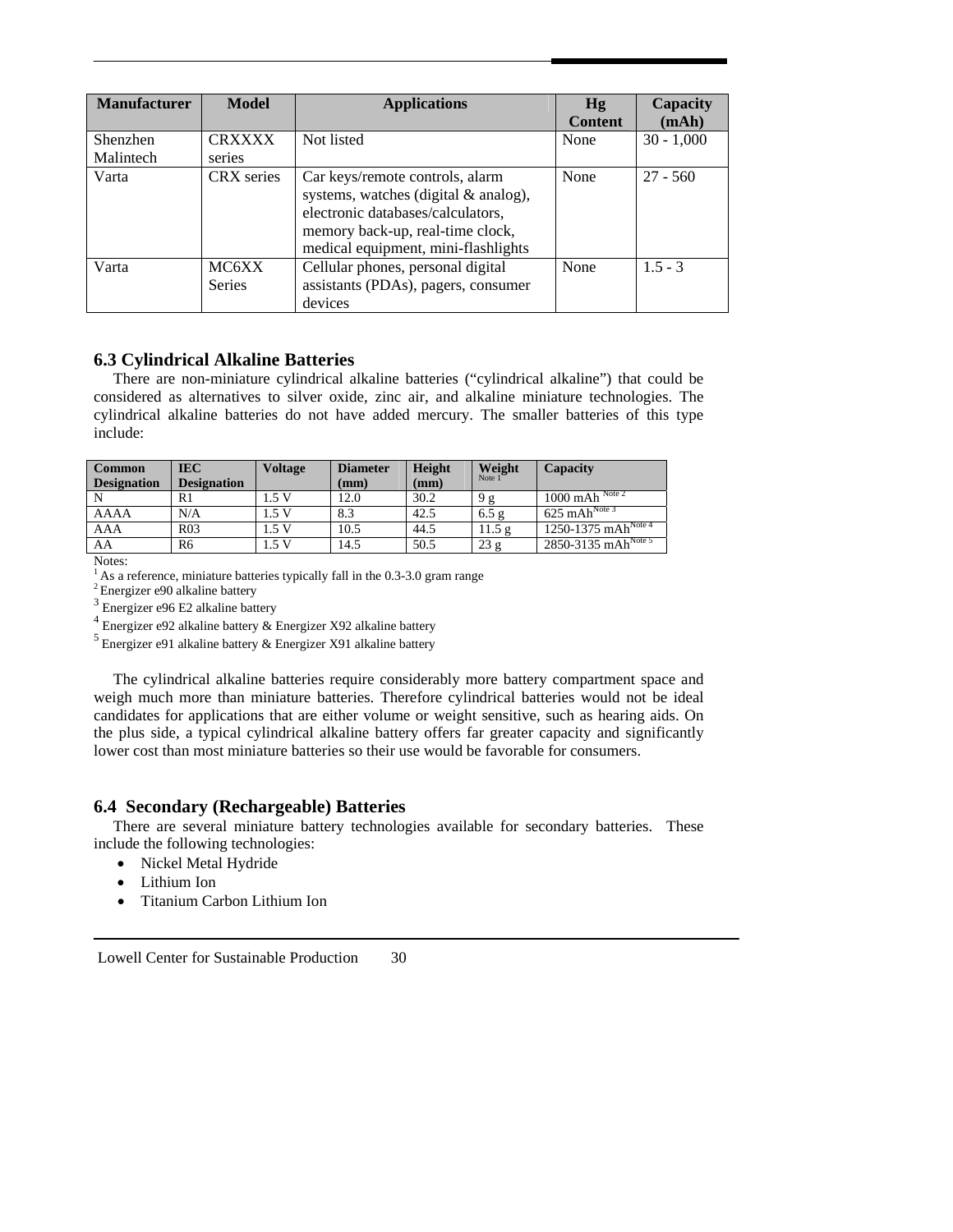<span id="page-34-0"></span>• Lithium Manganese Dioxide

 Nickel metal hydride miniature batteries typically contain less than 0.0005% mercury. The other technologies listed above for rechargeable batteries do not have any mercury content.

#### **6.5 Other alternatives**

*Capacitors*: Some OEMs have used capacitors instead of miniature batteries to provide memory backup power for certain electronic devices. Capacitors are non-mercury electronic components that store and release electrical charge. In some instances, the use of capacitors instead of miniature batteries can increase product reliability and reduce product costs. However, the technical and economic feasibility of using capacitors instead of miniature batteries should be evaluated by the OEM based upon the memory backup requirements for each particular application.

*Solar Powered:* Photovoltaic powered consumer products use amorphous silicon to capture sunlight and artificial light. Existing consumer products that use photovoltaic cells include watches, calculators, radios, cameras, cellular phones, headphones, flashlights, garden lamps, and dust busters. The disadvantages of this alternative include: need sunlight to power, output is directly related to light intensity, not appropriate for shaded areas, cost, and difficult to store electricity for later use.

*Mechanically Powered:* Mechanical energy can sometimes be used as an energy source for portable devices. Examples of sources of mechanical power include:

- Hand cranks/manual wind-up
- Self-winding
- Finger power from keyboard usage
- Trackball movement
- Watches powered by wrist motion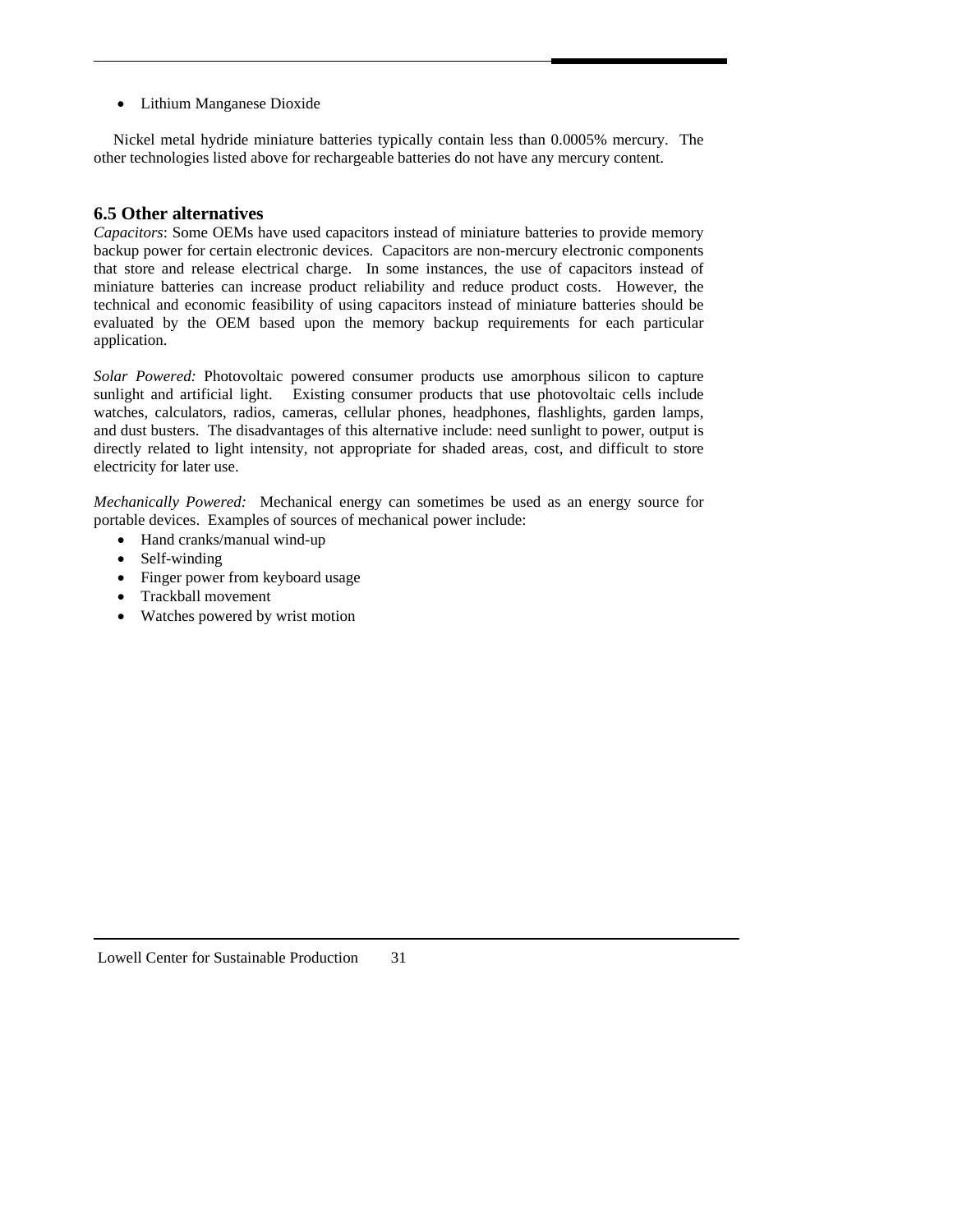# <span id="page-35-0"></span>**7.0 Alternatives - Summary and Conclusions**

| <b>Consideration</b>           | <b>Alkaline</b>      | <b>Silver Oxide</b>  | <b>Zinc Air</b>                          | Lithium              |
|--------------------------------|----------------------|----------------------|------------------------------------------|----------------------|
|                                | (Hg Containing)      | (Hg Containing)      | (Hg Containing)                          | (No Hg)              |
| <b>Typical Mercury Content</b> | $0.1 - 0.9 %$        | $0.2-1.0$ $\%$       | $0.3-2.0~\%$                             | None                 |
| Cost                           | \$0.33/battery (min) | \$1.20/battery (min) | \$0.62/battery (min)                     | \$0.33/battery (min) |
|                                | \$6.99/battery (max) | \$18.99/battery      | \$1.35/battery (max)                     | \$5.09/battery (max) |
|                                | \$2.29/battery       | (max)                | \$1.08/battery                           | \$2.99/battery       |
|                                | (median)             | \$3.19/battery       | (median)                                 | (median)             |
|                                |                      | (median)             |                                          |                      |
| Nominal Voltage (V)            | 1.5                  | 1.55                 | $\overline{1.4}$                         | 3.0                  |
| Capacity (mAh)                 | $15 - 830$           | $5.5 - 200$          | $33 - 1,100$                             | $25 - 1,000$         |
| Discharge profile              | Tapered              | Mostly flat,         | Flat                                     | Flat                 |
|                                |                      | Tapered for          |                                          |                      |
|                                |                      | reduced silver       |                                          |                      |
| Physical shape                 | <b>Button</b>        | Mostly button,       | Mostly button,                           | Mostly coin,         |
|                                |                      | Some coin            | Some coin                                | Some button          |
| Energy density:                | $50 - 80$            | $75 - 135$           | $210 - 370$                              | $200 - 230$          |
| Gravimetric (mWh/g)            |                      |                      |                                          |                      |
| Energy density:                | $150 - 360$          | $300 - 530$          | $770 - 1,300$                            | $400 - 545$          |
| Volumetric (mWh/cc)            |                      |                      |                                          |                      |
|                                |                      |                      |                                          |                      |
| Operating temperature          | $-20$ to 55          | 0 to 55              | 0 to 50                                  | Typical: -20 to 55,  |
| $(\text{degrees } C)$          |                      |                      |                                          | High temp. version:  |
|                                |                      |                      |                                          | $-40$ to 150         |
| Shelf life (self discharge     | Approximately 4%     | Approximately 6%     | Approximately 3%                         | Approximately 1%     |
| rate at 20 degrees C, loss     |                      |                      |                                          |                      |
| per year                       |                      |                      |                                          |                      |
| Replacement Availability       | Numerous retail      | Numerous retail      | Numerous retail and                      | Numerous retail and  |
|                                | and on-line options  | and on-line options  | on-line options                          | on-line options      |
|                                | available            | available            | available                                | available            |
| Leakage resistance             | Good                 | Good                 | Good                                     | Excellent            |
| Type of discharge              | Good for high or     | Good for low         | Most effective for                       | Excellent for low    |
|                                | low drainage         | drainage             | medium to high                           | drainage, or high    |
|                                | applications.        | applications. KOH    | drain applications                       | drainage,            |
|                                |                      | electrolyte          | that use up capacity                     | intermittent pulse   |
|                                |                      | preferred for high   | in a short period.                       | applications.        |
|                                |                      | drainage.            |                                          |                      |
| Other key factors              | Good resistance to   | High recycling rate  | Requires access to<br>ambient air. Short | <b>Excellent</b> for |
|                                | shock and            | due to silver        |                                          | memory backup        |
|                                | vibration.           | content.             | service life.                            | applications.        |

The following table summarizes key battery performance data from the preceding sections:

 Several alternatives to mercury containing miniature batteries were identified and evaluated. Lithium miniature batteries do not contain mercury, and are sometimes considered as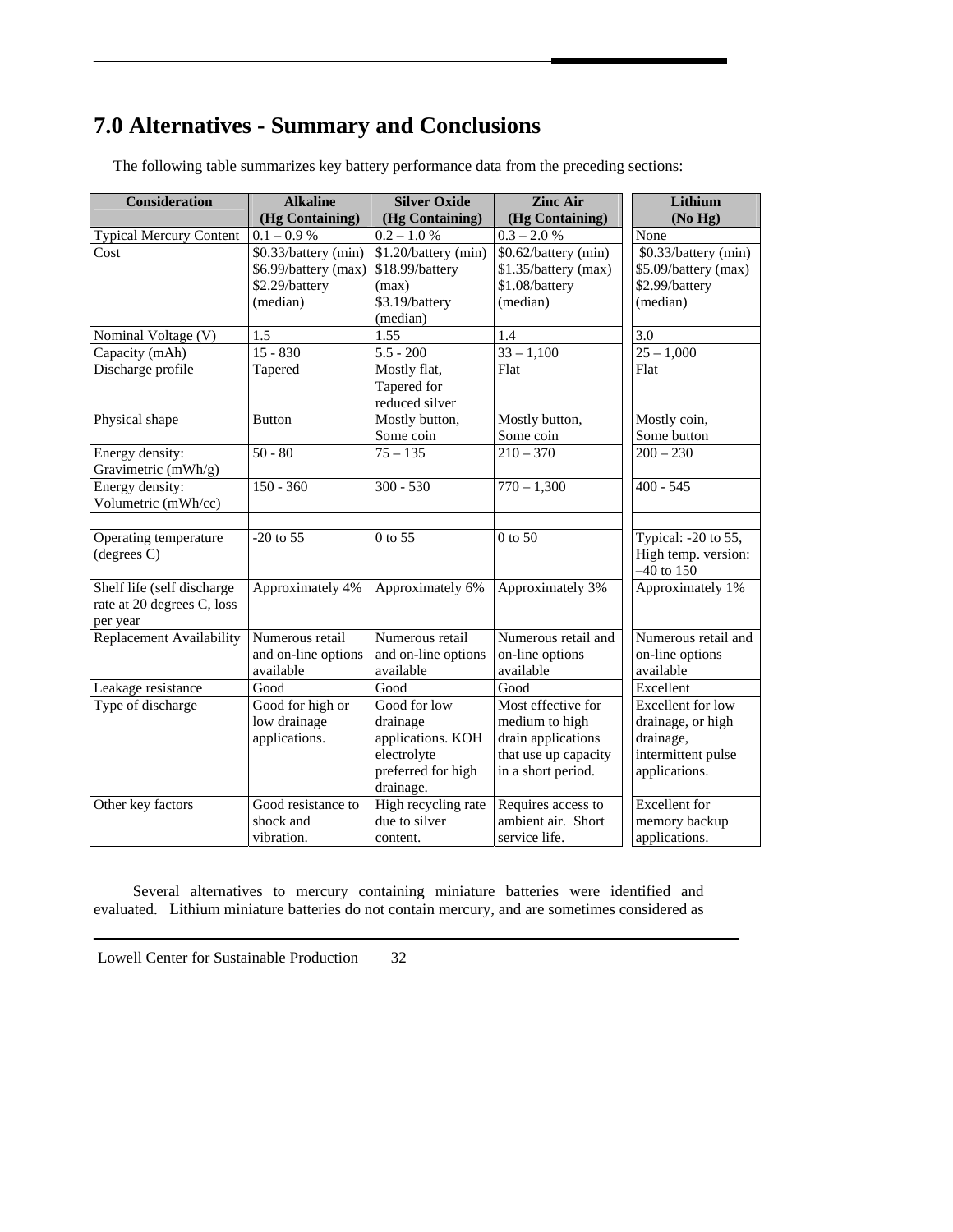a potential alternative to mercury containing miniature batteries. Original equipment manufacturers (OEMs) must evaluate numerous design considerations when selecting the best miniature battery for their end product. The most important considerations for OEMs appear to be cost, nominal voltage, capacity, physical size/shape, and discharge profile. Other considerations include: type of discharge, shelf life, energy density, operating temperature, replacement availability, leakage resistance, and mercury content. The level of importance for each of these considerations can vary greatly depending upon the requirements of each particular end product (calculator, toy, watch, etc.). The suitability for replacing one miniature battery technology for another miniature battery technology must be determined on a case-by-case basis by OEMs based upon the unique requirements of their particular product. Therefore, depending on the end product, the lithium miniature battery may or may not be a suitable alternative for mercury containing miniature batteries.

 Manufacturers are beginning to market mercury-free versions of silver oxide, alkaline manganese dioxide, and zinc air miniature batteries. Some of these batteries are targeted for the European market, but most are intended for worldwide use. The performance characteristics as published by the manufacturers appear to be comparable for the mercury and mercury-free versions. The costs of the mercury and mercury-free versions of these batteries were not available from some manufacturers. Based on pricing provided by one manufacturer, there is a 24% - 30% premium for their mercury-free miniature batteries compared to their mercury containing batteries. It is likely that this cost differential will close as sales volumes increase for mercury-free miniature batteries.

 Manufacturers have taken different approaches to eliminating the mercury for the three mercury-containing miniature battery technologies. Since mercury is added to prevent the buildup of internal gases that can lead to battery cell bulging and rupture, it is important to assure that mercury-free miniature batteries will be reliable and comparable in performance to mercuryadded miniature batteries with respect to leakage and rupture. Although the manufacturers of mercury-free batteries appear confidant that their batteries will not rupture and leak, there are no data currently available on the long-term performance of the mercury-free miniature batteries in this area.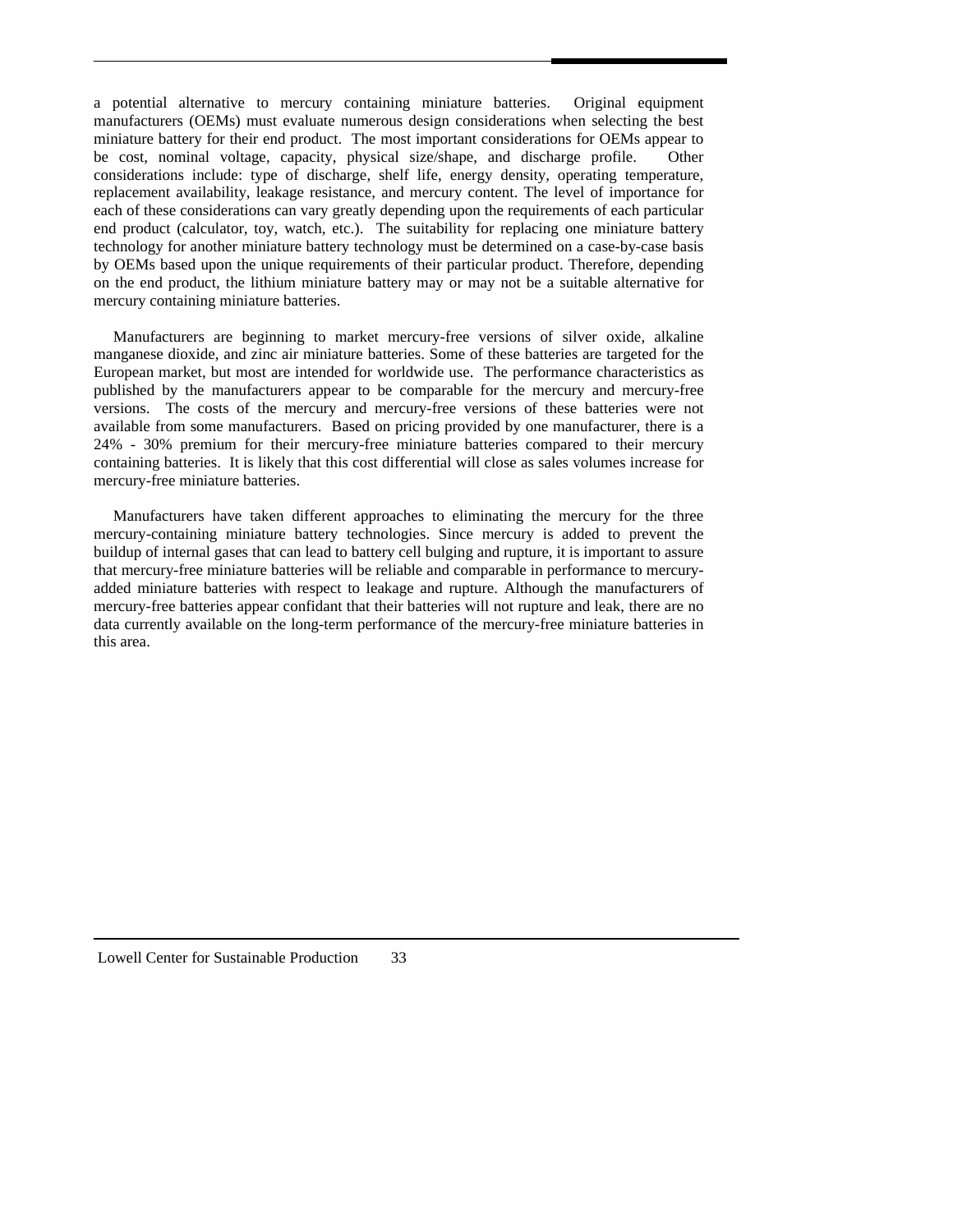# **8.0 Recycling**

 The most effective strategy for reducing the environmental emissions and potential health hazards of mercury from miniature batteries involves substituting mercury-containing batteries with mercury-free batteries. As noted in the previous sections, there are numerous mercury-free miniature batteries available today, although the feasibility of each substitution will depend on the specific application and the particular design considerations of each OEM. While new directives in Europe may be encouraging OEMs to convert to mercury-free miniature batteries, there will continue to be mercury-containing batteries on the market for the immediate future. To address the mercury-containing batteries currently on the market and the legacy of mercurycontaining batteries still in use, it is useful to consider the use of battery recycling programs to manage potential environmental and health hazards of mercury in miniature batteries.

 A recent European proposal notes that recycling miniature batteries provides the opportunity to avoid external costs that are usually paid for by society in the form of cleanup costs, environmental deterioration, or adverse health effects. Metals in the spent batteries that might normally be lost to disposal can be recycled and put back into products. Other substances such as acids, salts, and plastics will be diverted from the waste stream and managed appropriately. Potential air and water pollution and other environmental impacts from incinerating or landfilling the spent batteries can be avoided, ultimately translating to reduced human exposures and abatement costs. (Reference: Commission of the European Communities, 2003, p.22 and discussion in Appendix E)

 Recycling programs for miniature batteries are currently available and carried out throughout the United States. There are multiple vendors and options for recycling miniature batteries. Although some in the business community have raised concerns about the safety and cost effectiveness of miniature battery recycling, the existing evidence suggests that most of these concerns can be effectively addressed.

# **8.1 Battery Recycling Programs in The United State***s*

 Four recycling programs in the United States were interviewed by phone and their costs and recovery rates are shown in the following Table 8.1. The programs represented two counties in the United States, a town in Massachusetts and a municipal waste provider serving 69 communities in the Northeast, all of which offer recycling programs that include miniature batteries. The four programs were selected for interviews because of the ability to provide data, longevity or breadth of the program, and/or the ability to provide a cogent overview of their experience. (More details from these interviews are included in Appendix F).

 The town and counties represented in our interviews have collection sites or containers set up in multiple areas in the town or regions. A major city in one of the counties also provides curbside pickup of miniature and other dry cell batteries. Miniature battery collection containers (typically cardboard boxes) fall under the universal waste rule and are collected within 1 year. Batteries from the boxes are often consolidated into a pail or larger container and then shipped for sorting and recycling.

Lowell Center for Sustainable Production 34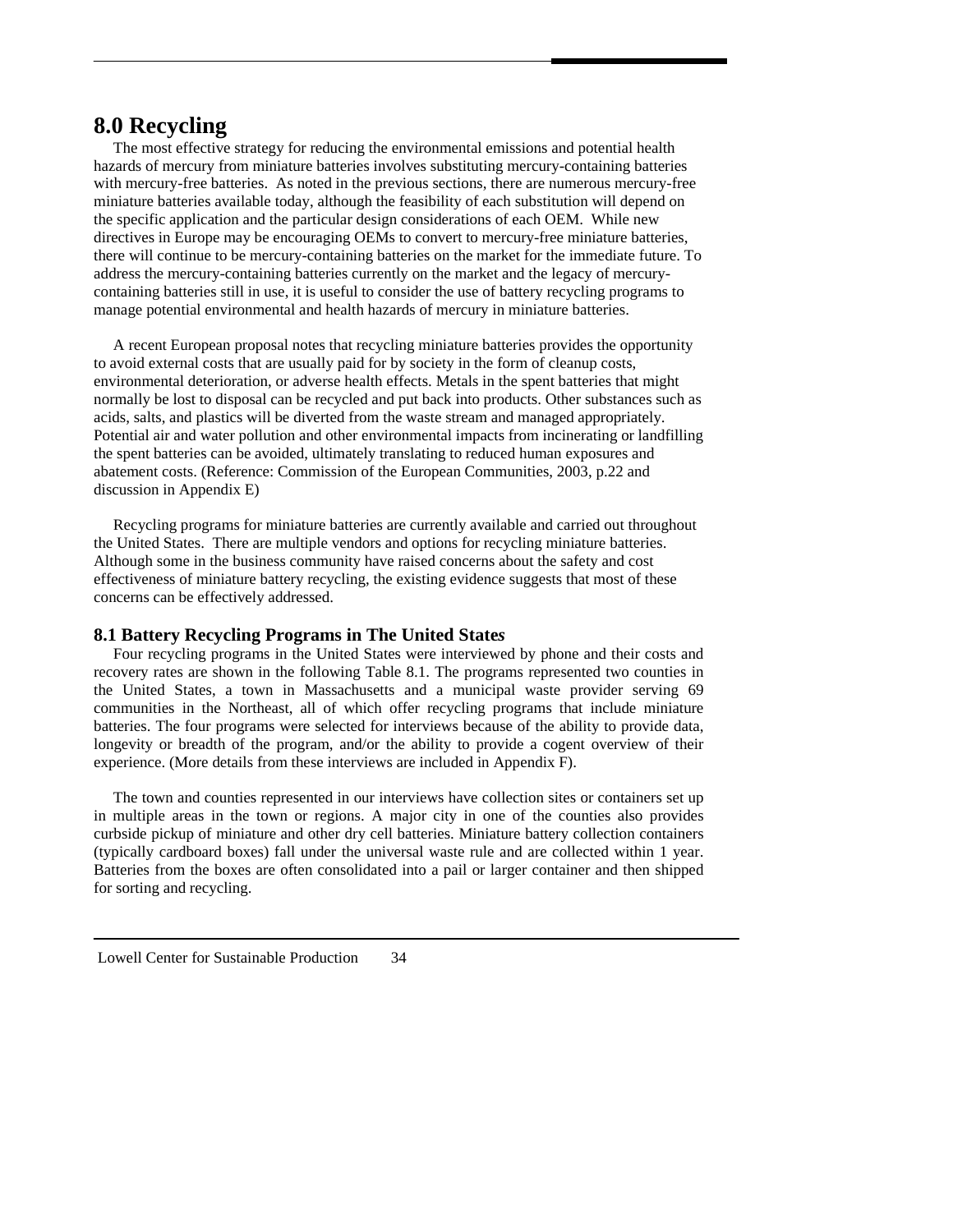Batteries fall under the Universal Waste Rules of the Environmental Protection Agency. These rules reduce the administrative and regulatory burdens associated with hazardous waste. As a result, battery collection containers may be left in place for 1 year and then shipped by a common transport system such as United Parcel Service. (That is, it is not considered hazardous waste and does not require special documentation or handling).

 These local battery-recycling programs are voluntary. While each of these programs has had some success with local merchants or with aggressive promotional campaigns, those interviewed suggested that the actual recycling rate for miniature battery recycling appeared lower than they could be.

 Different cost structures make it difficult to compare recycling costs from program to program, although the recycling costs from these communities appear to fall in the \$2.50-\$5.00 per pound range. However, in most recycling programs, miniature batteries are not the sole waste being collected or the only container being transported. Miniature battery recycling typically takes place in the context of larger recycling programs that aggregate the costs.

| <b>Location</b> | <b>Population</b> | <b>Miniature Battery Recycling</b> | Average         | <b>Pounds</b>             | <b>Population -</b>  |
|-----------------|-------------------|------------------------------------|-----------------|---------------------------|----------------------|
|                 | <b>Served</b>     | <b>Cost/Pound</b>                  | Cost/Year       | (Lbs)                     | based                |
|                 |                   |                                    | $(N/A - not$    | <b>Batteries</b>          | Recycling            |
|                 |                   |                                    | available)      | <b>Recycled</b>           | Level                |
| County in       | 1,112,259         | $$5.05$ /pound                     | \$4424/year     | 876 lbs/year              | $7.8 \times 10^{-4}$ |
| Midwest         |                   |                                    |                 |                           | lb/person            |
| County in       | 150,000           | $$2.50$ /pound                     | \$150/year      | 60 lbs/year               | $2.2 \times 10^{-4}$ |
| Northeast       |                   |                                    |                 |                           | lb/person            |
| Massachusetts   | 17,000            | State contracted price for         | N/A; combined   | N/A                       |                      |
| Town            |                   | recycling applies:                 | with other      |                           |                      |
|                 |                   | \$0.65/lb for alkaline batteries,  | recycling costs |                           |                      |
|                 |                   | \$3.50/lb for Hg batteries,        | in Waste        |                           |                      |
|                 |                   | \$2.50/lb for silver oxide.        | Contract        |                           |                      |
|                 |                   | \$3.50/lb for lithium batteries,   |                 |                           |                      |
|                 |                   | \$.20/lb for sorting               |                 |                           |                      |
| Wheelabrator:   | 1,428,856         | N/A; mercury reduction             | N/A             | 67.5 lbs/year             | $0.5 \times 10^{-4}$ |
| Operator of 3   |                   | programs are funded by             |                 | $(2003)$ or               | lb/person            |
| Municipal       |                   | \$0.50/ton set aside from          |                 | approximately             |                      |
| Waste           |                   | tipping fees charged to            |                 | 43,200                    |                      |
| Combustors in   |                   | communities                        |                 | batteries/yr <sup>1</sup> |                      |
| Northeast       |                   |                                    |                 |                           |                      |

1 Wheelabrator Program Coordinator estimates 640 miniature batteries/pound

 In the interviews with representatives of four U.S. recycling programs, it was found that some recycling programs rely on contracts established directly with recycling firms, other programs are tied into municipal waste contracts, and some other programs are pay as you go, using prepaid boxes or paying a sum based on the weight of small individual recycling containers.

 Representatives of two battery-recycling companies were interviewed about their options for small-scale miniature battery recycling in communities. Each offers a user-friendly system for

| Lowell Center for Sustainable Production | 35 |
|------------------------------------------|----|
|------------------------------------------|----|

**Table 8.1**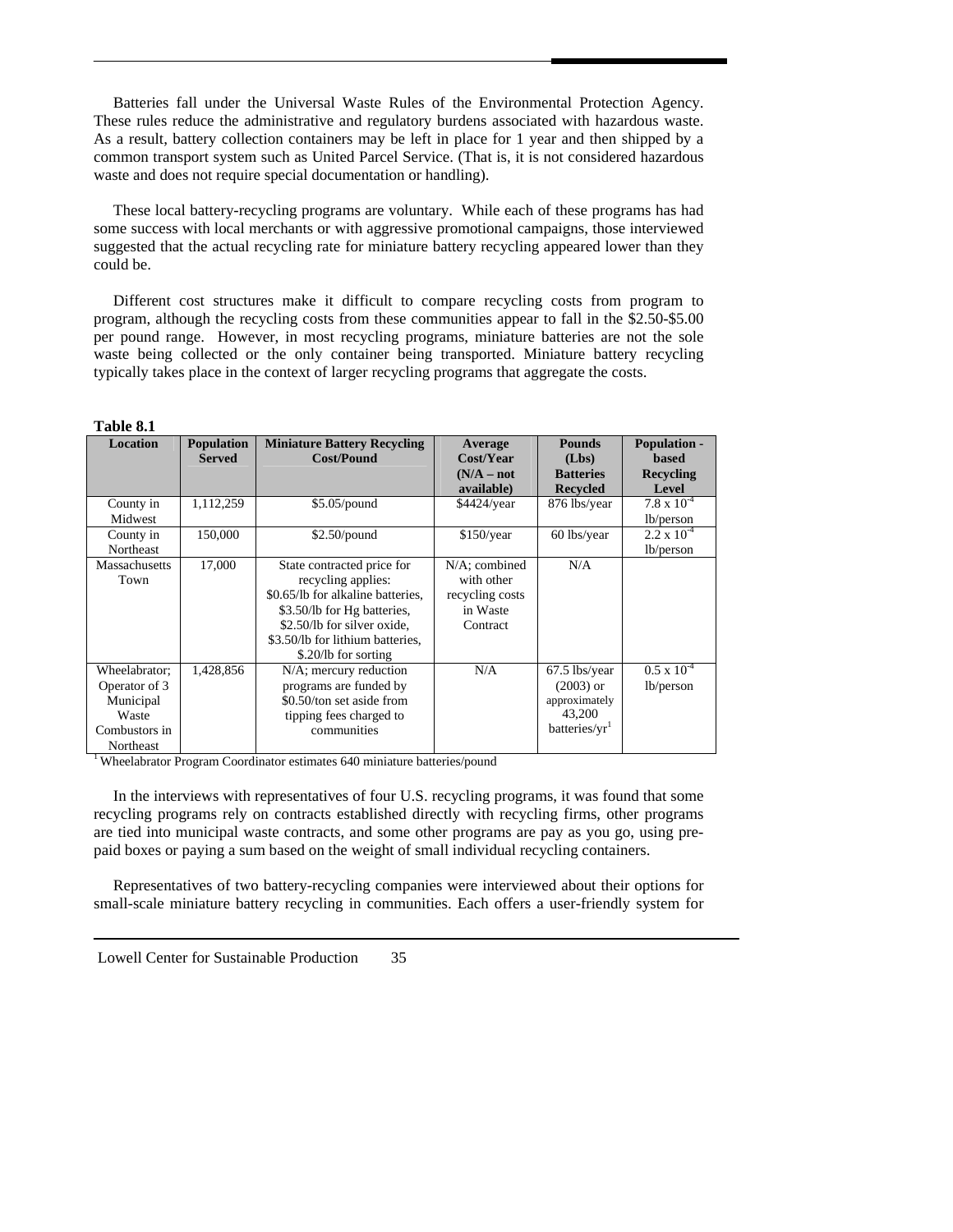collecting and recycling button batteries, briefly outlined in the following Table. According to the representatives, their containers are commonly found in public locations (e.g. town hall, library, senior center).

| <b>Table 8.2 Recycling Services</b> |  |  |
|-------------------------------------|--|--|
|-------------------------------------|--|--|

| Company                  | <b>Program Offered</b>                          | Costs                                 |
|--------------------------|-------------------------------------------------|---------------------------------------|
| <b>Battery Solutions</b> | Pail Mail <sup>®</sup> program:                 | Reusable Bucket - \$8                 |
|                          | Customer purchases a plastic bucket that        | Recycling charge - \$2.50/lb          |
| Http://www.batteryrecy   | serves as a collection and shipping container.  | Shipping charge – approximately $$13$ |
| cling.com/pailmail.html  | When a customer calls in with a full container. | (estimate for ground shipping 30 lb)  |
|                          | Battery Solutions will send a shipping label    |                                       |
|                          | and arrange for a FedEx Ground battery          |                                       |
|                          | pickup on the following business day.           |                                       |
| Toxco                    | Big Green Box program:                          | Big Green Box - \$58 total            |
|                          | Customer purchases box that is self-contained   |                                       |
| Http://www.biggreenbo    | collection & shipping unit. Purchase price of   |                                       |
| x.com/                   | \$58 includes collection box, return shipping   |                                       |
|                          | cost and battery recycling cost. Box includes   |                                       |
|                          | plastic baggies for batteries and return        |                                       |
|                          | shipping label. (Note: Box capacity 43)         |                                       |
|                          | pounds)                                         |                                       |

# **8.2 Battery Recycling in Europe**

 Recycling data were also available for miniature battery recycling in European Union-15 (EU-15) states (Austria, Belgium, Denmark, Finland, France, Germany, Greece, Ireland, Italy, Luxembourg, Netherlands, Portugal, Spain, Sweden, United Kingdom) and Norway and the Swiss Confederation and are included in Table 8.3. (Reference: BIO Intelligence Service). Unlike the United States where miniature battery recycling is voluntary, recycling of mercurycontaining miniature batteries in the European Union is influenced by existing battery legislation under "Council Directive 91/157/EEC on batteries and accumulators containing certain dangerous substances, as amended by Commission Directive 98/101/EC". The key points of this legislation are summarized in Appendix G.

 The Member States of the European Union have taken divergent approaches to battery recycling. Therefore, results vary widely from state to state and the overall collection efficiency of spent batteries in the Member States is low. Many batteries are still landfilled or incinerated instead of being collected and recycled. In a report commissioned by the European Commission Directorate General Environment, BIO Intelligence Service estimated the current recycling level of button batteries in Europe in 2002 at 15%. That is, 15% of the spent batteries available for collection enter a recycling plant.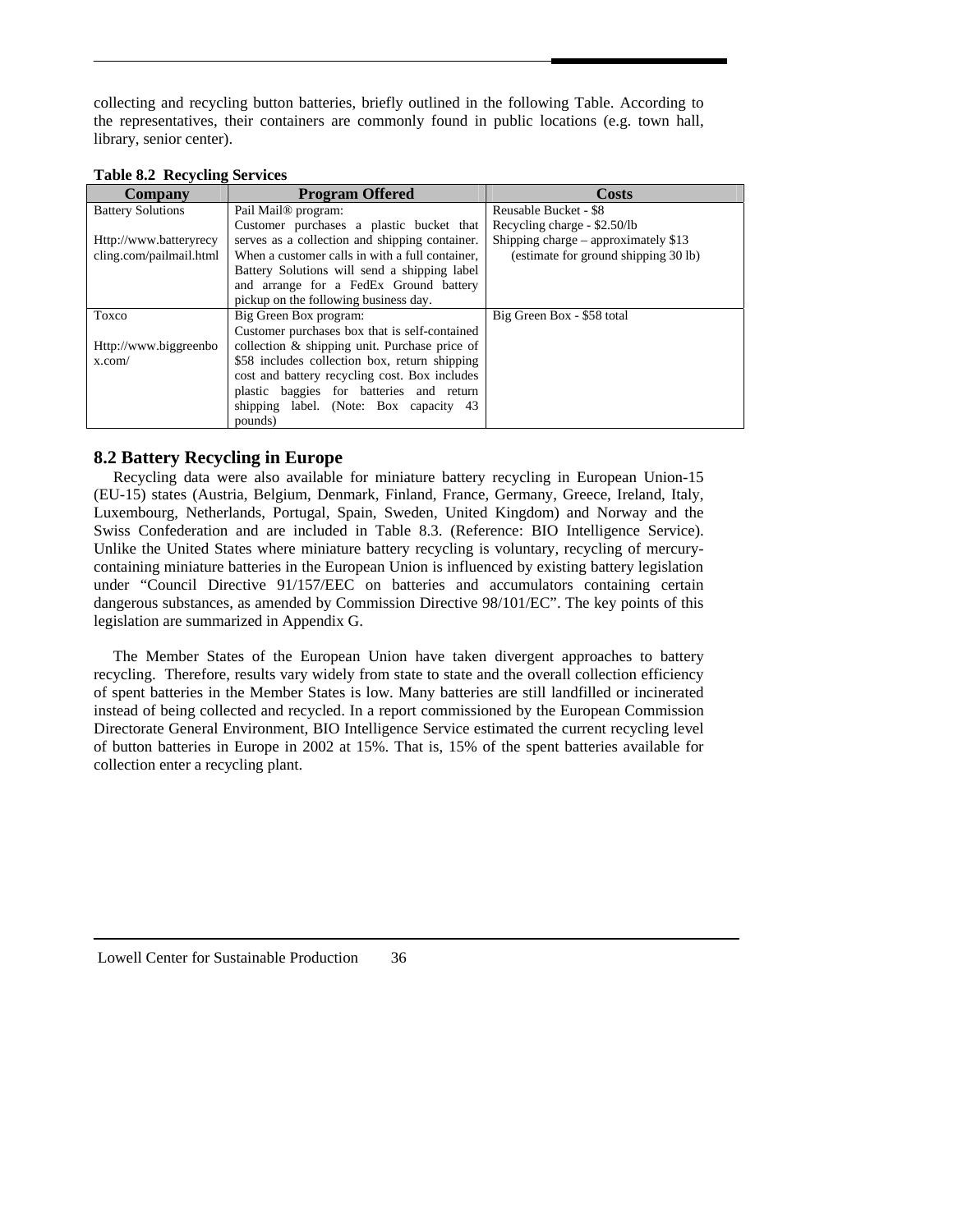| rabic $0.5$ Recycling in Europe (2002) |                   |                             |              |                                   |                    |  |  |  |
|----------------------------------------|-------------------|-----------------------------|--------------|-----------------------------------|--------------------|--|--|--|
| <b>Location</b>                        | <b>Population</b> | <b>Miniature</b>            | Average      | Pounds (Lbs)                      | <b>Population</b>  |  |  |  |
|                                        | <b>Served</b>     | <b>Battery</b>              | Cost/Year    | <b>Batteries Recycled</b>         | -based             |  |  |  |
|                                        |                   | Recycling                   | $(N/A - not$ |                                   | <b>Recycling</b>   |  |  |  |
|                                        |                   | <b>Cost/Pound</b>           | available)   |                                   | Level              |  |  |  |
| $EU-15$ ,                              | Approximately     | $France -$                  | N/A          | $83,752$ pounds/year <sup>2</sup> | $4 \times 10^{-4}$ |  |  |  |
| Norway and                             | 380,000,000       | approximately               |              | This is equivalent to             | lb/person          |  |  |  |
| <b>Swiss</b>                           |                   | $$1.49$ /pound <sup>1</sup> |              | 15% of batteries                  |                    |  |  |  |
| Confederation                          |                   | $Belqium -$                 |              | available for                     |                    |  |  |  |
|                                        |                   | approximately               |              | collection, or 10%                |                    |  |  |  |
|                                        |                   | $$2.29$ /pound <sup>1</sup> |              | of annual sales                   |                    |  |  |  |

**Table 8.3 Recycling in Europe (2002)** 

<sup>1</sup>Based on 10/22/04 conversion rate of \$1.2639/Euro (Reference: Federal Reserve)

 $2 (38 \text{ tonnes/year} \times 2204 \text{ lbs/tonne}) = 83,752 \text{ lbs/year}$ 

# **8.3 Fire Hazards**

 There is some concern that the collection of miniature batteries for recycling could raise the risk of fire. There is a widely held perception that discarded lithium miniature batteries (an alternative to mercury-containing miniature batteries) have the potential for smoldering or causing fires in collection containers. One can understand the concern about battery fires when reading information available online. These statements and others raise the specter of fires occurring at local collection sites. In our phone interview with David Miller of Toxco, many concerns about collecting lithium miniature batteries for recycling were allayed. According to Miller:

- His company has never had a fire in a community collection box or during transit of miniature batteries.
- Lithium metal is the dangerous form associated with fires. As a miniature battery is consumed, the lithium is converted to lithium manganese dioxide, which is a stable form.
- Any recycler who handles lithium is going to have a fire sooner or later. However those fires are from much more potent forms of lithium: scrap lithium anode, government and industrial batteries, lithium boilers that contain ~15 pounds of elemental lithium, for example.

 The National Fire Protection Association (NFPA) was contacted and they stated that there are no NFPA codes or standards that apply to miniature batteries. The NFPA representative noted that NFPA writes codes, including fire codes and electrical codes. While a code might specify requirements such as use of smoke detectors, for example, it is up to others to determine the necessary standards and/or functionality of a device or its components. NFPA does not conduct research, nor does it have lab or testing facilities.

 Underwriters Laboratories (UL) is an independent, not-for-profit product-safety testing and certification organization was also contacted. UL has no voluntary safety standards for zinc air, silver oxide, alkaline, or lithium miniature batteries.

 There is no evidence that mercury-containing miniature batteries pose a significant fire hazard. For a fire to occur, four elements are needed to initiate and sustain a fire: fuel, oxygen, heat, and a chemical chain reaction. In general, there would be only as small amount of electrical energy left in spent miniature batteries (making the potential for heat generation minimal), the

Lowell Center for Sustainable Production 37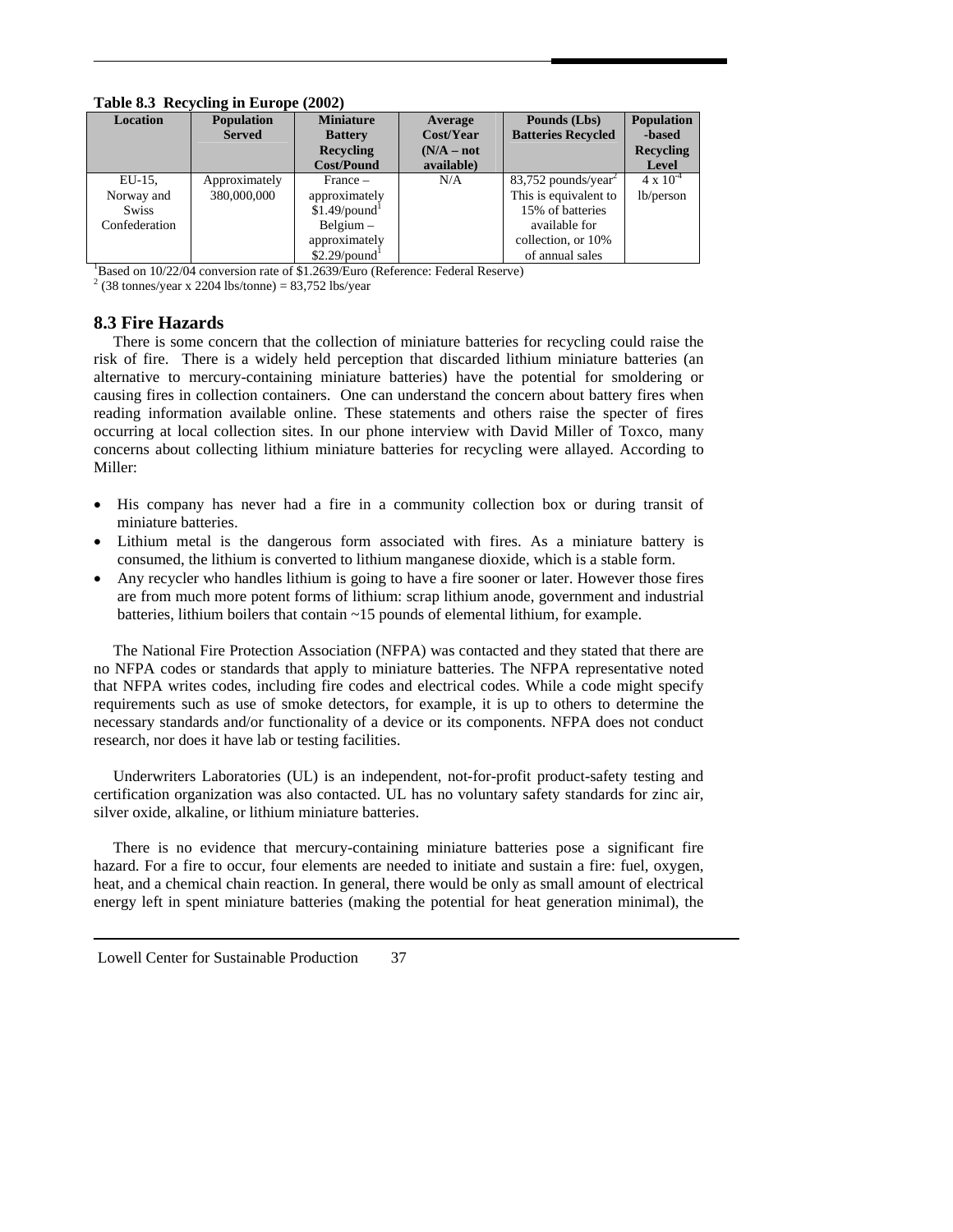closed box will limit oxygen availability, and there would be little or no fuel to sustain a fire. Therefore it is unlikely that conditions supporting a fire would occur in a miniature battery collection box.

 While there is always some risk of fire in most municipal waste recycling programs, we could not find evidence of any elevated risk associated with mercury-containing battery collection and recycling programs.

### **8.4 Human Ingestion Hazards**

 Additional concern has focused on the risks of human ingestion of miniature batteries or insertion of a miniature battery in the ear or nose when they are removed from products or stored prior to collection. Our review of the data found that the use of miniature batteries carries a small risk of ingestion, especially by children and the elderly.

 Data show that miniature battery ingestions represent 0.1% of exposures reported to poison control centers in the United States. (Reference: Annual Reports of the AAPCC, 1998-2002 and Appendix H). Although most miniature battery ingestions result in no long-term adverse medical outcomes, a very small percentage will have more serious outcomes. In 2002, about 10 people reported a major medical outcome (life-threatening or significant residual disability or disfigurement) from ingesting miniature batteries. (Annual Report of the AAPCC, 2002)

 Risk of ingestion is associated with the use of miniature batteries, not just conditions that might occur with battery recycling. Approximately 60% of battery ingestions occur immediately after removal from a product or with batteries taken directly from the package, while the remaining battery ingestions (40%) involve batteries lying loose, sitting out or discarded. (Reference: Litovitz and Schmitz, 1992). More complete data on battery ingestions are included in Appendix H.

 Our research did not reveal any specific miniature battery standards promulgated by consumer product safety agencies, packaging organizations or advocacy groups. The Consumer Product Safety Commission (CPSC), for example, does not have specific input or regulations for miniature batteries. Some of the CPSC regulations, however, such as regulations pertaining to small parts on children's toys, might indirectly pertain to miniature batteries.

 The mishandling of miniature batteries that leads to ingestion or insertion of the battery into the human body does occur. Removing a miniature battery from a product such as a hearing aid to replace it presents an opportunity for such ingestion. However, once the battery is removed, the difference in risk of ingestion between setting it aside for disposal or for recycling is determined by where and how the battery is stored prior to collection. Further research is needed to determine the degree to which this is significant.

# **8.5 Recycling - Results and Conclusions**

 Recycling programs for miniature batteries are available throughout the United States and there are private vendors who have demonstrated capacities in battery recycling. Different cost

Lowell Center for Sustainable Production 38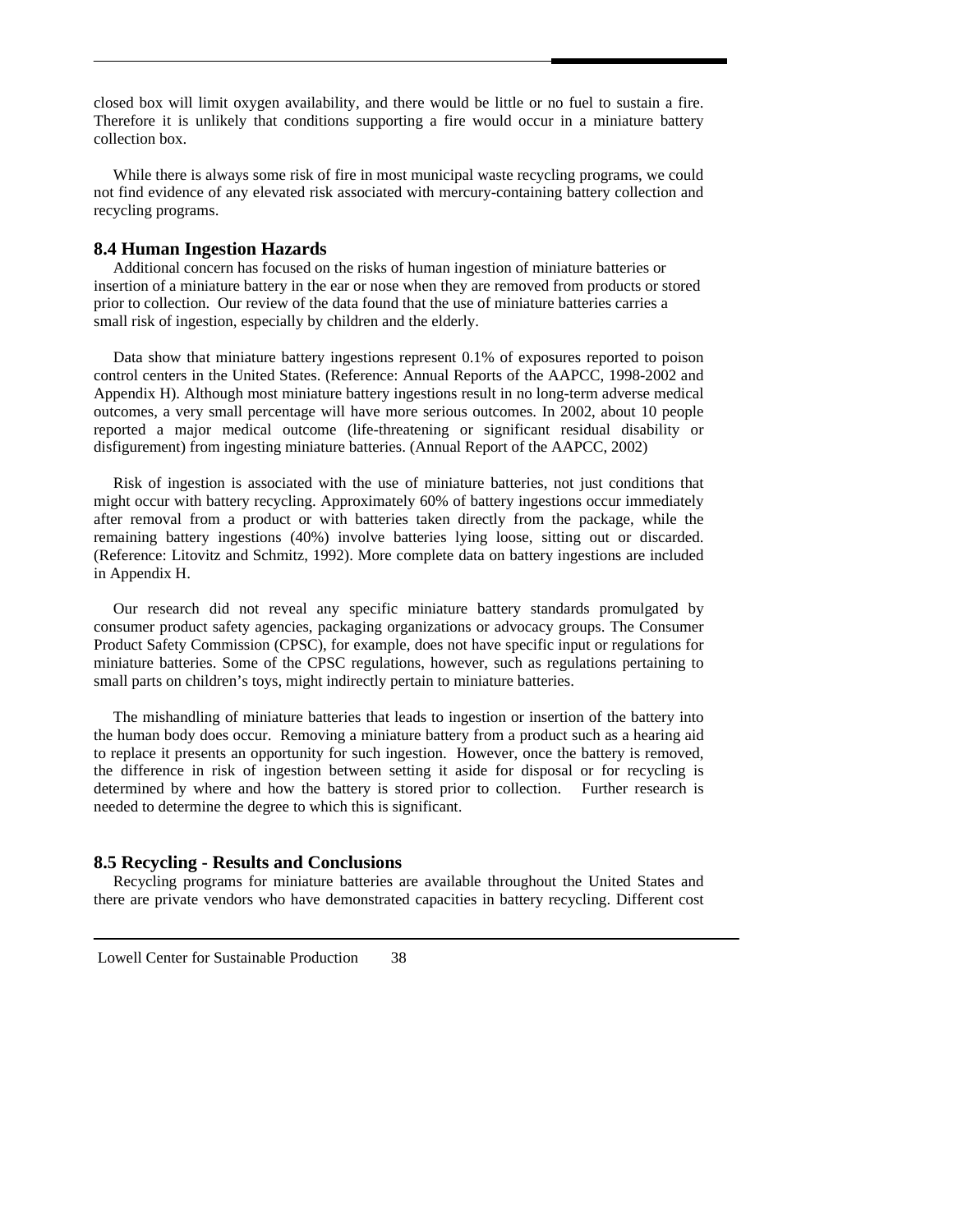structures make it difficult to compare recycling costs from program to program, however the recycling costs appear to fall in the \$2.50-\$5.00 per pound range. This is higher than recycling costs of approximately \$1.50 - \$2.30 per pound reported in two European Union countries, but still amounts to less than  $1¢$  per battery assuming 640 batteries per pound.

 Although there is not enough information to establish recycling rates, by comparing the U.S. recycling levels with the European levels (estimated at 15% of batteries available for collection) the evidence from the local programs reviewed suggests that the U.S. rates are low and could be significantly improved. A comparison with Europe also suggests that if miniature battery recycling becomes more widespread and recycling volumes increase, economies of scale will be reflected in more efficient, cost effective options for collection, transportation and recovery processes.

 Mercury-containing miniature batteries (as individual units) do not have any applicable codes, standards or certifications to measure or control their inherent safety or safe use and there are no standards or regulations specific to recycling miniature batteries. While there is no evidence that the batteries pose an elevated fire hazard during recycling, data that shows a risk of human ingestion associated with the use of miniature batteries should be considered in promoting domestic battery recycling programs. However, this factor should be considered at any time for the safe use of replacement miniature batteries and any products that contain miniature batteries.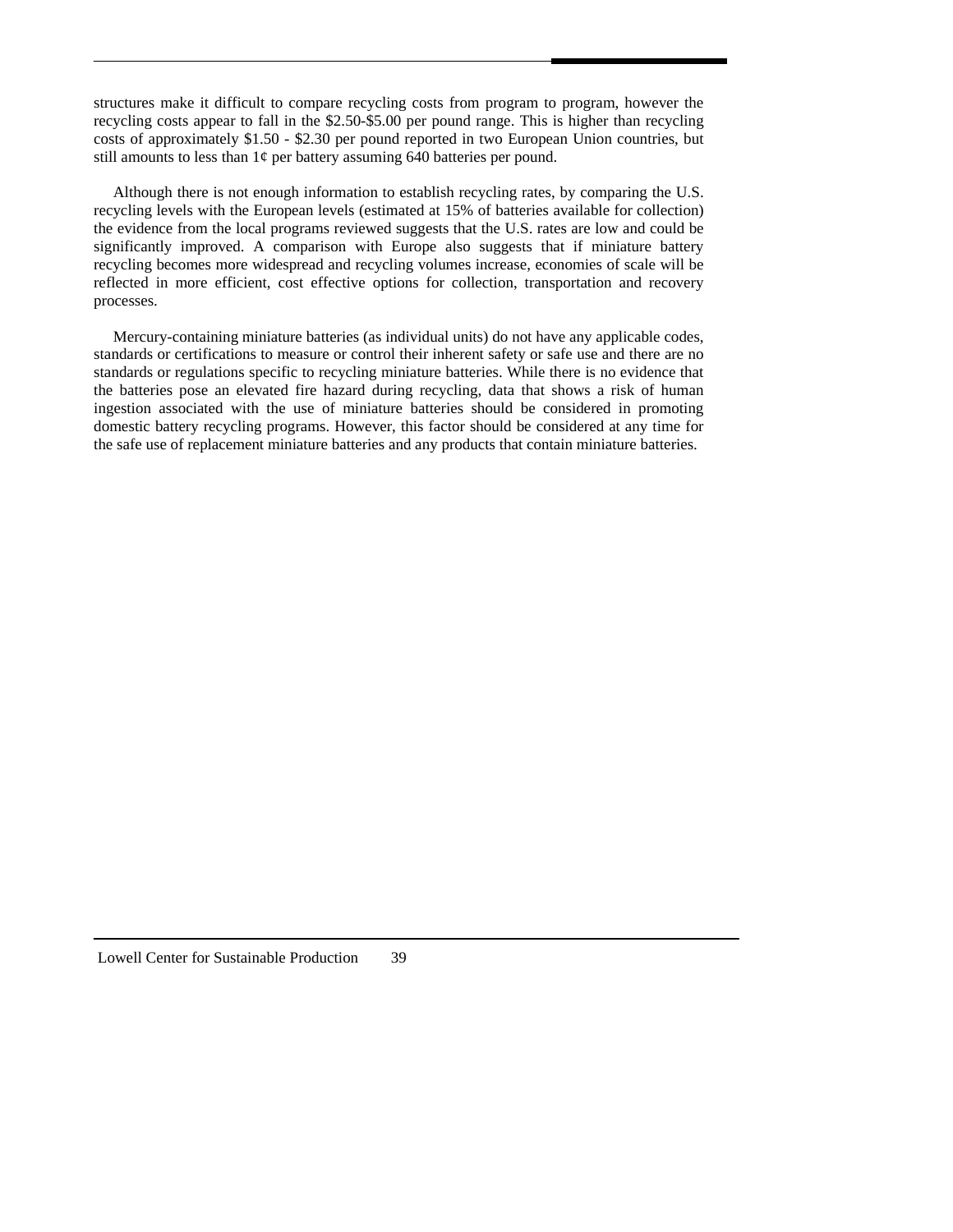# **9.0 Sources**

American Association of Poison Control Centers (AAPCC), (1998, 1999, 2000, 2001 and 2002). *Annual Report of the American Association of Poison Control Centers Toxic Exposure Surveillance System*. http://www.aapcc.org/annual.htm (Accessed various dates, June-August, 2004)

American Association of Poison Control Centers (AAPCC) *1998 Pediatric Exposures*, http://www.aapcc.org/poison1.htm (Accessed various dates, June-August, 2004)

Alvi, Aijiz, MD; Bereliani, Arash MS; Gerald D. Zahtz, MD; (1997), Miniature Disc Battery in the Nose: A Dangerous Foreign Body, *Clinical Pediatrics*, July 1997; 36: 427-429

Ansley, John F., Cunningham, Michael J., (1998), Treatment of aural foreign bodies in children, *Pediatrics*, April 1998 v101 n4 p638(4)

Battery Benelux B.V. [www.batterybenelux.nl](http://www.batterybenelux.nl/) info@batterybenelux.nl Brenda Veenhoff

BIO Intelligence Service, (July 2003), *Impact Assessment on Selected Policy Options for Revision of the Battery Directive*, commissioned by the European Commission Directorate General Environment

Brown, Lance, Dannenberg, Bernard, (2002), A literature-based approach to the identification and management of pediatric foreign bodies. *Pediatric Emergency Medicine Reports*, September 2002 v7 i9 p93(12).

Chung Pak Battery Works, Ltd [www.vinnic.com](http://www.vinnic.com/) [www.evergreencpusa.com](http://www.evergreencpusa.com/) [sales@evergreencpusa.com](mailto:sales@evergreencpusa.com) Product Specifications Cheryl Cheung, Account Executive

Commission of the European Communities, (2003), *Proposal for a Directive of the European Parliament and of the Council on Batteries & Accumulators and Spent Batteries and Accumulators, Commission of the European Communities*, [SEC(2003)1343] http://europa.eu.int/eur-lex/en/com/pdf/2003/com2003\_0723en01.pdf (Accessed various dates June-August 2004)

The Council of European Communities, Council Directive 91/157/EEC on batteries and accumulators containing certain dangerous substances, as amended by Commission Directive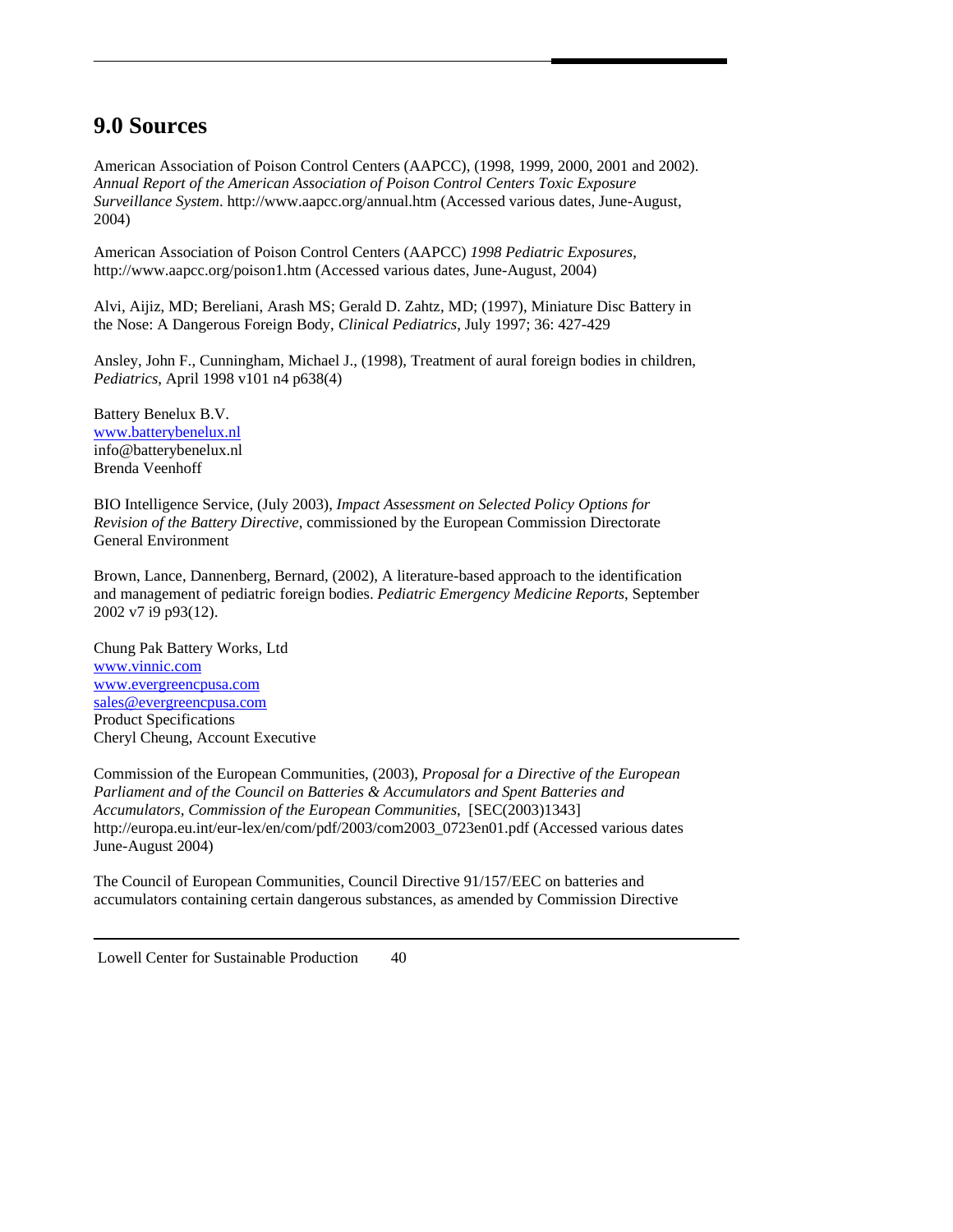98/101/EC, http://europa.eu.int/eur-lex/en/consleg/pdf/1991/en\_1991L0157\_do\_001.pdf (accessed October 20, 2004)

Duracell [www.duracell.com](http://www.duracell.com/) Product Data Sheets Material Safety Data Sheets Ni-MH Technical Bulletin Chapter: 5

Eastman Kodak Co. [www.kodak.com](http://www.kodak.com/) Product Data Sheets Material Safety Data Sheets

Energizer [www.energizer.com](http://www.energizer.com/) Engineering Data Sheets Product Safety Data Sheets Energizer Manganese Dioxide Application Manual 11/06/01 Energizer Silver Oxide Application Manual 11/06/01 Energizer Zinc Air Application Manual 11/06/01 Energizer Lithium Miniature Application Manual 11/06/01 [BatteryInfo@Energizersales.com](mailto:BatteryInfo@Energizersales.com)

Environmental Resources Management, (November 2000), *Analysis of the Environmental Impact and Financial Costs of a Possible New European Directive on Batteries*, commissioned by the (UK) Department of Trade and Industry, http://www.dti.gov.uk/sustainability/pdfs/EUBatteries.pdf, (accessed October 19, 2004)

European Portable Battery Association, Portable Energy!, [www.epbaeurope.org/recycling](http://www.epbaeurope.org/recycling)

European Union, More Facts and Figures on the European Union and the United States, [www.eurunion.org/profile/EUUSStats.htm](http://www.eurunion.org/profile/EUUSStats.htm)

The Federal Reserve Board, *Federal Reserve Statistical Release H.10; Foreign Exchange Rates*, Release Date: October 22, 2004,<http://www.federalreserve.gov/releases/h10/update> (Accessed October 26, 2004)

Global Sources, Excerpts from "Market Intelligence Report – Batteries: Supplier Capability in China", July 2004. [www.globalsources.com](http://www.globalsources.com/).

Gold Peak [www.gpbatteries.com.hk](http://www.gpbatteries.com.hk/) Product Data Sheets Material Safety Data Sheets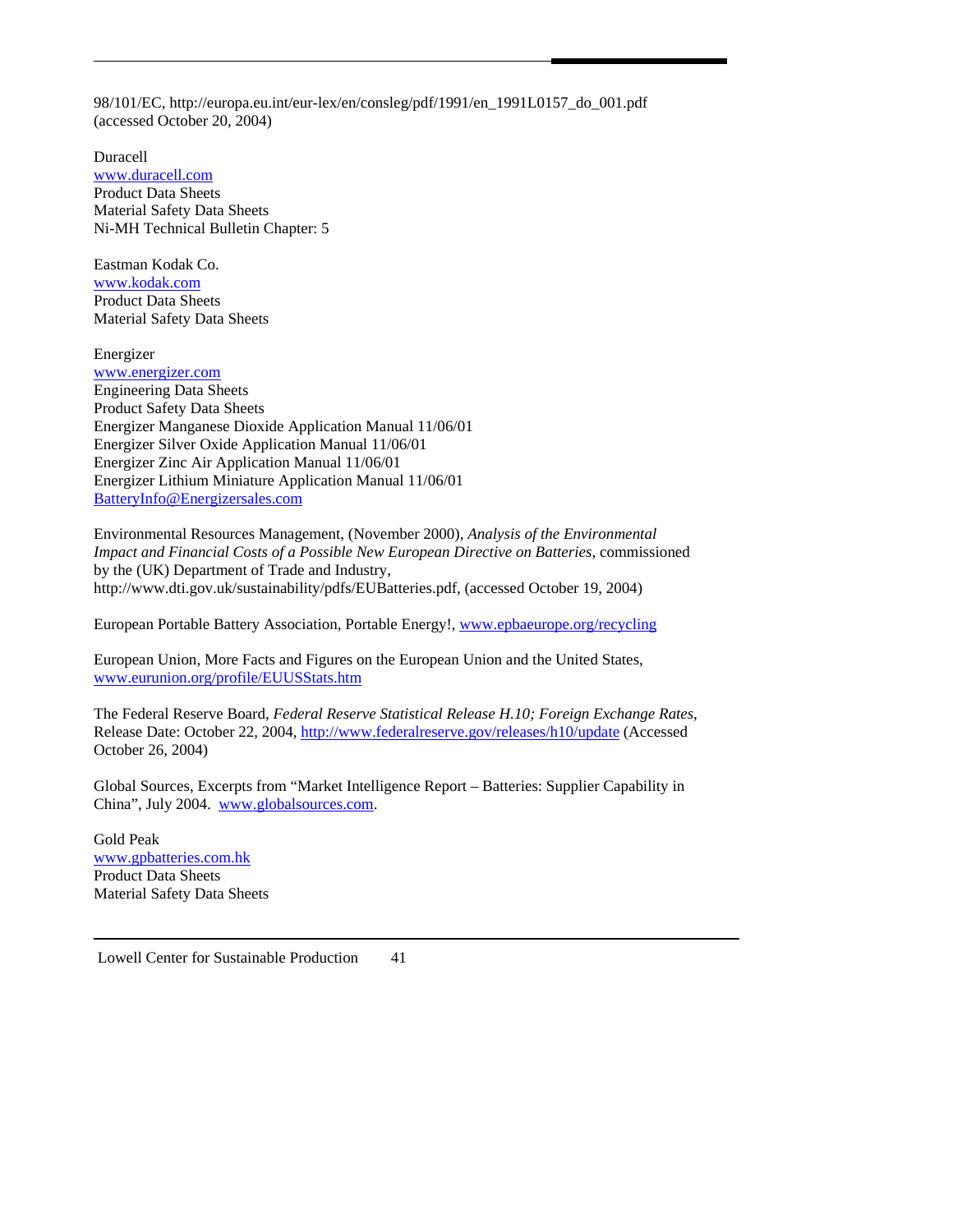J.T. Baker Material Safety Data Sheet, Lithium Perchlorate, Anhydrous (CAS # 7791-03-9), Silver Oxide (CAS # 20667-12-3), Sodium Hydroxide (CAS # 1310-73-2), Propylene Carbonate (CAS # 108-32-7), Manganese Dioxide (CAS # 1313-13-9), 1,2-Dimethoxyethane (CAS # 110- 71-4), Potassium Hydroxide (CAS # 1310-58-3)

Kronos Incorporated [www.kronos.com](http://www.kronos.com/) Cynthia Hickey, Senior New Products Purchasing Bob McIntosh, Component Engineer

Lin, Vincent Y.W., S.J. Daniel, and B.C. Papsin, Case Report: Button batteries in the ear, nose and upper aerodigestive tract, *International Journal of Pediatric Otorhinolaryngology* (2004) 68, 473-479

Linden, D., Reddy T.B., Handbook of Batteries (3<sup>rd</sup> Edition), McGraw-Hill, 2002.

Litovitz, T, and Schmitz, B.F., Ingestion of Cylindrical and Button Batteries: An Analysis of 2382 Cases, *Pediatrics* 1992; 89:747-757

National Electrical Manufacturer's Association, Testimony on LD 1661/HB 1237 Before the Joint Committee on Natural Resources, Ric Erdheim, January 20, 2004.

New Jersey Department of Health and Senior Services, Hazardous Substance Fact Sheet, Nickel Hydroxide (CAS # 12054-48-7)

New Leader [www.newleader.com.hk](http://www.newleader.com.hk/) Engineering Data Sheets Ivan Kong, Assistant Sales Manager Sunny Chow, Customer Service Manager

National Institute for Occupational Safety and Health (NIOSH), The Registry of Toxic Effects of Chemical Substances, Sodium Hydroxide (CAS # 1310-73-2), 2(3H)-Furanone, dihydro (CAS # 96-48-0),

New Jersey Department of Health and Senior Services, Indium: Hazardous Substance Fact Sheet, August 1999.

Panasonic [www.panasonic.com](http://www.panasonic.com/) Product Information Sheets Lithium Handbook, August 2003, Rechargeable Lithium Coin Batteries: Overview Lithium Batteries Handbook, December 1998 Panasonic Safety Note on Lithium Batteries (Recycling)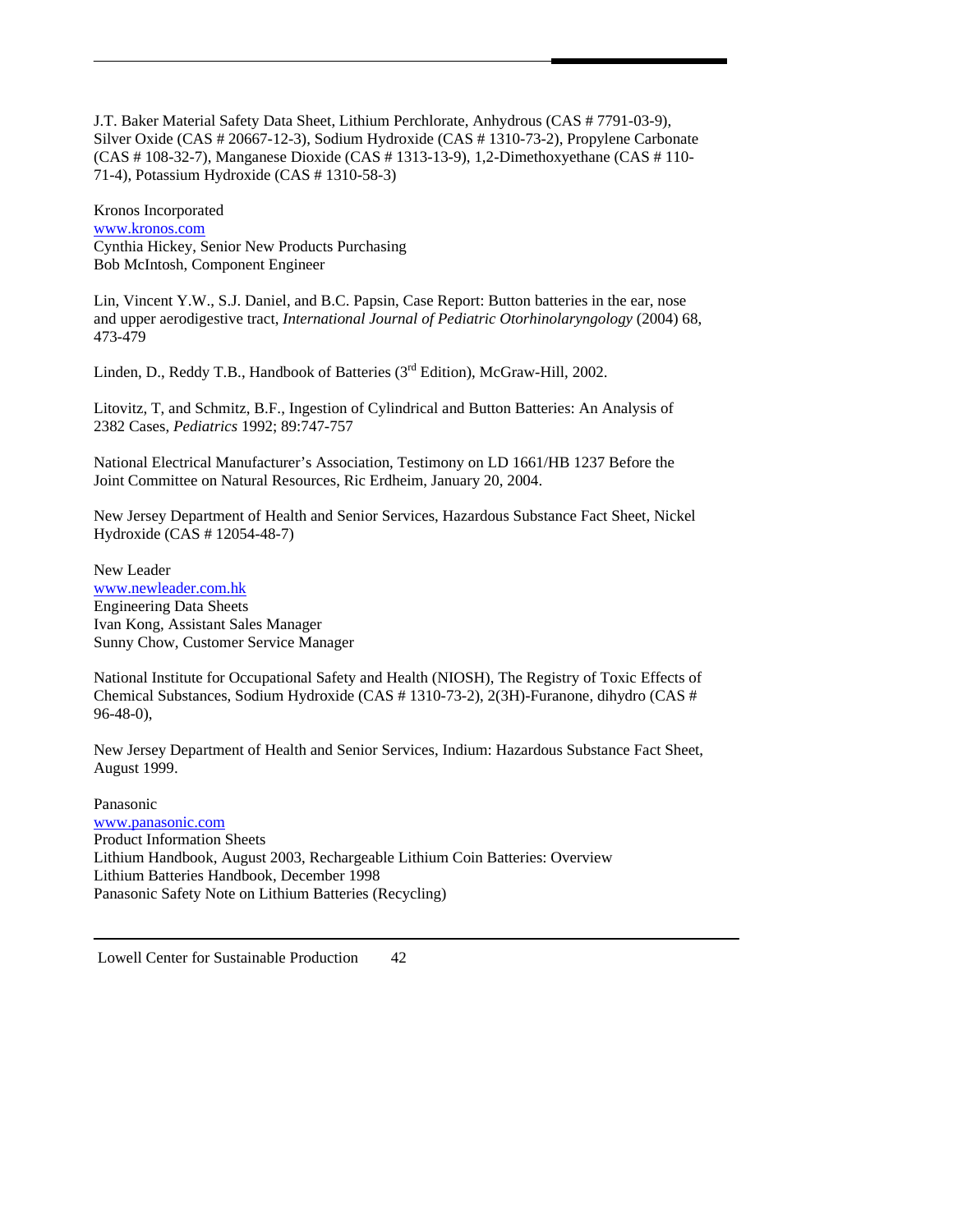http://www.panasonic.com/industrial/battery/oem/images/pdf/Panasonic\_LithiumCR\_Info.pdf http://www.panasonic.com/industrial/battery/oem/images/pdf/Panasonic\_LithiumBR\_Info.pdf

Radica Gary Jones, Director of Quality and Safety

Renata [www.renata.com](http://www.renata.com/) Technical Data Sheets

Reuters, UPDATE – Kellogg says new toy batteries to be mercury-free, July 15, 2004, [http://biz.yahoo.com](http://biz.yahoo.com/)

Schenzen Konnoc Battery Industrial Co. [www.konnoc.com](http://www.konnoc.com/) Melody Ma, Sales & Marketing

Sony Press Release, "World's First Commercialization of Mercury-Free Silver Oxide Battery", September 29, 2004

Specialized Technology Resources (STR) Test Report Number A20790457 (May 6, 2004) Susan DeRagon

The Steel Recycling Institute, *A Few Facts About Steel – North America's #1 Recycled Material*; a fact sheet of the Steel Recycling Institute, http://www.recycle-steel.org/fact/main.html, accessed 10/15/04)

Strachan, David R., Kenny, Helen, Hope, G.A., "The hearing-aid battery: a hazard to elderly patients", Age and Ageing, Sept 1994 v23 n5 p425(2)

Tozer, Richard F., *Analysis of Battery Industry Sponsored Button Cell Collection Programs*, December 19, 2003.

Ultralife Batteries, Inc. Material Safety Data Sheet – Ultralife Lithium Power Cell

United States Environmental Protection Agency, EPA Sector Notebook; Profile of the Metal Mining Industry, (1995) Publication Number EPA/310-R-95-008, [http://www.epa.gov/Compliance/resources/publications/assistance/sectors/notebooks/metminsn.p](http://www.epa.gov/Compliance/resources/publications/assistance/sectors/notebooks/metminsn.pdf)) [df](http://www.epa.gov/Compliance/resources/publications/assistance/sectors/notebooks/metminsn.pdf))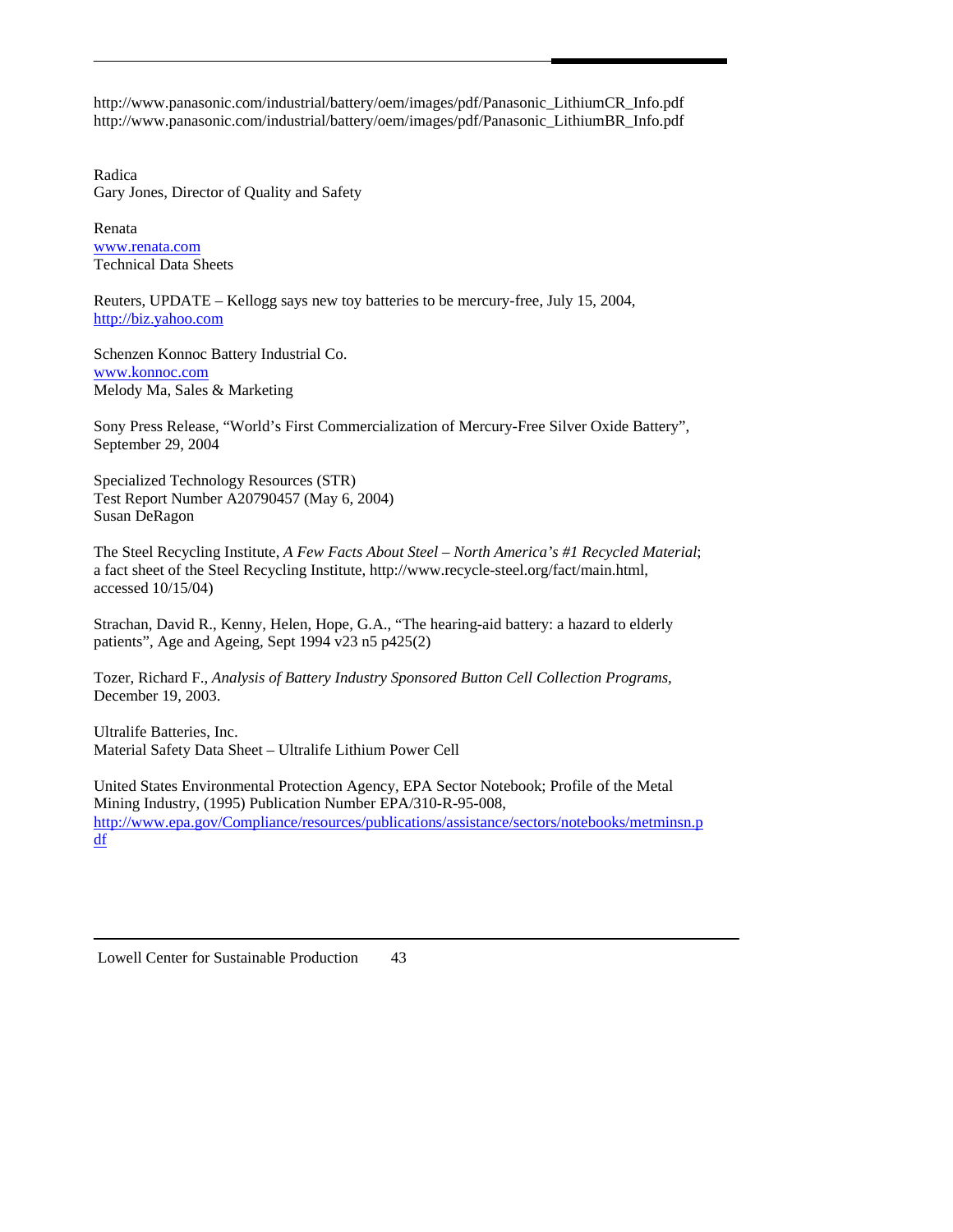United States Environmental Protection Agency, Agency for Toxic Substances and Disease Registry, Medical Management Guidelines for Sodium Hydroxide, <http://www.atsdr.cdc.gov/MHMI/mmg178.html>

University of Oxford, Physical and Theoretical Chemistry Laboratory, Safety (MSDS) Data for Nickel Hydroxide, [http://physchem.ox.ac.uk/MSDS/NI/nickel\\_hydroxide.html](http://physchem.ox.ac.uk/MSDS/NI/nickel_hydroxide.html)

# Varta

[www.varta.com](http://www.varta.com/)

Technical data sheets, Material data sheets

Varta Microbattery: Sales Program and Technical Handbook – Primary Lithium Cells Varta Microbattery: Sales Program and Technical Handbook – High Performance Nickel-Hydride Rechargeable Button Cells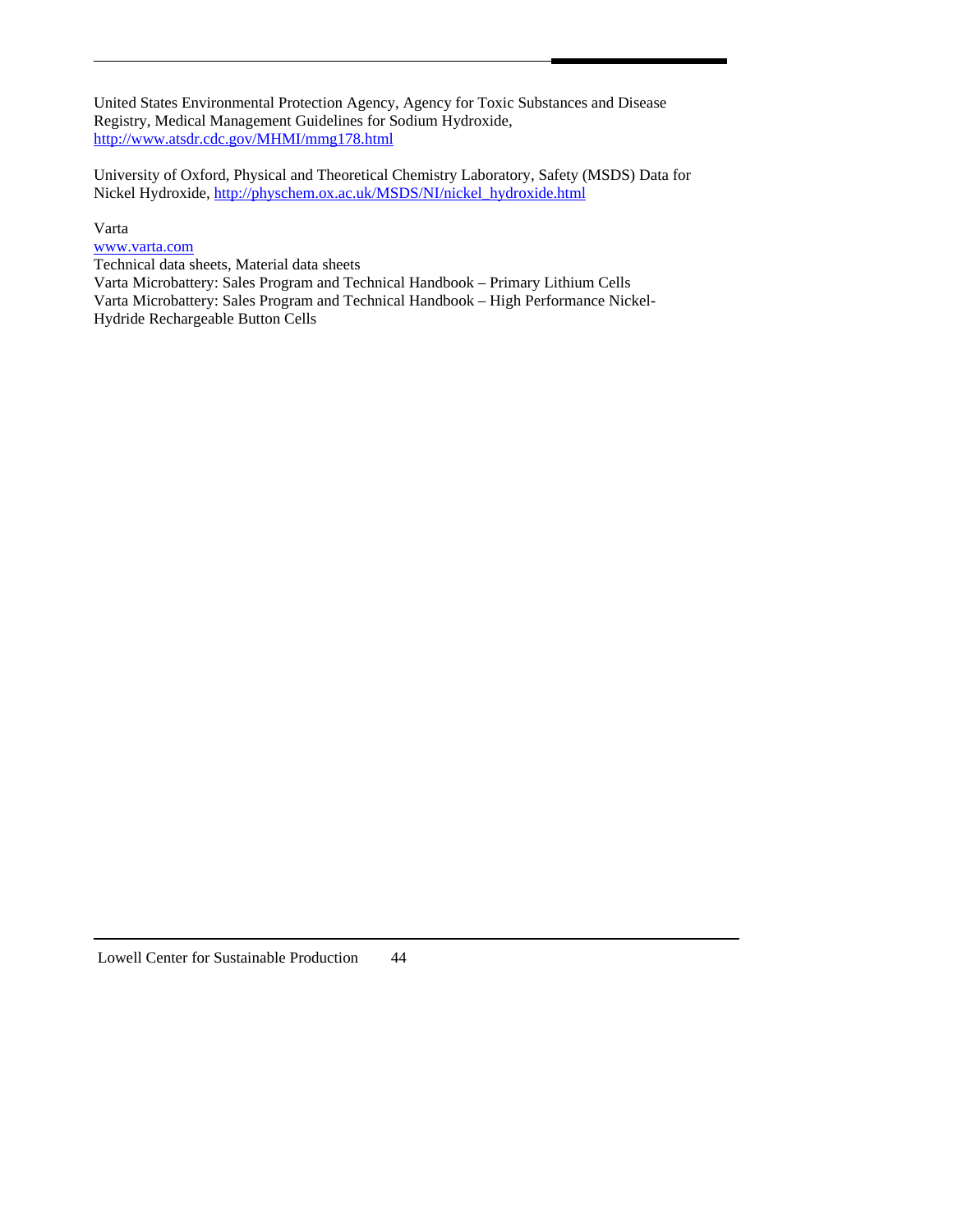# **Appendices**

# **Appendix A: Miniature Battery Components**

The following figure illustrates the basic components of a miniature battery.



Figure 1: Miniature Battery Components

In general, the primary components of the primary miniature battery technologies are as follows:

*Cathode:* The electrode in an electrochemical cell where reduction occurs. During discharge, the positive electrode of the electrochemical cell is the cathode.

*Anode:* The electrode in an electrochemical cell where oxidation occurs. During discharge, the negative electrode of the electrochemical cell is the anode.

*Electrolyte:* The medium that provides the ion transport mechanism between the positive and negative electrodes of a cell.

*Packaging*: The cathode, anode, and electrolyte are typically housed in two metal cans that are crimped together to form the miniature battery. The metal cans are often plated with a protective layer of nickel. There is often a gasket used to seal the cell and prevent leakage of battery cell materials.

# *Zinc Air*

The major components of the zinc air miniature battery are as follows:

*Cathode:* Oxygen from ambient air

*Electrolyte:* The aqueous electrolyte typically consists of 20 to 40% potassium hydroxide (KOH) or sodium hydroxide (NaOH).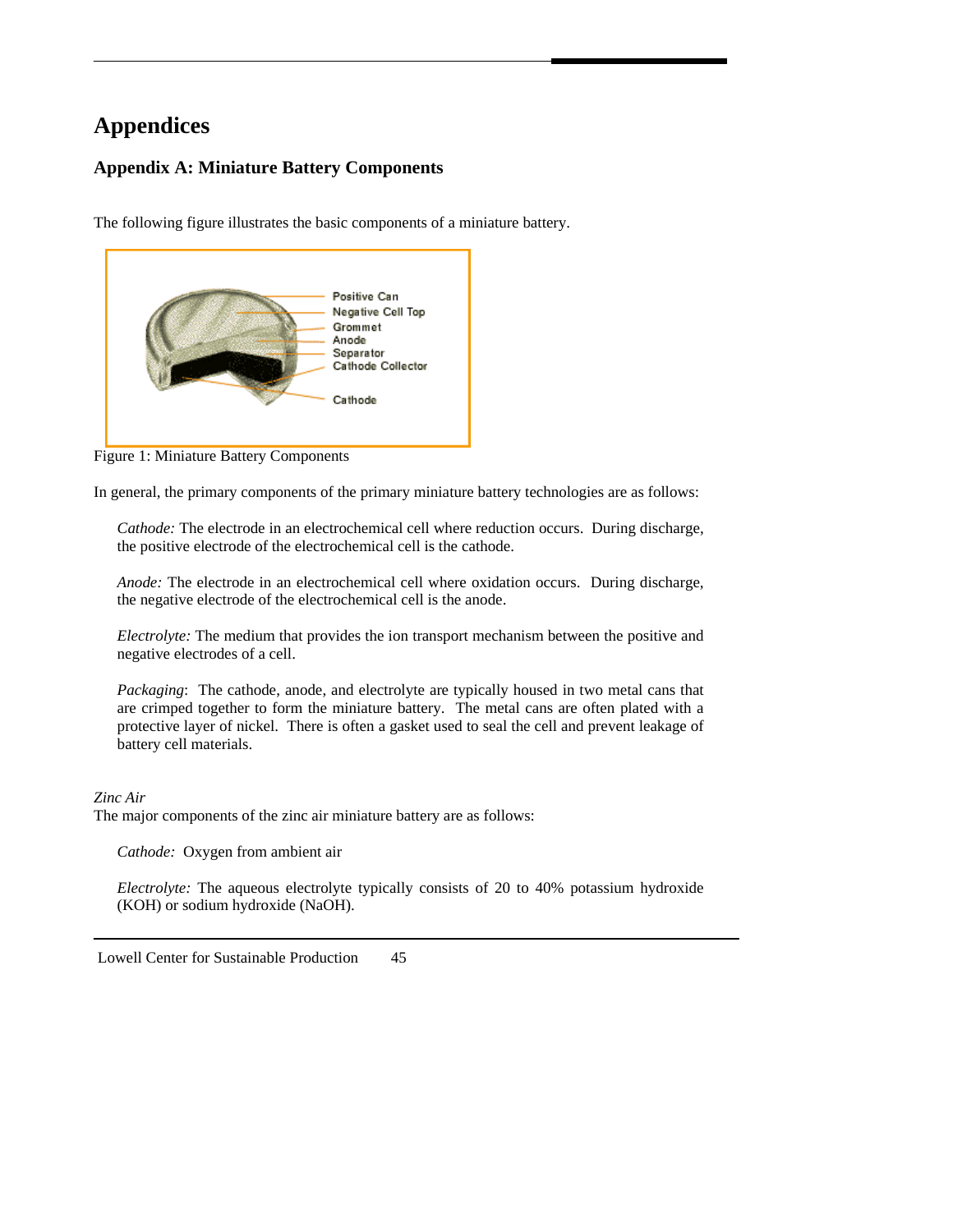*Anode:* Granulated zinc powder mixed with the electrolyte.

*Packaging:* The metal can houses the cathode and anode active materials and acts as the positive and negative terminals. A plastic gasket provides insulation between the two cans.

#### *Silver Oxide*

The major components of the silver oxide miniature battery are as follows:

*Cathode:* The cathode consists primarily of monovalent silver oxide (Ag2O) blended with 1% to 5% powered graphite. The cathode may also contain manganese dioxide (MnO2) or silver nickel oxyhydroxide (AgNiO2)

*Electrolyte:* The aqueous electrolyte typically consists of 20% to 45% potassium hydroxide (KOH) or sodium hydroxide (NaOH). Potassium hydroxide has higher electrical conductivity and allows cells to discharge over a wide range of current levels. Sodium hydroxide is used mostly for long life cells not requiring a high discharge rate.

*Anode:* A powdered zinc metal.

*Packaging:* The outer surface is steel with a protective layer of nickel, and the inner surface is high purity copper or tin. The gasket used to seal the cell is made from an electrolyte resistant plastic such as nylon.

#### *Alkaline Manganese Dioxide*

The major components of the alkaline-manganese dioxide miniature cell are as follows:

*Cathode:* The cathode is primarily comprised of electrolytic manganese dioxide. Carbon, usually in the form of graphite, is used as an electronic conductor.

*Electrolyte:* The aqueous electrolyte typically contains 35 – 52% potassium hydroxide (KOH).

*Anode:* Powered zinc metal. The anode may also contain mercury used as a gassing suppressor, electronic conductor, or discharge accelerator.

*Packaging:* The can is made of steel plated on both sides with nickel. The seal is a thin plastic gasket.

#### *Lithium Manganese Dioxide*

The major components of the lithium manganese dioxide miniature batteries are as follows: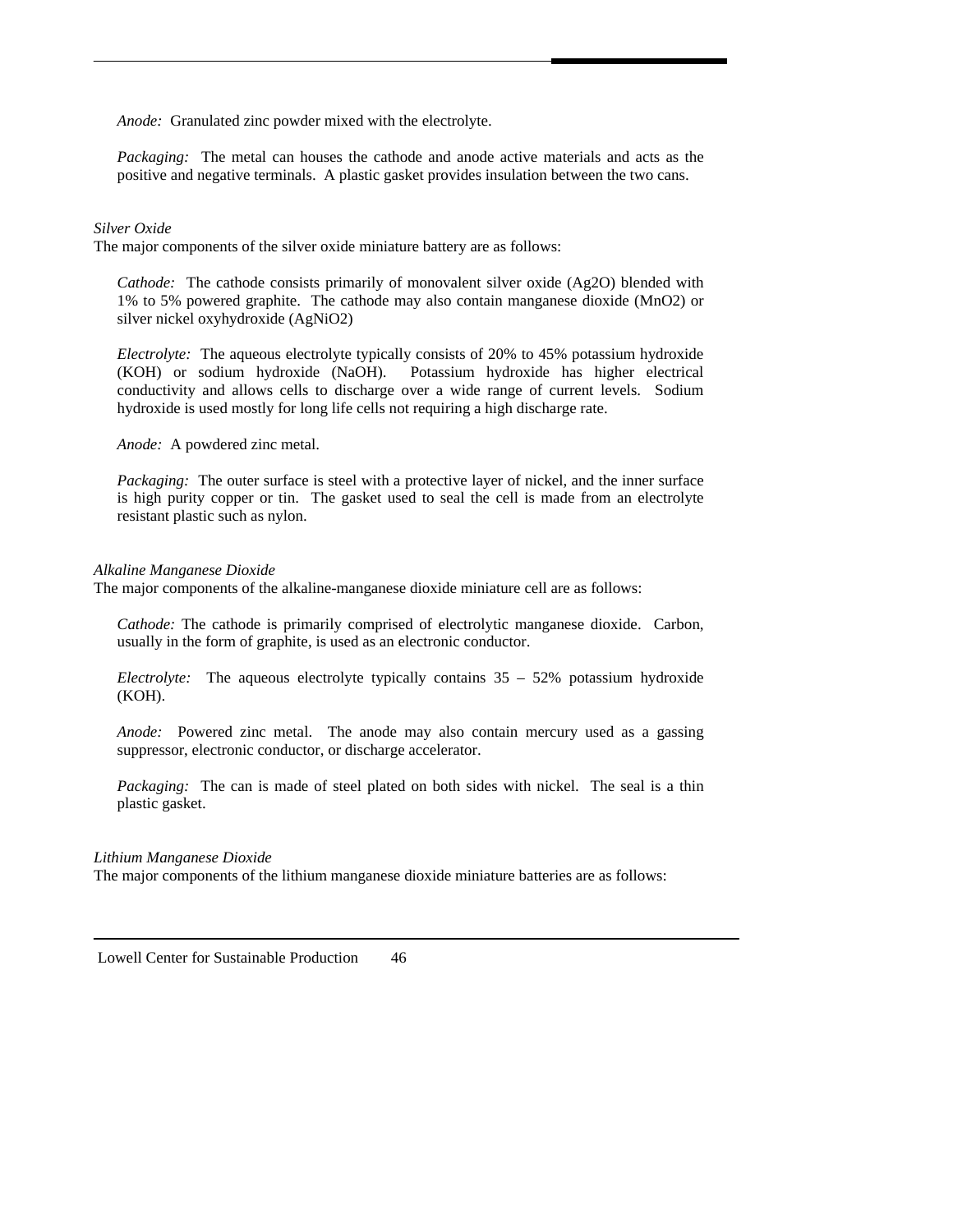*Cathode:* Heat-treated form of manganese dioxide (MnO<sub>2</sub>)

*Electrolyte:* Lithium salts in a mixed organic solvent such as propylene carbonate and 1,2 dimethoxyethane.

*Anode:* Lithium

*Packaging:* A non-woven polypropylene separator is used to separate the manganese dioxide pellet and the lithium anode disk. The battery cell is crimp sealed, with the can providing the positive terminal and the cap providing the negative terminal.

## *Lithium Carbon Monofluoride*

The major components of the lithium carbon monofluoride miniature cell are as follows:

*Cathode:* Polycarbon monofluoride  $(CF)$ <sub>n</sub>, where n is typically between 0.9 to 1.2. The carbon monofluoride is formed by the reaction between carbon powder and fluorine gas.

*Electrolyte:* Common electrolytes used are 1) lithium hexafluoroarsenate  $(LiAsF_6)$  in gamma-butyrolactone, or 2) lithium tetrafluoroborate (LiBF4) in propylene carbonate and dimethoxyethane.

*Anode:* Lithium

*Packaging:* Nickel plated steel or stainless steel is often used for the case material. The battery cells are crimp sealed using a polypropylene gasket.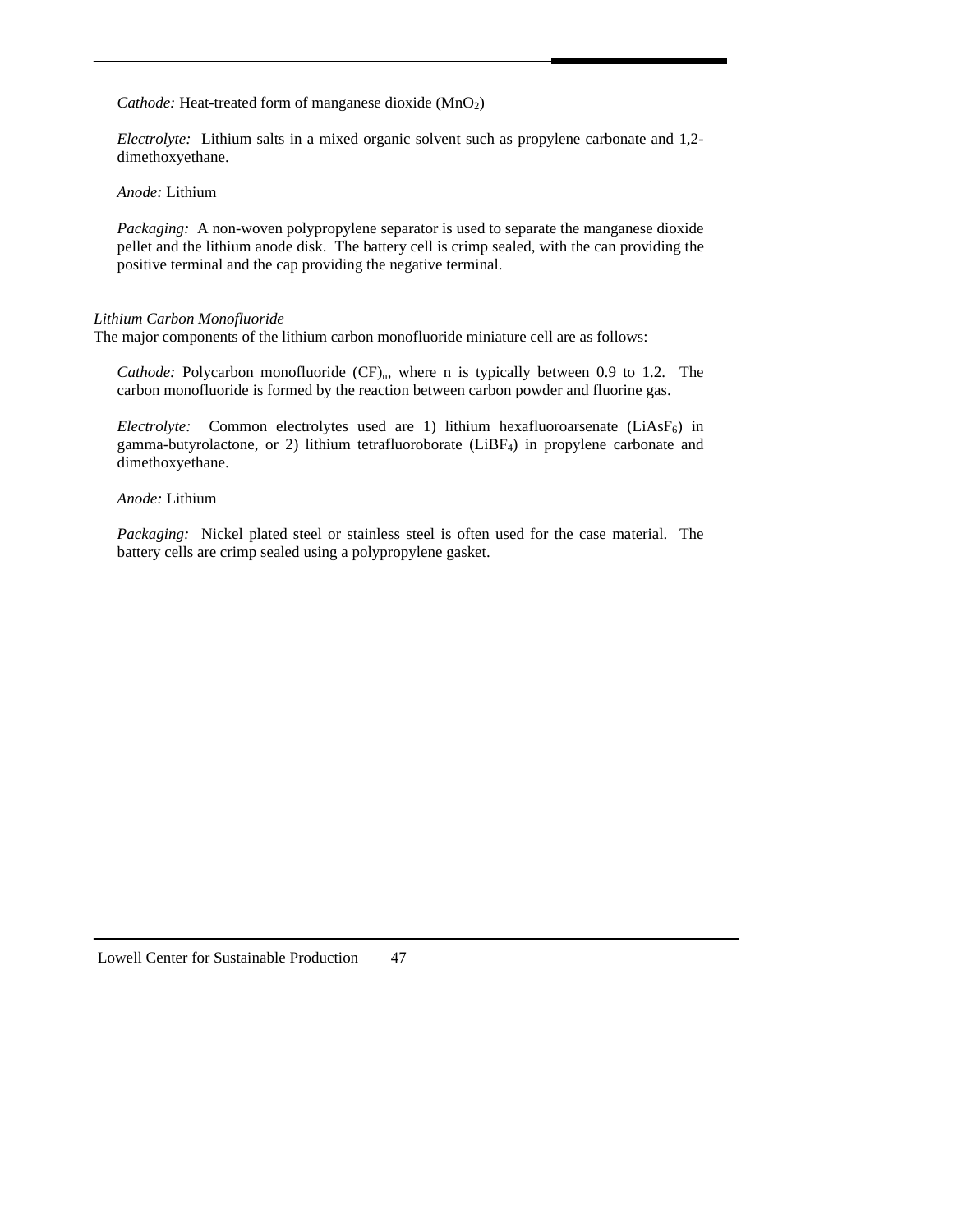# **Appendix B: Miniature Battery Nomenclature**

The International Electrotechnical Commission (IEC) has published standards for primary batteries. The IEC nomenclature scheme for primary batteries is based on the electrochemical system as well as the size and shape of the battery. The following table indicates the IEC nomenclature for electrochemical systems relevant to this study.

| <b>IEC Letter Code</b> | <b>Negative Electrode</b> | <b>Positive Electrode</b> | <b>Nominal Voltage</b> |
|------------------------|---------------------------|---------------------------|------------------------|
| B                      | Lithium                   | Carbon                    |                        |
|                        |                           | monofluoride              |                        |
| $\mathbf C$            | Lithium                   | Manganese dioxide         |                        |
| $\mathbf{L}$           | Zinc                      | Manganese dioxide         | 1.5                    |
| $\mathbf{P}$           | Zinc                      | Oxygen (air)              | 1.4                    |
| <sub>S</sub>           | Zinc                      | Silver oxide              | 1.55                   |

The IEC uses the letter "R" to designate round batteries. The IEC uses many numerical designations to indicate the acceptable range for battery diameter and height. The following table provides some examples:

| <b>IEC</b><br><b>Designation</b> | <b>Maximum</b><br><b>Diameter</b><br>mm) | <b>Minimum</b><br><b>Diameter</b><br>(mm) | <b>Maximum</b><br>Height (mm) | <b>Minimum</b><br>Height (mm) |
|----------------------------------|------------------------------------------|-------------------------------------------|-------------------------------|-------------------------------|
| R44                              | 11.6                                     | 11.25                                     | 5.4                           | 5.0                           |
| R64                              | 5.8                                      | 5.55                                      |                               | 2.4                           |
| R <sub>1620</sub>                | 16                                       | 15.7                                      | 2.0                           | 1.8                           |
| R <sub>2032</sub>                | 20                                       | 19.7                                      | 3.2                           | 2.9                           |

Many manufacturers base the model numbers for their miniature batteries on the IEC nomenclature. The following two examples are provided to illustrate the IEC nomenclature for miniature batteries:

- The IEC nomenclature for a lithium manganese dioxide miniature battery with a diameter of 20 mm and a height of 3.2 mm would be: CR2032.
- The IEC nomenclature for a silver oxide miniature battery with a diameter of 11.6 mm and a height of 5.4 mm would be: SR44.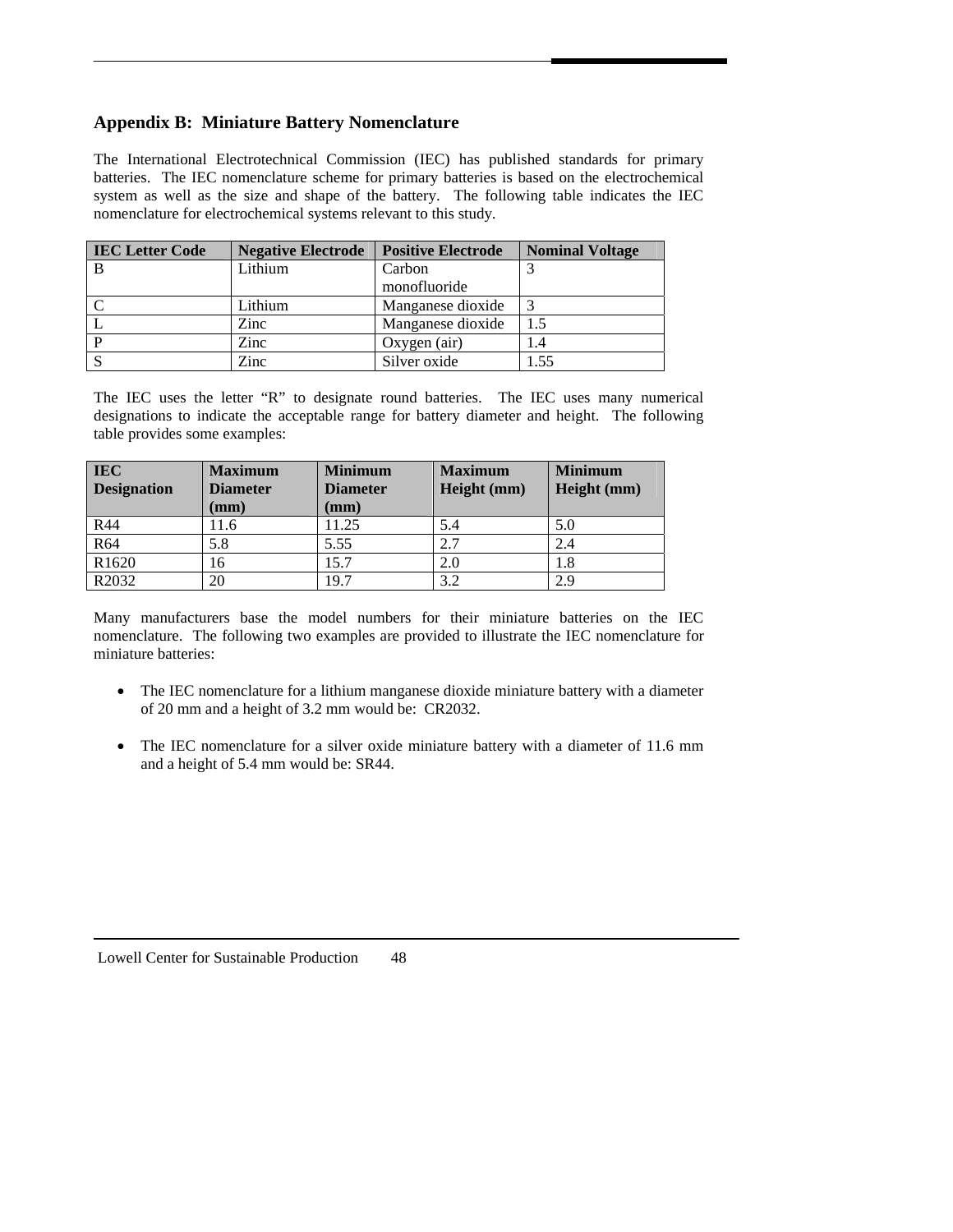# **Appendix C: Miniature Battery Cost and Availability**

# **Hearing Aid Batteries**

Chemistry: Zinc Air

| <b>Battery</b> |          |                           |                           |       |                 |         |
|----------------|----------|---------------------------|---------------------------|-------|-----------------|---------|
| <b>Size</b>    | Date     | Vendor                    | <b>Description</b>        | price | qty/pkg         | \$/unit |
| 10             | 7/22/04  | Walgreens.com             | Walgreens Size 10         | 14.99 | 24              | \$0.62  |
| 10             | 10/23/04 | www.radioshack.com        | Part number 23-776        | 10.99 | 16              | \$0.69  |
| 10             | 10/23/04 | www.radioshack.com        | Part number 23-076        | 5.99  | 8               | \$0.75  |
| 10             | 7/22/04  | Walgreens.com             | Walgreens Size 10         | 8.99  | 12              | \$0.75  |
| 10             | 7/22/04  | Walgreens.com             | Walgreens Size 10         | 4.99  | 6               | \$0.83  |
| 10             | 7/26/04  | <b>Walgreens Pharmacy</b> | Duracell                  | 12.99 | 12              | \$1.08  |
| 10             | 7/22/04  | Walgreens.com             | Duracell Size 10          | 12.99 | 12 <sup>2</sup> | \$1.08  |
| 10             | 7/22/04  | CVS.com                   | Duracell Easy-Tab DA 10B8 | 8.99  | 8               | \$1.12  |
| 10             | 7/26/04  | <b>Walgreens Pharmacy</b> | Duracell                  | 8.99  | 8               | \$1.12  |
| 10             | 7/26/04  | <b>Walgreens Pharmacy</b> | Rayovac                   | 8.99  | 8               | \$1.12  |
| 10             | 7/26/04  | <b>Walgreens Pharmacy</b> | Energizer EZ Change       | 8.99  | 8               | \$1.12  |
| 10             | 7/22/04  | Walgreens.com             | Duracell Size 10          | 8.99  | 8               | \$1.12  |
| <b>RS 10</b>   | 10/23/04 | www.radioshack.com        | Part number 23-056        | 5.99  | 8               | \$0.75  |
| 13             | 7/22/04  | Walgreens.com             | Walgreens Size 13         | 14.99 | 24              | \$0.62  |
| 13             | 10/23/04 | www.radioshack.com        | Part number 23-778        | 10.99 | 16              | \$0.69  |
| 13             | 10/23/04 | www.radioshack.com        | Part number 23-078        | 5.99  | 8               | \$0.75  |
| 13             | 7/22/04  | Walgreens.com             | Walgreens Size 13         | 8.99  | 12              | \$0.75  |
| 13             | 7/22/04  | Walgreens.com             | Walgreens Size 13         | 4.99  | 6               | \$0.83  |
| 13             | 7/26/04  | <b>Walgreens Pharmacy</b> | Rayovac                   | 14.99 | 16              | \$0.94  |
| 13             | 7/26/04  | <b>Walgreens Pharmacy</b> | Duracell                  | 12.99 | 12              | \$1.08  |
| 13             | 7/22/04  | Walgreens.com             | Duracell Size 13          | 12.99 | 12              | \$1.08  |
| 13             | 7/22/04  | CVS.com                   | Duracell Easy-Tab DA 13B8 | 8.99  | 8               | \$1.12  |
| 13             | 7/26/04  | <b>Walgreens Pharmacy</b> | Duracell                  | 8.99  | 8               | \$1.12  |
| 13             | 7/26/04  | <b>Walgreens Pharmacy</b> | Rayovac                   | 8.99  | 8               | \$1.12  |
| 13             | 7/26/04  | <b>Walgreens Pharmacy</b> | Energizer EZ Change       | 8.99  | 8               | \$1.12  |
| 13             | 7/22/04  | Walgreens.com             | Duracell Size 13          | 8.99  | 8               | \$1.12  |
| <b>RS 13</b>   | 10/23/04 | www.radioshack.com        | Part number 23-058        | 5.99  | 8               | \$0.75  |
| 312            | 7/22/04  | Walgreens.com             | <b>Walgreens Size 312</b> | 14.99 | 24              | \$0.62  |
| 312            | 10/23/04 | www.radioshack.com        | Part number 23-779        | 10.99 | 16              | \$0.69  |
| 312            | 10/23/04 | www.radioshack.com        | Part number 23-079        | 5.99  | 8               | \$0.75  |
| 312            | 7/22/04  | Walgreens.com             | Walgreens Size 312        | 8.99  | 12              | \$0.75  |
| 312            | 7/22/04  | Walgreens.com             | Walgreens Size 312        | 4.99  | 6               | \$0.83  |
| 312            | 7/26/04  | <b>Walgreens Pharmacy</b> | Rayovac                   | 14.99 | 16              | \$0.94  |
| 312            | 7/22/04  | Walgreens.com             | Duracell Size 312         | 12.99 | 12 <sup>2</sup> | \$1.08  |
| 312            | 7/22/04  | CVS.com                   | Duracell Easy-Tab 312B8   | 8.99  | 8               | \$1.12  |
| 312            | 7/26/04  | <b>Walgreens Pharmacy</b> | Rayovac                   | 8.99  | 8               | \$1.12  |
| 312            | 7/26/04  | <b>Walgreens Pharmacy</b> | Energizer EZ Change       | 8.99  | 8               | \$1.12  |
| 312            | 7/22/04  | Walgreens.com             | Duracell Size 312         | 8.99  | 8               | \$1.12  |
| 675            | 7/22/04  | Walgreens.com             | Walgreens Size 675        | 14.99 | 24              | \$0.62  |
| 675            | 10/23/04 | www.radioshack.com        | Part number 23-077        | 5.99  | 8               | \$0.75  |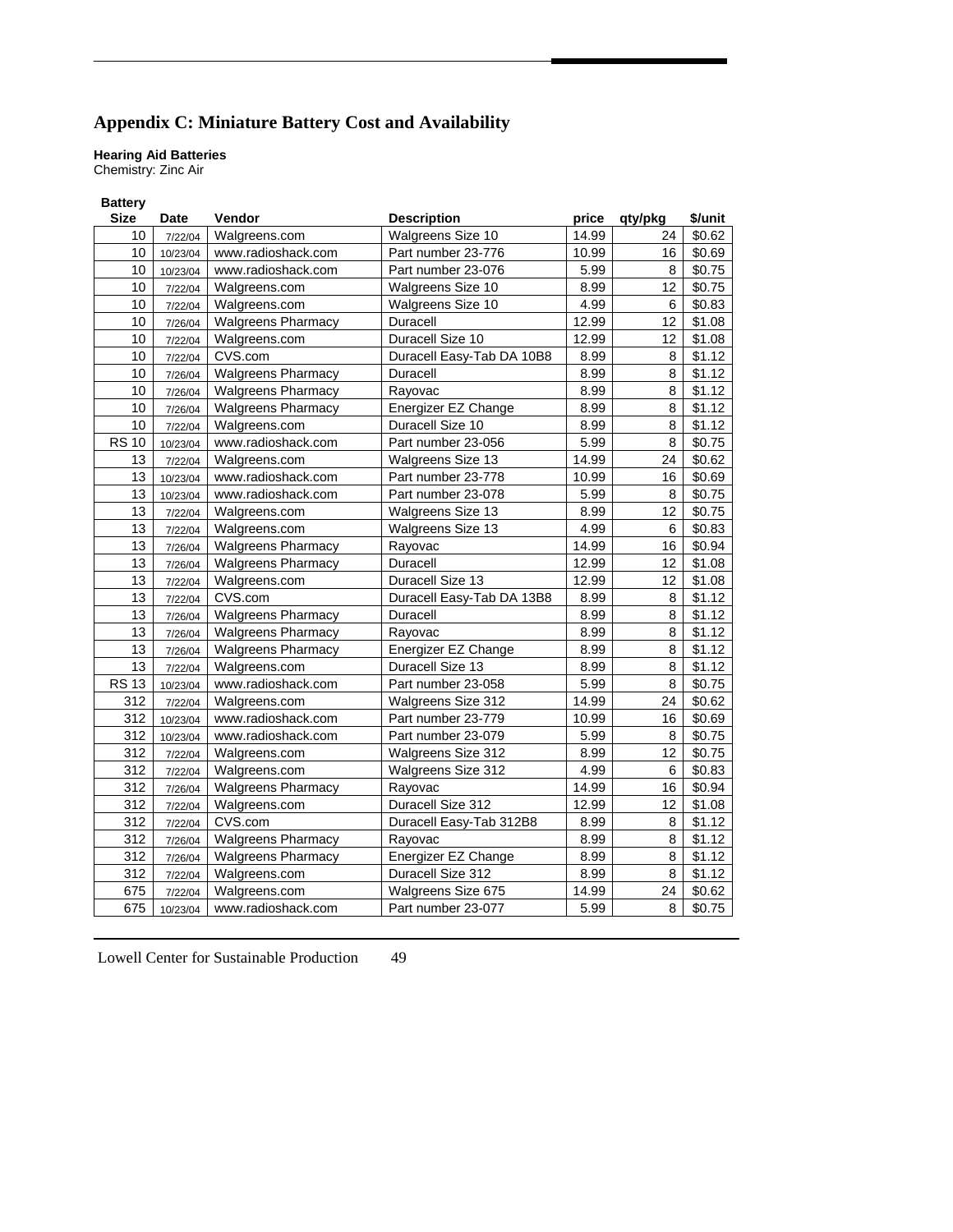| 675  | 7/22/04  | Walgreens.com              | Walgreens Size 675                                                            | 8.99  | 12 | \$0.75 |
|------|----------|----------------------------|-------------------------------------------------------------------------------|-------|----|--------|
| 675  | 7/22/04  | Walgreens.com              | Walgreens Size 675                                                            | 4.99  | 6  | \$0.83 |
| 675  | 7/26/04  | <b>Walgreens Pharmacy</b>  | Duracell                                                                      | 12.99 | 12 | \$1.08 |
| 675  | 7/26/04  | <b>Walgreens Pharmacy</b>  | Rayovac                                                                       | 8.99  | 8  | \$1.12 |
| 675  | 7/22/04  | CVS.com                    | Duracell Easy-Tab DA 675B6                                                    | 6.99  | 6  | \$1.17 |
| 675  | 7/26/04  | <b>Walgreens Pharmacy</b>  | Duracell                                                                      | 6.99  | 6  | \$1.17 |
| 675  | 7/26/04  | <b>Walgreens Pharmacy</b>  | Energizer EZ Change                                                           | 6.99  | 6  | \$1.17 |
| 675P | 10/24/04 | RadioShack stores & online | Model 675HP Zinc-Air<br>Pager/Hearing Aid Battery 2-<br>Pack. Cat. No. 23-150 | 2.69  | 2  | \$1.35 |
| 675  | 7/22/04  | Walgreens.com              | Duracell Size 675                                                             | 6.99  | 6  | \$1.17 |

Minimum \$0.62

 Maximum \$1.35 Median \$1.08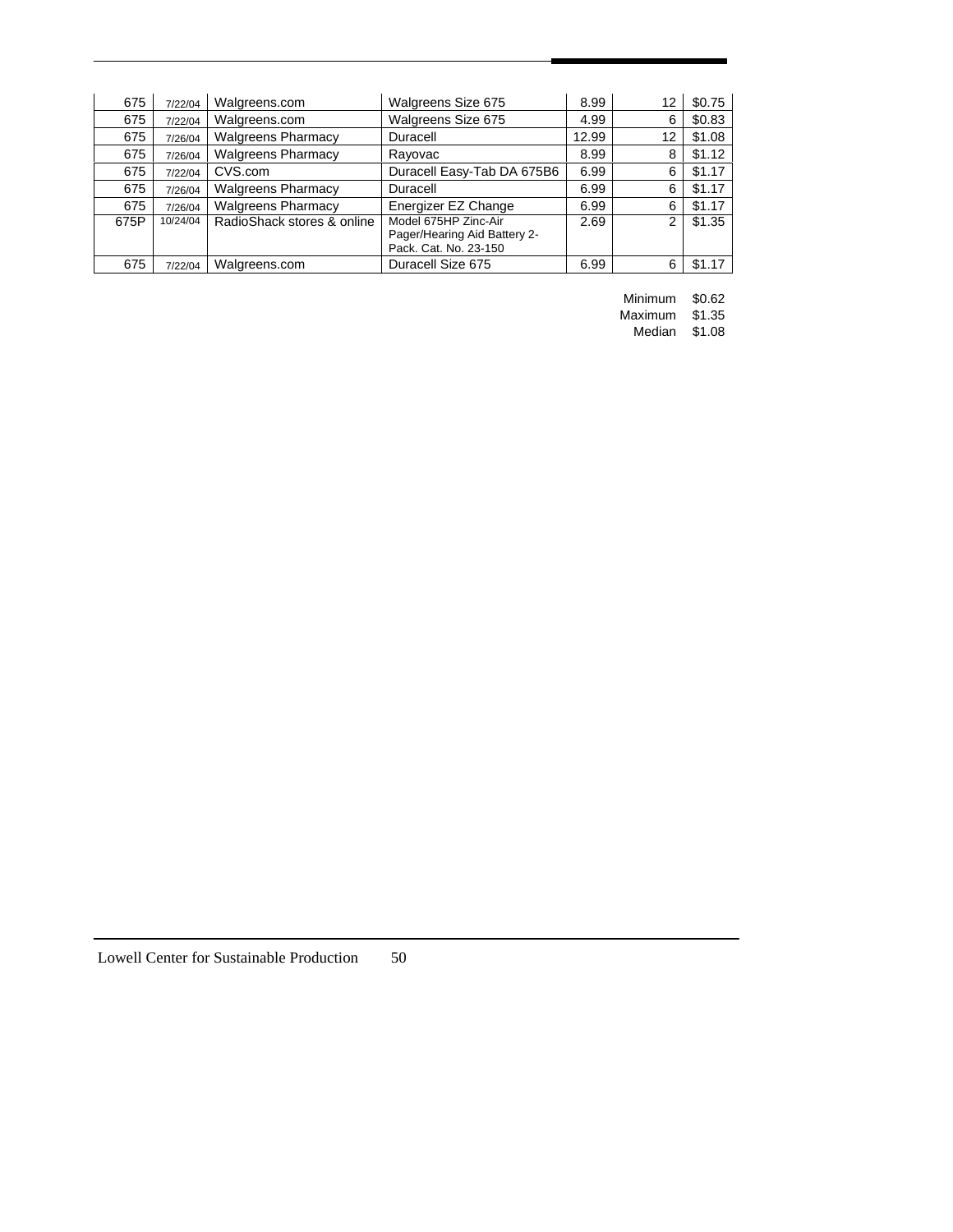#### **Silver Oxide Batteries**

| <b>Battery</b><br><b>Size</b> | Date     | Vendor                         | <b>Description</b>                                                     | price  | qty/pkg      | \$/unit |
|-------------------------------|----------|--------------------------------|------------------------------------------------------------------------|--------|--------------|---------|
|                               |          | Radio Shack stores &           | Model 76 1.55V/165mAh Silver-Oxide                                     |        | 1            |         |
| 76                            | 10/24/04 | online                         | Battery 1-Pack                                                         | \$3.19 |              | \$3.19  |
| 301                           | 7/25/04  | www.batteries.com              | Renata                                                                 | \$3.47 | 1            | \$3.47  |
| 301                           | 7/25/04  | www.batteries.com              | Energizer                                                              | \$4.39 | 1            | \$4.39  |
|                               |          | Radio Shack stores &           | Model 303 1.55V/170mAh Silver-Oxide                                    |        | 1            |         |
| 303                           | 10/24/04 | online                         | Battery 1-Pack                                                         | \$3.19 |              | \$3.19  |
| 303                           | 7/25/04  | www.batteries.com              | Renata 303R                                                            | \$4.39 | 1            | \$4.39  |
| 303                           | 7/25/04  | www.batteries.com              | Energizer 303                                                          | \$5.09 | $\mathbf{1}$ | \$5.09  |
| 309                           | 7/25/04  | www.batteries.com              | Energizer                                                              | \$4.84 | 1            | \$4.84  |
| 315                           | 7/25/04  | www.batteries.com              | Renata 5-Pack 315 Coincell Batteries                                   | \$5.99 | 5            | \$1.20  |
| 317                           | 10/24/04 | Radio Shack stores &<br>online | Model 317 1.55V/8mAh S-O Button-<br>Watch/Calculator Battery           | \$3.19 | $\mathbf{1}$ | \$3.19  |
| 317                           | 7/25/04  | www.batteries.com              | <b>Energizer Button Cell</b>                                           | \$4.29 | $\mathbf{1}$ | \$4.29  |
| 319                           | 7/25/04  | www.batteries.com              | Renata 5-pack 319 Coincell Batteries                                   | \$5.99 | 5            | \$1.20  |
| 319                           | 7/26/04  | Walgreen's Pharmacy            | Energizer                                                              | \$2.99 | 1            | \$2.99  |
|                               |          | Radio Shack stores &           | Model 319 1.5V/16mAh Silver-Oxide                                      |        | 1            |         |
| 319                           | 10/24/04 | online                         | Battery 1 Pack                                                         | \$3.19 |              | \$3.19  |
| 319                           | 7/25/04  | www.batteries.com              | Energizer Button Cell                                                  | \$4.59 | 1            | \$4.59  |
| 321                           | 7/25/04  | www.batteries.com              | Renata 5-pack 321 Coincell Batteries                                   | \$5.99 | 5            | \$1.20  |
|                               |          |                                | 1.55V/13mAh S-O Button Battery,                                        |        |              |         |
| 321                           | 10/14/04 | www.radioshack.com             | Catalog # 23-515                                                       | \$3.19 | 1            | \$3.19  |
| 321                           | 7/25/04  | www.batteries.com              | <b>Energizer Button Cell</b>                                           | \$3.29 | $\mathbf{1}$ | \$3.29  |
| 329                           | 7/25/04  | www.batteries.com              | Renata 329R Button Cell Battery<br>Model 335 1.55V/5mAh Renata Silver- | \$3.09 | $\mathbf{1}$ | \$3.09  |
| 335                           | 10/24/04 | www.radioshack.com             | Oxide Battery 1-Pack                                                   | \$2.99 | $\mathbf{1}$ | \$2.99  |
| 335                           | 7/25/04  | www.batteries.com              | Renata 335R Button Cell Battery                                        | \$3.72 | 1            | \$3.72  |
| 335                           | 7/25/04  | www.batteries.com              | Energizer Button Cell                                                  | \$4.29 | $\mathbf{1}$ | \$4.29  |
| 337                           | 7/25/04  | www.batteries.com              | Renata 337R Button Cell                                                | \$4.20 | $\mathbf{1}$ | \$4.20  |
| 339                           | 7/25/04  | www.batteries.com              | Energizer Button Cell                                                  | \$4.09 | $\mathbf{1}$ | \$4.09  |
|                               |          |                                | Model 341 1.55V/13.5mAh Silver-Oxide                                   |        | 1            |         |
| 341                           | 10/24/04 | www.radioshack.com             | Battery 1-Pack                                                         | \$2.99 |              | \$2.99  |
| 341                           | 7/25/04  | www.batteries.com              | Energizer Button Cell                                                  | \$4.09 | 1            | \$4.09  |
| 344                           | 10/24/04 | www.radioshack.com             | Model 344 1.55V/105mAh Renata Silver<br>Oxide Battery 1-pack           | \$2.99 | 1            | \$2.99  |
| 344                           | 7/25/04  | www.batteries.com              | Renata 344R Button Cell Battery                                        | \$3.09 | 1            | \$3.09  |
| 344                           | 7/25/04  | www.batteries.com              | <b>Energizer Button Cell</b>                                           | \$3.99 | $\mathbf{1}$ | \$3.99  |
|                               |          |                                | Model 346 1.55V 10mAh Renata Silver                                    |        | 1            |         |
| 346                           | 10/24/04 | www.radioshack.com             | Oxide Battery                                                          | \$2.99 |              | \$2.99  |
| 346                           | 7/25/04  | www.batteries.com              | Renata 346R Button Cell Battery                                        | \$3.82 | $\mathbf 1$  | \$3.82  |
| 346                           | 7/25/04  | www.batteries.com              | Energizer Button Cell                                                  | \$4.29 | 1            | \$4.29  |
| 350                           | 10/24/04 | www.radioshack.com             | Model 350 1.55V 105mAh Renata Silver<br>Oxide Battery - 1 Pack         | \$2.99 | $\mathbf{1}$ | \$2.99  |
| 350                           | 7/25/04  | www.batteries.com              | Renata 350R Button Cell Battery                                        | \$3.73 | 1            | \$3.73  |
| 350                           | 7/25/04  | www.batteries.com              | Energizer Button Cell                                                  | \$4.09 | 1            | \$4.09  |
| 357                           | 7/26/04  | Walgreen's Pharmacy            | Energizer 357                                                          | \$6.99 | 3            | \$2.33  |
| 357                           | 7/25/04  | www.batteries.com              | Renata 357R                                                            | \$3.09 | 1            | \$3.09  |
|                               |          | Radio Shack stores &           | Model 357 1.55V/165mAh Silver-Oxide                                    |        | 1            |         |
| 357                           | 10/24/04 | online                         | Battery 1-Pack                                                         | \$3.19 |              | \$3.19  |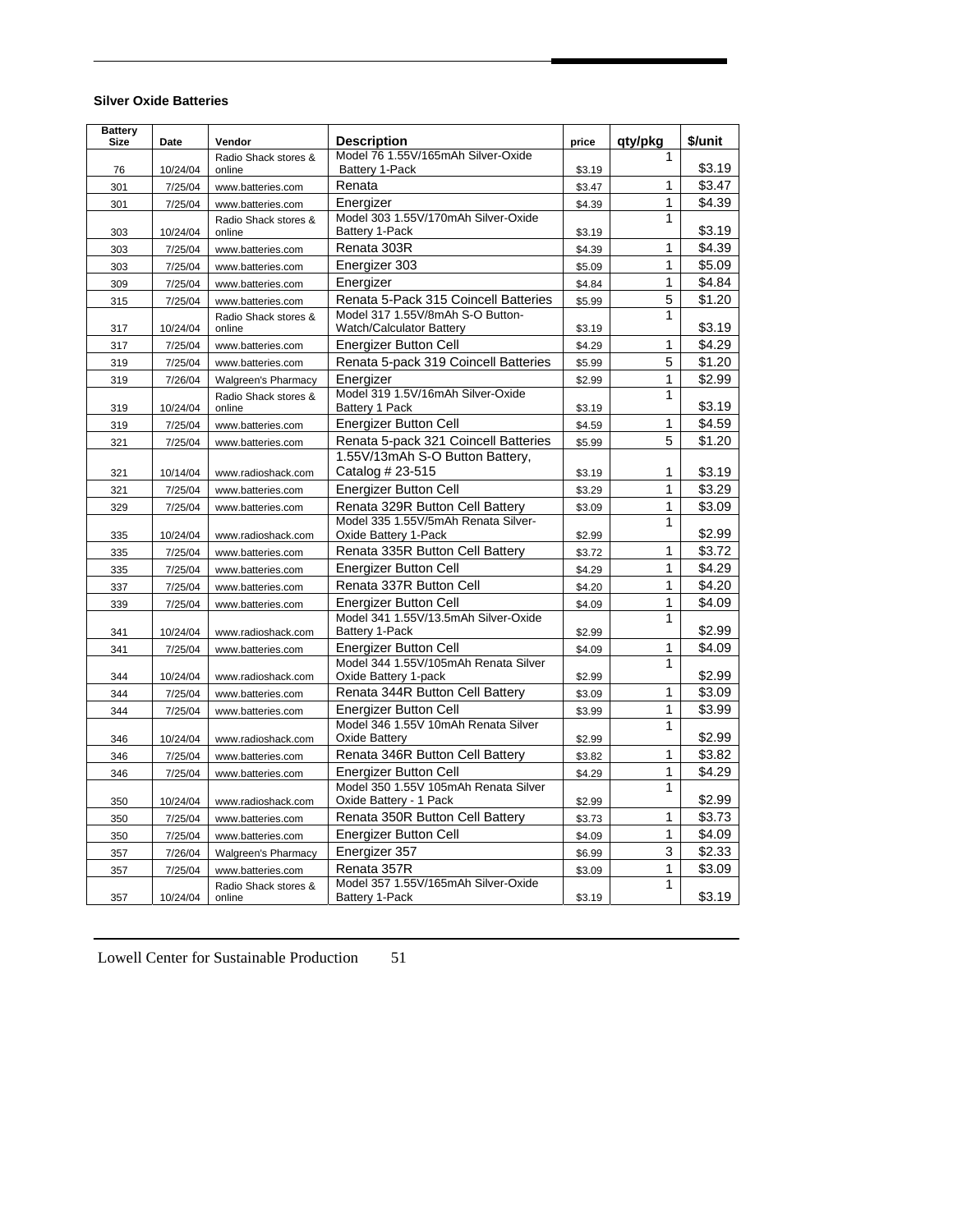| 357        | 7/25/04             | www.batteries.com              | Energizer Button Cell                                        | \$3.89           | 1            | \$3.89           |
|------------|---------------------|--------------------------------|--------------------------------------------------------------|------------------|--------------|------------------|
| 361        | 7/25/04             | www.batteries.com              | Renata 361R Button Cell Battery                              | \$3.09           | 1            | \$3.09           |
| 361        | 7/25/04             | www.batteries.com              | <b>Energizer Button Cell</b>                                 | \$3.69           | 1            | \$3.69           |
| 362        | 7/25/04             | www.batteries.com              | Renata 5-pack 362 Coincell Batteries                         | \$5.99           | 5            | \$1.20           |
| 362        | 7/25/04             | www.batteries.com              | Renata 362R Button Cell Battery                              | \$3.09           | 1            | \$3.09           |
|            |                     | Radio Shack stores &           | Model 362 1.55V/21mAh Silver-Oxide                           |                  | 1            |                  |
| 362        | 10/24/04            | online                         | Battery 1-Pack                                               | \$3.19           |              | \$3.19           |
| 362        | 7/25/04             | www.batteries.com              | <b>Energizer Button Cell</b>                                 | \$3.79           | 1            | \$3.79           |
| 364        | 7/25/04             | www.batteries.com              | Renata 5-pack 364 Coincell Batteries                         | \$5.99           | 5            | \$1.20           |
| 364        | 7/26/04             | <b>Walgreen's Pharmacy</b>     | Energizer 364                                                | \$2.99           | 1            | \$2.99           |
| 364        | 7/26/04             | Walgreen's Pharmacy            | Energizer                                                    | \$2.99           | 1            | \$2.99           |
|            |                     | Radio Shack stores &           | Model 364 1.55V/20mAh Silver-Oxide                           |                  | $\mathbf{1}$ |                  |
| 364        | 10/24/04            | online                         | Battery 1-Pack                                               | \$3.19           |              | \$3.19           |
| 364        | 7/25/04             | www.batteries.com              | Energizer Button Cell<br>365 1.55V 40mAh Renata Silver Oxide | \$3.29           | 1<br>1       | \$3.29           |
| 365        | 10/24/04            | www.radioshack.com             | Battery 1 Pack                                               | \$2.99           |              | \$2.99           |
| 365        | 7/25/04             | www.batteries.com              | <b>Energizer Button Cell</b>                                 | \$3.79           | 1            | \$3.79           |
|            |                     |                                | Model 366 - 1-pack 1.55V/33mAh Renata                        |                  | 1            |                  |
| 366        | 10/24/04            | www.radioshack.com             | Silver Oxide Battery                                         | \$2.99           |              | \$2.99           |
| 366        | 7/25/04             | www.batteries.com              | Renata 366R Button Cell Battery                              | \$3.62           | 1            | \$3.62           |
| 366        | 7/25/04             | www.batteries.com              | <b>Energizer Button Cell</b>                                 | \$4.09           | 1            | \$4.09           |
| 370        | 7/25/04             | www.batteries.com              | Renata 5-pack 370 Coincell Batteries                         | \$5.99           | 5            | \$1.20           |
| 370        | 7/25/04             | www.batteries.com              | Renata 370R Button Cell Battery                              | \$3.34           | 1            | \$3.34           |
| 370        | 7/25/04             | www.batteries.com              | <b>Energizer Button Cell</b>                                 | \$3.99           | 1            | \$3.99           |
| 371        | 7/25/04             | www.batteries.com              | Renata 5-Pack 371 Coincell Batteries                         | \$5.99           | 5            | \$1.20           |
| 371        | 7/26/04             | <b>Walgreen's Pharmacy</b>     | Energizer                                                    | \$2.99           | 1            | \$2.99           |
| 373        | 7/25/04             | www.batteries.com              | Renata 5-Pack 373 Coincell Batteries                         | \$5.99           | 5            | \$1.20           |
|            |                     | Radio Shack stores &           | Model 373 1.55V/23mAh Silver-Oxide                           |                  | 1            |                  |
| 373        | 10/24/04            | online                         | Battery 1-Pack                                               | \$3.19           |              | \$3.19           |
| 373        | 7/25/04             | www.batteries.com              | Energizer Button Cell<br>Model 376 1.55V/26mAh Silver-Oxide  | \$4.29           | 1<br>1       | \$4.29           |
| 376        | 10/24/04            | Radio Shack stores &<br>online | Battery 1-Pack                                               | \$3.19           |              | \$3.19           |
| 376        | 7/25/04             | www.batteries.com              | <b>Energizer Button Cell</b>                                 | \$3.39           | 1            | \$3.39           |
| 376        | 7/25/04             | www.batteries.com              | Renata 376R Button Cell Battery                              | \$3.46           | 1            | \$3.46           |
| 377        | 7/25/04             | www.batteries.com              | Renata 5-Pack 377 Coincell Batteries                         | \$5.99           | 5            | \$1.20           |
| 377        | 7/26/04             | <b>Walgreen's Pharmacy</b>     | Energizer                                                    | \$2.99           | 1            | \$2.99           |
| 377        | 7/25/04             | www.batteries.com              | <b>Energizer Button Cell</b>                                 | \$3.09           | 1            | \$3.09           |
|            |                     | Radio Shack stores &           | Model 377 1.55V/26mAh Silver-Oxide                           |                  | 1            |                  |
| 377        | 10/24/04            | online                         | Battery 1-Pack                                               | \$3.19           |              | \$3.19           |
| 379        | 7/25/04             | www.batteries.com              | Renata 5-pack 379 Coincell Batteries                         | \$5.99           | 5            | \$1.20           |
| 379        | 7/26/04             | <b>Walgreen's Pharmacy</b>     | Energizer                                                    | \$2.99           | 1            | \$2.99           |
| 379        | 7/25/04             | www.batteries.com              | <b>Energizer Button Cell</b>                                 | \$3.09           | 1            | \$3.09           |
|            |                     | Radio Shack stores &           | Model 379 1.55V/14mAh Silver-Oxide                           |                  | 1            |                  |
| 379        | 10/24/04            | online                         | Battery 1-Pack                                               | \$3.19           |              | \$3.19           |
| 380        | 7/25/04             | www.batteries.com              | Renata 380R Button Cell Battery                              | \$3.99           | 1            | \$3.99           |
| 381        | 7/25/04             | www.batteries.com              | Renata 381R Button Cell Battery                              | \$3.43           | 1            | \$3.43           |
| 381        | 7/25/04             | www.batteries.com              | <b>Energizer Button Cell</b>                                 | \$4.09           | 1            | \$4.09           |
|            |                     | Radio Shack stores &           | Model 384 1.55V/42mAh Silver-Oxide                           |                  | 1            |                  |
|            |                     |                                |                                                              |                  |              |                  |
| 384<br>384 | 10/24/04<br>7/25/04 | online<br>www.batteries.com    | Battery 1-Pack<br>Renate 384R Button Cell Battery            | \$3.19<br>\$3.32 | 1            | \$3.19<br>\$3.32 |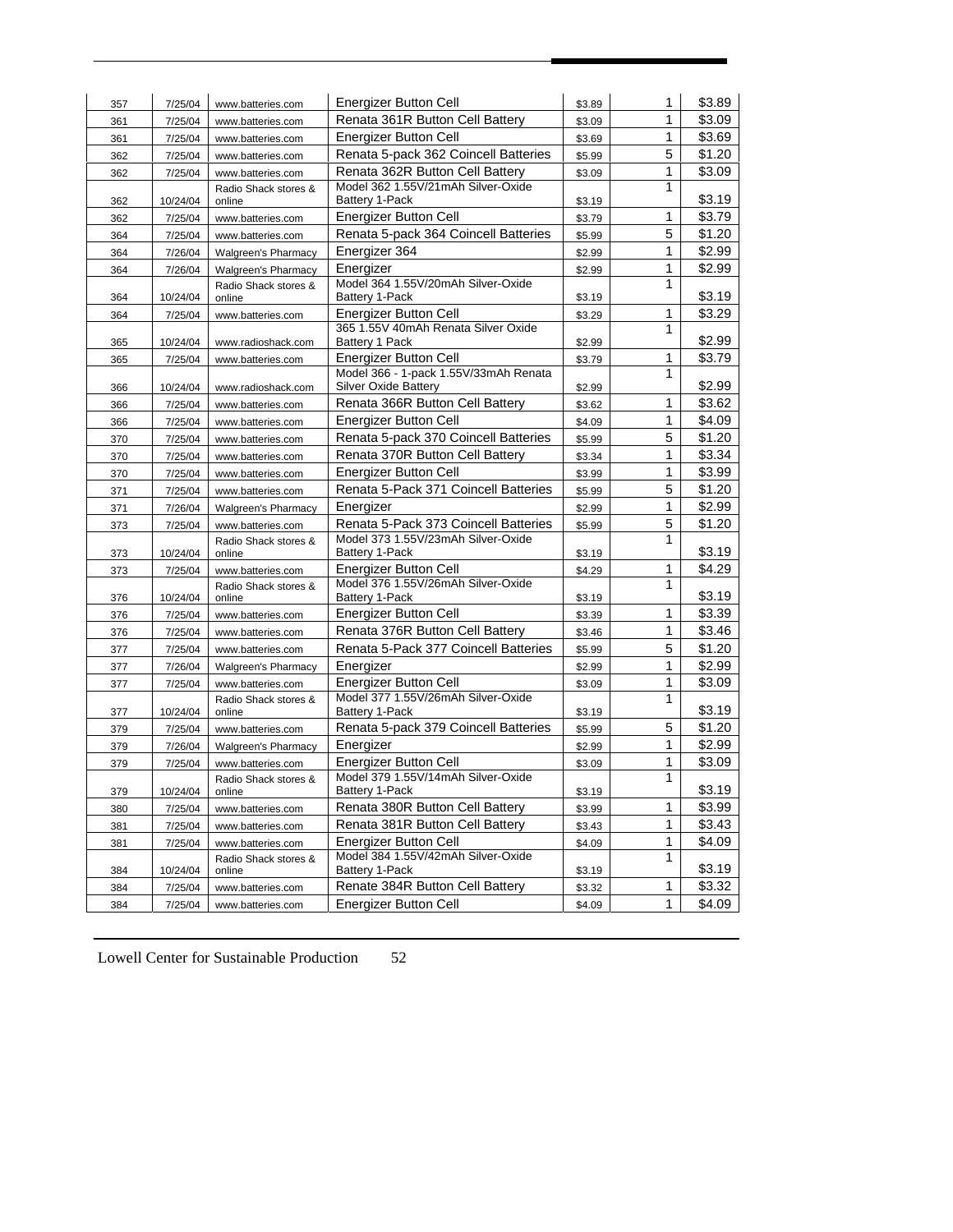| 386     | 7/26/04             | Walgreen's Pharmacy                       | Energizer                                                              | \$2.99  | 1                 | \$2.99            |
|---------|---------------------|-------------------------------------------|------------------------------------------------------------------------|---------|-------------------|-------------------|
| 386     | 7/25/04             | www.batteries.com                         | Renata 386R Button Cell Battery                                        | \$3.09  | 1                 | \$3.09            |
|         |                     | Radio Shack stores &                      | Model 386 1.55V/120mAh Silver-Oxide                                    |         | 1                 |                   |
| 386     | 10/24/04            | online                                    | Battery 1-Pack                                                         | \$3.19  |                   | \$3.19            |
| 386     | 7/25/04             | www.batteries.com                         | Energizer Button Cell                                                  | \$3.79  | 1                 | \$3.79            |
|         |                     |                                           | Model 387S Energizer 1.5V/80mAh                                        |         | 1                 |                   |
| 387     | 10/24/04            | www.radioshack.com                        | Silver-Oxide Button Battery                                            | \$2.99  |                   | \$2.99            |
| 387     | 7/25/04             | www.batteries.com                         | Renata 387R Button Cell Battery                                        | \$4.39  | 1                 | \$4.39            |
| 389     | 7/26/04             | <b>Walgreen's Pharmacy</b>                | Energizer                                                              | \$2.99  | 1                 | \$2.99            |
| 389     | 7/25/04             | www.batteries.com                         | Renata 389R Button Cell Battery                                        | \$3.09  | 1                 | \$3.09            |
|         |                     | Radio Shack stores &                      | Model 389 1.5V/85mAh Silver-Oxide                                      |         | 1                 |                   |
| 389     | 10/24/04            | online                                    | Battery 1-Pack                                                         | \$3.19  |                   | \$3.19            |
| 389     | 7/25/04             | www.batteries.com                         | <b>Energizer Button Cell</b>                                           | \$4.39  | 1                 | \$4.39            |
|         |                     | Radio Shack stores &                      | Model 390 1.55V/85mAh Silver-Oxide                                     |         | 1                 | \$3.19            |
| 390     | 10/24/04            | online                                    | Battery 1-Pack                                                         | \$3.19  |                   |                   |
| 390     | 7/25/04             | www.batteries.com                         | <b>Energizer Button Cell</b><br>Model 391 1.5V/24mAH Silver-Oxide      | \$3.99  | 1<br>1            | \$3.99            |
| 391     | 10/24/04            | Radio Shack stores &<br>online            | Battery 1-Pack                                                         | \$3.19  |                   | \$3.19            |
| 391     | 7/25/04             | www.batteries.com                         | Renata 391R Button Cell Battery                                        | \$3.35  | 1                 | \$3.35            |
| 391     | 7/25/04             | www.batteries.com                         | <b>Energizer Button Cell</b>                                           | \$4.09  | 1                 | \$4.09            |
| 392     | 7/25/04             | www.batteries.com                         | Renata 5-Pack 392 Coincell Batteries                                   | \$5.99  | 5                 | \$1.20            |
|         |                     |                                           | <b>Energizer Button Cell</b>                                           |         | 1                 | \$3.09            |
| 392     | 7/25/04             | www.batteries.com<br>Radio Shack stores & | Model 392 1.55V/42mAh Silver-Oxide                                     | \$3.09  | 1                 |                   |
| 392     | 10/24/04            | online                                    | Battery 1-Pack                                                         | \$3.19  |                   | \$3.19            |
|         |                     | Radio Shack stores &                      | Model 393 1.55V/70mAh Silver-Oxide                                     |         | 1                 |                   |
| 393     | 10/24/04            | online                                    | Battery 1-Pack                                                         | \$3.19  |                   | \$3.19            |
| 393     | 7/25/04             | www.batteries.com                         | <b>Energizer Button Cell</b>                                           | \$3.29  | 1                 | \$3.29            |
| 394     | 7/25/04             | www.batteries.com                         | Renata 5-Pack 394 Coincell Batteries                                   | \$5.99  | 5                 | \$1.20            |
|         |                     | Radio Shack stores &                      | Model 394 1.5V/67mAh Silver-Oxide                                      |         | 1                 |                   |
| 394     | 10/24/04            | online                                    | <b>Battery 1-Pack</b>                                                  | \$3.19  |                   | \$3.19            |
| 394     | 7/25/04             | www.batteries.com                         | Energizer Button Cell                                                  | \$3.99  | 1                 | \$3.99            |
|         |                     |                                           | Renata 395R 5-pack Button Cell                                         |         |                   |                   |
| 395     | 7/25/04             | www.batteries.com                         | <b>Batteries</b>                                                       | \$5.99  | 5                 | \$1.20            |
| 395     | 7/26/04             | Walgreen's Pharmacy                       | Energizer<br>Model 395 1.55V/42mAh Silver-Oxide                        | \$2.99  | $\mathbf{1}$<br>1 | \$2.99            |
| 395     | 10/24/04            | Radio Shack stores &<br>online            | Battery 1-Pack                                                         | \$3.19  |                   | \$3.19            |
| 395     | 7/25/04             | www.batteries.com                         | <b>Energizer Button Cell</b>                                           | \$3.29  | 1                 | \$3.29            |
| 396     | 10/24/04            | Radio Shack stores &                      | Model 396 1.55V/25mAh Silver-Oxide                                     |         | 1                 |                   |
|         |                     | online                                    | Battery 1-Pack                                                         | \$3.19  |                   | \$3.19            |
| 396     | 7/25/04             | www.batteries.com                         | Energizer Button Cell                                                  | \$3.19  | 1                 | \$3.19            |
| 397     | 7/25/04             | www.batteries.com                         | Renata 5-Pack 397 Coincell Batteries                                   | \$5.99  | 5                 | \$1.20            |
| 397     | 7/26/04             | <b>Walgreen's Pharmacy</b>                | Energizer                                                              | \$2.99  | 1                 | \$2.99            |
|         |                     | Radio Shack stores &                      | Model 397 1.55V/30mAh Silver-Oxide                                     |         | 1                 |                   |
| 397     | 10/24/04            | online                                    | Battery 1-Pack                                                         | \$3.19  |                   | \$3.19            |
| 397     | 7/25/04             | www.batteries.com                         | Energizer Button Cell                                                  | \$4.09  | 1                 | \$4.09            |
| 399     | 7/25/04             | www.batteries.com                         | Renata 5-Pack 399 Coincell Batteries                                   | \$5.99  | 5                 | \$1.20            |
|         |                     | Radio Shack stores &                      | Model 399 1.55V/55mAh Silver-Oxide                                     |         | 1                 |                   |
| 399     | 10/24/04            | online                                    | Battery 1-Pack                                                         | \$3.19  |                   | \$3.19            |
| 399     | 7/25/04<br>10/24/04 | www.batteries.com<br>Radio Shack stores & | <b>Energizer Button Cell</b><br>Pet Collar Replacement Battery; 7.5 V, | \$3.99  | 1                 | \$3.99<br>\$18.99 |
| 23-221  |                     | online                                    | Silver Oxide. Catalog #: 23-221. Appears                               | \$18.99 | 1                 |                   |
|         |                     |                                           | to be stacked.                                                         |         |                   |                   |
| 357/303 | 7/26/04             | <b>Walgreen's Pharmacy</b>                | Energizer 357/303                                                      | \$2.99  | 1                 | \$2.99            |
|         |                     |                                           |                                                                        |         |                   |                   |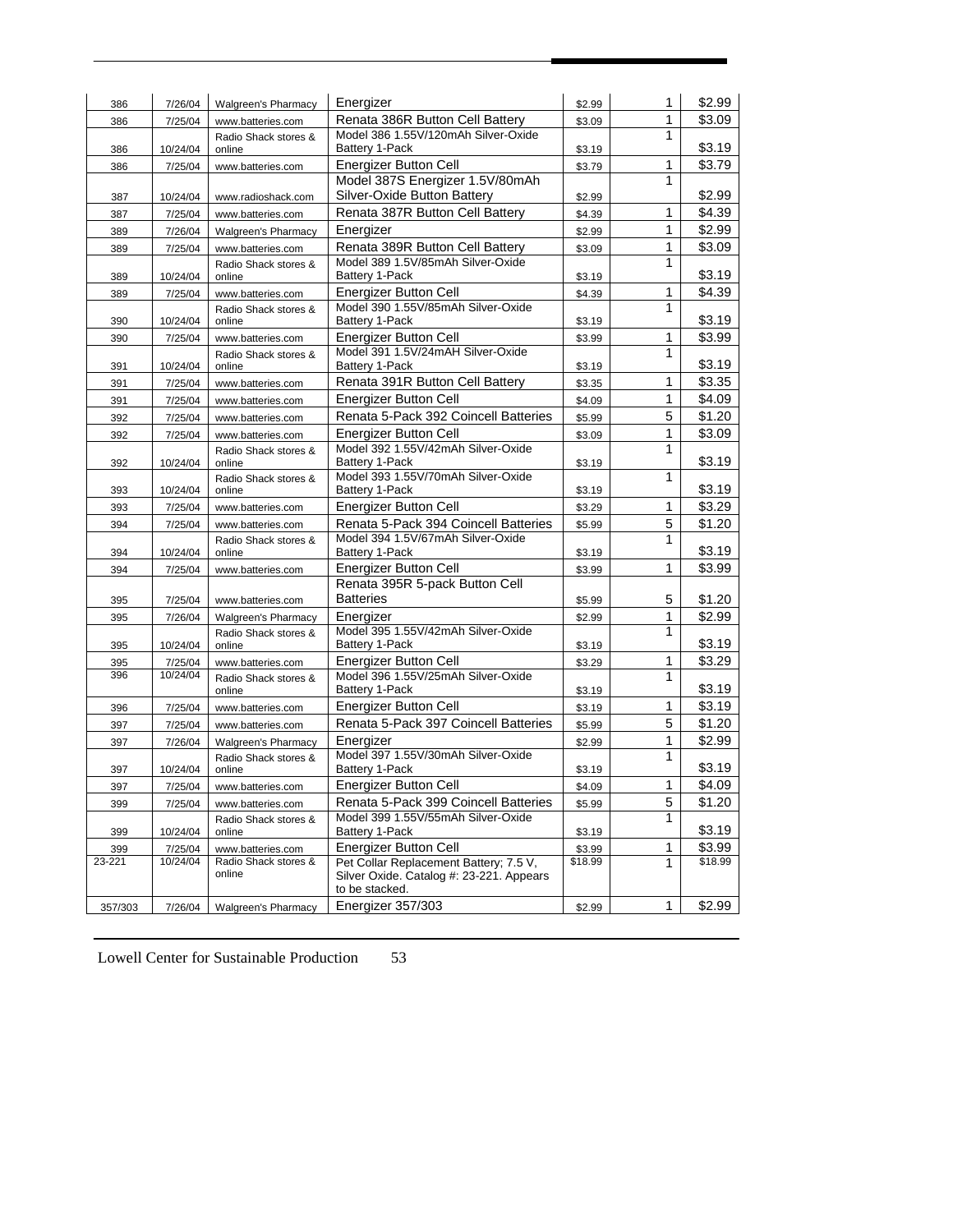| 387S          | 7/25/04  | www.batteries.com    | Energizer Button Cell                  | \$4.49 | \$4.49 |
|---------------|----------|----------------------|----------------------------------------|--------|--------|
|               |          |                      | (Stack) PX28S Silver Oxide 6V          |        |        |
| PX28S         | 7/29/04  | www.zbatterv.com     | Battery (Note 2)                       | \$4.27 | \$4.27 |
| RFA-16-11     | 10/19/04 | www.petsafestore.com | 6 Volt Silver oxide battery for Pet    | \$6.95 | \$6.95 |
|               |          |                      | pager Receiver, Electronic Leash or    |        |        |
|               |          |                      | Receiver. (Appears to be stacked       |        |        |
|               |          |                      | miniature cells)                       |        |        |
| S76           | 7/29/04  | www.zbattery.com     | Duracell MS76B Photo Battery           | \$2.69 | \$2.69 |
|               |          |                      | (Stack) Energizer TR175S (Silver       |        |        |
| <b>TR175S</b> | 7/29/04  | www.zbattery.com     | Oxide) Dog Collar Battery (Note 1)     | \$5.93 | \$5.93 |
|               |          |                      | 1.55V/45mAh Vinnic S-O Button-         |        |        |
|               | 10/24/04 | www.radioshack.com   | Watch/Calculator                       | \$2.99 | \$2.99 |
|               | 10/24/04 | www.radioshack.com   | 1.5V Button Vinnic (S-O) Battery       | \$2.99 | \$2.99 |
|               | 10/24/04 | www.radioshack.com   | 1.5V Button Vinnic (S-O) Battery       | \$2.99 | \$2.99 |
|               | 10/24/04 | www.radioshack.com   | 1.5V Button Varta (S-O) Battery        | \$2.99 | \$2.99 |
|               | 10/24/04 | www.radioshack.com   | 1.5V Renata Button (S-O) Battery       | \$2.99 | \$2.99 |
|               |          |                      | 1.55V/7.5mAh Maxell Button S-O Battery |        |        |
|               | 10/24/04 | www.radioshack.com   | 1-Pack                                 | \$2.99 | \$2.99 |

minimum \$1.20

 maximum \$18.99 median \$3.19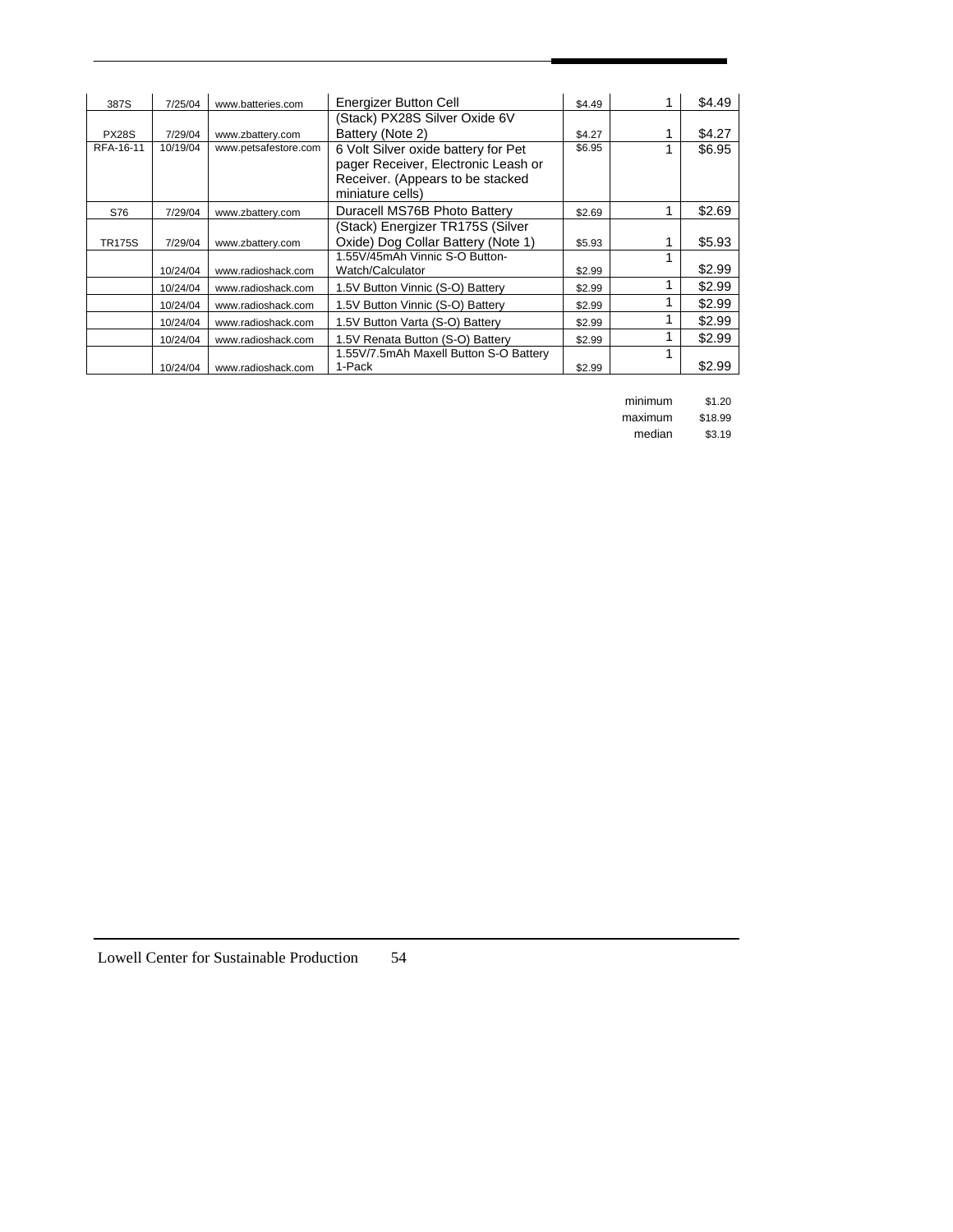# **Alkaline Manganese Dioxide Batteries**

| <b>Battery</b><br><b>Size</b> | Date     | Vendor                         | <b>Description</b>                                      | price    | qty/pkg        | \$/unit |
|-------------------------------|----------|--------------------------------|---------------------------------------------------------|----------|----------------|---------|
| See                           |          |                                | Konnoc Alkaline MicroCell                               |          |                |         |
| descrip.                      | 6/16/04  | Ocean State Job Lot            | AG1/LR621/364                                           | \$0.99   | 3              | \$0.33  |
| See<br>descrip.               | 6/16/04  | Ocean State Job Lot            | Konnoc Alkaline MicroCell<br>AG3/LR41/392               | \$0.99   | 3              | \$0.33  |
|                               |          |                                | Konnoc Alkaline MicroCell                               |          |                |         |
| See<br>descrip.               | 6/16/04  | Ocean State Job Lot            | LR44/357                                                | \$0.99   | 3              | \$0.33  |
| See                           |          |                                | Konnoc Alkaline MicroCell                               |          |                |         |
| descrip.                      | 6/16/04  | Ocean State Job Lot            | LR521/379                                               | \$0.99   | 3              | \$0.33  |
| See                           |          |                                | Konnoc Alkaline MicroCell                               |          |                |         |
| descrip.                      | 6/16/04  | Ocean State Job Lot            | LR626/AG4/377                                           | \$0.99   | 3              | \$0.33  |
| <b>LR44</b>                   | 7/29/04  | www.zbattery.com               | Renata                                                  | \$195.00 | 500            | \$0.39  |
| <b>LR44</b>                   | 7/29/04  | www.zbattery.com               | Renata                                                  | \$50.00  | 100            | \$0.50  |
| 76A                           | 7/29/04  | www.zbattery.com               | Duracell 76A Medical Battery                            | \$9.50   | 12             | \$0.79  |
| 76A                           | 7/29/04  | www.zbattery.com               | Duracell PX76A/675AB                                    | \$0.89   | 1              | \$0.89  |
| 6V Stack                      | 10/24/04 | www.radioshack.com             | 6V Vinnic Alkaline Remote Control                       | \$1.79   | $\mathbf{1}$   | \$1.79  |
|                               |          |                                | Battery. Appears to be stacked.<br>Catalog #: 960-0363  |          |                |         |
| 9V Stack                      | 10/24/04 | www.radioshack.com             | 9V/33mAh Vinnic Alkaline Battery.                       | \$1.79   | 1              | \$1.79  |
|                               |          |                                | Catalog #: 960-0362. Appears to be                      |          |                |         |
|                               |          |                                | stacked                                                 |          |                |         |
| 76A                           | 7/26/04  | Walgreen's Pharmacy            | Duracell                                                | \$2.79   | 1              | \$2.79  |
| <b>TR175A</b>                 | 7/29/04  | www.zbattery.com               | (Stack) Exell A175 Alkaline Dog                         | \$2.98   | 1              | \$2.98  |
|                               |          |                                | Collar Battery (Note 1)                                 |          |                |         |
| 12V Stack                     | 10/24/04 | Radio Shack stores &           | New 12V GP27A Alkaline Battery;                         | \$3.19   | $\mathbf{1}$   | \$3.19  |
|                               |          | online                         | Cat. No. 23-279. Appears to be<br>stacked               |          |                |         |
| 12V Stack                     | 10/24/04 | Radio Shack stores &           | 2-pack 12V Radio Shack Alkaline                         | \$6.59   | $\overline{2}$ | \$3.30  |
|                               |          | online                         | Battery; for remote controls. Appears                   |          |                |         |
|                               |          |                                | to be stacked. Cat. No. 23-154                          |          |                |         |
| 23-1504                       |          | Radio Shack stores &<br>online | 1.5V Alkaline Photo/Miscellaneous.                      | \$3.39   | $\mathbf{1}$   | \$3.39  |
| 12V Stack                     | 10/24/04 | Radio Shack stores &           | Catalog #: 23-1504<br>12V Alkaline Pager/Remote Battery | \$3.59   | $\overline{1}$ | \$3.59  |
|                               |          | online                         | (Pkg. 1); Cat. No. 23-144. Appears                      |          |                |         |
|                               |          |                                | to be stacked                                           |          |                |         |
| <b>RFA-35</b>                 | 10/19/04 | www.petsafestore.com           | 6 Volt Alkaline battery. Used for                       | \$4.95   | $\mathbf{1}$   | \$4.95  |
|                               |          |                                | Pet pager receiver, electronic                          |          |                |         |
|                               |          |                                | leash, bark collar, receiver.                           |          |                |         |
|                               |          |                                | Appears to be stacked miniature<br>cells                |          |                |         |
| 960-0357                      | 10/24/04 | www.radioshack.com             | 1.5V Exell Photo (Alkaline) Battery.                    | \$4.99   | $\mathbf{1}$   | \$4.99  |
|                               |          |                                | Catalog #: 960-0374                                     |          |                |         |
|                               |          |                                | Energizer E625G Button Cell                             |          |                |         |
| E625G                         | 7/25/04  | www.batteries.com              | Battery                                                 | \$6.39   | 1              | \$6.39  |
| 4.5V<br><b>Stack</b>          | 10/24/04 | www.radioshack.com             | 4.5V Photo (Alkaline) Battery;                          | \$6.99   | $\mathbf{1}$   | \$6.99  |
|                               |          |                                | Catalog #: 960-0357. Appears to be<br>stacked           |          |                |         |
| 175                           | 10/24/04 | www.radioshack.com             | 7.5V 120mAh Excel Alkaline #175                         | \$6.99   | 1              | \$6.99  |
|                               |          |                                | Camera Battery.                                         |          |                |         |
|                               |          |                                |                                                         |          | Minimum        | \$0.33  |
|                               |          |                                |                                                         |          | Maximum        | \$6.99  |
|                               |          |                                |                                                         |          | Median         | \$2.29  |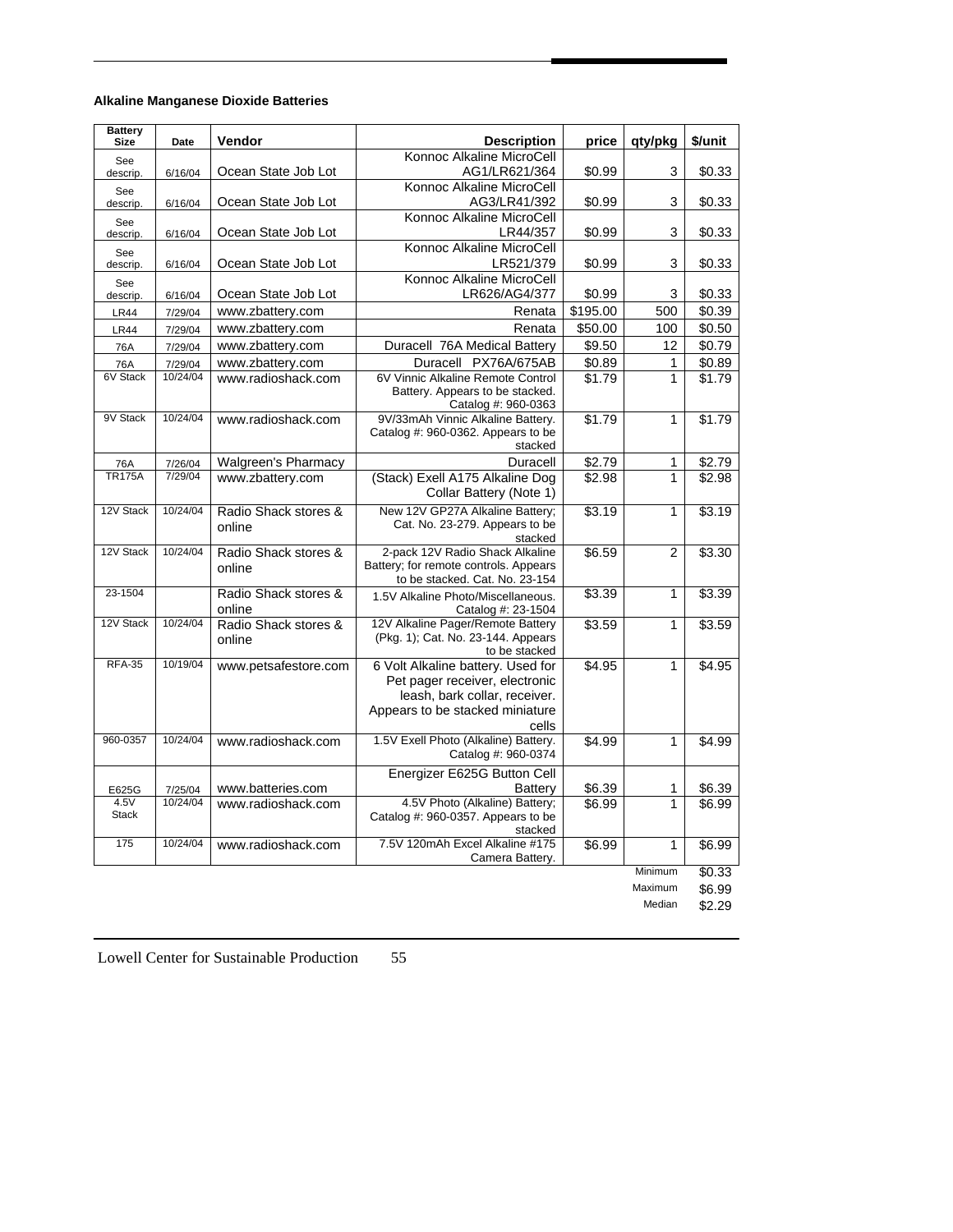# **Lithium Batteries**

| <b>Battery</b><br><b>Size</b> | <b>Date</b> | Vendor                     | <b>Description</b>                                    | price   | qty/pk          | \$/unit            |
|-------------------------------|-------------|----------------------------|-------------------------------------------------------|---------|-----------------|--------------------|
| CR1/3N                        | 7/29/04     | www.zbattery.com           | Sanyo CR113N (Note 1)                                 | \$2.54  | 1               | $\overline{$2.54}$ |
| CR1025                        | 7/29/04     | www.zbattery.com           | Duracell DL1025B                                      | \$1.05  | $\mathbf{1}$    | \$1.05             |
| CR1025                        | 7/25/04     | www.batteries.com          | Energizer ECR1025 Lithium Coin Cell<br><b>Battery</b> | \$2.85  | 1               | \$2.85             |
| CR1025                        | 7/26/04     | Walgreen's Pharmacy        | Energizer                                             | \$2.99  | 1               | \$2.99             |
| CR1025                        | 7/25/04     | www.batteries.com          | Renata CR1025 Coin Cell Battery                       | \$3.09  | 1               | \$3.09             |
| CR1216                        | 7/29/04     | www.zbattery.com           | Duracell DL1216B                                      | \$1.05  | 1               | \$1.05             |
| CR1216                        | 7/25/04     | www.batteries.com          | Energizer ECR1216 Lithium Coin Cell<br>Battery        | \$4.09  | 1               | \$4.09             |
| CR1220                        | 7/25/04     | www.batteries.com          | Energizer ECR1220 Button Cell Battery                 | \$5.09  | 1               | \$5.09             |
| CR1225                        | 7/25/04     | www.batteries.com          | Energizer ECR1225 Coin Cell Battery                   | \$4.29  | 1               | \$4.29             |
| CR1616                        | 7/29/04     | www.zbattery.com           | Duracell DL 1616B                                     | \$1.42  | $\mathbf{1}$    | \$1.42             |
| CR1616                        | 7/26/04     | Walgreen's Pharmacy        | Energizer                                             | \$2.99  | 1               | \$2.99             |
| CR1616                        | 7/25/04     | www.batteries.com          | Energizer ECR1616 Coin Cell Battery                   | \$4.29  | 1               | \$4.29             |
| CR1620                        | 7/29/04     | www.zbattery.com           | Duracell DL1620B                                      | \$1.19  | $\mathbf{1}$    | \$1.19             |
| CR1620                        | 7/25/04     | www.batteries.com          | Energizer ECR 1620 Button Cell<br><b>Battery</b>      | \$4.39  | 1               | \$4.39             |
| CR1632                        | 7/25/04     | www.batteries.com          | Energizer ECR1632 Lithium Coin Cell                   | \$3.39  | 1               | \$3.39             |
| CR2012                        | 7/25/04     | www.batteries.com          | Energizer ECR2012 Coin Cell Battery                   | \$5.09  | 1               | \$5.09             |
| CR2016                        | 6/16/04     | Ocean State Job Lot        | Konnoc MicroCell Lithium                              | \$0.99  | 3               | \$0.33             |
| CR2016                        | 7/29/04     | www.zbattery.com           | Duracell DL2016B                                      | \$1.19  | 1               | \$1.19             |
| <b>CR2016</b>                 | 7/26/04     | <b>Walgreen's Pharmacy</b> | Energizer                                             | \$2.99  | 1               | \$2.99             |
| CR2016                        | 7/25/04     | www.batteries.com          | Renata CR2016R Coin Cell Battery                      | \$4.09  | 1               | \$4.09             |
| CR2016                        | 7/25/04     | www.batteries.com          | Energizer ECR2016 Coin Cell Battery                   | \$5.09  | 1               | \$5.09             |
| CR2025                        | 6/16/04     | Ocean State Job Lot        | Konnoc MicroCell Lithium                              | \$0.99  | 3               | \$0.33             |
| CR2025                        | 7/29/04     | www.zbattery.com           | Duracell DL2025B                                      | \$1.19  | 1               | \$1.19             |
| <b>CR2025</b>                 | 7/26/04     | <b>Walgreen's Pharmacy</b> | Energizer                                             | \$2.99  | 1               | \$2.99             |
| CR2025                        | 7/25/04     | www.batteries.com          | Energizer ECR2025 Coin Cell Battery                   | \$3.39  | 1               | \$3.39             |
| CR2025                        | 7/25/04     | www.batteries.com          | Renata CR2025R Coin Cell Battery                      | \$4.09  | 1               | \$4.09             |
| CR2032                        | 7/29/04     | www.zbattery.com           | Renata CR2032-25                                      | \$22.25 | $\overline{25}$ | \$0.89             |
| CR2032                        | 7/29/04     | www.zbattery.com           | Renata CR2032                                         | \$0.99  | $\mathbf{1}$    | \$0.99             |
| CR2032                        | 7/29/04     | www.zbattery.com           | Duracell DL2032B                                      | \$1.19  | $\mathbf{1}$    | \$1.19             |
| CR2032                        | 7/26/04     | <b>Walgreen's Pharmacy</b> | Duracell "Medical"                                    | \$4.99  | $\overline{c}$  | \$2.50             |
| CR2032                        | 7/25/04     | www.batteries.com          | Energizer ECR2032 Coin Cell Battery                   | \$5.09  | 1               | \$5.09             |
| CR2320                        | 7/25/04     | www.batteries.com          | Renata CR2320R Coin Cell Battery                      | \$3.61  | 1               | \$3.61             |
| CR2320                        | 7/25/04     | www.batteries.com          | Energizer ECR2320 Coin Cell Battery                   | \$5.09  | 1               | \$5.09             |
| CR2325                        | 7/25/04     | www.batteries.com          | Renata CR2325 Coin Cell Battery                       | \$2.89  | 1               | $\sqrt{$2.89}$     |
| CR2430                        | 7/29/04     | Www.zbattery.com           | Duracell DL2430B                                      | \$1.29  | 1               | \$1.29             |
| CR2430                        | 7/25/04     | Www.batteries.com          | Energizer ECR2430 Coin Cell Battery                   | \$3.89  | 1               | \$3.89             |
| CR2450                        | 7/29/04     | Www.zbattery.com           | Duracell DL2450B                                      | \$2.42  | 1               | \$2.42             |
| CR2450                        | 7/26/04     | <b>Walgreen's Pharmacy</b> | Energizer                                             | \$2.99  | 1               | \$2.99             |
| <b>CR2450N</b>                | 7/29/04     | Www.zbattery.com           | Renata                                                | \$1.50  | 1               | \$1.50             |
| DL1/3N                        | 7/29/04     | Www.zbattery.com           | Duracell (Note 1)                                     | \$3.73  | 1               | \$3.73             |
|                               |             |                            |                                                       |         | Minimum         | \$0.33             |
|                               |             |                            |                                                       |         | Maximum         | \$5.09             |
|                               |             |                            |                                                       |         | Median          | \$2.99             |

1. DL1/3N 3V Li Button Battery used in Invisible Fence® brand Powercap® dog collars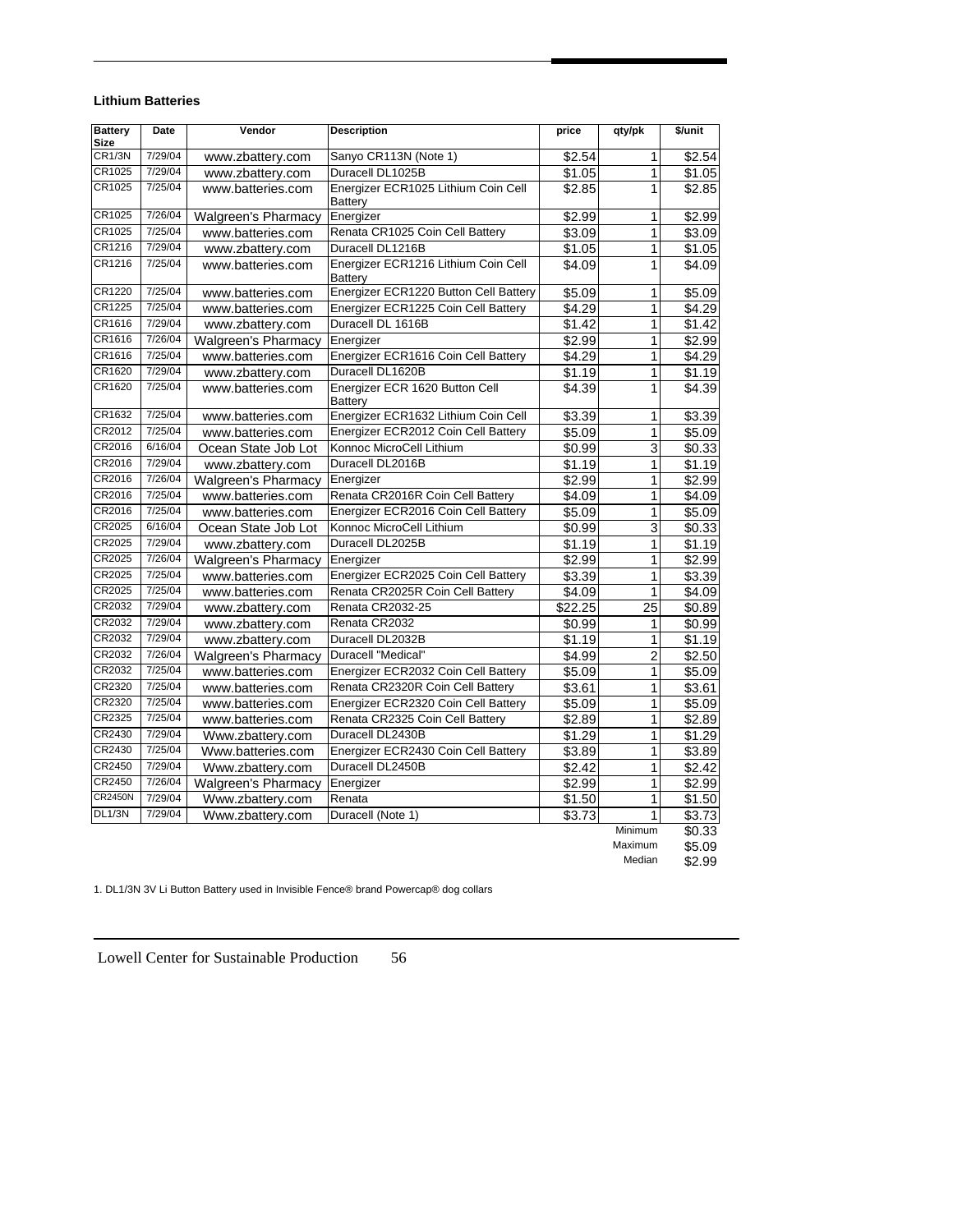# **Appendix D – Miniature (Non-Lithium) Batteries in Products**

Note: The following list of products is a complement to the products reported to the Interstate Mercury Education and Reduction Clearinghouse (IMERC) Mercury-Added Products Database. [IMERC is a resource of the Northeast Waste Management Officials' Association (NEWMOA)]. Because the Maine DEP maintains a complete and updated summary of the IMERC data, the intent here is to use other sources to identify products using mercury-containing miniature batteries and perhaps identify products not captured in the IMERC database.

# *Tables:*  Compact Fever Thermometers Flashlights Toys, Party Favors Medical Products

# **Compact Fever Thermometers**

| <b>Product</b>          | <b>Mfr (or Source)</b>        | <b>Product Description</b>              | Cost    | <b>Batteries</b>    |
|-------------------------|-------------------------------|-----------------------------------------|---------|---------------------|
| Omron 20 Second         | Omron                         | Fast measurement in just 20             | \$10.16 | One 1.5V            |
| Flexible Digital        | http://www.freemedicineprogra | seconds. Flexible tip for added         |         | Button-type battery |
| Thermometer             | m.com/category/Home+Diagnos   | comfort and safety. Jumbo               |         |                     |
|                         | $tics+%3E+Thermometers$       | display for easy reading.               |         |                     |
|                         |                               | Memory recalls last temperature.        |         |                     |
|                         |                               | Measures Fahrenheit and                 |         |                     |
|                         |                               | Celsius. Automatic shut-off after       |         |                     |
|                         |                               | 10 minutes. Battery included            |         |                     |
| <b>TIMEX Accu-Curve</b> | Mfr: Medport                  | Includes 1.5V button-type               | \$11.99 | One 1.5V button-    |
| Digital Thermometer     | www.carepathways.com          | battery. TIMEX <sup>TM</sup> Accu-Curve |         | type battery        |
| Item/Pkg:MPT80002-      |                               | Thermometer, Results in 30              |         |                     |
| EA                      |                               | seconds. Extra large digital            |         |                     |
|                         |                               | display with INDIGLO <sup>®</sup>       |         |                     |
|                         |                               | nightlight. Compact and                 |         |                     |
|                         |                               | lightweight. Mercury-free.              |         |                     |
|                         |                               | Displays last temperature taken         |         |                     |
|                         |                               | when Thermometer is turned on.          |         |                     |
|                         |                               | Fahrenheit or Celsius. Unit             |         |                     |
|                         |                               | comes with long-life                    |         |                     |
|                         |                               | battery, travel case, 5 disposable      |         |                     |
|                         |                               | probe covers and instructions.          |         |                     |
|                         |                               | Lifetime warranty.                      |         |                     |

### **Flashlights**

| -------------- |                          |                                  |       |                  |
|----------------|--------------------------|----------------------------------|-------|------------------|
| Product        | <b>Mfr (or Source)</b>   | <b>Product Description</b>       | Cost  | <b>Batteries</b> |
| Flashlight     | Pelican                  | LED Flashlight #1930 L1          | 14.95 | 4 LR44 batteries |
|                | www.pelican.com          | L1 LED Light provides a          |       |                  |
|                |                          | concentrated close quarter beam. |       |                  |
|                | Pricing from             | Available in white, red or       |       |                  |
|                | http://hardinoptical.com | blue/green. Provides up to       |       |                  |
|                |                          | 50,000 hours of usage. Four      |       |                  |
|                |                          | replaceable LR 44 alkaline coin  |       |                  |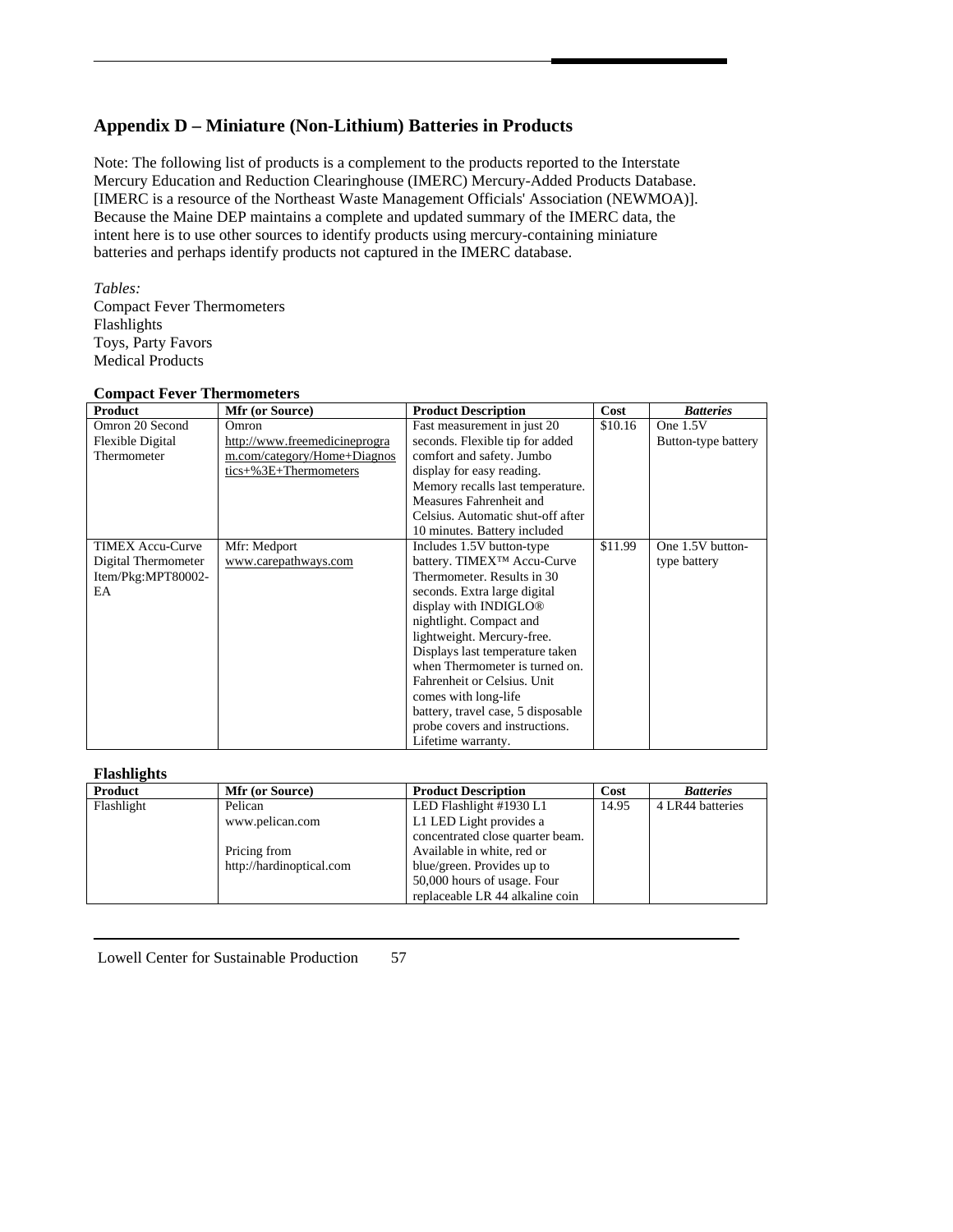|              |                          | cells (included) offer up to 130    |         |                 |
|--------------|--------------------------|-------------------------------------|---------|-----------------|
|              |                          | hours of battery life. Equipped     |         |                 |
|              |                          | with a neck lanyard and a handy     |         |                 |
|              |                          | push button on/off switch that      |         |                 |
|              |                          | can be used with only one hand.     |         |                 |
|              |                          | Water resistant (not for diving)    |         |                 |
|              |                          | applications). You break it, we     |         |                 |
|              |                          | Replace it forever.                 |         |                 |
| Mini-flasher | Pelican                  | Mini Flasher with red LED           | \$10.95 | 2 alkaline coin |
|              | www.pelican.com          | #2130 MINI FLASHER keeps            |         |                 |
|              |                          | track of joggers, hikers, children, |         |                 |
|              | Pricing from www.rei.com | pets and can identify               |         |                 |
|              |                          | equipment and campsites at          |         |                 |
|              |                          | night. Flashing LED lamp            |         |                 |
|              |                          | produces a light so powerful that   |         |                 |
|              |                          | is visible up to a .50 mile (800)   |         |                 |
|              |                          | m) for 130 hours. Submersible to    |         |                 |
|              |                          | 300 feet, the Mini Flasher is       |         |                 |
|              |                          | ideal for warning or emergency      |         |                 |
|              |                          | light. Small $.56$ oz $(16$ gr).    |         |                 |
|              |                          | Includes 2 coin cell batteries.     |         |                 |
|              |                          | You break it, we replace it         |         |                 |
|              |                          | forever.                            |         |                 |

#### **Toys, Party Favors**

*Note: Miniature batteries were typically found in novelty items that made noise or flashed lights.* 

| <b>Product</b>               | Mfr (or Source)               | <b>Product Description</b>       | Cost    | <b>Batteries</b>     |
|------------------------------|-------------------------------|----------------------------------|---------|----------------------|
| Dream Capsule Key            | Team Products, Inc.           | Key chain that lights up, bright | \$1.99  | Uses 3 AG3           |
| Chain                        | Phone: 877-227-5832           | changing colors.                 |         | batteries (1.5V)     |
|                              | Seen at: Ocean State Job Lot, | Includes 3 spare AG3 batteries.  |         | Energizer 392 or     |
|                              | Marlboro, MA, 07/09/04        |                                  |         | Duracell 392)        |
| Sqooshy keychain             | Team Products, Inc.           | Flexible, gel-like translucent   | \$1.99  | Did not specify      |
| Flashlight                   | 877-227-5832                  | flower with what appeared to be  |         | battery. (Because    |
|                              | Seen at: Ocean State Job Lot, | a single LED Light, e.g. to      |         | of size & shape,     |
|                              | Marlboro, MA, 07/09/04        | illuminate keyhole at night.     |         | had to be button or  |
|                              |                               | Battery must have been button.   |         | $\sin$ )             |
|                              |                               |                                  |         |                      |
| Glo-Wand $(\$1.99)$          | Team Products, Inc.           | Glo-Wand) Flashing Strobe        | \$1.99  | 3 LR 44 batteries    |
| <b>Flashing Strobe Light</b> | 877-227-5832                  | Light keychain uses 3 batteries  |         |                      |
|                              | Seen at: Ocean State Job Lot, | and includes 3 extra batteries   |         |                      |
|                              | Marlboro, MA, 07/09/04        |                                  |         |                      |
| NeoGlo Light Show            | Team Products, Inc.           | Strobe light on keychain uses 3  | \$1.99  | 3 LR 44 batteries    |
| Strobe                       | 877-227-5832                  | batteries and includes 3 extra   |         |                      |
|                              | Seen at: Ocean State Job Lot. | batteries.                       |         |                      |
|                              | Marlboro, MA, 07/09/04        |                                  |         |                      |
| Pocket Strobe                | Team Products, Inc.           | Keychain strobe light            | \$1.99  | 3 LR44 batteries     |
|                              | 877-227-5832                  |                                  |         |                      |
|                              | Seen at: Ocean State Job Lot, |                                  |         |                      |
|                              | Marlboro, MA, 07/09/04        |                                  |         |                      |
| Milton Bradley               | Seen at: Ocean State Job Lot. | Compact electronic game uses 1   | \$12.99 | 1 button cell        |
| "Perfection"                 | Marlboro, MA, 07/09/04        | button cell battery              |         | battery              |
| electronic race car          |                               |                                  |         | (type not specified) |
| game                         |                               |                                  |         |                      |
| Little Muscle                | Seen at: Ocean State Job Lot, | Toy car uses 3 button cell       | \$3.99  | 3 button cell        |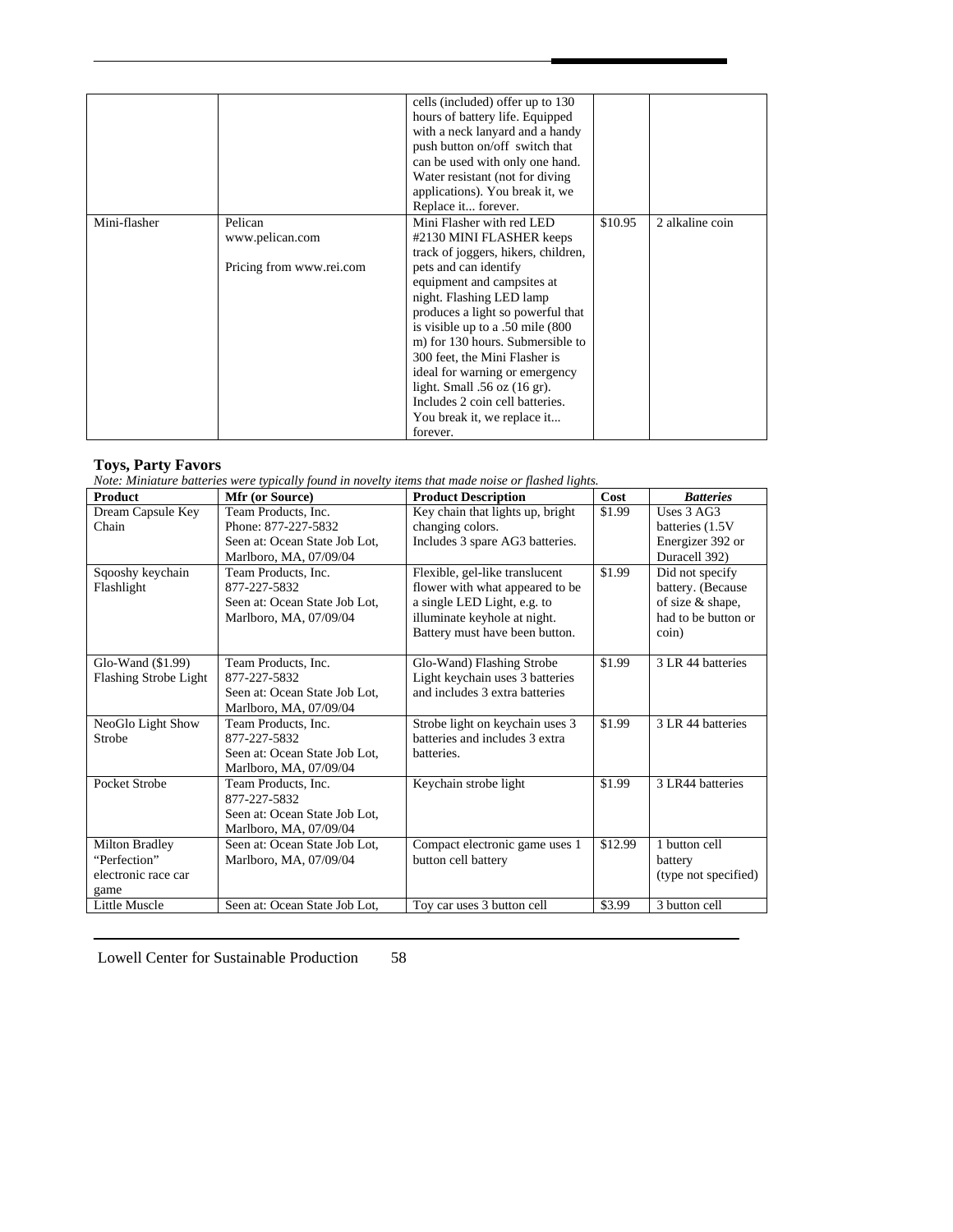| Chevrolet          | Marlboro, MA, 07/09/04                                  | batteries to move eyes, mouth<br>and make sounds, by Racing<br><b>Champions Ertl</b><br>(Plastic car ~8" long x 4"wx 6"<br>h) |        | <b>batteries</b><br>(type not specified)                  |
|--------------------|---------------------------------------------------------|-------------------------------------------------------------------------------------------------------------------------------|--------|-----------------------------------------------------------|
| Light up gyroscope | Seen at: Ocean State Job Lot,<br>Marlboro, MA, 07/09/04 | Uses 2 button cell batteries for<br>lights                                                                                    | \$1.29 | 2 button cell<br><b>batteries</b><br>(type not specified) |

## **Medical Products**

| <b>Product</b>                                                          | Mfr (or Source)                                        | <b>Product Description</b>                                                                                                                                                                                                                                                                                                                                                                                                                                                                                                                                                                                                                                                                                                                                                                                                                                                                                                                                                                                                                                                         | <b>Batter</b>                       |
|-------------------------------------------------------------------------|--------------------------------------------------------|------------------------------------------------------------------------------------------------------------------------------------------------------------------------------------------------------------------------------------------------------------------------------------------------------------------------------------------------------------------------------------------------------------------------------------------------------------------------------------------------------------------------------------------------------------------------------------------------------------------------------------------------------------------------------------------------------------------------------------------------------------------------------------------------------------------------------------------------------------------------------------------------------------------------------------------------------------------------------------------------------------------------------------------------------------------------------------|-------------------------------------|
|                                                                         |                                                        |                                                                                                                                                                                                                                                                                                                                                                                                                                                                                                                                                                                                                                                                                                                                                                                                                                                                                                                                                                                                                                                                                    | ies                                 |
| Electronic<br>Stethoscope                                               | ST3 (Starkey Laboratories,<br>Minneapolis, Minnesota). | The ST3 (Starkey) is a Classic II (Littmann)<br>stethoscope modified for people with hearing<br>problems. The amplification system, powered by a<br>1.5-V button cell, is integrated into the tubing of<br>the Littmann stethoscope. (Grenier et al)                                                                                                                                                                                                                                                                                                                                                                                                                                                                                                                                                                                                                                                                                                                                                                                                                               | 1                                   |
| Electronic<br>Stethoscope                                               | Labtron (Graham Field,<br>Hauppage, New York           | The amplification system of the Labtron is<br>integrated into a large chest piece and the<br>amplified sounds are transmitted into the acoustic<br>tubing. It is powered by 4 1.5-V button cells<br>(Grenier et al)                                                                                                                                                                                                                                                                                                                                                                                                                                                                                                                                                                                                                                                                                                                                                                                                                                                                | 4                                   |
| M <sub>2</sub> A Endoscopy<br>capsule produced by<br>Given Imaging Ltd. |                                                        | http://batteriesdigest.com/id243.htm:<br>One of these new devices is a battery powered<br>diagnostic capsule which, after being swallowed,<br>maps the human small intestine with a video<br>camera. The views are transmitted to a belt<br>mounted receiver carried by the patient. A second<br>battery pack powers the data recorder worn by the<br>patient as a belt pack. While ultra miniature<br>semiconductors are heralded as the backbone of<br>this unique investigational device, batteries in both<br>the capsule and belt data recorder provide the<br>power which makes the product possible.<br>The capsule is shown being held in the fingers to<br>illustrate its small size. It is swallowed to obtain<br>detailed photos and streaming video of the small<br>intestine. Equipped with illuminating light source,<br>camera, processing electronics and data radio<br>transmitter, the capsule is powered by two silver<br>oxide primary batteries during its eight hour<br>journey through the digestive system to provide<br>pictures for medical diagnostics. | 2 Silver<br>oxide<br>for<br>capsule |

#### Reference:

Grenier, Marie-Claude MSc; Gagnon, Katerie ID; Genest, Jacques Jr. MD; Durand, Jocelyn BEng; Durand, Louis-Gilles PhD, Clinical Comparison of Acoustic and Electronic Stethoscopes and Design of a New Electronic Stethoscope, The American Journal of Cardiology, Volume 81(5) 1 March 1998 pp 653-656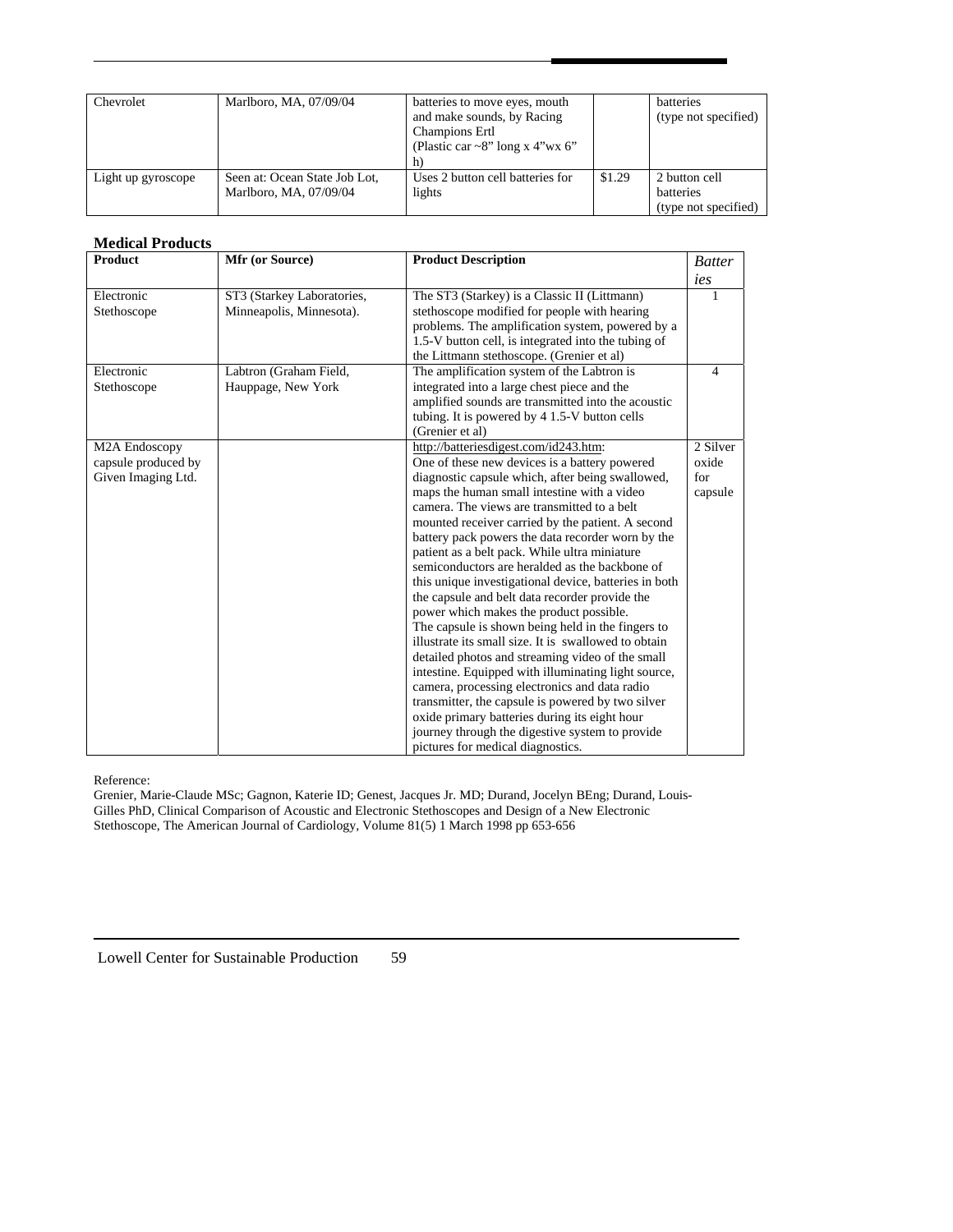# **Appendix E: Description of Proposed European Battery Legislation**

Reference: Proposal for a Directive of the European Parliament and of the Council on Batteries and Accumulators and Spent Batteries and Accumulators, Commission of the European Communities [SEC(2003)1343]

http://europa.eu.int/eur-lex/en/com/pdf/2003/com2003\_0723en01.pdf

 In its "Proposal for a Directive of the European Parliament and of the Council on Batteries and Accumulators and Spent Batteries and Accumulators" (Proposal), the Commission of the European Communities outlines a plan for a major revision of its current battery recycling legislation. The Proposal is now making its way through the legislative approval process.

The European Communities' existing battery legislation, often referred to as the Battery Directives (Directive 91/157/EEC, amended by Commission Directives 98/101/EC and 93/86/EEC), includes batteries containing mercury, cadmium and lead. The Commission reports that the goal of the Directive, to reduce the use and environmental impact of these dangerous metals, has not been met.

 The impetus for changing the legislation addressing the way batteries are handled came from the EU Sixth Community Environment Action Program (6EAP), which outlined environmental objectives and priorities for the decade starting in July 2002. The 6EAP identified the four specific objectives shown below and stipulated that the battery legislation would be one avenue used for supporting those objectives. The objectives include:

- 1. Reduce the overall quantity of waste generated, including both hazardous and non-hazardous categories (source reduction),
- 2. Encourage re-use of wastes,
- 3. Give preference to options for recovery and recycling over disposal, and
- 4. Minimize the quantity of waste for disposal and safely dispose of it.
- (Reference: Proposal, p. 6)

The four objectives are consistent with the solid waste reduction hierarchy model, which prioritizes the environmentally sound strategies for municipal solid waste as: Source Reduction – Reuse - Recycle & Compost – Dispose

(Reference: EPA Region 7, http://www.epa.gov/Region7/waste/solidwaste/index.htm).

In developing the Proposal, the Commission considered the following points:

- All batteries contain substances which are more or less harmful to the environment
- "All battery" collection schemes are more efficient than schemes that collect only specific battery types. In the European States a low collection rate is attributed to consumers having difficulty distinguishing between batteries covered by the current Directive (batteries with mercury, lead, and cadmium) and other general purpose batteries. (Proposal, page 17)
- All batteries contain metals that are recyclable, so recycling helps save resources.
- For consumer batteries, producers should finance the costs of the collection and treatment obligations at least from the collection point onwards.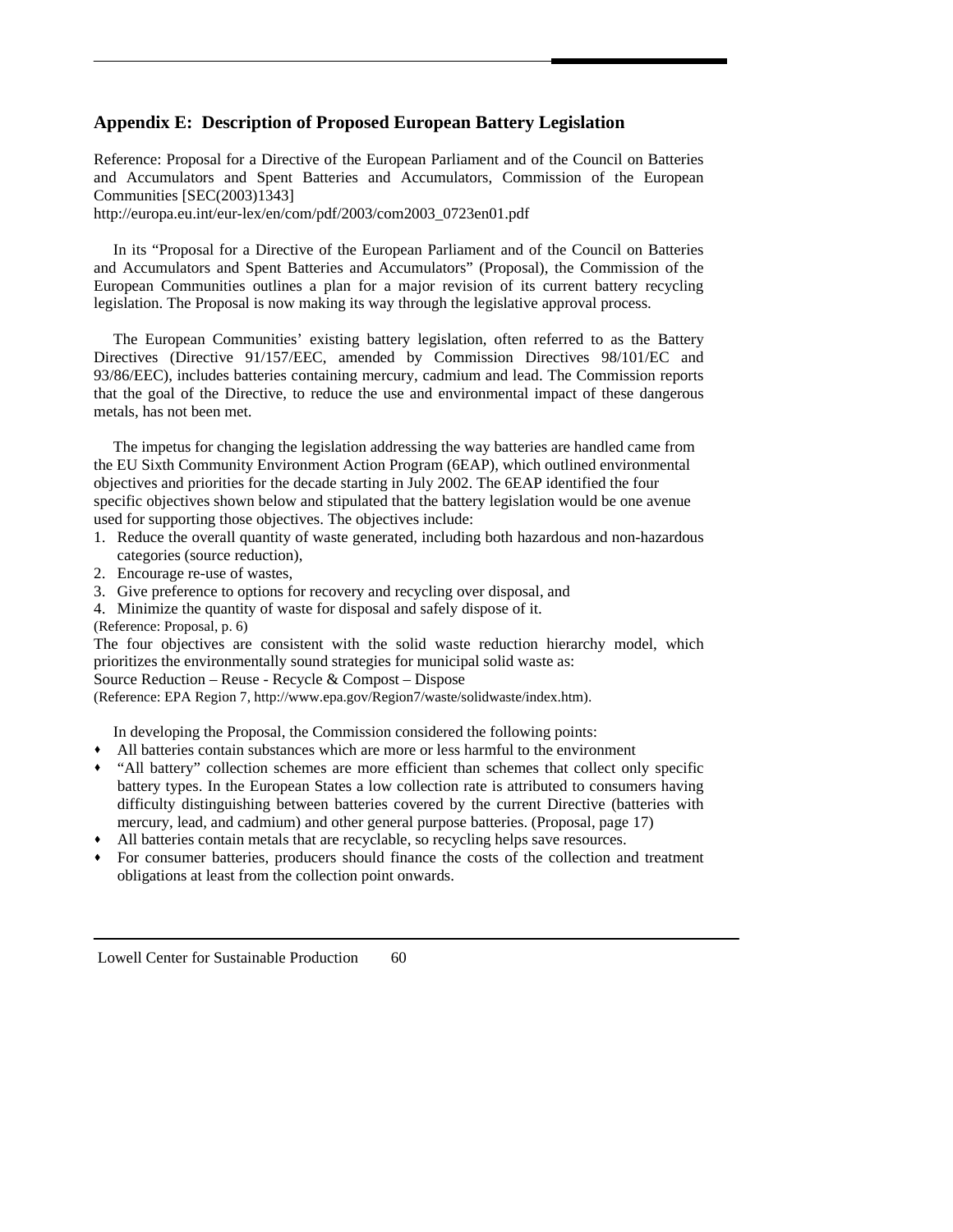To support the desired objectives, the Commission's Proposal lays out policy measures to divert all spent batteries from landfill and incineration and to ensure that member states adopt environmentally sound waste management practices that foster efficient collection and recycling of spent batteries and a proper function of the internal market. Member states are required to set up schemes to ensure that all batteries are collected for recycling and thus ensure a closed loop system for all batteries. The articles specify that within 4 years, member states shall achieve a minimum average collection rate equivalent to 160 grams per inhabitant per year for all spent portable batteries and accumulators (rechargeable batteries), including portable nickel-cadmium batteries.

Some key points of the Proposal:

- The Directive will apply to all batteries, excluding military batteries or batteries for equipment protecting essential interests of security of Member states, regardless of their shape, volume, weight, material composition or use.
- It is prohibited to market batteries which contain >0.0005% mercury by weight, except for button cells and batteries made up of button cells with a mercury content of no more than 2% by weight.
- Member States will promote research and development into increasing overall environmental performance of batteries throughout their entire lifecycle and will promote the marketing of batteries that contain smaller amounts of dangerous substance or contain less polluting substances, in particular as substitutes for mercury, cadmium and lead.
- The Commission shall establish detailed rules for monitoring the municipal solid waste stream and Member States shall report annually on waste statistics.
- Member States shall take the necessary measures to prevent the final disposal of spent batteries and to aim at achieving a closed loop system for all batteries.
- Member States shall ensure that schemes are set up under which spent batteries can be returned free of charge and collection facilities are available and accessible. When setting up collection schemes, the negative external impacts of transport will be taken into account.
- Within four years of implementing the legislation, Member States shall achieve a minimum average collection rate equivalent to 160 grams per inhabitant per year for all spent portable batteries and accumulators (rechargeable batteries), including portable nickel-cadmium batteries. (Portable means a battery used in household applications, cordless power tools, emergency lighting and electrical and electronic equipment or other applications by either consumers or professional users).
- Member States shall ensure producers or third parties acting on their behalf achieve recycling efficiencies of 55% by average weight of the materials contained in batteries, other than leadacid batteries (65% efficiency) and nickel-cadmium batteries (75% efficiency).
- Member States shall ensure that producers or third parties acting on their behalf arrange the financing for at least the treatment, recycling, and sound disposal of all spent portable batteries deposited at collection facilities.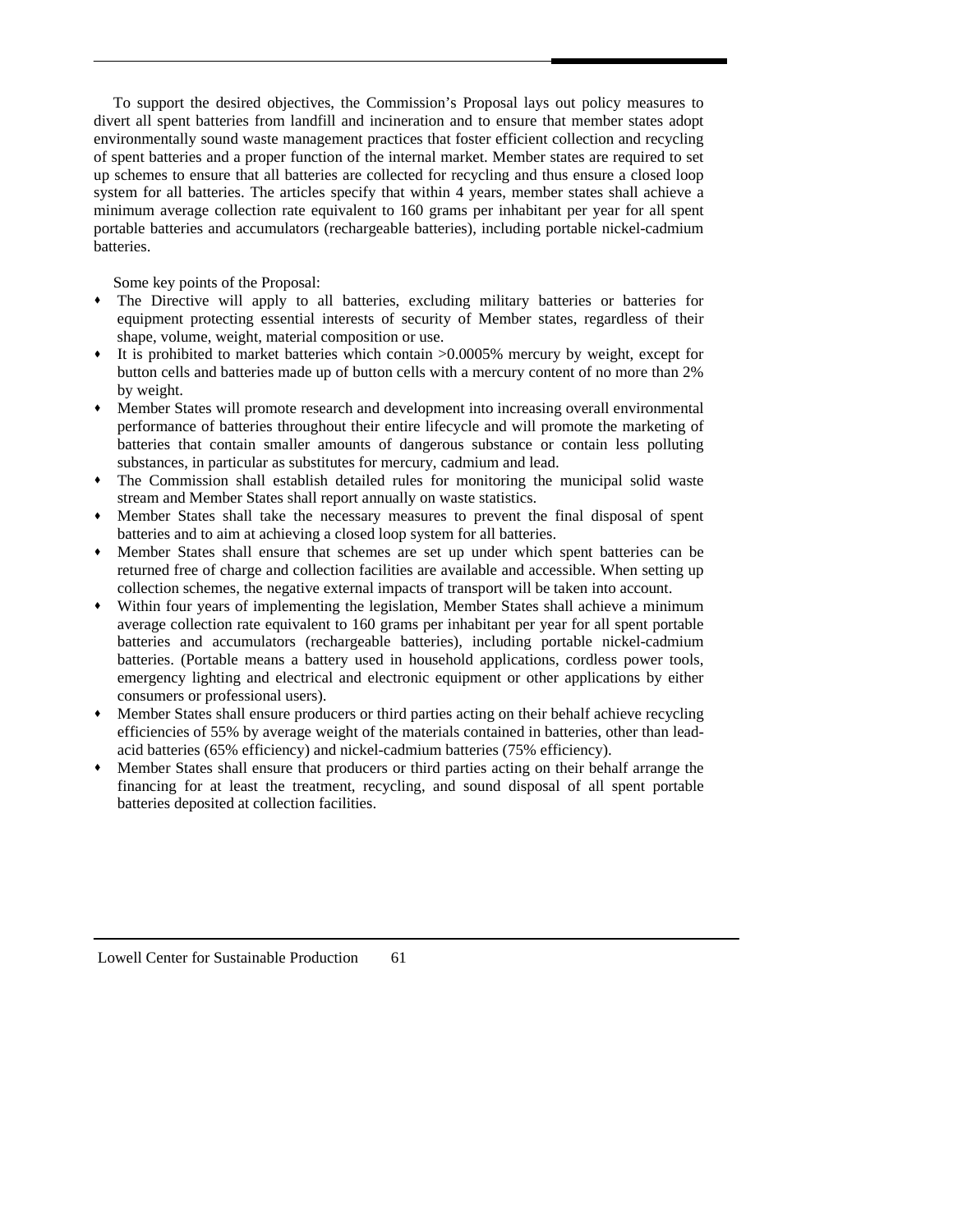# **Appendix F – Interviews With Representatives of United States Recycling Programs**

 A sampling of four recycling programs in the United States was identified for phone interviews. The interviews were held with representatives of two counties in the United States, a town in Massachusetts and a municipal waste provider serving 69 communities in the Northeast, all of which oversee recycling programs that include miniature batteries. The four programs were selected because of some combination of their ability to provide data, longevity and/or breadth of the program, and ability to provide a cogent overview of their experience.

 Each representative was asked about how his or her program operates, the amount of miniature batteries collected, recycling costs, and safety concerns. The following paragraphs discuss the findings and a summary is shown in Tables F.1 and F.2.

 2 Counties and 1 Town - The town and counties represented in our interviews have collection sites or containers set up in multiple areas in the town or regions. A major city in one of the counties also provides curbside pickup of miniature and other dry cell batteries. Miniature battery collection containers (typically cardboard boxes) fall under the universal waste rule and are collected within 1 year. Batteries from the boxes are often consolidated into a pail or larger container and then shipped for sorting and recycling.

 Safety concerns - While each of the representatives had heard of fire hazards associated with lithium battery collection, no one systematically addresses this concern at the community collection points. One of the counties has an intermediary sort and consolidate miniature batteries, and the poles of the lithium batteries are taped (electrically insulated) at that stage prior to shipment to the recycler. None had experienced a problem with heat, smoldering or fire in the community collection containers. No one was aware of any safety problems that had arisen in his or her miniature battery collection programs, either related to electrical safety or the potential for batteries being mishandled, such as children removing batteries from collection containers.

 Recycling effectiveness – Miniature cell battery recycling is voluntary. Each of the representatives cited the difficulty in getting the target population engaged in recycling miniature batteries. One county representative has perceived a leveling or even a slight decrease in recycling volumes, which is counterintuitive to her perception that more products contain miniature batteries and hence volumes should be increasing. She noted that this may reflect a need for renewed outreach to the public. The Recycling Coordinator in the town interviewed has had very favorable results working with merchants on recycling programs, so that when a product (such as a miniature battery or fluorescent bulb) is brought in for replacement, the merchant takes the spent product for recycling. The Recycling Coordinator has engaged the local camera shop on recycling batteries and she estimated that the camera shop was the source of approximately 80% of the miniature batteries collected. The coordinator calls the camera shop about a month before a battery pickup and the camera shop turns the batteries in to the town.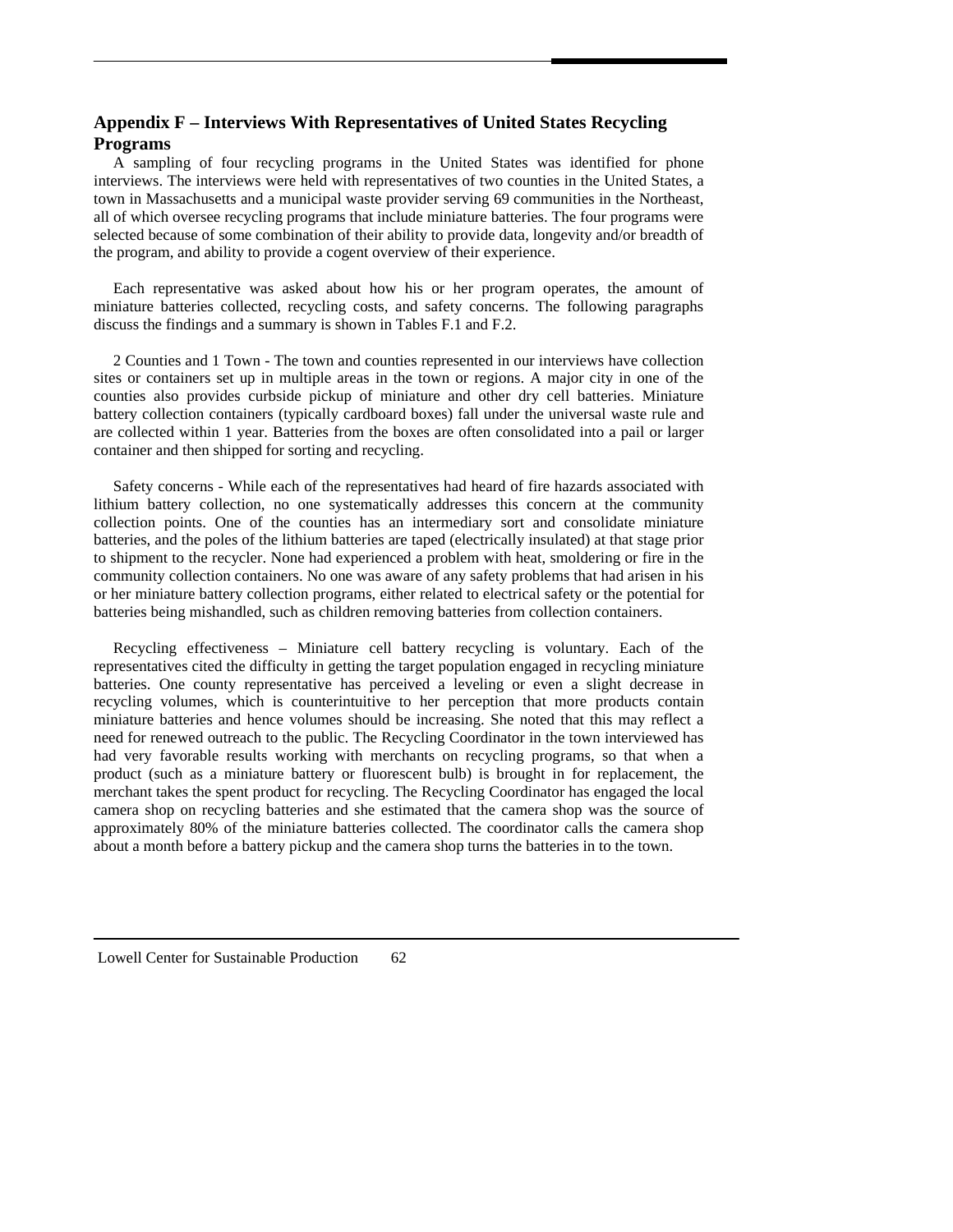### **Table F.1. Summary of Interviews**

| Location       | Comments                                                                  | Cost for Recycling         |
|----------------|---------------------------------------------------------------------------|----------------------------|
|                |                                                                           | <b>Miniature Batteries</b> |
| County in      | Mixed button batteries are collected in small cardboard boxes             | \$5.05/pound               |
| Midwest        | provided by the County at 176 locations throughout the county and         |                            |
|                | there are an additional 166 locations with larger 30-gallon containers    | $\sim$ 876 pounds/year     |
| Population of  | that collect mixed button batteries and larger dry cell batteries. There  | $recycled = $4424/year$    |
| 1,112,259 in   | is curbside battery recycling in one city, and batteries are also         |                            |
| county         | removed from electronics collected via the consumer electronics           | This is estimated to be    |
|                | program. Battery collection sites include public and private sites, such  | $~560,640$ miniature       |
|                | as city halls, county buildings, drug stores, health care facilities,     | batteries. Note            |
|                | hardware stores, jewelers, libraries, photo stores, retail stores, senior |                            |
|                | apartment complexes and senior organizations. A courier collects and      |                            |
|                | replaces the recycling boxes and delivers full box to a business that     |                            |
|                | sorts and consolidates batteries. Sorted batteries are shipped to a       |                            |
|                | recycling contractor. The program is funded by the county.                |                            |
| County in      | Batteries are collected by the District at a permanent hazardous waste    | $$2.50$ /pound             |
| Northeast      | facility, 8 drop off centers, and a mobile facility called the Rover that | $~60$ pounds/year          |
|                | visits rural towns and cities from March-October. A truck collects        | $recycled = $150/year$     |
| ~150,000       | batteries from each site and brings it to the main hazardous waste        |                            |
| people covered | facility where the collected batteries are aggregated for shipment to     | This is estimated to be    |
| by County      | the recycler. Recycling is paid for by a tax on the trash.                | approximately 38,400       |
| Solid Waste    |                                                                           | miniature batteries, of    |
| District       |                                                                           | which $\sim$ 22% are       |
|                |                                                                           | lithium. Note              |
| Massachusetts  | Containers are scattered around the town, e.g. library, town house,       | Town contract with solid   |
| Town           | Council on Aging. The Town Recycling Coordinator collects the             | waste hauler includes      |
|                | batteries and they are taken with the fluorescent bulbs pickup by         | \$2000/year in their       |
| Town           | Onyx (formerly Superior Special Services). Onyx subsequently sorts        | contract allocated for all |
| population of  | the batteries and tapes the Lithium miniature batteries.                  | recycling. (Contract       |
| 17,000         | Note: Onyx/Superior Special Services is the state-contracted mercury      | applies to households      |
|                | material recycling firm and they will accept mixed batteries from         | only; businesses arrange   |
|                | Massachusetts municipalities and businesses for recycling and/or safe     | their own waste            |
|                | management at the state negotiated price. (per State contract number      | removal).                  |
|                | ST7J211).                                                                 |                            |
|                | State contract cost for recycling: \$0.65/pound for alkaline batteries,   |                            |
|                | \$3.50/pound for mercury batteries, \$2.50/pound for silver oxide,        |                            |
|                | \$3.50/pound for lithium batteries, and \$0.20/pound for sorting.         |                            |

Note This is based on the estimate of 640 miniature batteries/pound, described in the next section.

 *Municipal Waste Combustor (MWC)* – Wheelabrator runs three municipal waste combustion facilities in the state of Massachusetts that currently serve 69 communities under long term waste contracts. The Massachusetts Department of Environmental Protection (DEP) requires that owners and operators of MWCs submit a material separation plan (MSP) and run a program for the diversion of mercury-bearing products from municipal solid waste. Wheelabrator's mercury effort is subcontracted to and run by Pat Scanlon of Scanlon Associates, who was interviewed for this report.

The goal of the Wheelabrator MSP is to attempt to divert mercury-containing products from the municipal solid waste stream and to provide its communities with resources for proper disposal and recycling of mercury-containing products. To fund the mercury effort, \$0.50/ton is

| Lowell Center for Sustainable Production | 63 |
|------------------------------------------|----|
|------------------------------------------|----|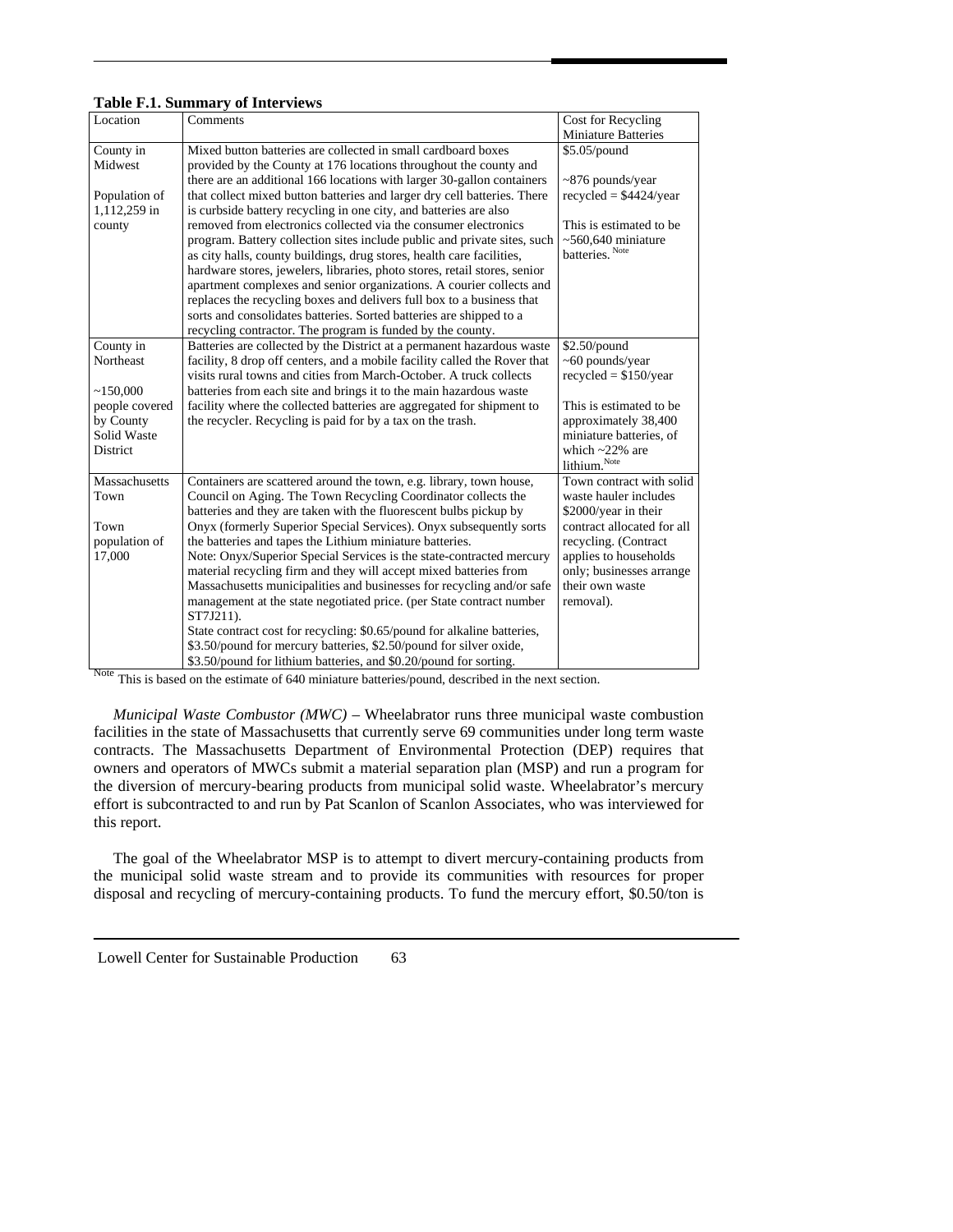set aside from the contracted tipping fees charged to the communities. One of the programs offered to the Wheelabrator communities is miniature battery recycling; participation is voluntary. The operation is similar to the town and counties described above, with battery collection boxes provided and placed around the communities that have chosen to participate in the program. Wheelabrator provides collection boxes to participating communities and it is a community's responsibility to distribute and monitor the boxes, then place batteries with other mercury devices for collection. A Wheelabrator service provider picks up and sorts a full bucket of mercury products. Batteries are weighed and consolidated in a 55 gallon drum that is sent for recycling. Scanlon noted that he has collected hundreds of thousands of miniature batteries over the past decade and that he uses an estimate of 640 miniature batteries per pound to convert from pounds collected to number of batteries.

 Safety concerns - Scanlon has never observed or received feedback about safety concerns related to miniature battery collection in communities.

 Recycling effectiveness – Although all of the towns contracting with Wheelabrator pay for the mercury programs, very few take advantage of miniature battery recycling. Successful recycling requires a strong volunteer base to manage and champion the program locally. It was noted that one city stands out for its high participation relative to other Wheelabrator communities, and Scanlon attributes this to the high visibility the miniature battery recycling program receives. For example, the city has a guess-the-number contest at the library, in which visitors can guess the number of miniature batteries collected and displayed in a fish bowl. Prizes are given out at the mayor's office and the contest receives good press. Without high visibility and a strong local effort, however, miniature battery recycling lacks vitality.

|  | Table F.2. Summary of Interview with Mercury Program Coordinator |  |  |  |  |
|--|------------------------------------------------------------------|--|--|--|--|
|--|------------------------------------------------------------------|--|--|--|--|

|                     | $\sigma$ and $\sigma$ , i.e., $\sigma$ , $\sigma$ , $\sigma$ , $\sigma$ , $\sigma$ , $\sigma$ , $\sigma$ , $\sigma$ , $\sigma$ , $\sigma$ |                                                  |
|---------------------|-------------------------------------------------------------------------------------------------------------------------------------------|--------------------------------------------------|
| Wheelabrator,       | Wheelabrator contracts with Pat Scanlon of                                                                                                | <b>Wheelabrator North Andover Inc.</b> Note 1    |
| Owns and operates 3 | Scanlon Associates to manage their mercury                                                                                                | $FY$ 2002 $-2003$ budget of \$6000 for Miniature |
| municipal<br>waste  | control efforts. Scanlon develops<br>and                                                                                                  | Battery Collection.                              |
| in<br>combustors    | administers the Material Separation Plan for                                                                                              | 2003: collected 31,360 miniature batteries       |
| Massachusetts       | mercury, which includes voluntary programs                                                                                                | from 4 participating communities (of 23          |
|                     | for miniature battery recycling.                                                                                                          | communities in consortium, representing a        |
|                     |                                                                                                                                           | total population of 454,222)                     |
|                     | Scanlon estimates there are approximately 640                                                                                             | Wheelabrator Millbury <sup>Note 2</sup>          |
|                     | miniature batteries per pound.                                                                                                            | FY 2002-2004 budget of \$6000 for Miniature      |
|                     |                                                                                                                                           | <b>Battery Collection</b>                        |
|                     |                                                                                                                                           | 2003: Collected 1920 batteries Note 3 from 1     |
|                     |                                                                                                                                           | participating community (of 36 communities)      |
|                     |                                                                                                                                           | in consortium, representing a total population   |
|                     |                                                                                                                                           | of 663,598)                                      |
|                     |                                                                                                                                           | Wheelabrator Saugus J.V. Note 4                  |
|                     |                                                                                                                                           | FY 2004-2006 budget of \$1000 for a              |
|                     |                                                                                                                                           | <b>Miniature Battery Collection</b>              |
|                     |                                                                                                                                           | 2003: Collected 9920 batteries from 3            |
|                     |                                                                                                                                           | participating communities (8 communities in      |
|                     |                                                                                                                                           | consortium, representing a total population of   |
|                     |                                                                                                                                           | 311,036)                                         |
|                     |                                                                                                                                           |                                                  |

*Notes:*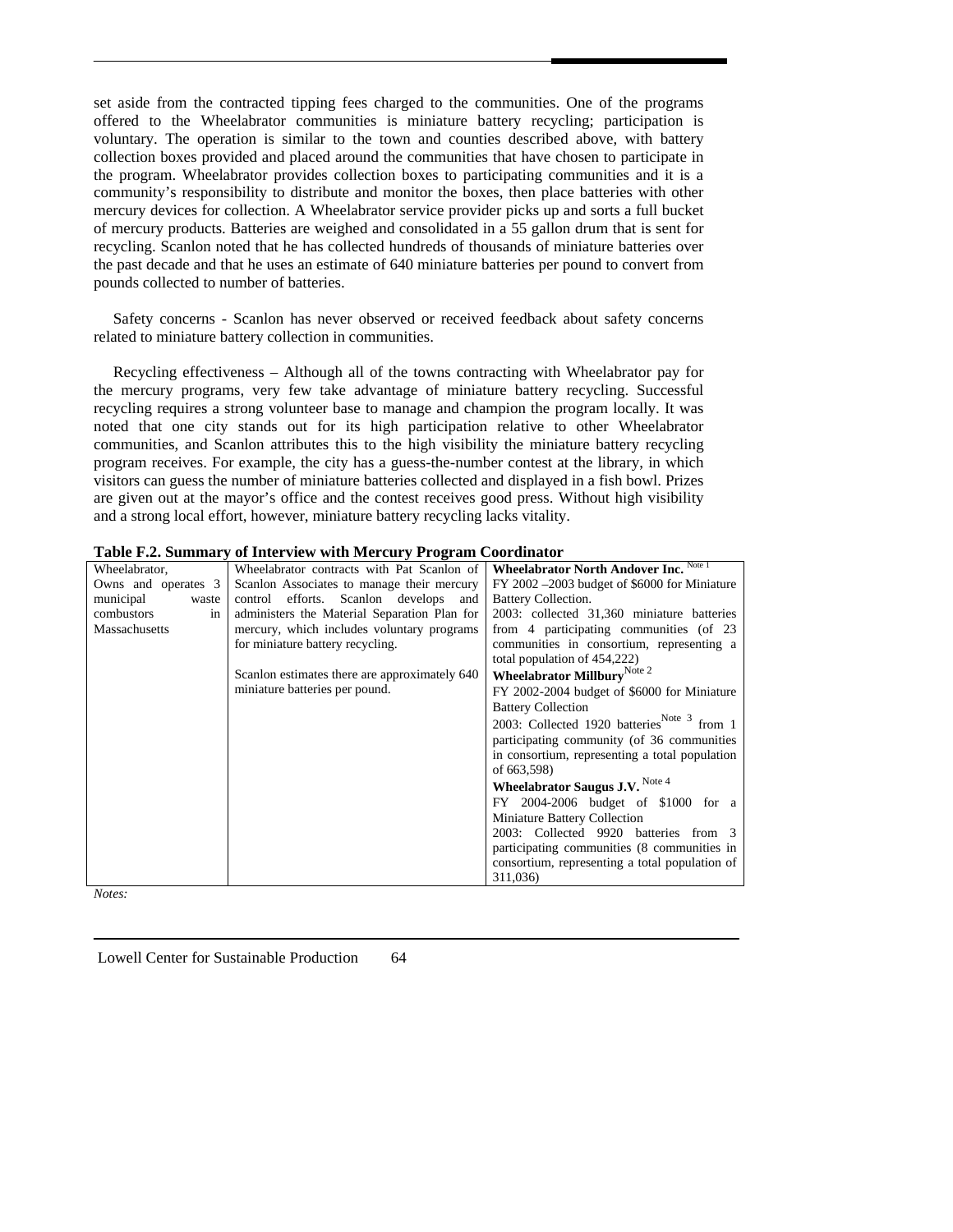- *1 Reference: Material Separation Plan for the Diversion of Mercury (MSP2) July 1, 2002-June 30, 2004, Wheelabrator North Andover Inc., North Andover, MA (March 2002)*
- <sup>2</sup> Reference: Material Separation Plan for the Diversion of Mercury (MSP2) July 1, 2002 June 30, 2004, *Wheelabrator Millbury Inc., Millbury, MA. (March 2002)*
- *3 Scanlon noted the need to average battery collection over several years. For example, this town presently has ~20,000 miniature batteries queued up for collection.*
- *4 Reference: Material Separation Plan for the Diversion of Mercury (MSP3) July 1, 2004 June 30, 2006, Wheelabrator, Saugus J.V., Saugus, MA (March 2004)*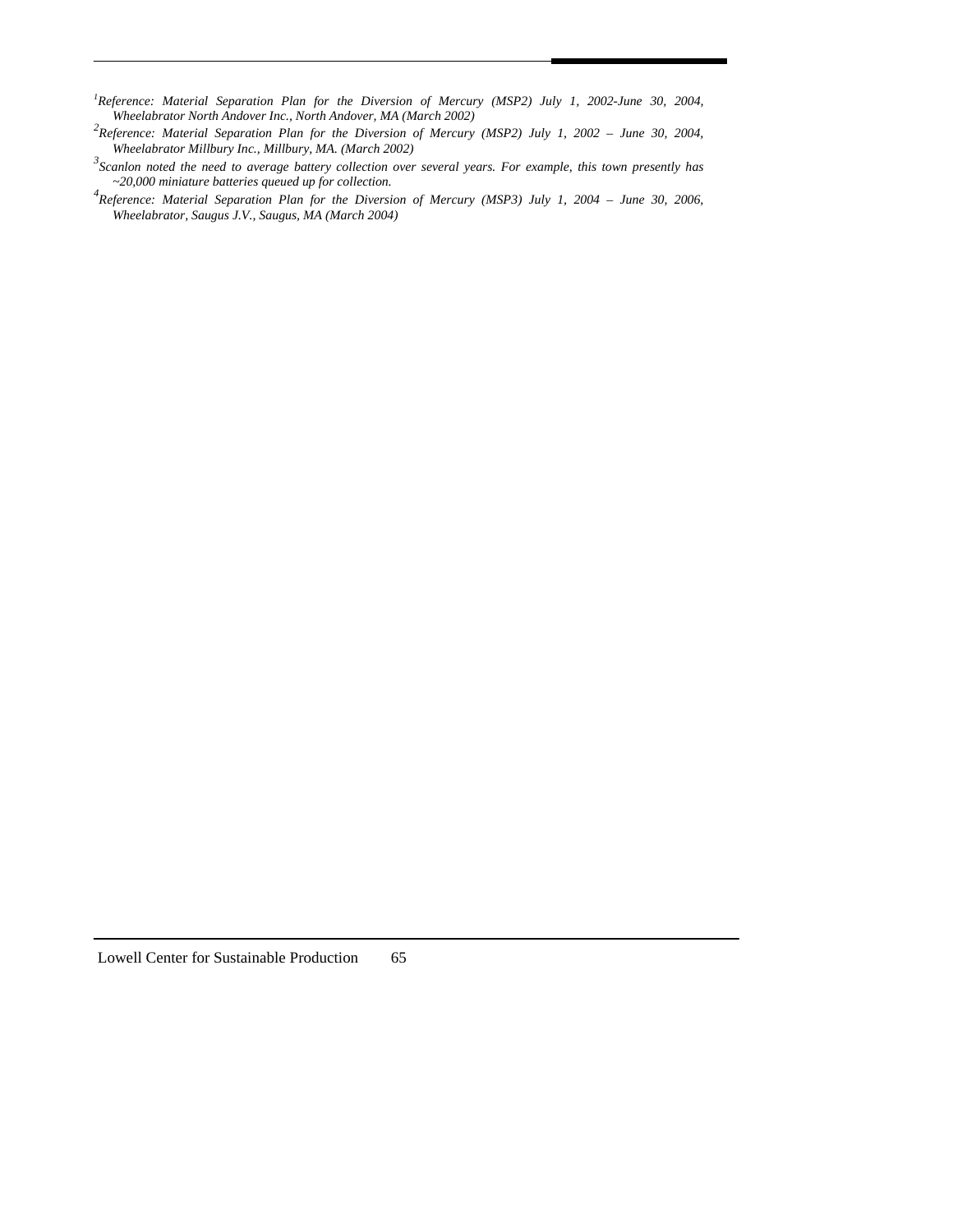# **Appendix G - Recycling in Europe**

A web search was conducted and information was sought from the Commission of European Communities and ChinaBattery Online (Chinese battery industry web site) about miniature battery recycling programs in their regions, environmental legislation related to miniature batteries and disposal, and any associated health and safety concerns. The Commission responded to the request for information by directing us to existing and pending environmental legislation and informative support documentation. They did not offer any insight on health and safety concerns. No response was received from ChinaBattery Online and other searches did not yield additional substantive information about recycling outside the U.S. Our discussion therefore is limited to the European Union (EU) and its member states.

 The Commission of European Communities uses terminology slightly different from the terminology of this report. In the following paragraphs, the Commission's term "button cell" is equivalent to the term miniature battery used in the rest of this report: "'button cell'... means a small round battery… whose diameter is greater than its height and which is used to special purposes such as hearing aids, watches and small portable equipment." (Reference: Commission of the European Communities, 2003, page 38). Button cells, per the Commission's description, are mainly zinc air, silver oxide, manganese oxide and lithium batteries.

The Commission of European Communities is cognizant of the adverse environmental impact of button cell batteries: "The biggest part of current mercury emissions from batteries in the EU originates from special purpose mercury button cells". (Reference: Commission of the European Communities, 2003, page 10). The EU's existing battery legislation is "Council Directive 91/157/EEC on batteries and accumulators containing certain dangerous substances, as amended by Commission Directive 98/101/EC". (Reference: The Council of European Communities, Council Directive 91/157/EEC, as amended by commission Directive 98/101/EC).

Key points of this legislation include:

- There is a prohibition on marketing batteries containing more than 0.0005% mercury from January 2000 onwards. Button cells with a mercury content of no more than 2% by weight and batteries composed of multiple button cells are exempted from this marketing restriction but all other requirements of the Directive still pertain to the button cells.
- Member States must ensure the collection separate from household waste of the batteries covered by the Directive, with a view to their recovery or disposal;
- Batteries covered by the Directive must be marked to indicate the heavy metal content, requirement for separate collection, and recycling, where appropriate
- Member States must establish four-yearly programs (programs over four years) designed to 1) reduce the heavy metal content of batteries, 2) promote the marketing of batteries containing smaller amounts of dangerous substances and/or less polluting substances, 3) foster a gradual reduction of spent batteries in household waste, 4) promote research into more benign batteries and better recycling methods, and 5) achieve separate disposal of spent batteries.
- Member States shall ensure efficient and separate collection systems for batteries.

The Commission reports that in practice the Directive has had limited success because it does not delineate clear, measurable guidelines for preventing uncontrolled disposal into the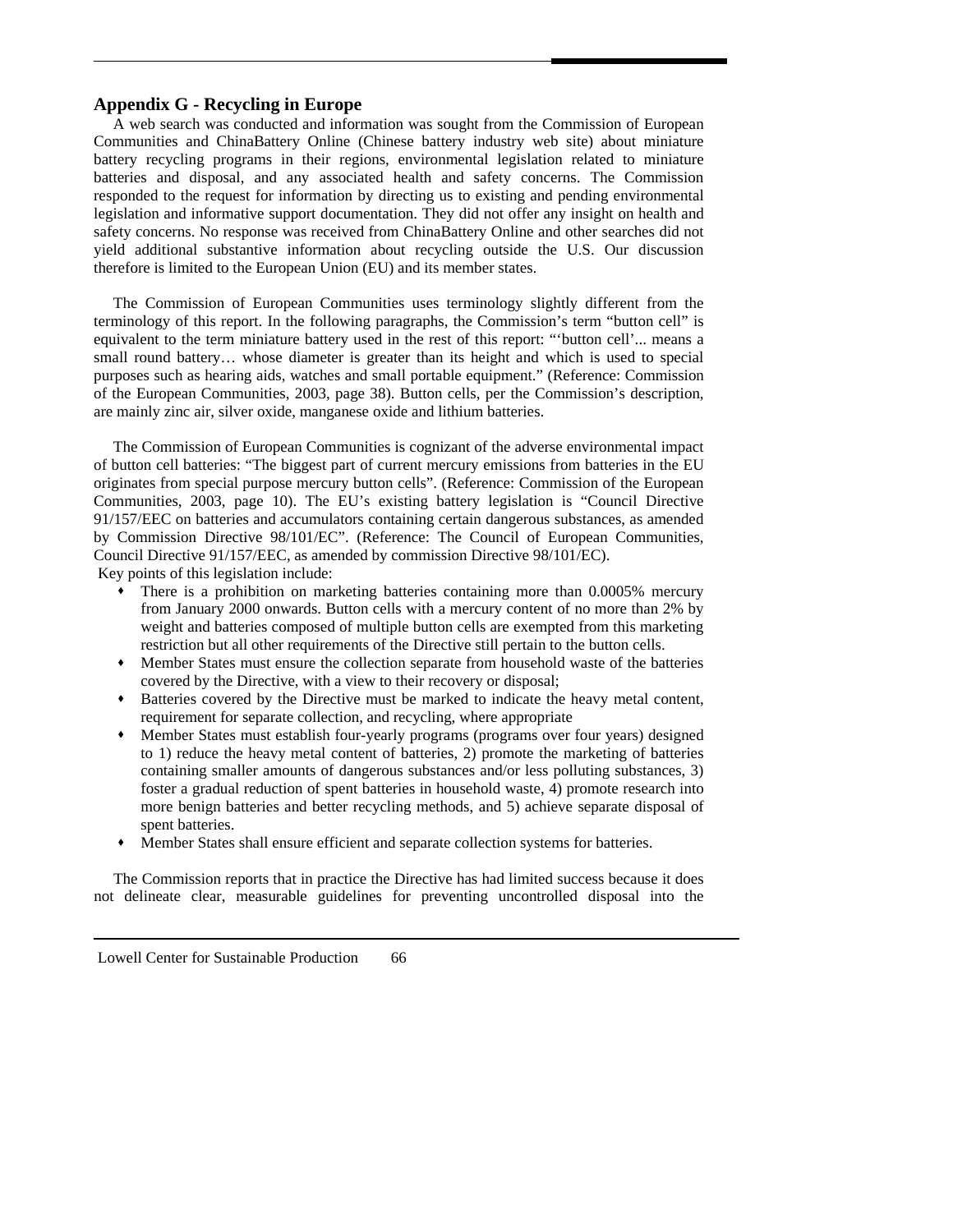environment. As a result States have taken divergent approaches, results vary widely from state to state and the overall collection efficiency of spent batteries in the Member States is low. Many batteries are still landfilled or incinerated, instead of being collected and recycled. In a report commissioned by the European Commission Directorate General Environment, BIO Intelligence Service estimated the current situation for sales and recycling of button batteries in Europe in 2002 at 15%, as shown in the following Table G.1. (Reference: BIO Intelligence Service, 2003).

**Table G.1: European Sales and Recycling of Button Batteries**  *Europe, including EU-15, CH, N* <sup>(Note 1)</sup>

| $373$ tonnes $(Note 2)$ |  |
|-------------------------|--|
| 0.2%                    |  |
| 1%                      |  |
|                         |  |
| 38 tonnes $(15%)$       |  |
| 215 tonnes $(85%)$      |  |
| 253 tonnes (100%)       |  |
|                         |  |

**Notes** 

1 European Union-15 (EU-15): Austria, Belgium, Denmark, Finland, France, Germany, Greece, Ireland, Italy, Luxembourg, Netherlands, Portugal, Spain, Sweden, United Kingdom

Norway (N) and Swiss Confederation (abbreviated CH, for Confederatio Helvetica, the Latin version of the official name)

 $2$  10% of this total is estimated to be sold in Electrical and Electronic Equipment (EEE)

(Ref: BIO Intelligence Service, "Impact Assessment on Selected Policy Options for Revision of the Battery Directive, Final Report, July 2003, page 50)

<sup>3</sup> "Portable battery..." means a battery... used in household applications, cordless power tools, emergency lighting and electrical and electronic equipment or other applications by either consumers or professional users. (Proposal, page 38)

<sup>4</sup> Reference: BIO Intelligence Service, 2003, page 54

Estimates of recycling costs for button cell battery recycling in 2002 are available for France and Belgium:

| <b>Country</b>                 | <b>Recycling Cost</b> | Equivalent cost in U.S.<br>units |  |  |
|--------------------------------|-----------------------|----------------------------------|--|--|
| France                         | 2600 Euros/tonne      | $\sim$ \$1.45/lb                 |  |  |
| Belgium                        | 4000 Euros/tonne      | $\sim$ \$2.25/lb                 |  |  |
| $\mathbf{M}$ $\alpha$ $\alpha$ |                       |                                  |  |  |

Note: 2204 lbs/metric tonne

Reference: (BIO Intelligence Service, 2003, p. 65, 201, 200)

The Commission currently has a proposal for a major restructuring of its battery legislation that is making its way through the legislative approval process. If approved, this will have a significant impact on many miniature battery aspects including manufacturer responsibility, battery design/composition, pricing and recycling. A description and discussion of the proposed legislation is included in Appendix E.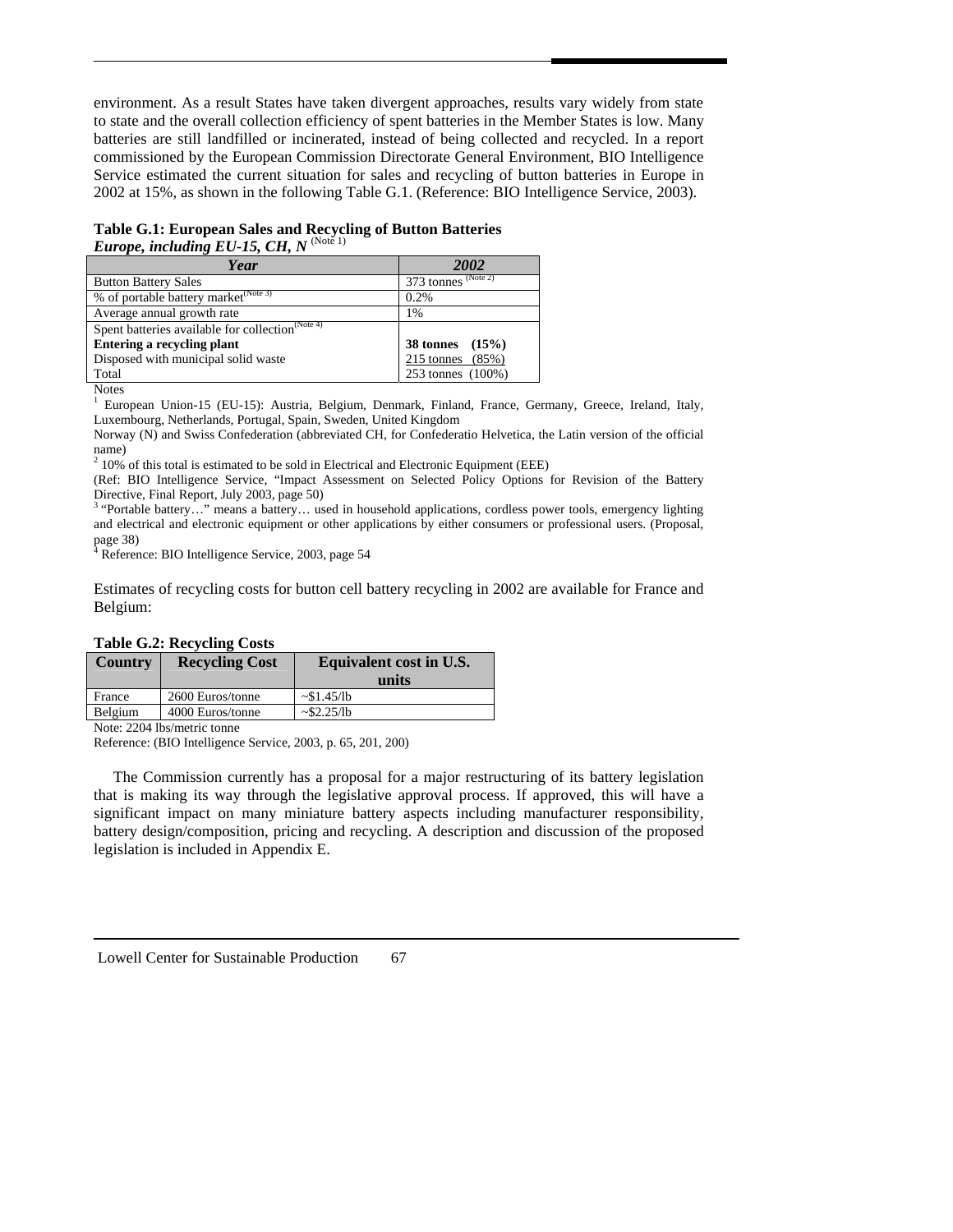# **Appendix H – Data on Battery Ingestions**

 Data show that miniature battery ingestions represent 0.1% of exposures reported to poison control centers. In 2002 about 10 people had a major medical outcome (life-threatening or significant residual disability or disfigurement) from ingesting miniature batteries. It is estimated that approximately 60% of battery ingestions occur immediately after removal from a product or with batteries taken directly from the package. The remaining battery ingestions involve batteries lying loose, sitting out or discarded.

 Data related to battery mishandling are shown below. One valuable source of information is the Toxic Exposure Surveillance System (TESS) data, compiled annually by the American Association of Poison Control Centers (AAPCC), in cooperation with the majority of US poison centers. Another source of information is from Georgetown University Hospital's National Capital Poison Center and its National Button Battery Ingestion Hotline and Registry.

 TESS data represents human exposure cases reported to a central registry by participating poison control centers. AAPCC uses the term "disc batteries" for miniature batteries. The following table shows the contribution of disc battery ingestions to the total for the past 5 years.

| Year | All              | <b>All ingestions</b> | <b>Disc Battery</b> | <b>Disc</b>  | <b>Disc</b>  |
|------|------------------|-----------------------|---------------------|--------------|--------------|
|      | <b>Exposures</b> |                       | <b>Ingestions</b>   | batteries as | batteries as |
|      |                  |                       |                     | $%$ of all   | $%$ of all   |
|      |                  |                       |                     | exposures    | ingestions   |
| 2002 | 2,380,028        | 1,900,816             | 2611                | 0.11%        | 0.14%        |
| 2001 | 2,267,979        | 1,807,448             | 2005                | 0.09%        | 0.11%        |
| 2000 | 2,168,248        | 1,729,950             | 1804                | 0.08%        | 0.10%        |
| 1999 | 2,201,156        | 1,731,553             | 1939                | 0.09%        | 0.11%        |
| 1998 | 2,241,082        | 1,749,792             | 2063                | 0.09%        | 0.12%        |

**Table H.1. Exposures Reported to Poison Control Centers** 

Reference: Annual Report of the American Association of Poison Control Centers Toxic Exposure Surveillance System for 1998, 1999, 2000, 2001 and 2002

 The 1998 TESS data was also analyzed and presented as Pediatric Exposures to Nonpharmaceuticals and Pharmaceuticals. The following table shows the relative contribution of disc batteries to the pediatric exposures; also at 0.1% of all exposures.

| Year | <b>Pediatric Exposures</b> | <b>Exposures</b> | <b>Disc Battery</b> | Disc batteries as % of |  |
|------|----------------------------|------------------|---------------------|------------------------|--|
|      | ( <b>6</b> yrs) category   |                  | <b>Exposures</b>    | exposures              |  |
| 1998 | Non-                       | 731,407          | 1252                | $0.2\%$ of non-        |  |
|      | pharmaceuticals            |                  |                     | pharmaceuticals        |  |
|      | Pharmaceuticals            | 477.452          |                     |                        |  |
|      | Total pediatric            | 1,208,859        |                     | 0.1% of all pediatric  |  |
|      | exposures                  |                  |                     | exposures              |  |

**Table H.2. 1998 Pediatric Exposures (< 6 yrs) Reported to Poison Control Center**

1998 Pediatric Exposures, http://www.aapcc.org/poison1.htm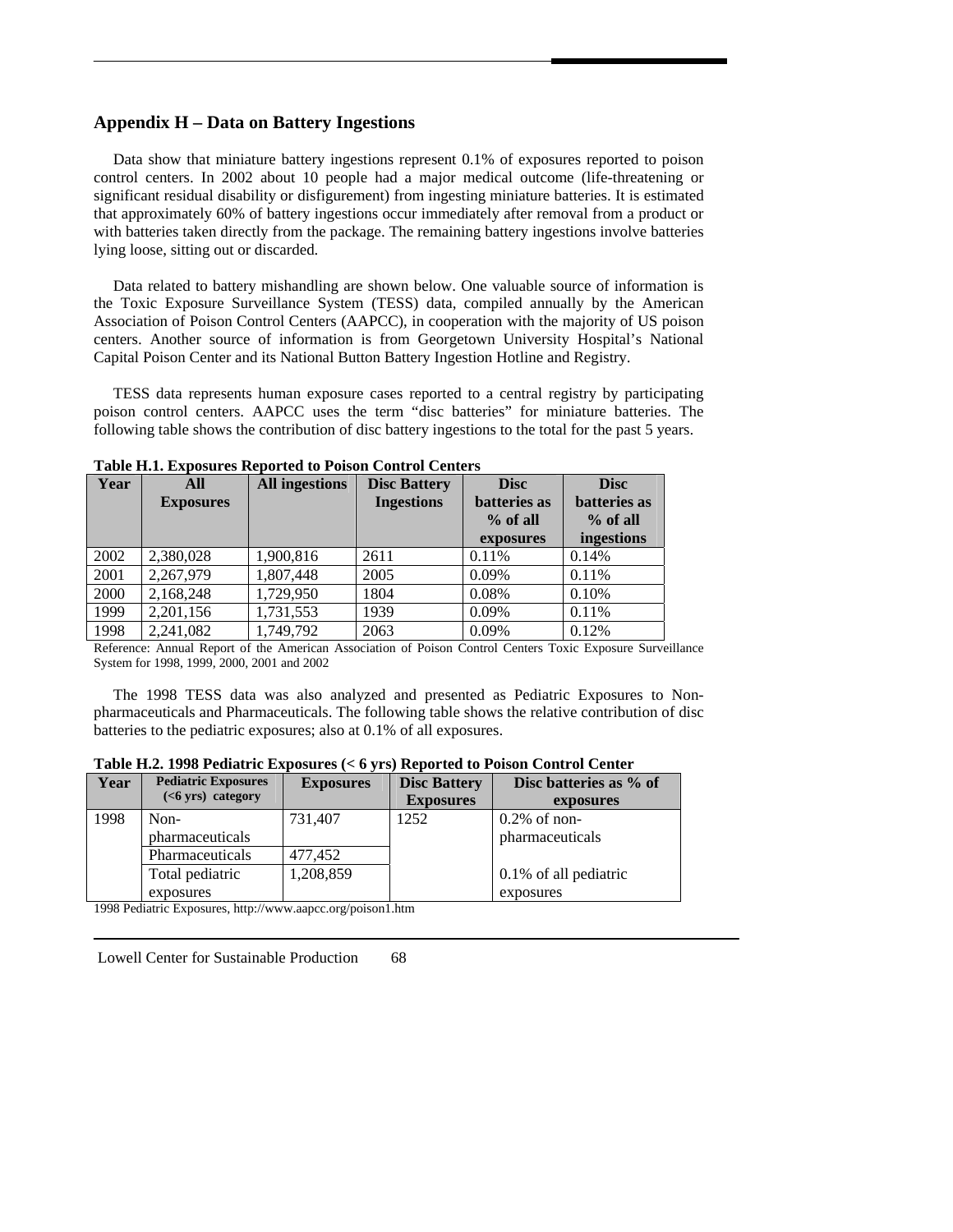The TESS reports also show that for most cases of disc battery ingestions the medical outcomes were reported as "none", but each year there are a small number of ingestions with serious outcomes

| Year                        | <b>Outcome</b><br>reported as<br>"none" | <b>Outcome</b><br>reported as<br>"minor" | <b>Outcome</b><br>reported as<br>"moderate" | <b>Outcome</b><br>reported as<br>"major" | <b>Outcome</b><br>reported as<br>"death" |
|-----------------------------|-----------------------------------------|------------------------------------------|---------------------------------------------|------------------------------------------|------------------------------------------|
| 2002                        | 86.8%                                   | 10.1%                                    | 2.7%                                        | 0.4%                                     | $0\%$                                    |
| 2001                        | 88.3%                                   | 8.6%                                     | 2.9%                                        | 0.2%                                     | 0%                                       |
| 2000                        | 88.8%                                   | 8.1%                                     | 2.6%                                        | $0.6\%$                                  | $0\%$                                    |
| 1999                        | 90.1%                                   | 7.7%                                     | 1.9%                                        | 0.3%                                     | $0\%$                                    |
| 1998                        | 90.2%                                   | 7.1%                                     | 2.1%                                        | 0.5%                                     | 0.1%                                     |
| 1998<br>Pediatric<br>Expos. | 92.7%                                   | 5.3%                                     | 1.3%                                        | $0.7\%$                                  | 0%                                       |

Medical Outcome Categories

No effect: The patient developed no signs or symptoms as a result of the exposure.

Minor effect: The patient developed some signs or symptoms as a result of the exposure, but they were minimally bothersome and generally resolved rapidly with no residual disability or disfigurement. A minor effect is often limited to the skin or mucous membranes.

Moderate effect: The patient exhibited signs or symptoms as a result of the exposure that were more pronounced, more prolonged, or more systemic in nature than minor symptoms. Usually some form of treatment is indicated. Symptoms were not life-threatening and the patient had no residual disability or disfigurement.

Major effect: The patient exhibited signs or symptoms as a result of the exposure that were life-threatening or resulted in significant residual disability or disfigurement.

Death: The patient dies as a result of the exposure or as a direct complication of the exposure.

Note: This represents the percentage of known outcomes

References:

Annual Report of the American Association of Poison Control Centers Toxic Exposure Surveillance System for 1998, 1999, 2000, 2001 and 2002

1998 Pediatric Exposures, http://www.aapcc.org/poison1.htm

 In another perspective on battery ingestions, Dr. Toby Litovitz and Barbara Schmitz analyzed 2382 cases of battery ingestions reported to the National Button Battery Ingestion Hotline during the 7 year period of July 1983 through June 1990. (Litovitz and Schmitz) (Note: The National Button Battery Ingestion Hotline and Registry was established in 1982 at Georgetown University Hospital's National Capital Poison Center. This is one of the Poison Centers that participates in the AAPCC TESS program described above. It services areas of Washington, DC, Virginia, and Maryland). Of the 2383 cases, 62 were standard cylindrical cells (e.g. AAA, AA, A, etc.) and the remaining 2320 were miniature cells. For 2034 cases where the battery ingestion scenario and source were determined, Litovitz and Schmitz found the following trends:

| Table H.4. Ingestion Timing & Battery Discharge State |  |  |  |
|-------------------------------------------------------|--|--|--|
|                                                       |  |  |  |

| $\frac{0}{0}$ | <b>When Ingestion Occurred</b> $(n=2034)$                      |
|---------------|----------------------------------------------------------------|
| 52.5%         | Immediately following removal                                  |
| 41.4%         | Involved batteries which were loose, sitting out, or discarded |

 Lowell Center for Sustainable Production 69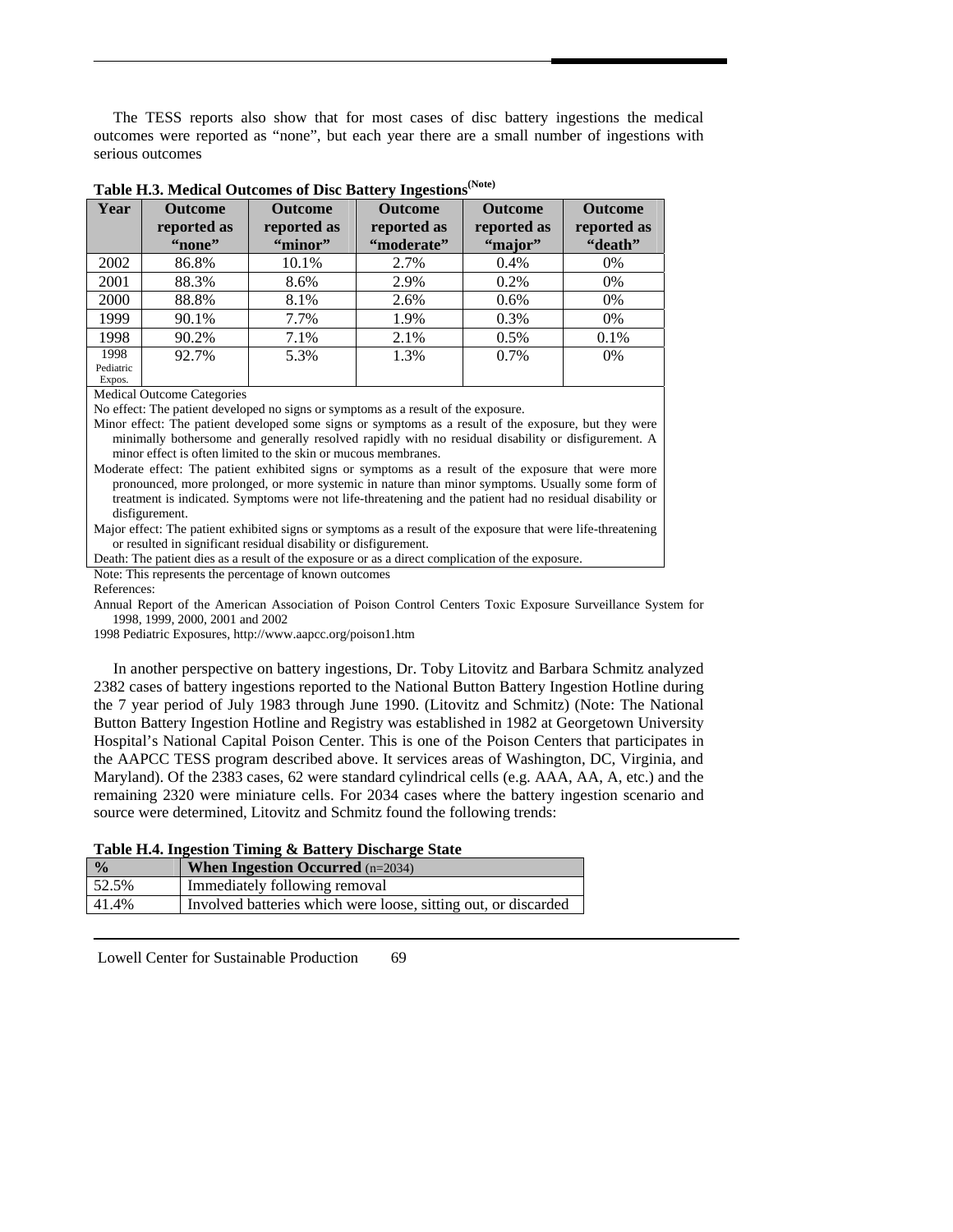| 5.4%  | Batteries obtained directly from packaging  |  |
|-------|---------------------------------------------|--|
|       | <b>Battery Discharge State</b> $(n = 1800)$ |  |
| 66.4% | <b>Partially Spent</b>                      |  |
| 17.8% | Spent                                       |  |
| 15.8% | New cells                                   |  |

## **Table H.5. Common Uses of Batteries that were Ingested**

| $\frac{0}{0}$ | <b>Use</b>                    |
|---------------|-------------------------------|
| 44.6%         | <b>Hearing Aids</b>           |
| 16.1%         | Watches                       |
| 13.6%         | Games and Toys                |
| 9.3%          | Calculators                   |
| 3.7%          | Camera Equipment              |
| 3.2%          | Beeping or lighted key chains |
| 2.5%          | Clocks                        |
| 1.4%          | <b>Remote Control Devices</b> |

 They also found that in 312 (32.8%) of the 952 cases where the battery was intended for use in a hearing aid, the battery was actually removed by the child from the child's own hearing aid. (These 312 cases represent 15% of overall ingestions). In 8.5% of the battery ingestions, more than one battery was ingested (table below). Suicidal intent was implicated in 1.3% of battery ingestions (31 cases) and nine individuals ingested batteries while in prison or to avoid incarceration.

## **Table H.6. Number of Batteries Ingested**

| # Batteries Ingested | # Patients   |
|----------------------|--------------|
| 2 batteries          | 153 patients |
| 3 batteries          | 20 patients  |
| 4-6 batteries        | 19 patients  |
| 7-9 batteries        | 5 patients   |
| 11-36 batteries      | 5 patients   |

The National Capital Poison Center (where this study was done) has an online fact sheet "Swallowed a Button Battery?" (http://www.poison.org/prevent/battery.asp) that describes what to do and presents facts about miniature battery ingestions.

 In addition to ingestion of miniature batteries, the literature also describes cases in which miniature batteries have been placed in the ear or nose. All of these data points attest to the fact that the choice to use miniature battery powered devices comes with the need to manage the associated risk of battery mishandling. (Lin et al, Strachan et al, Alvi et al, Ansley et al, Brown and Dannenberg)

 Lowell Center for Sustainable Production 70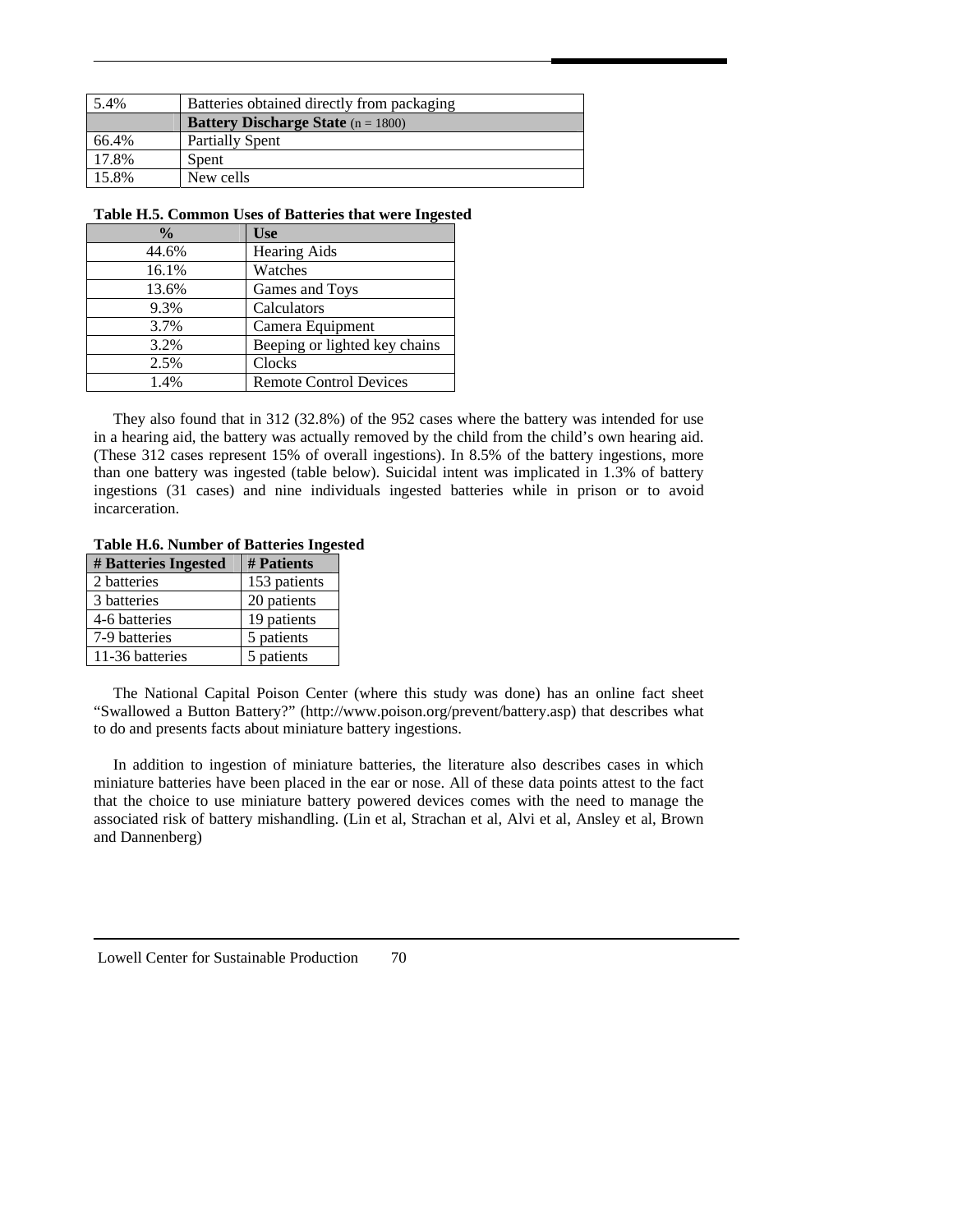## **Appendix I - Adverse Environmental Impact of Collecting and Transporting Batteries for Recycling**

 The business community has raised concerns that collecting and transporting batteries may have greater detrimental environmental impacts than benefits gained from recycling batteries. It is beyond the scope of this report to assess the net effect (positive or negative) of all upstream and downstream environmental costs associated with miniature battery recycling, however it is worth noting the following points.

- In most recycling programs, miniature batteries are not the sole waste being collected or the only container being transported. Miniature battery recycling typically takes place in the context of larger recycling programs, to the advantage of the overall effort. For example, Wheelabrator collects and transports miniature batteries with other mercury containing devices (e.g. thermostats, thermometers, barometers) from its participating towns. For the miniature battery collection in dedicated boxes or buckets, shipping is by United Parcel Service or common package carriers to the recycling center thus utilizing existing efficient methods of transportation.
- As recycling becomes more widespread and recycling volumes increase, economies of scale will be reflected in more efficient, cost effective options for collection, transportation and recovery processes.
- Recycling provides the opportunity to avoid external costs that are usually paid for by society in the form of cleanup costs, environmental deterioration, or adverse health effects. Metals in the spent batteries that might normally be lost to disposal can be recycled and put back into products. Other substances such as acids, salts, and plastics will be diverted from the waste stream and managed appropriately. Potential air and water pollution and other environmental impacts from incinerating or landfilling the spent batteries can be avoided, ultimately translating to reduced human exposures and abatement costs. (Reference: Commission of the European Communities, 2003, page 22)
- A major component of miniature batteries is metal, including steel, nickel, tin and zinc. Recycling of miniature batteries can put metals back into the supply chain and potentially offset the mining of virgin metals. According to the Environmental Protection Agency (EPA), extraction and refining of metals produces significant amounts of waste and byproducts. Environmental impacts are extensive, including: erosion, vehicle exhaust, dust, acid rock drainage, loss of habitat, loss of fish, plant, and water fowl population, and structural damage from blasting. (Reference: EPA Sector Notebook; Profile of the Metal Mining Industry). The North American Steel Recycling Institute estimates that "every ton of steel recycled saves 2,500 pounds of iron ore, 1,400 pounds of coal, and 120 pounds of limestone." (Reference: The Steel Recycling Institute, Fact sheet)

 Our study also included the review of two European documents that consider adverse environmental impacts of battery recycling: the Commission of the European Communities "Proposal for a Directive of the European Parliament and of the Council on Batteries and Accumulators and Spent Batteries and Accumulators" [SEC(2003) 1343)] and the United Kingdom (UK) Department of Trade and Industry (DTI)-commissioned report "Analysis of the Environmental Impact and Financial Costs of a Possible New European Directive on Batteries"

Lowell Center for Sustainable Production 71